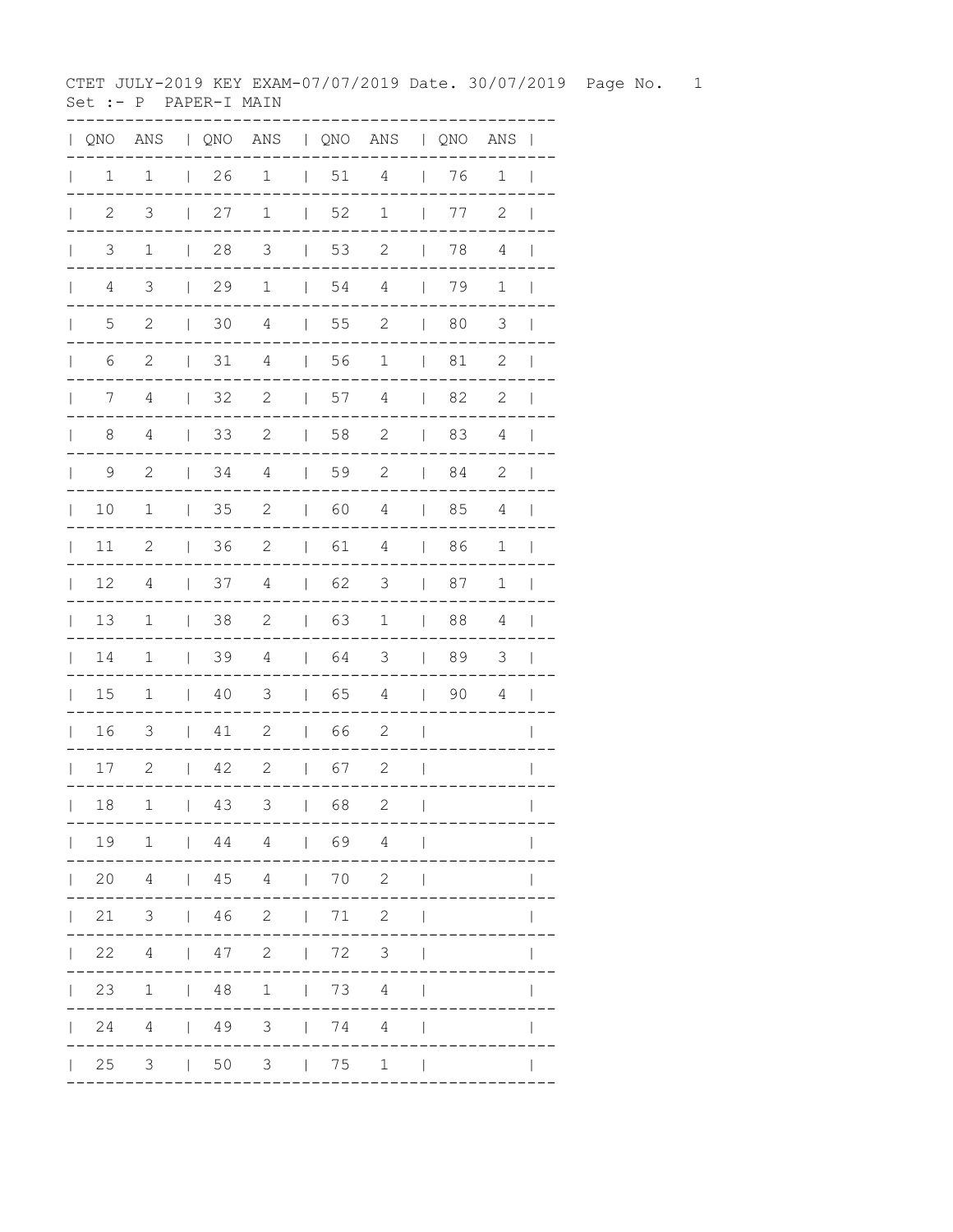CTET JULY-2019 KEY EXAM-07/07/2019 Date. 30/07/2019 Page No. 2 Set :-  $Q$  PAPER-I MAIN

| $\mathbf{L}$ | QNO                            |                 |                          |                    |                |                          |                                     | ANS   QNO ANS   QNO ANS   QNO ANS |                          |    |                |                          |
|--------------|--------------------------------|-----------------|--------------------------|--------------------|----------------|--------------------------|-------------------------------------|-----------------------------------|--------------------------|----|----------------|--------------------------|
| $\mathbf{L}$ | $\mathbf 1$                    | $1\,$           | $\mathbb{R}$             | 26                 | $\overline{4}$ | $\Box$                   | 51                                  | $1\,$                             | $\mathbb{R}$             | 76 | $1\,$          | $\overline{\phantom{0}}$ |
| $\mathbb{L}$ | $\mathbf{2}$                   | 4               | $\overline{1}$           | 27                 | $\mathbf 1$    | $\overline{\phantom{a}}$ | 52                                  | $1\,$                             | $\overline{\phantom{a}}$ | 77 | $\mathbf 1$    | $\overline{\phantom{0}}$ |
| $\mathbf{L}$ | $\mathfrak{Z}$                 | $\mathsf 3$     | $\mathbf{I}$             | 28                 | $\mathbf 1$    | $\mathbf{I}$             | 53                                  | 3                                 | $\overline{\phantom{a}}$ | 78 | 4              | $\overline{\phantom{a}}$ |
|              | $\overline{4}$<br>$\mathbf{L}$ | $\mathfrak{Z}$  | $\mathbb{R}$             | 29                 | $\mathcal{S}$  | $\mathbb{R}$             | 54                                  | $1\,$                             | $\mathbf{I}$             | 79 | 3              | $\blacksquare$           |
| $\mathbf{L}$ | 5                              | $\overline{4}$  | $\overline{\phantom{a}}$ | 30                 | $\mathbf{2}$   | $\Box$                   | 55                                  | 3                                 | $\mathbf{I}$             | 80 | 3              | $\mathcal{L}$            |
| $\mathbf{L}$ | 6                              | $\overline{4}$  | $\mathbf{I}$             | $31\,$             | $\mathbf 1$    | $\mathbf{I}$             | 56                                  | $\mathcal{S}$                     | $\overline{1}$           | 81 | $\sqrt{2}$     | $\blacksquare$           |
| $\mathbf{L}$ | 7                              | $\mathbf 1$     | $\perp$                  | 32                 | 1              | $\Box$                   | 57                                  | $\mathbf 1$                       | $\mathbb{R}^n$           | 82 | 3              | $\mathbf{I}$             |
| $\mathbb{L}$ | 8                              | $\mathbf{2}$    | $\overline{1}$           | 33                 | $\mathcal{S}$  | $\Box$                   | 58                                  | $\mathbf 1$                       | $\mathbf{I}$             | 83 | 4              | $\overline{\phantom{a}}$ |
| $\mathbb{L}$ | 9                              | $1\,$           | $\perp$                  | 34                 | $\mathcal{S}$  | $\mathbb{R}$             | 59                                  | $\mathbf{2}$                      | $\mathbf{I}$             | 84 | $\mathbf{2}$   | $\mathbf{I}$             |
| $\mathbb{L}$ | $10$                           | $\overline{4}$  | $\perp$                  | 35                 | $\mathbf{2}$   | $\mathbb{L}$             | 60                                  | 3                                 | $\mathbf{I}$             | 85 | $\overline{4}$ | $\Box$                   |
| $\mathbf{L}$ | 11                             | 4               | $\mathbb{L}$             | 36                 | $\mathbf 1$    | $\mathbb{R}$             | 61                                  | 3                                 | $\overline{\phantom{a}}$ | 86 | $\mathbf{2}$   | $\overline{\phantom{a}}$ |
| $\mathbf{L}$ | 12                             | 3               | $\mathbf{I}$             | 37                 | $\overline{4}$ | $\mathbf{L}$             | 62                                  | $\mathbf 1$                       | $\mathbf{I}$             | 87 | $\mathfrak{Z}$ | $\blacksquare$           |
| $\mathbf{L}$ | 13                             | $\mathbf{2}$    | $\mathbf{I}$             | 38                 | $\mathbf 1$    | $\mathbf{L}$             | 63                                  | $\mathbf 1$                       | $\overline{\phantom{a}}$ | 88 | $1\,$          | $\overline{\phantom{a}}$ |
| $\mathbf{L}$ | 14                             | 4               | $\mathbf{L}$             | 39                 | $\mathbf{2}$   | $\mathbb{L}$             | 64                                  | $\mathbf{2}$                      | $\mathbf{I}$             | 89 | $\mathbf 1$    | $\mathbf{I}$             |
|              | 15<br>$\mathbf{L}$             | 4               | $\mathbb{L}$             | 40                 | $\mathbf{2}$   | $\mathbf{L}$             | 65                                  | 3                                 | $\overline{\phantom{a}}$ | 90 | 3              | $\mathbb{R}$             |
| $\mathbb{L}$ | 16                             | 3               | $\mathbf{L}$             | 41                 | $\overline{4}$ | $\mathbb{L}$             | 66                                  | $\mathbf{1}$                      | $\overline{\phantom{a}}$ |    |                | $\mathbf{I}$             |
|              | 17                             | $\mathbf{2}$    |                          | 42<br>$\mathbb{R}$ | $\mathcal{S}$  |                          | $\begin{array}{ccc} \end{array}$ 67 | $\overline{4}$                    | $\overline{\phantom{a}}$ |    |                | $\mathbf{I}$             |
| $\mathbf{L}$ | 18                             | 4               | $\mathsf{I}$             | 43                 | 3              | $\mathbf{I}$             | 68                                  | 4                                 | $\overline{\phantom{a}}$ |    |                | $\overline{\phantom{a}}$ |
|              | 19                             | 3               |                          | $\vert$ 44         | $\mathbf 1$    |                          | $\begin{array}{ccc} \end{array}$ 69 | $\mathcal{S}$                     |                          |    |                |                          |
|              | 20                             | $\mathbf{2}$    |                          | $\vert$ 45         | $\overline{4}$ |                          | $\vert$ 70                          | $\mathsf 3$                       |                          |    |                |                          |
|              | 21                             | $\overline{4}$  | $\mathbb{L}$             | 46                 | $\mathbf 1$    | $\mathbf{L}$             | 71                                  | $\mathbf 1$                       | $\overline{\phantom{a}}$ |    |                |                          |
|              | 22                             | 3               | $\mathbf{L}$             | 47                 | $\mathbf 1$    | $\overline{\phantom{a}}$ | 72                                  | $\mathbf{2}$                      | I                        |    |                |                          |
|              | 23                             | $4\overline{ }$ | $\Box$                   | 48 3               |                |                          | $\begin{array}{ccc} \end{array}$ 73 | $1\,$                             |                          |    |                |                          |
|              | 24                             | $\overline{2}$  |                          |                    | $1493$ $174$   |                          |                                     | $\overline{4}$                    | $\overline{\phantom{a}}$ |    |                |                          |
|              | $\vert$ 25                     | $\overline{4}$  |                          | $\vert$ 50         | $\mathbf 1$    |                          | $\vert$ 75                          | $\mathfrak{Z}$                    |                          |    |                |                          |
|              |                                |                 |                          |                    |                |                          |                                     |                                   |                          |    |                |                          |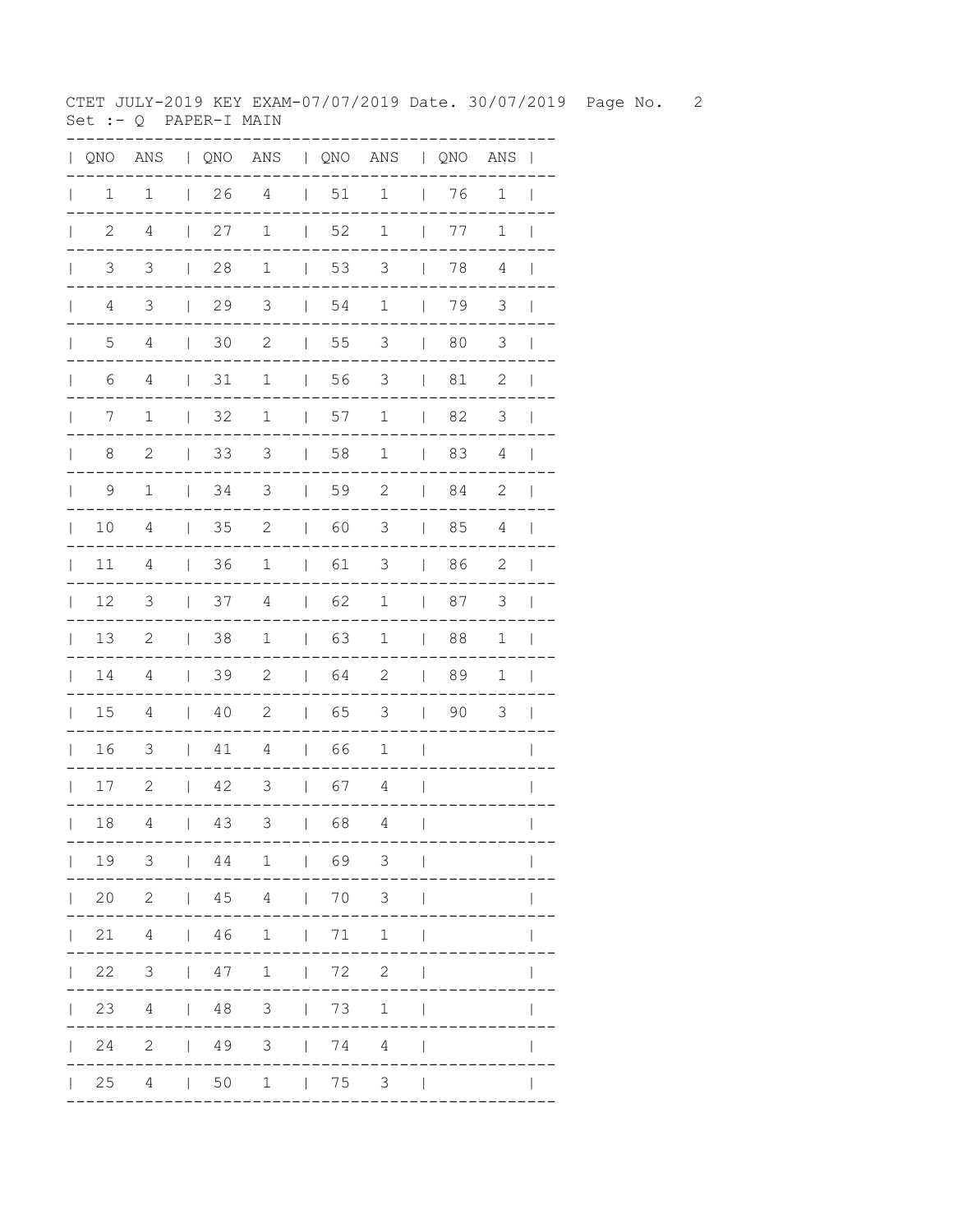CTET JULY-2019 KEY EXAM-07/07/2019 Date. 30/07/2019 Page No. 3 Set :- R PAPER-I MAIN

| $\mathbf{L}$ | QNO            |                |                |            |                |                |                                     | ANS   QNO ANS   QNO ANS   QNO ANS |                              |    |                |                          |
|--------------|----------------|----------------|----------------|------------|----------------|----------------|-------------------------------------|-----------------------------------|------------------------------|----|----------------|--------------------------|
| $\mathbf{L}$ | $\mathbf 1$    | $\overline{4}$ | $\mathbb{R}$   | 26         | $\overline{4}$ | $\mathbb{R}$   | 51                                  | $\overline{4}$                    | $\mathcal{L}_{\mathrm{max}}$ | 76 | $\mathfrak{Z}$ | $\overline{\phantom{0}}$ |
| $\mathbf{L}$ | $\mathbf{2}$   | $\mathfrak{Z}$ | $\mathbf{I}$   | 27         | $\mathfrak{Z}$ | $\perp$        | 52                                  | $\sqrt{2}$                        | $\overline{\phantom{a}}$     | 77 | $\sqrt{2}$     | $\overline{\phantom{0}}$ |
| $\mathbf{L}$ | $\mathfrak{Z}$ | $\mathfrak{Z}$ | $\mathbf{I}$   | 28         | $\mathfrak{Z}$ | $\mathbf{I}$   | 53                                  | $\mathbf{2}$                      | $\overline{\phantom{a}}$     | 78 | $\mathfrak{Z}$ | $\overline{\phantom{a}}$ |
| $\mathbf{L}$ | $\overline{4}$ | $1\,$          | $\overline{1}$ | 29         | $\overline{4}$ | $\mathbb{R}$   | 54                                  | $\mathbf 1$                       | $\overline{1}$               | 79 | $1\,$          | $\overline{\phantom{0}}$ |
| $\mathbf{L}$ | 5              | $1\,$          | $\mathbb{R}$   | 30         | 2              | $\Box$         | 55                                  | $\overline{4}$                    | $\mathbf{I}$                 | 80 | $\mathbf{2}$   | $\overline{\phantom{0}}$ |
| $\mathbf{L}$ | 6              | 3              | $\perp$        | 31         | $\overline{4}$ | $\perp$        | 56                                  | $\overline{4}$                    | $\mathbf{I}$                 | 81 | $\mathbf 1$    | $\Box$                   |
| $\mathbb{R}$ | 7              | $\mathbf{2}$   | $\perp$        | 32         | $\mathcal{S}$  | $\mathbb{R}$   | 57                                  | 2                                 | $\mathbb{R}$                 | 82 | 4              | $\blacksquare$           |
| $\mathbb{L}$ | $\,8\,$        | $\mathbf{2}$   | $\mathbb{R}$   | 33         | $\mathbf 1$    | $\Box$         | 58                                  | $\mathbf 1$                       | $\mathbf{I}$                 | 83 | $\mathbf{2}$   | $\overline{\phantom{a}}$ |
| $\mathbb{L}$ | 9              | $\mathbf{1}$   | $\mathbb{R}$   | 34         | $\mathbf 1$    | $\mathbb{R}$   | 59                                  | $\mathbf{2}$                      | $\perp$                      | 84 | 4              | $\blacksquare$           |
| $\mathbb{L}$ | $10$           | $\mathsf 3$    | $\mathbf{I}$   | 35         | $\mathbf{2}$   | $\mathbb{R}$   | 60                                  | $\overline{4}$                    | $\mathbb{R}$                 | 85 | $\overline{4}$ | $\blacksquare$           |
| $\mathbb{R}$ | 11             | $\mathbf{2}$   | $\mathbb{L}$   | 36         | 3              | $\mathbb{L}$   | 61                                  | 3                                 | $\overline{\phantom{a}}$     | 86 | 4              | $\overline{\phantom{0}}$ |
| $\mathbb{R}$ | 12             | 3              | $\mathbf{I}$   | 37         | $\overline{4}$ | $\mathbf{I}$   | 62                                  | $\mathbf{2}$                      | $\overline{\phantom{a}}$     | 87 | $\mathbf{2}$   | $\mathbf{I}$             |
| $\mathbb{L}$ | 13             | 3              | $\mathbf{I}$   | 38         | $\mathbf{2}$   | $\mathbf{L}$   | 63                                  | 3                                 | $\mathbf{I}$                 | 88 | $\mathbf{2}$   | $\mathbf{I}$             |
| $\mathbf{L}$ | 14             | 2              | $\mathbf{L}$   | 39         | $\overline{4}$ | $\mathbb{L}$   | 64                                  | 4                                 | $\mathbf{I}$                 | 89 | 4              | $\overline{\phantom{a}}$ |
| $\mathbf{L}$ | 15             | 3              | $\mathbf{L}$   | 40         | 3              | $\mathbf{L}$   | 65                                  | $\mathbf{2}$                      | $\mathbb{L}$                 | 90 | $\mathbf 1$    | $\blacksquare$           |
| $\mathbb{R}$ | 16             | $\mathbf 1$    | $\mathbb{L}$   | 41         | 2              | $\mathbb{L}$   | 66                                  | $\overline{4}$                    | $\overline{\phantom{a}}$     |    |                | $\mathbf{I}$             |
|              | $17\,$         | 3              | $\mathbb{L}$   | 42         | $\overline{4}$ |                | $\begin{array}{ccc} \end{array}$ 67 | 3                                 | $\overline{\phantom{a}}$     |    |                | $\mathbf{I}$             |
| $\mathbf{L}$ | 18             | 3              | $\mathsf{I}$   | 43         | $\overline{4}$ | $\mathbf{L}$   | 68                                  | $\mathbf 1$                       | $\overline{\phantom{a}}$     |    |                | $\overline{\phantom{a}}$ |
|              | 19             | $\mathbf 1$    |                | $144$ 2    |                |                | $\begin{array}{ccc} \end{array}$ 69 | $\overline{4}$                    |                              |    |                |                          |
|              | 20             | $\overline{4}$ |                | $\vert$ 45 | $\overline{4}$ |                | $\vert$ 70                          | $\overline{4}$                    |                              |    |                |                          |
|              | 21             | $\mathbf{2}$   | $\mathbb{R}$   | 46         | $\overline{c}$ | $\mathbb{L}$   | 71                                  | $\mathbf{2}$                      | $\overline{\phantom{a}}$     |    |                |                          |
|              | 22             | $\mathbf 1$    | $\mathbf{L}$   | 47         | $\overline{4}$ | $\bar{\Gamma}$ | 72                                  | $\mathbf{2}$                      | $\overline{\phantom{a}}$     |    |                |                          |
|              | 23             | $\overline{4}$ | $\Box$         | 48 2       |                |                | $\begin{array}{ccc} \end{array}$ 73 | $\mathsf 3$                       |                              |    |                |                          |
|              | 24 3           |                |                |            | 1494174        |                |                                     | $1\,$                             | $\overline{\phantom{a}}$     |    |                |                          |
|              | $\vert$ 25     | $\overline{c}$ | $\sim$ 1.      | 50         | $\overline{4}$ |                | $\vert$ 75                          | $\sqrt{2}$                        |                              |    |                |                          |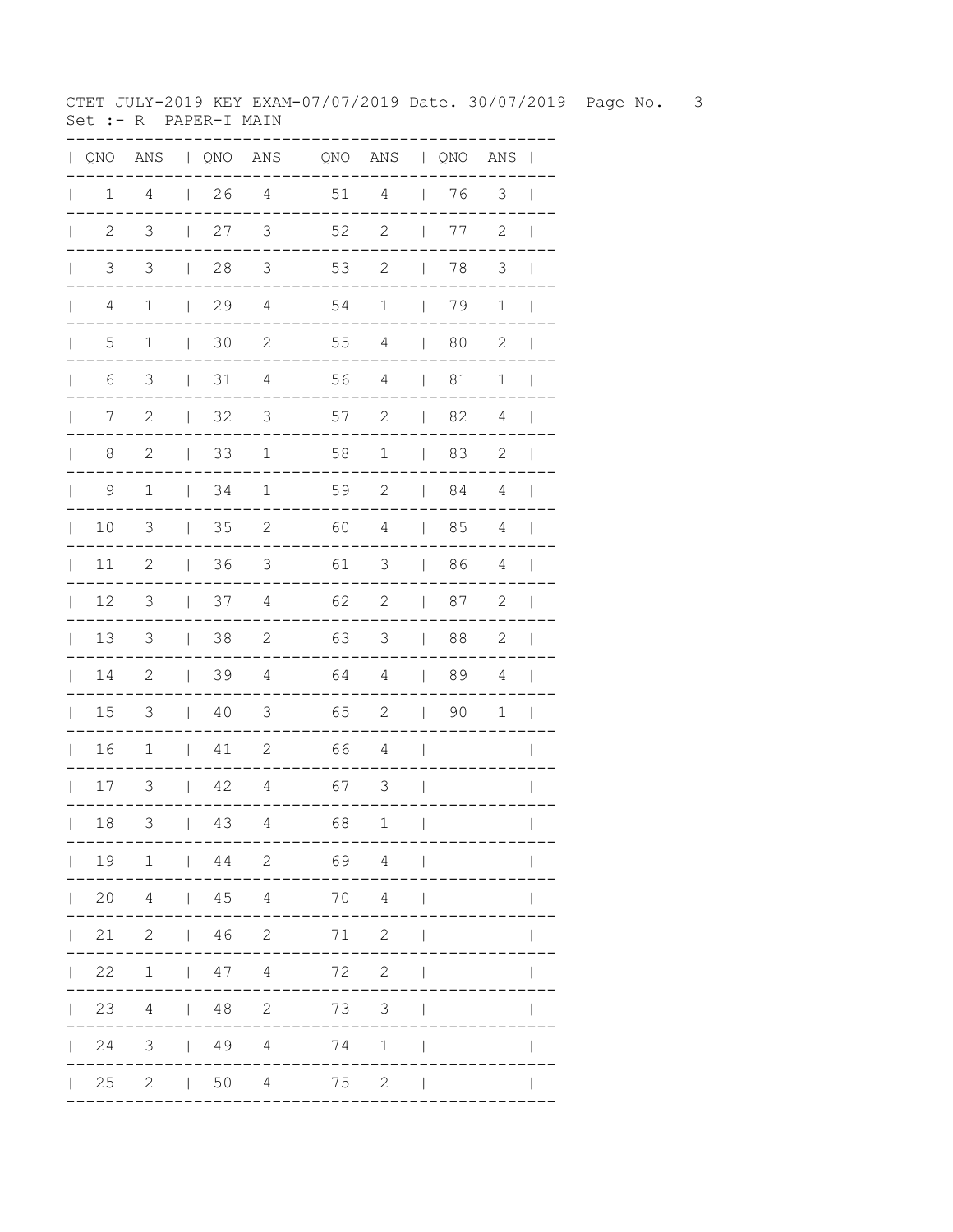CTET JULY-2019 KEY EXAM-07/07/2019 Date. 30/07/2019 Page No. 4 Set :- S PAPER-I MAIN

| $\mathbf{L}$ | QNO            | ANS                      |                                       |                      |                      |                                       |                                     | QNO ANS   QNO ANS   QNO ANS |                                       |    |                | $\blacksquare$           |
|--------------|----------------|--------------------------|---------------------------------------|----------------------|----------------------|---------------------------------------|-------------------------------------|-----------------------------|---------------------------------------|----|----------------|--------------------------|
| $\mathbb{L}$ | 1              | $\overline{4}$           | $\mathbb{I}$                          | 26                   | $\overline{4}$       | $\overline{1}$                        | 51                                  | 4                           | $\overline{\phantom{a}}$              | 76 | 2              | $\overline{\phantom{a}}$ |
| $\mathbf{L}$ | $\mathbf{2}$   | 2                        | $\overline{\phantom{a}}$              | 27                   | 3                    | $\overline{\phantom{a}}$              | 52                                  | 1                           | $\overline{\phantom{a}}$              | 77 | $\mathbf 1$    | $\mathbf{I}$             |
| $\mathbf{L}$ | $\mathfrak{Z}$ | $\mathbf 1$              | $\overline{\phantom{a}}$              | 28                   | $\mathbf{2}$         | $\begin{array}{c} \hline \end{array}$ | 53                                  | $\mathbf 1$                 | $\overline{\phantom{a}}$              | 78 | 3              | $\overline{\phantom{a}}$ |
| $\mathbb{L}$ | $\overline{4}$ | $\mathbf{2}$             | $\overline{\phantom{a}}$              | 29                   | $\mathbf 1$          | $\begin{array}{c} \hline \end{array}$ | 54                                  | $\mathfrak{Z}$              | $\overline{\phantom{a}}$              | 79 | $\mathfrak{Z}$ | $\overline{\phantom{a}}$ |
| $\mathbf{L}$ | 5              | $1\,$                    | $\mathbf{I}$                          | 30                   | 4                    | $\overline{\phantom{a}}$              | 55                                  | $\sqrt{2}$                  | $\begin{array}{c} \hline \end{array}$ | 80 | $\mathfrak{Z}$ | $\overline{\phantom{a}}$ |
| $\mathbf{L}$ | 6              | $\mathbf 1$              | $\overline{\phantom{a}}$              | 31                   | $\mathbf 1$          | $\mathbf{I}$                          | 56                                  | 3                           | $\overline{1}$                        | 81 | $1\,$          | $\overline{\phantom{a}}$ |
| $\mathbb{L}$ | 7              | 2                        | $\overline{\phantom{a}}$              | 32                   | $\mathfrak{Z}$       | $\overline{1}$                        | 57                                  | $\overline{4}$              | $\overline{\phantom{a}}$              | 82 | 3              | $\overline{\phantom{a}}$ |
| $\mathbf{L}$ | 8              | 4                        | $\overline{1}$                        | 33                   | $\mathbf{2}$         | $\overline{1}$                        | 58                                  | 4                           | $\overline{1}$                        | 83 | 3              | $\overline{\phantom{a}}$ |
| $\mathbf{L}$ | $\mathsf 9$    | $\mathbf{2}$             | $\perp$                               | 34                   | 3                    | $\perp$                               | 59                                  | $\mathbf{2}$                | $\overline{1}$                        | 84 | 4              | $\overline{\phantom{a}}$ |
| $\mathbf{L}$ | 10             | $\mathbf{2}$             | $\mathbf{I}$                          | 35                   | $\mathfrak{Z}$       | $\mathbf{I}$                          | 60                                  | $\mathbf 1$                 | $\overline{\phantom{a}}$              | 85 | 1              | $\overline{\phantom{a}}$ |
| $\mathbf{L}$ | 11             | $\overline{4}$           | $\overline{\phantom{a}}$              | 36                   | $\mathbf 1$          | $\overline{\phantom{a}}$              | 61                                  | $\mathbf{2}$                | $\overline{\phantom{a}}$              | 86 | 1              | $\mathbf{I}$             |
| $\mathbb{L}$ | 12             | $\mathbf{2}$             | $\begin{array}{c} \hline \end{array}$ | 37                   | $\mathbf 1$          | $\mathbf{I}$                          | 62                                  | $\overline{4}$              | $\overline{\phantom{a}}$              | 87 | $\mathbf 2$    | $\overline{\phantom{a}}$ |
| $\mathbf{L}$ | 13             | $\mathbf 1$              | $\mathbf{I}$                          | 38                   | $\mathfrak{Z}$       | $\mathbf{I}$                          | 63                                  | 3                           | $\begin{array}{c} \hline \end{array}$ | 88 | $\sqrt{2}$     | $\overline{\phantom{a}}$ |
| $\mathbf{L}$ | $1\,4$         | $\overline{4}$           | $\mathbf{I}$                          | 39                   | $1\,$                | $\mathbf{I}$                          | 64                                  | 3                           | $\overline{\phantom{a}}$              | 89 | $\mathbf 1$    | $\overline{\phantom{a}}$ |
| $\mathbf{I}$ | 15             | 3                        | $\mathbf{I}$                          | 40                   | $\mathcal{S}$        | $\mathbf{I}$                          | 65                                  | $1\,$                       | $\mathsf{I}$                          | 90 | 3              | $\mathbf{I}$             |
| $\mathbf{L}$ | 16             | 3                        | $\mathbf{I}$                          | 41                   | 3                    | L                                     | 66                                  | 3                           | $\overline{\phantom{a}}$              |    |                | $\mathsf{I}$             |
| $\mathbf{L}$ | 17             | $\mathbf 1$              | $\ $                                  | 42                   | 3                    | $\mathbf{L}$                          | 67                                  | 2                           | $\begin{array}{c} \hline \end{array}$ |    |                | $\mathsf{I}$             |
| $\mathbb{L}$ | 18             | 3                        | $\mathbf{I}$                          | 43                   | $\mathbf 1$          | $\mathsf{I}$                          | 68                                  | $\mathbf 1$                 | $\overline{\phantom{a}}$              |    |                | $\overline{1}$           |
|              |                | 19 2   44 3   69         |                                       |                      |                      |                                       |                                     | $\mathbf{1}$                | $\overline{1}$                        |    |                |                          |
|              | 20             | $2^{\circ}$              |                                       |                      | 1451170              |                                       |                                     | $\mathbf{2}$                |                                       |    |                |                          |
|              | 21             | 3 <sup>7</sup>           |                                       |                      | 1463                 |                                       | $\begin{array}{ccc} \end{array}$ 71 | $\mathbf 1$                 |                                       |    |                |                          |
|              | 22             |                          |                                       |                      | $1 \t 47 \t 4 \t 72$ |                                       |                                     | $\overline{4}$              |                                       |    |                |                          |
|              | 23             | $\overline{\phantom{a}}$ |                                       |                      | 1481                 |                                       | $\begin{array}{ccc} \end{array}$ 73 | 4                           | $\overline{1}$                        |    |                |                          |
|              | 24             | 2   49 3   74            |                                       |                      |                      |                                       |                                     | $\mathbf 1$                 | $\mathsf{l}$                          |    |                |                          |
|              | $\vert$ 25     |                          |                                       | $2 \qquad \qquad 50$ |                      |                                       | $3 \qquad \qquad 75$                | $\overline{4}$              |                                       |    |                |                          |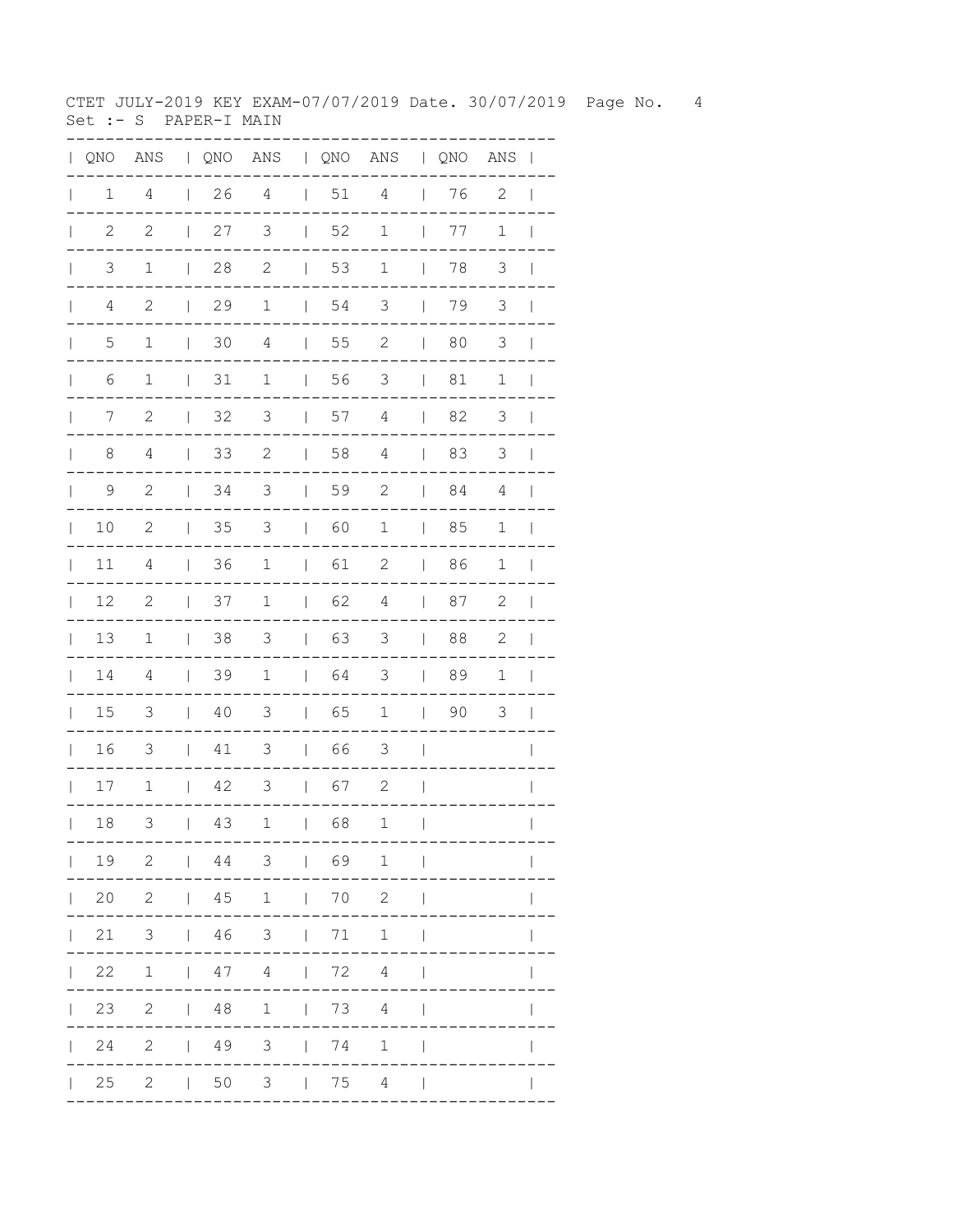CTET JULY-2019 KEY EXAM-07/07/2019 Date. 30/07/2019 Page No. 5 Set :- P PAPER-I 01-ENGLISH

|                |             |                         |              |                                      | QNO ANS   QNO ANS   QNO ANS   QNO ANS |                |                                                             |                          |                          |  | $\blacksquare$ |
|----------------|-------------|-------------------------|--------------|--------------------------------------|---------------------------------------|----------------|-------------------------------------------------------------|--------------------------|--------------------------|--|----------------|
|                | $\vert$ 91  | 2                       |              | 116                                  | 9                                     |                | 141                                                         | 3                        | $\mathbf{I}$             |  |                |
|                | $\vert$ 92  | 4                       | $\mathbb{R}$ | 117                                  | 3                                     |                | $\begin{array}{c} \begin{array}{c} \end{array} \end{array}$ | 1                        | $\overline{1}$           |  |                |
| $\mathbb{R}^n$ | 93          | $\overline{3}$          |              | $\vert$ 118                          | $\overline{\mathbf{3}}$               |                | 143                                                         | $\overline{4}$           | $\mathbf{I}$             |  |                |
|                | $\vert$ 94  | $\overline{2}$          |              | $1119$ 1                             |                                       |                | 144                                                         | $\mathfrak{Z}$           | $\overline{\phantom{a}}$ |  |                |
|                | $\vert$ 95  | $\mathbf{1}$            |              | 120                                  | 2                                     |                | 145                                                         | 1                        | $\overline{\phantom{a}}$ |  | $\mathbf{I}$   |
|                | 96          | $\overline{c}$          |              | 121                                  | $\mathbf 1$                           |                | 146                                                         | $\overline{\phantom{a}}$ | $\overline{\phantom{a}}$ |  |                |
| $\mathbf{L}$   | 97          | 2                       |              | 122                                  | 4                                     |                | 147                                                         | 3                        | $\overline{1}$           |  |                |
|                | $\vert$ 98  | - 2                     |              | 123                                  | 4                                     |                | 148                                                         | 3                        | $\overline{\phantom{a}}$ |  | $\mathbf{I}$   |
|                | 99          | $\mathbf{1}$            |              | 124                                  | 2   149                               |                |                                                             | $\overline{\mathbf{3}}$  | $\overline{\phantom{a}}$ |  | $\mathbf{I}$   |
|                | 100         | $\overline{\mathbf{3}}$ |              | $125$ 2                              |                                       |                | 150                                                         | $\overline{\phantom{a}}$ | $\overline{\phantom{a}}$ |  |                |
|                | 101         | $\overline{\mathbf{3}}$ |              | 126                                  | $\mathbf 1$                           | $\mathcal{L}$  |                                                             |                          | $\overline{\phantom{a}}$ |  |                |
|                | 102         | $\mathcal{S}$           |              | 127                                  | 3                                     | $\blacksquare$ |                                                             |                          | $\overline{\phantom{a}}$ |  | I              |
|                | 103         | $\overline{\mathbf{3}}$ |              | 128                                  | $\overline{\mathbf{3}}$               | $\sim$         |                                                             |                          | $\overline{\phantom{a}}$ |  |                |
|                | 104         | $\overline{1}$          |              | 129                                  | $\overline{\mathbf{3}}$               | $\Box$         |                                                             |                          | I                        |  |                |
|                | 105         | $\overline{4}$          |              | $\vert$ 130                          | 4                                     | $\Box$         |                                                             |                          | I                        |  |                |
|                | 106         | 4                       |              | $\begin{array}{c c} 131 \end{array}$ | 3                                     | $\blacksquare$ |                                                             |                          | $\overline{1}$           |  |                |
|                | 107         | $\overline{1}$          |              | 132                                  | 4                                     | $\Box$         |                                                             |                          | $\overline{\phantom{a}}$ |  | $\mathbf{I}$   |
|                | 108         | 3                       |              | 133                                  | 3                                     | $\perp$        |                                                             |                          | $\mathbf{I}$             |  | $\mathbf{I}$   |
|                |             |                         |              |                                      | 109 3   134 1                         |                |                                                             |                          |                          |  |                |
|                |             | $110$ 1 $135$ 2         |              |                                      |                                       |                |                                                             |                          |                          |  |                |
|                | 111         | $3 \t136 \t4$           |              |                                      |                                       |                |                                                             |                          |                          |  |                |
|                | 112         |                         |              |                                      | 3   137 3                             | $\perp$        |                                                             |                          |                          |  |                |
|                | $\vert$ 113 |                         |              |                                      | 4   138 4                             | $\mathbf{I}$   |                                                             |                          |                          |  |                |
|                | 114         |                         |              | 9   139                              | $\mathbf{2}$                          | $\overline{1}$ |                                                             |                          |                          |  |                |
|                |             |                         |              |                                      | $ 115 \t1 \t 140 \t4 \t $             |                |                                                             |                          |                          |  |                |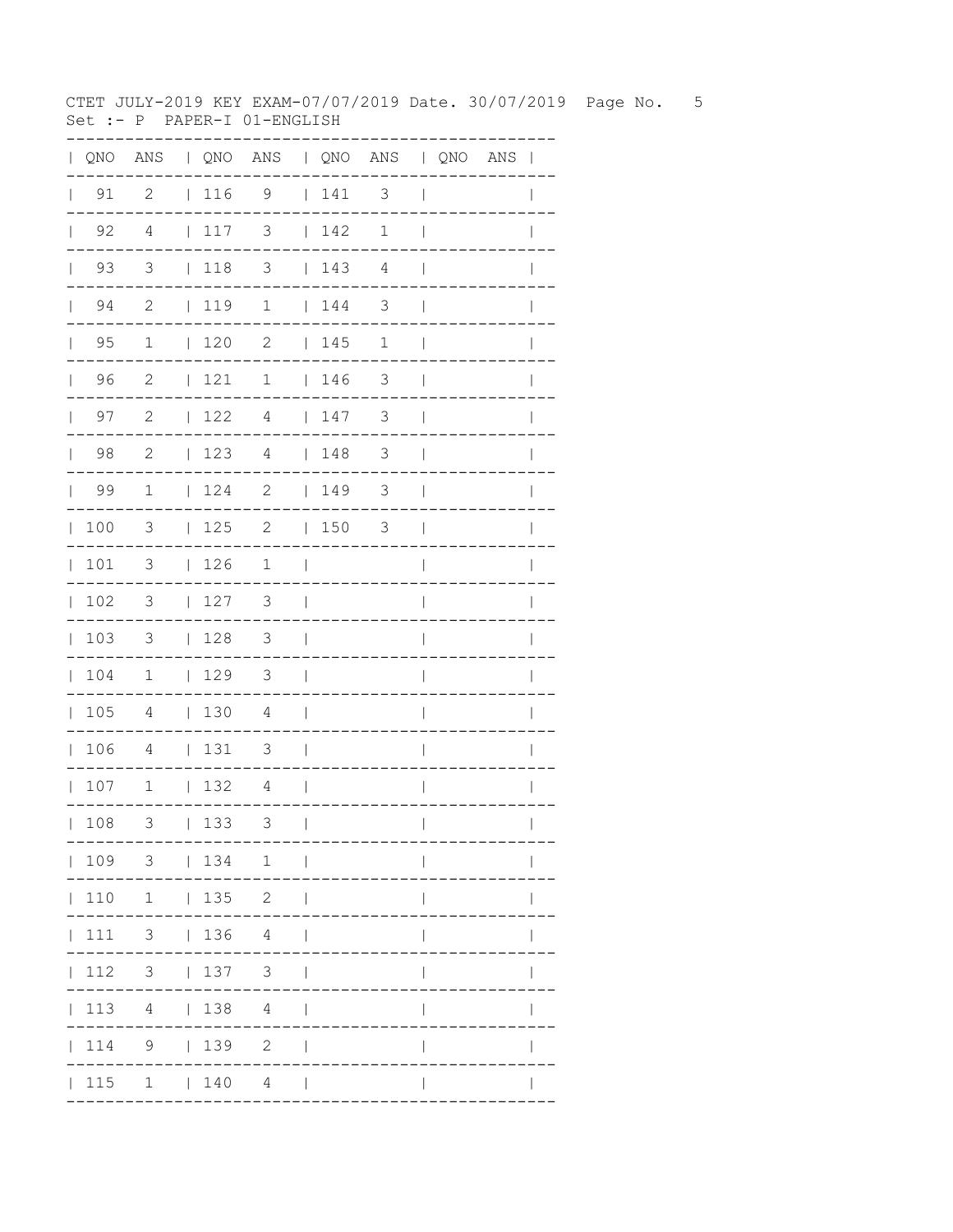CTET JULY-2019 KEY EXAM-07/07/2019 Date. 30/07/2019 Page No. 6 Set :- Q PAPER-I 01-ENGLISH

| $\mathbf{L}$ |                    |                          |                 | QNO ANS   QNO ANS   QNO ANS   QNO ANS |                          |             |                          |                          |  | $\overline{1}$ |
|--------------|--------------------|--------------------------|-----------------|---------------------------------------|--------------------------|-------------|--------------------------|--------------------------|--|----------------|
| $\mathbf{L}$ | 91                 | $\overline{\phantom{a}}$ |                 | 11641                                 |                          |             | 2                        | $\overline{\phantom{a}}$ |  |                |
|              | $\vert$ 92         | $\mathbf{1}$             | 117             | $\mathbf{1}$                          |                          | 142         | 4                        | $\overline{\phantom{a}}$ |  |                |
|              | 93<br>$\mathbf{L}$ | 4                        | $\vert$ 118     | 3                                     |                          | 143         | 2                        | $\mathbf{I}$             |  |                |
|              | 94<br>$\mathbb{R}$ | $\mathbf{1}$             | 1194            |                                       |                          | 144         | 2                        | $\overline{\phantom{a}}$ |  |                |
|              | $\vert$ 95         | $\mathbf{1}$             | $120$ 2         |                                       |                          | 145         | $\mathbf{2}$             | $\overline{\phantom{a}}$ |  |                |
|              | 96                 | $\mathbf{1}$             | $121$ 3         |                                       |                          | 146         | $\mathbf{2}$             | $\mathbf{I}$             |  |                |
|              | $\vert$ 97         | 4                        | 122             | $\mathbf 1$                           |                          | 147         | $\mathbf{2}$             | $\overline{\phantom{a}}$ |  | $\mathbf{I}$   |
|              | $\vert$ 98         | $\mathbf{1}$             | 123             | $\mathbf{1}$                          |                          | $\vert$ 148 | $\overline{\phantom{a}}$ | $\mathbf{I}$             |  |                |
|              | 99                 | $\overline{\mathbf{3}}$  | 124             | 4                                     |                          | $149$ 2     |                          | $\overline{\phantom{a}}$ |  |                |
|              | 100                | 2                        | 125             | $\mathbf{2}$                          |                          | $ 150$ 3    |                          | $\Box$                   |  | $\mathbf{I}$   |
|              | 101                | 2                        | 126             | $\overline{\phantom{0}}^2$            | $\mathbf{1}$             |             |                          | $\overline{\phantom{a}}$ |  | I              |
|              | 102                | $\overline{\phantom{0}}$ | 127             | 4                                     | $\overline{\phantom{0}}$ |             |                          | I                        |  |                |
|              | 103                | $\overline{4}$           | 128             | $\overline{\mathbf{3}}$               | $\mathcal{L}$            |             |                          | I                        |  |                |
|              | 104                | $\overline{\mathbf{3}}$  | 129             | $\overline{2}$                        | $\Box$                   |             |                          | $\overline{\phantom{a}}$ |  |                |
|              | 105                | $\overline{\phantom{0}}$ | $\vert$ 130     | $\overline{\phantom{a}}$              | $\Box$                   |             |                          | $\overline{\phantom{a}}$ |  |                |
|              | 106                | $\overline{\phantom{0}}$ | 131             | $\overline{\phantom{0}}^2$            | $\Box$                   |             |                          | $\overline{\phantom{a}}$ |  |                |
|              | 107                | $\overline{4}$           | 132             | $\overline{4}$                        | $\mathcal{L}$            |             |                          | $\overline{\phantom{a}}$ |  | $\mathbf{I}$   |
|              | 108                | $\mathbf{2}$             | 133             | 1                                     | $\perp$                  |             |                          | $\overline{\phantom{a}}$ |  | $\mathbf{I}$   |
|              |                    | 109 2   134 2            |                 |                                       | $\sim$ 1                 |             |                          |                          |  |                |
|              | 110                |                          | $3 \t 135 \t 3$ |                                       |                          |             |                          |                          |  |                |
|              | 111                | 9                        | 136             | $\mathbf 1$                           |                          |             |                          |                          |  |                |
|              | 112                | $4\overline{ }$          | 137             | $\mathcal{S}$                         |                          |             |                          |                          |  |                |
|              | 113                | 9                        | 138             | 2                                     |                          |             |                          |                          |  |                |
|              | 114                | 2                        | 139             | $\overline{4}$                        |                          |             |                          |                          |  |                |
|              | $\vert$ 115        |                          | $2 \t 140$      | 3                                     | $\Box$                   |             |                          |                          |  |                |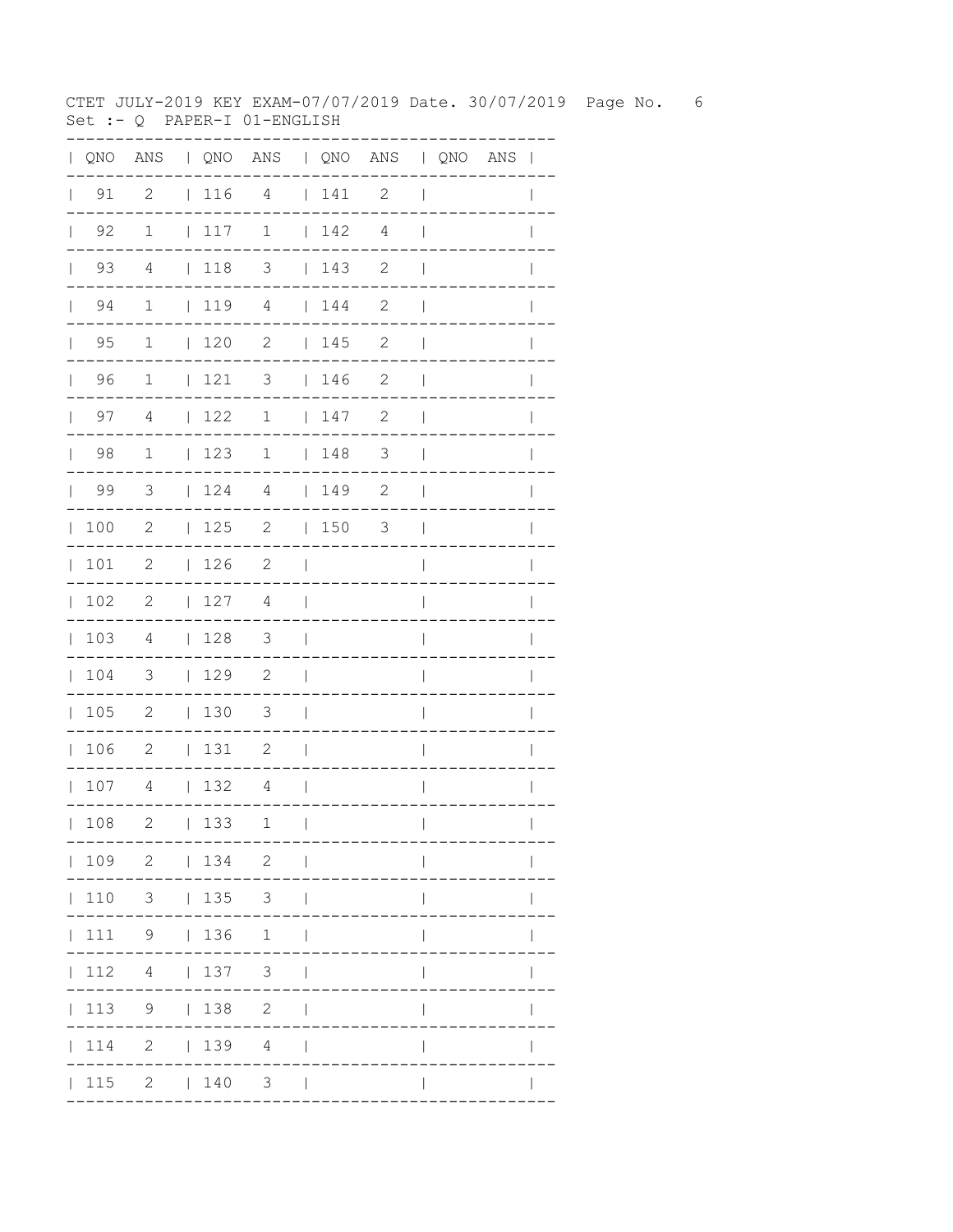CTET JULY-2019 KEY EXAM-07/07/2019 Date. 30/07/2019 Page No. 7 Set :- R PAPER-I 01-ENGLISH

|                                             | QNO ANS   QNO ANS   QNO ANS   QNO ANS |                          |                 |                            |                |     |              |                          |  |              |
|---------------------------------------------|---------------------------------------|--------------------------|-----------------|----------------------------|----------------|-----|--------------|--------------------------|--|--------------|
| $\vert$ 91                                  | 3                                     |                          | 116             | 3                          |                | 141 | 1            | $\mathbf{I}$             |  |              |
| $\begin{array}{ccc} \vert & 92 \end{array}$ | $\overline{4}$                        | $\mathcal{L}_{\rm{max}}$ | 117             | 1                          | $\mathbb{R}$   | 142 | $\mathbf 1$  | $\mathbf{I}$             |  |              |
| $\vert$ 93                                  | $\overline{4}$                        | $\mathbb{R}$             | 118             | $\mathbf 1$                |                | 143 | $\mathbf 1$  | $\overline{\phantom{a}}$ |  |              |
| $\vert$ 94                                  | $\overline{4}$                        |                          | 1193            |                            |                | 144 | $\mathbf 1$  | $\mathbf{I}$             |  |              |
| $\vert$ 95                                  | $\mathcal{S}$                         |                          | $\vert$ 120     | $\mathbf{1}$               |                | 145 | $\mathbf{2}$ | $\overline{\phantom{a}}$ |  | $\mathbf{I}$ |
| 96                                          | $\overline{4}$                        |                          | 121             | $\overline{4}$             |                | 146 | 1            | $\mathbf{I}$             |  |              |
| 97<br>$\mathbf{L}$                          | 2                                     |                          | 122             | 3                          |                | 147 | $\mathbf{2}$ | $\overline{\phantom{a}}$ |  |              |
| 98                                          | $\mathbf{1}$                          |                          | 123             | 1                          |                | 148 | 4            | $\overline{\phantom{a}}$ |  | $\mathbf{I}$ |
| $\vert$ 99                                  | $\overline{4}$                        |                          | 124             | $1 \t149$ 2                |                |     |              | $\blacksquare$           |  | $\mathbf{I}$ |
| 100                                         | $\overline{1}$                        |                          |                 | $ 125$ 3 $ 150$            |                |     | $\mathbf{1}$ | $\mathbf{I}$             |  |              |
| 101                                         | $\overline{\mathbf{3}}$               |                          | 126             | $\overline{\phantom{a}}$   | $\sim$ 1.      |     |              | $\overline{\phantom{a}}$ |  |              |
| 102                                         | $\overline{2}$                        |                          | 127             | 2                          | $\mathbf{I}$   |     |              | $\overline{\phantom{a}}$ |  |              |
| 103                                         | $\mathbf{1}$                          |                          | 128             | $\overline{4}$             | $\blacksquare$ |     |              | I                        |  |              |
| 104                                         | $\overline{1}$                        |                          | 129             | $\overline{\phantom{0}}^2$ | $\Box$         |     |              | $\overline{\phantom{a}}$ |  |              |
| 105                                         | $\mathbf 1$                           |                          | $\vert$ 130     | 1                          | $\Box$         |     |              | I                        |  |              |
| 106                                         | $\overline{1}$                        |                          | 131             | 3                          | $\sim$         |     |              | $\mathbf{I}$             |  | L            |
| 107                                         | $\overline{\phantom{a}}^2$            |                          | 132             | 4                          | $\blacksquare$ |     |              | $\mathsf{I}$             |  | $\mathbf{I}$ |
| 108                                         | 9                                     |                          | 133             | 1                          | $\perp$        |     |              | $\overline{\phantom{a}}$ |  | $\mathbf{I}$ |
|                                             | 109 3   134 2                         |                          |                 |                            |                |     |              |                          |  |              |
|                                             | 110 9   135 1                         |                          |                 |                            |                |     |              |                          |  |              |
| 111                                         | $1 \t 136 \t 3$                       |                          |                 |                            |                |     |              |                          |  |              |
| 112                                         |                                       |                          | $1 \t 137 \t 2$ |                            |                |     |              |                          |  |              |
| 113                                         |                                       |                          | $3 \t 138$      | 1                          | $\Box$         |     |              |                          |  |              |
| 114                                         |                                       |                          | 4   139 3       |                            | $\perp$        |     |              |                          |  |              |
|                                             | 115 2   140 1                         |                          |                 |                            |                |     |              |                          |  |              |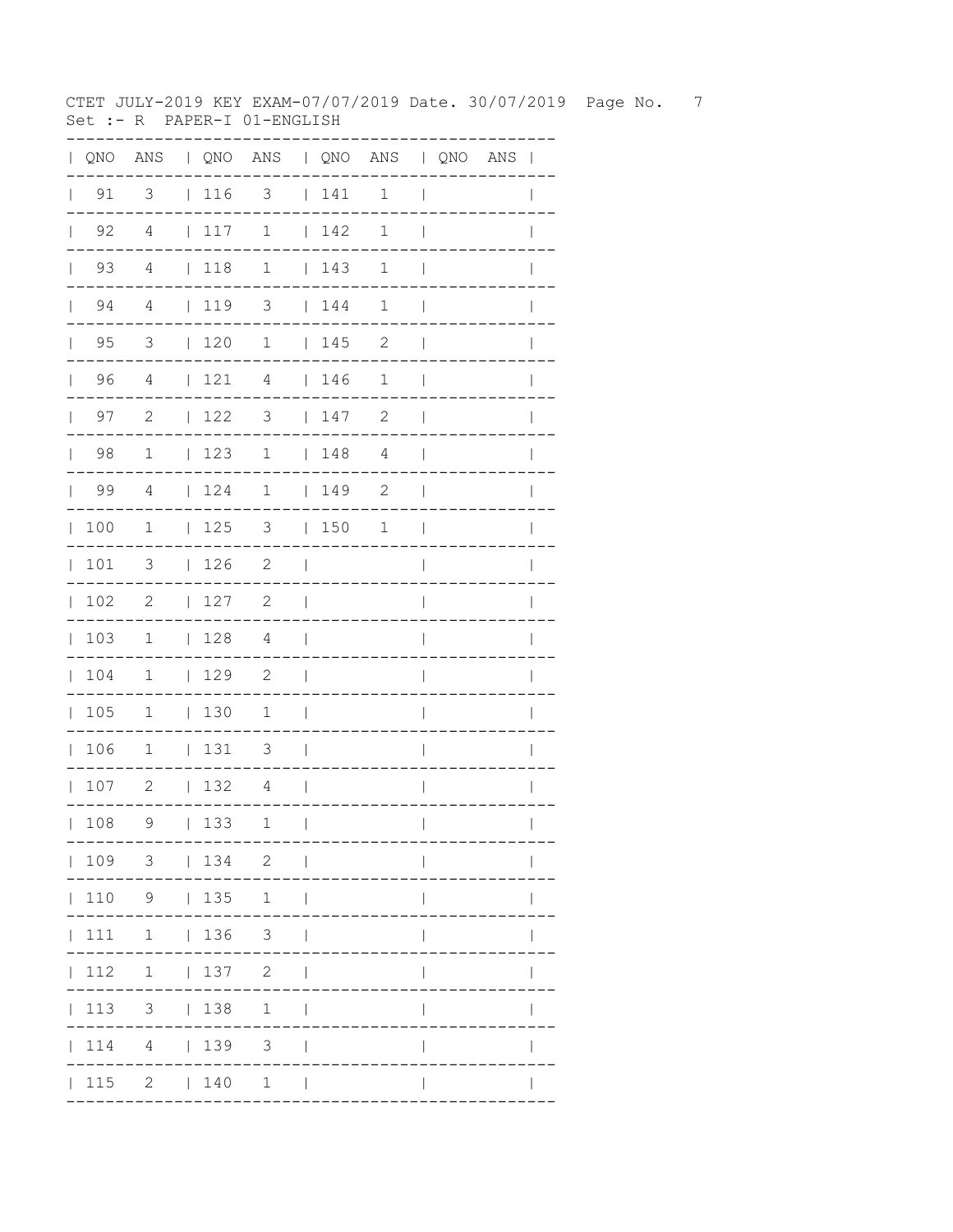CTET JULY-2019 KEY EXAM-07/07/2019 Date. 30/07/2019 Page No. 8 Set :- S PAPER-I 01-ENGLISH

| QNO | ANS                        |              |         | QNO ANS   QNO ANS   QNO ANS |              |     |                |              |                            |  |
|-----|----------------------------|--------------|---------|-----------------------------|--------------|-----|----------------|--------------|----------------------------|--|
| 91  | $\overline{\mathbf{3}}$    |              | 116     | $\overline{\phantom{0}}$    |              | 141 | $\overline{4}$ |              |                            |  |
| 92  | $\overline{\mathbf{3}}$    | $\mathbf{L}$ | 117     | $\overline{4}$              |              | 142 | $1\,$          |              |                            |  |
| 93  | $\overline{\phantom{0}}^2$ | $\mathbf{L}$ | 118     | $\overline{4}$              |              | 143 | $\sqrt{4}$     |              |                            |  |
| 94  | $\overline{\mathbf{3}}$    |              | 119     | $\mathbf 1$                 |              | 144 | 1              |              |                            |  |
| 95  | $\mathbf 1$                | $\mathbf{L}$ | 120     | 9                           | $\mathbf{L}$ | 145 | 3              |              |                            |  |
| 96  | $\sqrt{4}$                 | $\mathbf{L}$ | 121     | 4                           | L            | 146 | 1              |              |                            |  |
| 97  | 3                          | $\mathbf{L}$ | 122     | $\sqrt{4}$                  | $\mathbf{L}$ | 147 | $\sqrt{4}$     |              |                            |  |
| 98  | $\sqrt{2}$                 | L            | 123     | $\mathbf{2}$                | $\mathbf{L}$ | 148 | $\sqrt{2}$     |              |                            |  |
| 99  | 3                          | L            | 124     | $\mathbf 1$                 | $\mathbf{L}$ | 149 | $\mathbf 1$    |              |                            |  |
| 100 | $\mathbf{2}$               | L            | 125     | 1                           | $\mathbf{L}$ | 150 | $\overline{4}$ |              |                            |  |
| 101 | 1                          | L            | 126     | $\mathfrak{Z}$              |              |     |                |              |                            |  |
| 102 | $\overline{4}$             | L            | 127     | 3                           |              |     |                |              |                            |  |
| 103 | 4                          | L            | 128     | $\mathbf{2}$                |              |     |                |              |                            |  |
| 104 | 4                          | L            | 129     | $\mathbf{2}$                |              |     |                |              |                            |  |
| 105 | 4                          | $\mathbf{L}$ | 130     | $\mathfrak{Z}$              |              |     |                |              |                            |  |
| 106 | $\mathbf{2}$               | L            | 131     | $\overline{4}$              |              |     |                |              |                            |  |
| 107 | 9                          | $\mathbf{L}$ | 132     | $\mathbf 1$                 |              |     |                |              |                            |  |
| 108 |                            |              | 4   133 | 4<br>---                    | $\sim$ 1.0   |     | ----------     | $\mathbf{L}$ | $\mathbf{L}$<br>---------- |  |
|     |                            |              |         | 109 4   134 1               |              |     |                |              |                            |  |
|     |                            |              |         | 110 2   135 4               |              |     |                |              |                            |  |
|     |                            |              |         | 111 3   136 2               |              |     |                |              |                            |  |
|     |                            |              |         | $ 112 \t1 \t 137 \t4 \t $   |              |     |                |              |                            |  |
|     |                            |              |         | 113 2   138 4               |              |     |                |              | $\mathsf{I}$               |  |
|     |                            |              |         | $ 114 \t4 \t 139 \t4 \t $   |              |     |                | $\mathbf{I}$ |                            |  |
|     |                            |              |         | $ 115 \t4 \t 140 \t4 \t $   |              |     |                |              |                            |  |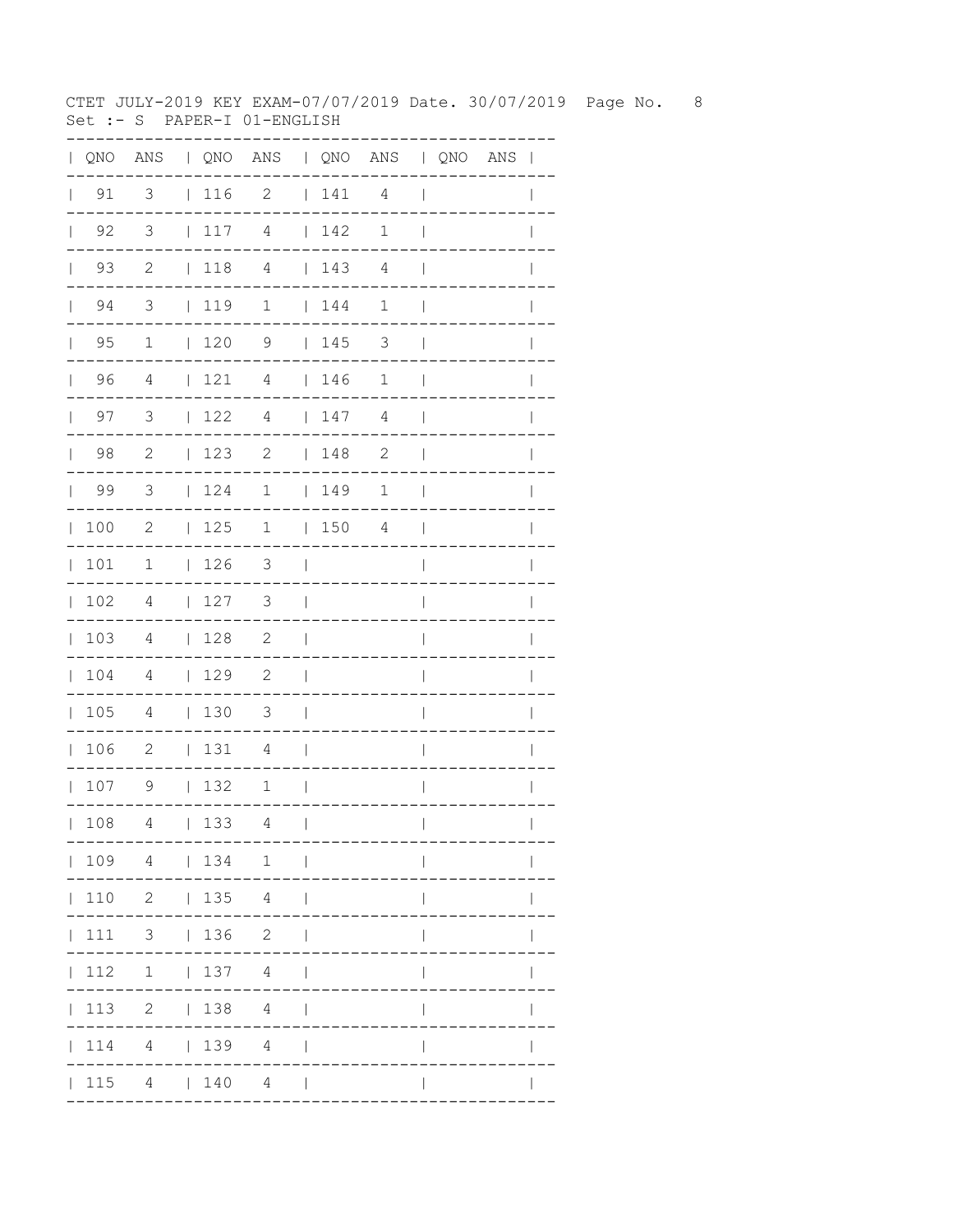CTET JULY-2019 KEY EXAM-07/07/2019 Date. 30/07/2019 Page No. 9 Set :-  $P$  PAPER-I 02-HINDI

|              |                                                             |                                         |                                                             | QNO ANS   QNO ANS   QNO ANS   QNO ANS |                          |                                                             |                |                          |  | $\mathbf{I}$ |
|--------------|-------------------------------------------------------------|-----------------------------------------|-------------------------------------------------------------|---------------------------------------|--------------------------|-------------------------------------------------------------|----------------|--------------------------|--|--------------|
|              | $\vert$ 91                                                  | $\overline{c}$                          | 116                                                         | $\mathbf{2}$                          |                          | 141                                                         | $\mathbf 1$    | $\overline{\phantom{a}}$ |  |              |
| $\mathbf{L}$ | 92                                                          | 4                                       | 117                                                         | $\mathbf{2}$                          |                          | 142                                                         | $\sqrt{2}$     | $\mathbf{I}$             |  |              |
|              | 93<br>$\mathbf{L}$                                          | $\mathbf{2}$                            | $118$ 4                                                     |                                       |                          | 143                                                         | $\mathbf 1$    | $\overline{1}$           |  |              |
|              | 94<br>$\mathbf{L}$                                          | 4                                       | 119                                                         | 3                                     |                          | 144                                                         | 4              | $\overline{\phantom{a}}$ |  |              |
| $\mathbf{L}$ | 95                                                          | $\mathbf{2}$                            | 120                                                         | $\mathbf{2}$                          |                          | 145                                                         | 2              | $\overline{\phantom{a}}$ |  |              |
| $\mathbb{R}$ | 96                                                          | $\mathbf 1$                             | 121                                                         | 3                                     |                          | $\begin{array}{c} \begin{array}{c} \end{array} \end{array}$ | $\overline{4}$ | $\overline{\phantom{a}}$ |  |              |
|              | 97<br>$\mathbf{L}$                                          | $\mathbf{2}$                            | 122                                                         | $\mathbf{2}$                          |                          | 147                                                         | $\mathbf{2}$   | $\overline{\phantom{a}}$ |  |              |
| $\mathbf{L}$ | 98                                                          | 3                                       | 123                                                         | $\mathbf{2}$                          |                          | 148                                                         | 4              | $\overline{\phantom{a}}$ |  | $\mathbf{I}$ |
| $\mathbb{L}$ | 99                                                          | $\overline{c}$                          | 124                                                         | 3                                     |                          | 149                                                         | $\mathbf{2}$   | $\overline{\phantom{a}}$ |  | $\mathbf{I}$ |
| $\mathbb{L}$ | 100                                                         | $\mathbf{1}$                            | 125                                                         | $\overline{\phantom{a}}$              |                          | 150                                                         | 1              | $\overline{\phantom{a}}$ |  |              |
| $\mathbb{L}$ | 101                                                         | $\mathbf{2}$                            | 126                                                         | 2                                     | $\overline{\phantom{a}}$ |                                                             |                | $\overline{\phantom{a}}$ |  |              |
| $\mathbf{L}$ | 102                                                         | $\mathbf{2}$                            | 127                                                         | 3                                     | $\perp$                  |                                                             |                | $\overline{\phantom{a}}$ |  | $\mathbb{I}$ |
| $\mathbb{R}$ | 103                                                         | 4                                       | 128                                                         | $\mathbf{1}$                          | $\Box$                   |                                                             |                | $\overline{\phantom{a}}$ |  | $\mathbf{I}$ |
| $\mathbf{L}$ | 104                                                         | $\overline{1}$                          | $\begin{array}{c} \begin{array}{c} \end{array} \end{array}$ | $\overline{\mathbf{3}}$               | $\mathbf{I}$             |                                                             |                | I                        |  |              |
| $\mathbf{L}$ | 105                                                         | $\overline{\phantom{0}}$                | $\vert$ 130                                                 | $\overline{\mathbf{3}}$               | $\overline{\phantom{a}}$ |                                                             |                | I                        |  |              |
| $\mathbf{L}$ | 106                                                         | $\mathbf 1$                             | 131                                                         | 1                                     | $\overline{\phantom{a}}$ |                                                             |                | $\overline{\phantom{a}}$ |  | I            |
|              | 107                                                         | 3                                       | 132                                                         | $\mathbf 1$                           | - 1                      |                                                             |                | $\overline{\phantom{a}}$ |  | $\mathbf{I}$ |
|              | 108                                                         | 2                                       | 133                                                         | $\overline{c}$                        | $\mathbf{I}$             |                                                             |                |                          |  |              |
|              |                                                             |                                         |                                                             | 109 4   134 1                         |                          |                                                             |                |                          |  |              |
|              |                                                             | $110 \quad 2 \quad   \quad 135 \quad 3$ |                                                             |                                       |                          |                                                             |                |                          |  |              |
|              | 111                                                         | $1 \t 136 \t 3$                         |                                                             |                                       |                          |                                                             |                |                          |  |              |
|              | 112                                                         | $3 \mid$                                |                                                             | 137 2                                 |                          |                                                             |                |                          |  |              |
|              |                                                             | 113 2   138                             |                                                             | $4\overline{ }$                       |                          |                                                             |                |                          |  |              |
|              | $\begin{array}{c} \begin{array}{c} \end{array} \end{array}$ | 3 <sup>7</sup>                          | 139                                                         | $\mathbf{2}$                          |                          |                                                             |                |                          |  |              |
|              | 115                                                         |                                         | 4   140                                                     | 3 <sup>7</sup>                        |                          |                                                             |                |                          |  |              |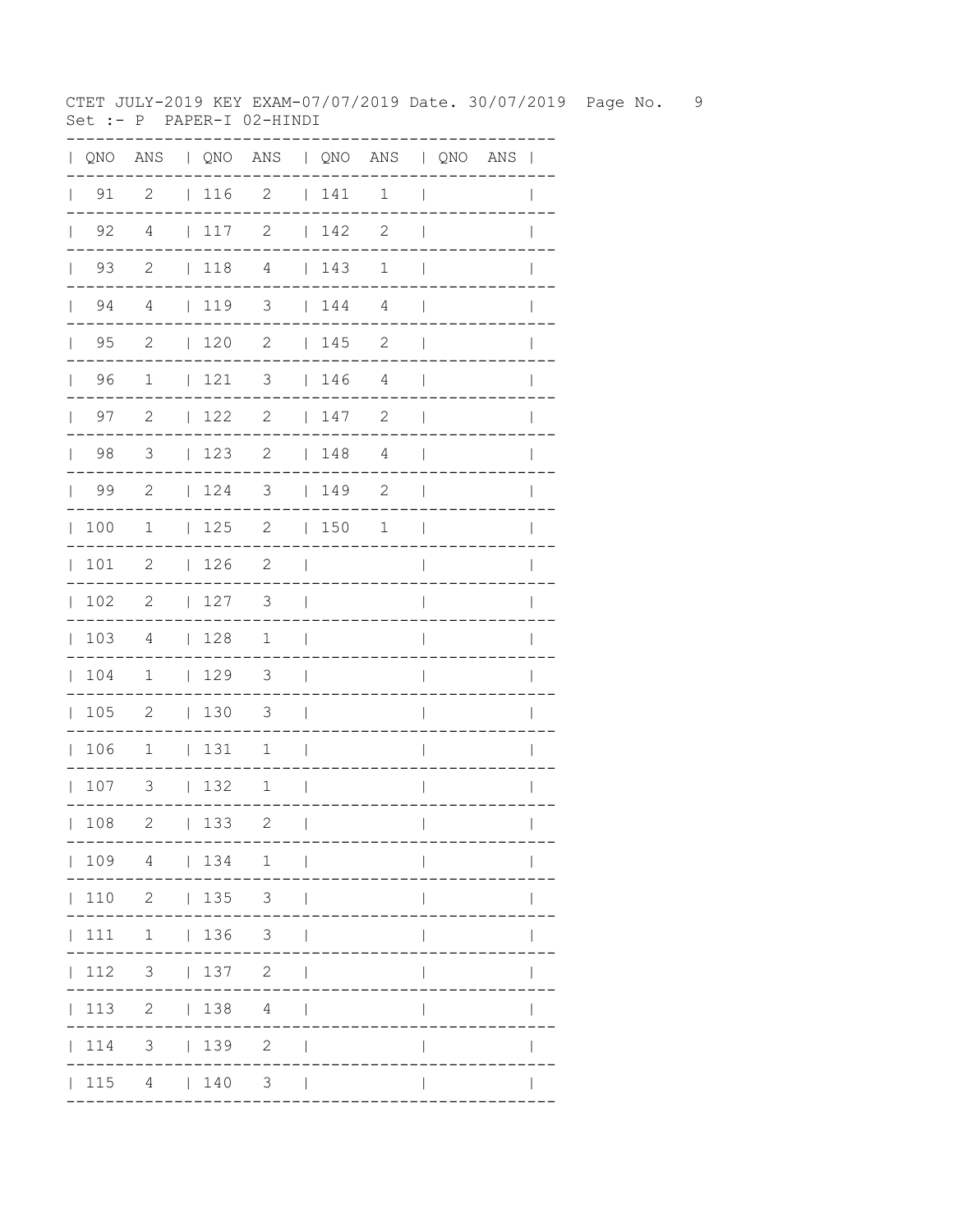CTET JULY-2019 KEY EXAM-07/07/2019 Date. 30/07/2019 Page No. 10 Set :-  $Q$  PAPER-I 02-HINDI

|              |                      |                |             | QNO ANS   QNO ANS   QNO ANS   QNO ANS |                          |                                                             |                |                          |  | $\blacksquare$ |
|--------------|----------------------|----------------|-------------|---------------------------------------|--------------------------|-------------------------------------------------------------|----------------|--------------------------|--|----------------|
|              | $\vert$ 91           | $\mathbf 1$    | 116         | 2                                     |                          | 141                                                         | 3              | $\overline{\phantom{a}}$ |  |                |
| $\mathbf{L}$ | 92                   | $\mathcal{S}$  | 117         | $\mathbf 1$                           |                          | 142                                                         | $\mathbf 1$    | $\mathbf{I}$             |  |                |
|              | 93<br>$\mathbf{L}$   | $\mathbf 1$    | $\vert$ 118 | $\overline{4}$                        |                          | 143                                                         | 3              | $\mathbf{I}$             |  |                |
|              | 94<br>$\mathbf{L}$   | 4              | 1192        |                                       |                          | 144                                                         | $\mathbf 1$    | $\overline{\phantom{a}}$ |  |                |
| $\mathbf{L}$ | 95                   | $\mathbf 1$    | 120         | $\mathbf 1$                           |                          | 145                                                         | 3              | $\mathbf{I}$             |  |                |
|              | 96<br>$\mathbb{R}^n$ | 2              | 121         | $\mathbf 1$                           |                          | $\begin{array}{c} \begin{array}{c} \end{array} \end{array}$ | $\mathbf 1$    | $\overline{\phantom{a}}$ |  |                |
|              | 97<br>$\mathbf{L}$   | $\mathbf 1$    | 122         | $\overline{2}$                        |                          | 147                                                         | $\overline{4}$ | $\overline{\phantom{a}}$ |  |                |
| $\mathbf{L}$ | 98                   | $\mathbf 1$    | 123         | 1                                     |                          | 148                                                         | $\mathbf{2}$   | $\overline{\phantom{a}}$ |  |                |
| $\mathbf{L}$ | 99                   | $\overline{3}$ | 124         | $\mathbf 1$                           |                          | 149                                                         | $\mathbf 1$    | $\overline{\phantom{a}}$ |  |                |
| $\mathbb{L}$ | 100                  | $\mathbf{1}$   | 125         | $\overline{\phantom{a}}$              |                          | $ 150$ 3                                                    |                | $\overline{\phantom{a}}$ |  |                |
| $\mathbb{L}$ | 101                  | $\mathbf 1$    | 126         | 4                                     | $\Box$                   |                                                             |                | I                        |  |                |
| $\mathbf{L}$ | 102                  | 3              | 127         | 2                                     | $\overline{1}$           |                                                             |                | $\overline{1}$           |  | I              |
| $\mathbb{L}$ | 103                  | 4              | 128         | $\mathbf{1}$                          | $\blacksquare$           |                                                             |                | $\overline{\phantom{a}}$ |  | I              |
| $\mathbf{L}$ | 104                  | $\overline{1}$ | 129         | $\overline{4}$                        | $\Box$                   |                                                             |                | I                        |  |                |
| $\mathbf{L}$ | 105                  | $\overline{4}$ | 130         | 4                                     | $\Box$                   |                                                             |                | I                        |  |                |
| $\mathbf{L}$ | 106                  | 3              | 131         | 1                                     | $\overline{\phantom{a}}$ |                                                             |                | $\overline{\phantom{a}}$ |  |                |
|              | 107                  | $\overline{1}$ | $\vert$ 132 | 4                                     | $\mathbf{I}$             |                                                             |                | I                        |  |                |
|              | 108                  | 4              | 133         | 2                                     | $\mathbf{I}$             |                                                             |                | $\overline{\phantom{a}}$ |  |                |
|              |                      |                |             | 109 2   134 2                         |                          |                                                             |                |                          |  |                |
|              |                      | 110 1   135 2  |             |                                       |                          |                                                             |                |                          |  |                |
|              |                      | 111 2   136 1  |             |                                       | $\mathbf{I}$             |                                                             |                |                          |  |                |
|              | 112                  | $3 \t137 \t2$  |             |                                       | $\Box$                   |                                                             |                |                          |  |                |
|              |                      | 113 1   138 4  |             |                                       |                          |                                                             |                |                          |  |                |
|              |                      | 114 1   139    |             | $\mathbf{1}$                          |                          |                                                             |                |                          |  |                |
|              | 115                  |                |             | 3   140 4                             |                          |                                                             |                |                          |  |                |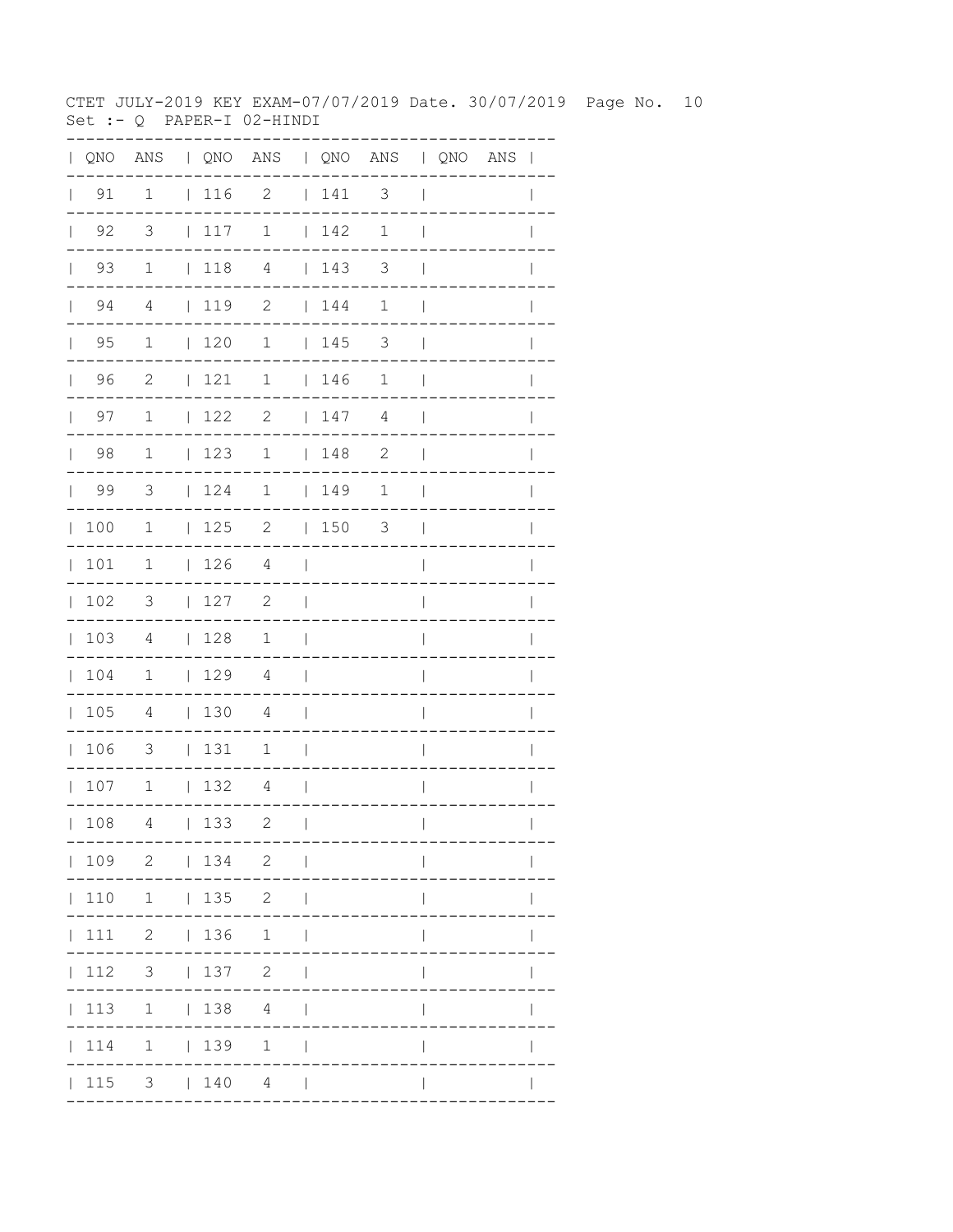CTET JULY-2019 KEY EXAM-07/07/2019 Date. 30/07/2019 Page No. 11 Set :- R PAPER-I 02-HINDI

| QNO | ANS                     |              |            | QNO ANS   QNO ANS   QNO ANS |              |     |                         |              |  |              |
|-----|-------------------------|--------------|------------|-----------------------------|--------------|-----|-------------------------|--------------|--|--------------|
| 91  | 4                       |              | 116        | $\overline{1}$              |              | 141 | 4                       | $\mathbf{I}$ |  |              |
| 92  | $\overline{\mathbf{3}}$ |              | 117        | $\overline{4}$              |              | 142 | $\sqrt{2}$              |              |  |              |
| 93  | $\overline{4}$          |              | 118        | $\mathbf{2}$                |              | 143 | $\sqrt{4}$              |              |  |              |
| 94  | $\mathbf 1$             |              | 119        | 4                           |              | 144 | $\overline{\mathbf{3}}$ |              |  |              |
| 95  | 4                       |              | 120        | 3                           |              | 145 | 1                       |              |  |              |
| 96  | 4                       | $\mathbf{L}$ | 121        | 4                           | $\mathbf{L}$ | 146 | 4                       |              |  |              |
| 97  | $\mathbf{2}$            | $\mathbf{L}$ | 122        | 4                           | $\mathbf{L}$ | 147 | $\mathbf{2}$            |              |  |              |
| 98  | 4                       | $\mathbf{L}$ | 123        | $\mathbf 1$                 | $\mathbf{L}$ | 148 | 4                       |              |  |              |
| 99  | $\mathbf{2}$            | $\mathbf{L}$ | 124        | 3                           | $\mathbf{L}$ | 149 | $\mathbf 1$             |              |  |              |
| 100 | $\mathbf{2}$            | $\mathbf{L}$ | 125        | 1                           | $\mathbf{L}$ | 150 | 3                       |              |  |              |
| 101 | 3                       | $\mathbf{L}$ | 126        | $\overline{4}$              |              |     |                         |              |  |              |
| 102 | 4                       | $\mathbf{L}$ | 127        | 4                           |              |     |                         |              |  |              |
| 103 | 3                       | $\mathbf{L}$ | 128        | $\mathbf 1$                 |              |     |                         |              |  |              |
| 104 | 4                       |              | 129        | 3                           |              |     |                         |              |  |              |
| 105 | 4                       |              | 130        | 4                           |              |     |                         |              |  |              |
| 106 | $\mathbf 1$             | L            | 131        | 3                           |              |     |                         |              |  |              |
| 107 | 4                       | $\mathbf{L}$ | 132        | 1                           |              |     |                         |              |  |              |
| 108 |                         |              | $1 \t 133$ | 1.<br>$-- -$                | $\Box$       |     | . _ _ _ _ _ _ _ _ _ .   | $\mathbf{L}$ |  | $\mathbf{L}$ |
|     |                         |              |            | 109 2   134 1               |              |     | ----------------------- |              |  |              |
|     |                         |              |            | 110 4   135 3               |              |     |                         |              |  |              |
|     |                         |              |            | 111 4   136 4               |              |     |                         | $\mathbf{L}$ |  |              |
|     |                         |              |            | 112    2      137    3      |              |     |                         | $\mathbf{L}$ |  |              |
|     |                         |              |            | 113 1   138 2               |              |     |                         | $\mathbb{L}$ |  | $\mathbf{I}$ |
|     |                         |              |            | 114 4   139 4               |              |     |                         | $\mathbf{I}$ |  | $\mathbf{I}$ |
|     |                         |              |            | $ 115 \t3 \t 140 \t2 \t $   |              |     |                         | $\mathbf{I}$ |  |              |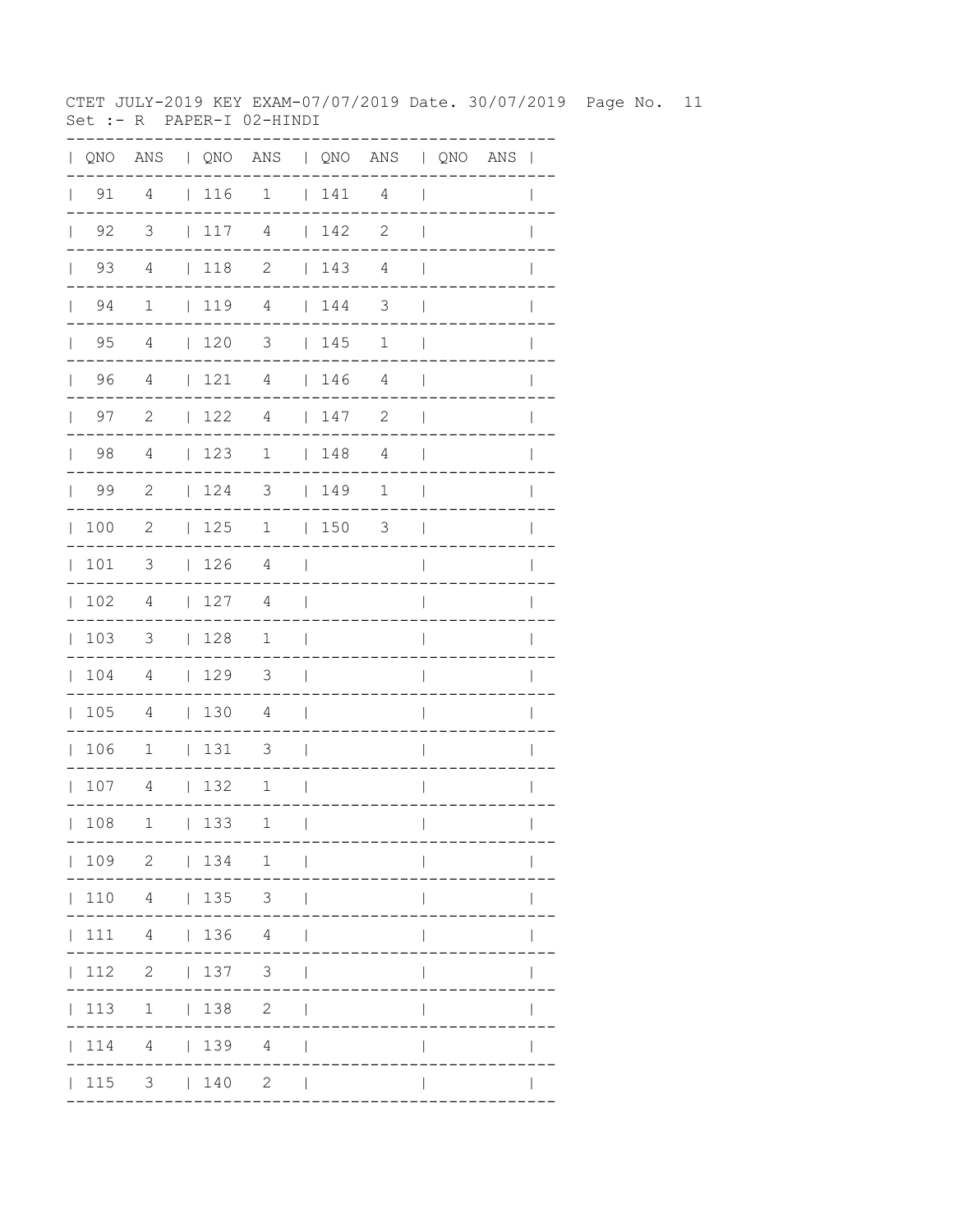CTET JULY-2019 KEY EXAM-07/07/2019 Date. 30/07/2019 Page No. 12 Set :- S PAPER-I 02-HINDI

|              |                    |                                         |             | QNO ANS   QNO ANS   QNO ANS   QNO ANS |                          |                                    |                |                          |  | $\mathbf{I}$ |
|--------------|--------------------|-----------------------------------------|-------------|---------------------------------------|--------------------------|------------------------------------|----------------|--------------------------|--|--------------|
|              | $\vert$ 91         | 3                                       | $\vert$ 116 | 3                                     |                          | 141                                | 2              | $\overline{\phantom{a}}$ |  |              |
| $\mathbf{L}$ | 92                 | $\overline{4}$                          | 117         | $\mathbf{2}$                          |                          | 142                                | $\overline{4}$ | $\mathbf{I}$             |  |              |
|              | 93<br>$\mathbf{L}$ | 3                                       | $\vert$ 118 | $\overline{4}$                        |                          | 143                                | 3              | $\mathbf{I}$             |  |              |
|              | 94<br>$\mathbf{L}$ | 3                                       | 119         | 3                                     |                          | $\begin{array}{c} 144 \end{array}$ | $\mathbf 1$    | $\mathbf{I}$             |  |              |
| $\mathbb{L}$ | 95                 | $\mathbf 1$                             | 120         | 4                                     |                          | 145                                | 3              | $\mathbf{I}$             |  |              |
| $\mathbf{L}$ | 96                 | 3                                       | 121         | 4                                     |                          | 146                                | 4              | $\mathbf{I}$             |  |              |
|              | 97<br>$\mathbf{L}$ | $\mathbf 1$                             | 122         | $\mathbf{2}$                          |                          | 147                                | $\mathbf{2}$   | $\mathbf{I}$             |  |              |
| $\mathbf{L}$ | 98                 | 3                                       | 123         | 4                                     |                          | 148                                | $\mathcal{S}$  | $\overline{\phantom{a}}$ |  | $\mathbb{I}$ |
| $\mathbf{L}$ | 99                 | $\overline{c}$                          | 124         | $\overline{\mathbf{3}}$               |                          | 149                                | $\mathbf{2}$   | $\overline{\phantom{a}}$ |  |              |
| $\mathbb{L}$ | 100                | 2                                       | 125         | 3   150                               |                          |                                    | 1              | $\overline{\phantom{a}}$ |  |              |
| $\mathbf{L}$ | 101                | 3                                       | 126         | 4                                     | $\overline{\phantom{a}}$ |                                    |                | $\overline{\phantom{a}}$ |  |              |
| $\mathbf{L}$ | 102                | $\mathbf{2}$                            | 127         | 3                                     | $\overline{\phantom{a}}$ |                                    |                | $\overline{\phantom{a}}$ |  | $\mathbb{I}$ |
| $\mathbb{L}$ | 103                | $\mathcal{S}$                           | 128         | $\overline{\mathbf{3}}$               | $\Box$                   |                                    |                | $\overline{\phantom{a}}$ |  | $\mathbf{I}$ |
| $\mathbf{L}$ | 104                | $\overline{\phantom{a}}$                | 129         | $\overline{\phantom{0}}^2$            | $\perp$                  |                                    |                | I                        |  |              |
| $\mathbf{L}$ | 105                | $\overline{1}$                          | $\vert$ 130 | 4                                     | $\overline{\phantom{0}}$ |                                    |                | I                        |  |              |
|              | 106                | $\mathbf 1$                             | 131         | 4                                     | $\overline{1}$           |                                    |                | $\overline{\phantom{a}}$ |  |              |
|              | 107                | 3                                       | 132         | 4                                     | $\overline{\phantom{0}}$ |                                    |                | $\overline{\phantom{a}}$ |  | $\mathbf{I}$ |
|              | 108                | 3                                       | 133         | $\mathbf{2}$                          | $\mathbf{I}$             |                                    |                | $\mathbf{I}$             |  |              |
|              |                    | 109 1   134 2                           |             |                                       | $\sim$                   |                                    |                |                          |  |              |
|              |                    | 110 4   135 3                           |             |                                       |                          |                                    |                |                          |  |              |
|              |                    | $111 \quad 3 \quad   \quad 136 \quad 3$ |             |                                       |                          |                                    |                |                          |  |              |
|              |                    | 112 2   137                             |             | $1 \quad  $                           |                          |                                    |                |                          |  |              |
|              | 113                |                                         | 4   138     | $\mathcal{S}$                         |                          |                                    |                |                          |  |              |
|              | 114                |                                         | $3 \t 139$  | $\mathbf{1}$                          |                          |                                    |                |                          |  |              |
|              |                    | 115 1   140                             |             | 3 <sup>7</sup>                        |                          |                                    |                |                          |  |              |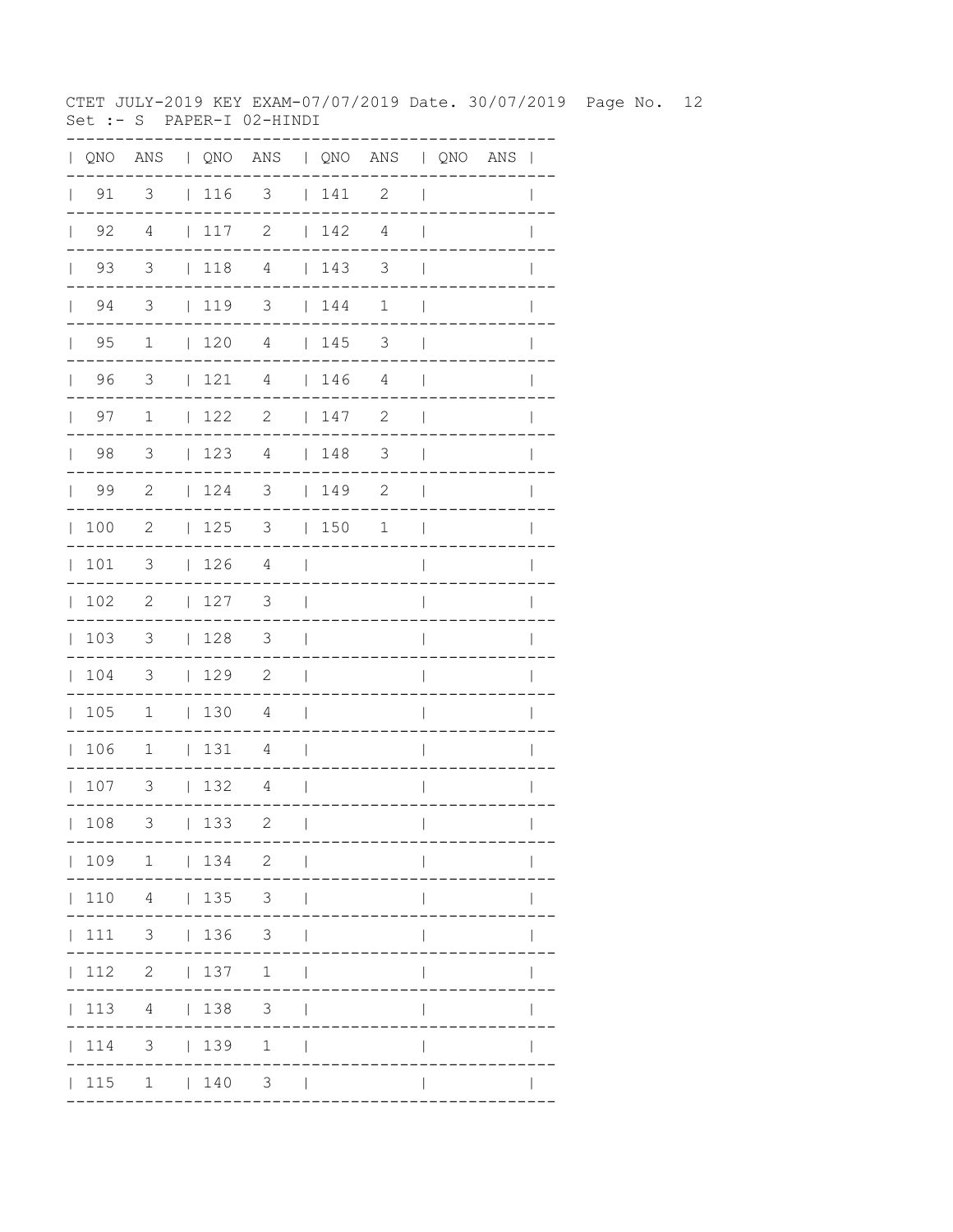CTET JULY-2019 KEY EXAM-07/07/2019 Date. 30/07/2019 Page No. 13 Set :- P PAPER-I 03-ASSAMESE

| $\mathbf{L}$ |                    |                            |              |                   | QNO ANS   QNO ANS   QNO ANS   QNO ANS |                          |     |                |                          |  | $\overline{\phantom{a}}$ |
|--------------|--------------------|----------------------------|--------------|-------------------|---------------------------------------|--------------------------|-----|----------------|--------------------------|--|--------------------------|
| $\mathbf{L}$ | 91                 | 4                          |              |                   | 116 4                                 |                          | 141 | $\mathbf{2}$   | $\overline{\phantom{a}}$ |  |                          |
|              | $\vert$ 92         | 3                          |              | 117               | 3                                     |                          | 142 | $\mathbf{2}$   | $\overline{\phantom{a}}$ |  |                          |
|              | 93<br>$\mathbf{L}$ | 4                          |              | $\vert$ 118       | $\mathbf{2}$                          |                          | 143 | 2              | $\overline{\phantom{a}}$ |  |                          |
|              | 94<br>$\mathbf{L}$ | $\mathbf 1$                |              | 119               | $\mathbf 1$                           |                          | 144 | 3              | $\mathbf{I}$             |  |                          |
|              | $\vert$ 95         | $\mathbf{1}$               |              | 120               | $\mathbf{2}$                          |                          | 145 | $\mathbf{2}$   | $\mathbf{I}$             |  |                          |
|              | 96                 | $\overline{4}$             |              | 121               | $\overline{4}$                        |                          | 146 | $\mathbf 1$    | $\overline{1}$           |  |                          |
|              | $\vert$ 97         | 4                          |              | $\vert$ 122       | 2                                     |                          | 147 | $\mathbf{2}$   | $\overline{\phantom{a}}$ |  | $\mathbf{I}$             |
|              | $\vert$ 98         | $\overline{\mathbf{3}}$    |              | 123               | 2                                     |                          | 148 | $\overline{9}$ | $\overline{1}$           |  |                          |
|              | 99                 | -2                         |              | 124               | $\mathbf 1$                           |                          | 149 | 1              | $\mathbf{I}$             |  |                          |
|              | 100                | $\mathbf 1$                |              | 125               | $\overline{2}$                        |                          | 150 | 4              | $\mathbf{I}$             |  | $\mathbf{I}$             |
|              | 101                | 2                          |              | 126               | 2                                     | $\Box$                   |     |                | $\overline{1}$           |  | $\mathbf{I}$             |
| $\mathbf{L}$ | 102                | $\overline{\phantom{0}}^2$ |              | 127               | $\overline{\phantom{0}}^2$            | $\overline{\phantom{a}}$ |     |                | I                        |  |                          |
|              | 103                | $\overline{\phantom{a}}$   |              | 128               | $\overline{\phantom{a}}$              | $\Box$                   |     |                | $\overline{\phantom{a}}$ |  |                          |
|              | 104                | $\overline{4}$             |              | 129               | 3                                     | $\mathcal{L}$            |     |                | $\overline{\phantom{a}}$ |  | I                        |
|              | 105                | 4                          |              | 130               | 4                                     | $\blacksquare$           |     |                | I                        |  |                          |
|              | 106                | $\overline{1}$             |              | 131               | $\overline{\mathbf{3}}$               | $\Box$                   |     |                | $\overline{\phantom{a}}$ |  |                          |
|              | 107                | $\overline{1}$             |              | 132               | $\overline{\mathbf{3}}$               | $\sim$ 1                 |     |                | $\overline{\phantom{a}}$ |  | I                        |
|              | 108                | 1                          | $\mathbf{L}$ | 133               | 4                                     | $\overline{\phantom{a}}$ |     |                | $\overline{\phantom{a}}$ |  | $\mathbf{I}$             |
|              |                    | 109 1   134 4              |              |                   |                                       | $\sim$ 1                 |     |                |                          |  |                          |
|              | 110                |                            |              | $3 \t   135 \t 2$ |                                       |                          |     |                |                          |  |                          |
|              | 111                |                            |              | 2   136           | 3 <sup>7</sup>                        |                          |     |                |                          |  |                          |
|              | 112                | 3 <sup>7</sup>             |              | 137               | $\mathbf{2}$                          |                          |     |                |                          |  |                          |
|              | 113                |                            |              | $2 \t 138$        | $\mathbf{2}$                          |                          |     |                |                          |  |                          |
|              | 114                | 3                          |              | 139               | $\mathbf{2}$                          |                          |     |                |                          |  |                          |
|              | 115                |                            |              | $3 \t 140$        | $\mathbf{2}$                          | $\Box$                   |     |                |                          |  |                          |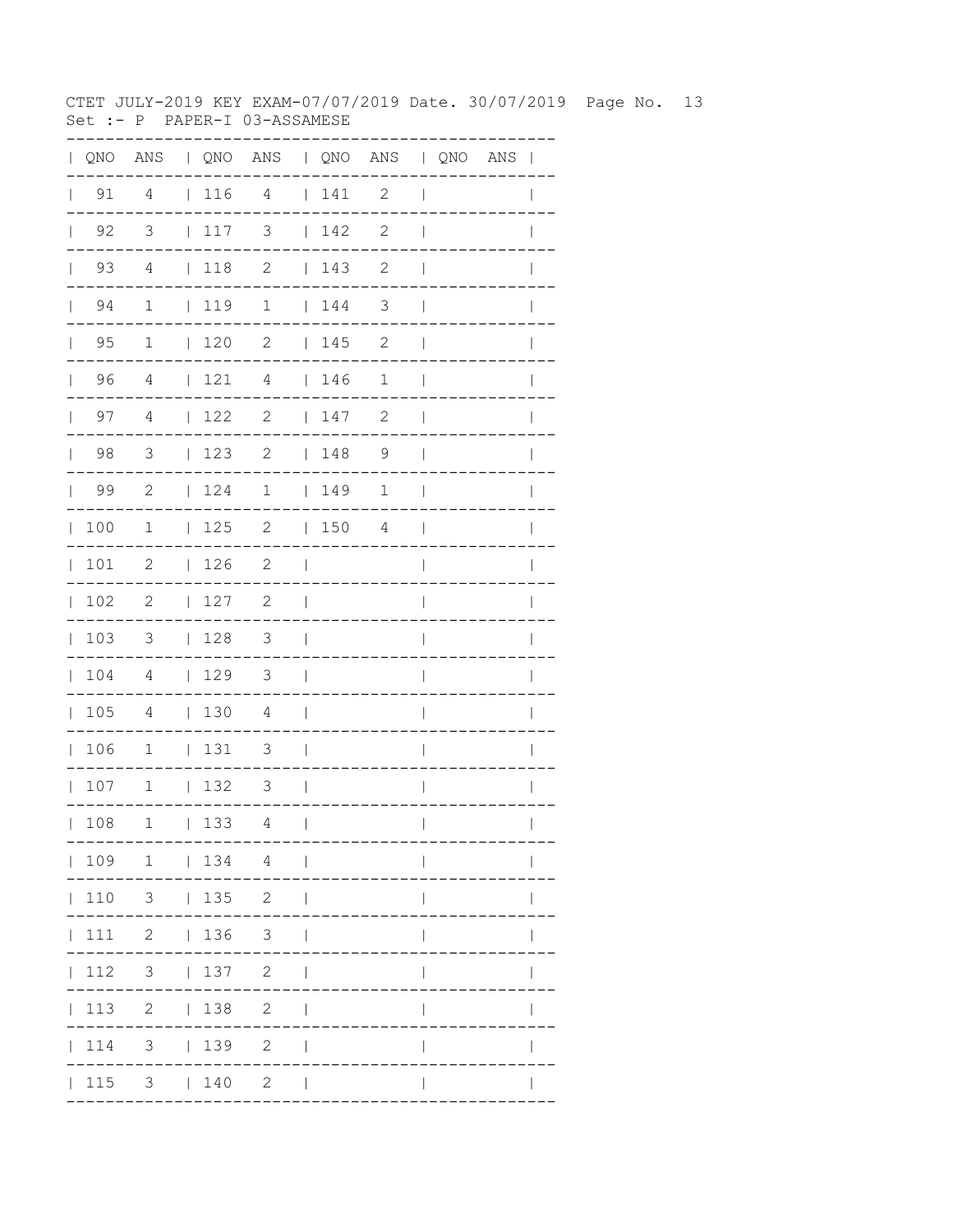CTET JULY-2019 KEY EXAM-07/07/2019 Date. 30/07/2019 Page No. 14 Set :- Q PAPER-I 03-ASSAMESE

| QNO ANS   QNO ANS   QNO ANS   QNO ANS |
|---------------------------------------|
|                                       |
|                                       |
|                                       |
|                                       |
| $\mathbf{I}$                          |
|                                       |
|                                       |
| I                                     |
| $\mathbf{I}$                          |
|                                       |
|                                       |
|                                       |
|                                       |
|                                       |
|                                       |
| $\mathbb{I}$                          |
| $\mathbf{I}$                          |
| $\mathbf{I}$                          |
|                                       |
|                                       |
|                                       |
|                                       |
|                                       |
|                                       |
|                                       |
|                                       |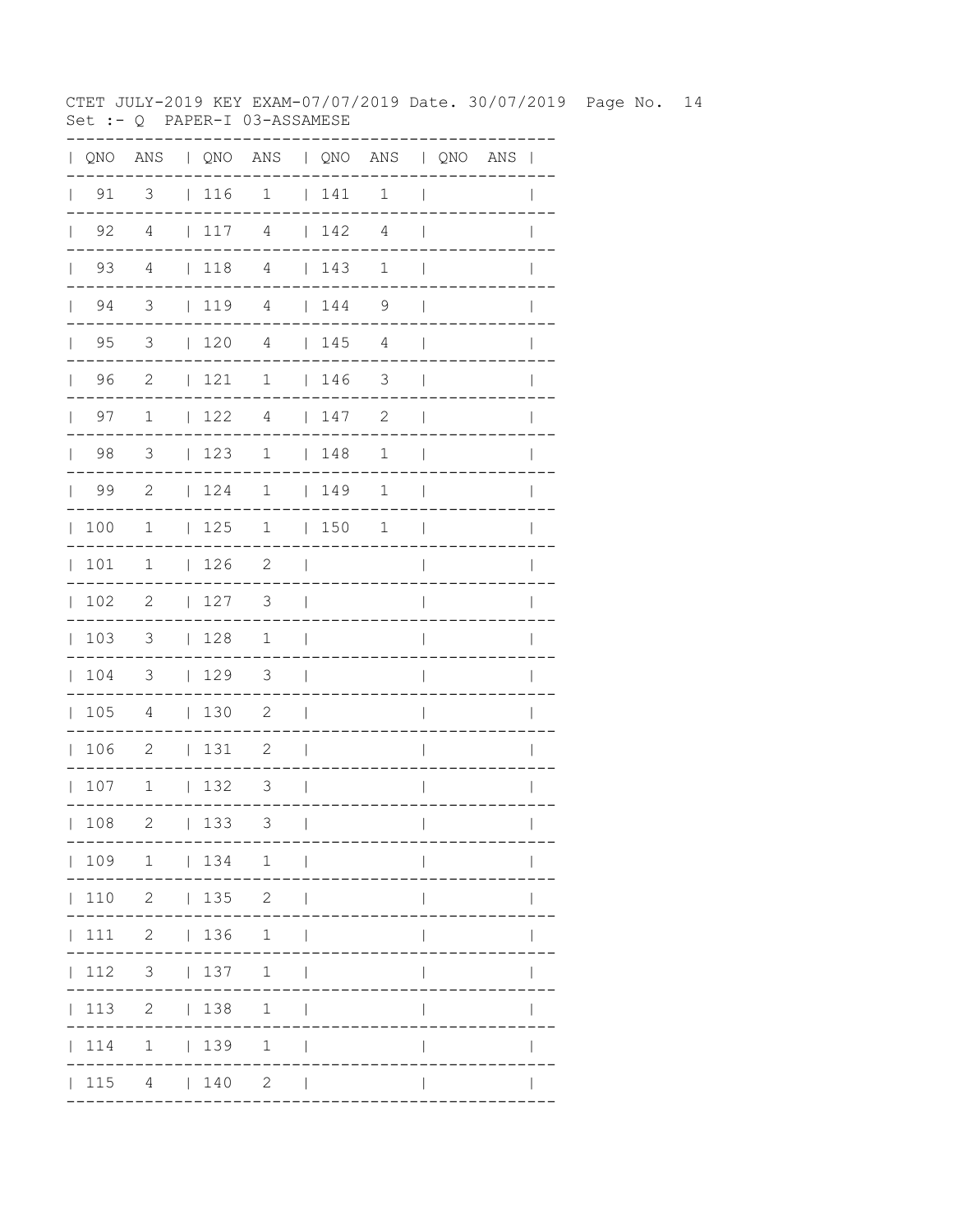CTET JULY-2019 KEY EXAM-07/07/2019 Date. 30/07/2019 Page No. 15 Set :- R PAPER-I 03-ASSAMESE

| QNO | ANS                        |              |     | QNO ANS   QNO ANS   QNO ANS |              |     |                          |                          |                                       |
|-----|----------------------------|--------------|-----|-----------------------------|--------------|-----|--------------------------|--------------------------|---------------------------------------|
| 91  | $\overline{\mathbf{3}}$    |              | 116 | $\overline{\mathbf{3}}$     |              | 141 | $\overline{\phantom{a}}$ | $\overline{\phantom{a}}$ |                                       |
| 92  | $\overline{\phantom{0}}^2$ |              | 117 | $\mathbf 1$                 |              | 142 | $\mathbf{2}$             |                          |                                       |
| 93  | $\overline{\phantom{0}}^2$ |              | 118 | $\overline{4}$              |              | 143 | 1                        |                          |                                       |
| 94  | $\mathbf 1$                |              | 119 | $\mathbf 1$                 |              | 144 | $\overline{4}$           |                          |                                       |
| 95  | 4                          |              | 120 | $\overline{4}$              |              | 145 | 4                        |                          |                                       |
| 96  | 2                          | L            | 121 | $\overline{4}$              | $\mathbf{L}$ | 146 | 4                        |                          |                                       |
| 97  | $\mathbf 1$                | L            | 122 | $\overline{4}$              | $\mathbf{L}$ | 147 | $\overline{4}$           |                          |                                       |
| 98  | 2                          | L            | 123 | 4                           | L            | 148 | $\overline{4}$           |                          |                                       |
| 99  | 3                          | L            | 124 | $\mathbf 1$                 | L            | 149 | $\overline{4}$           |                          |                                       |
| 100 | 1                          |              | 125 | $\mathbf{2}$                | $\mathbf{L}$ | 150 | $\sqrt{4}$               |                          |                                       |
| 101 | $\mathbf{2}$               | L            | 126 | $\overline{4}$              |              |     |                          |                          |                                       |
| 102 | $\mathbf{2}$               | L            | 127 | 4                           |              |     |                          |                          |                                       |
| 103 | 3                          |              | 128 | $\mathfrak{Z}$              |              |     |                          |                          |                                       |
| 104 | 4                          | $\mathbf{L}$ | 129 | $\mathbf 1$                 |              |     |                          |                          |                                       |
| 105 | 4                          | $\mathbf{L}$ | 130 | 2                           |              |     |                          |                          |                                       |
| 106 | $1\,$                      | L            | 131 | 2                           |              |     |                          |                          |                                       |
| 107 | $1\,$                      | $\mathbf{L}$ | 132 | $\overline{4}$              |              |     |                          |                          |                                       |
| 108 | 2                          |              | 133 | 1                           | $\Box$       |     | . _ _ _ _ _ _ _ _ _ .    | $\mathbf{L}$             | $\mathbf{L}$<br>. - - - - - - - - - . |
|     |                            |              |     | 109 1   134 2               |              |     |                          |                          |                                       |
|     |                            |              |     | $110 \t 4 \t 135 \t 1 \t 1$ |              |     |                          |                          |                                       |
|     |                            |              |     | 111 3   136 1               |              |     |                          | $\mathbf{L}$             | $\mathsf{I}$                          |
|     |                            |              |     | $ 112 \t4 \t 137 \t4 \t $   |              |     |                          | $\mathbf{I}$             | $\mathbf{I}$                          |
|     |                            |              |     | 113 3   138 3               |              |     |                          | $\mathsf{I}$             | $\mathsf{I}$                          |
|     |                            |              |     | 114 3   139 4               |              |     |                          | $\mathsf{I}$             |                                       |
|     |                            |              |     | $ 115 \t3 \t  140 \t9 \t $  |              |     |                          | $\mathsf{I}$             |                                       |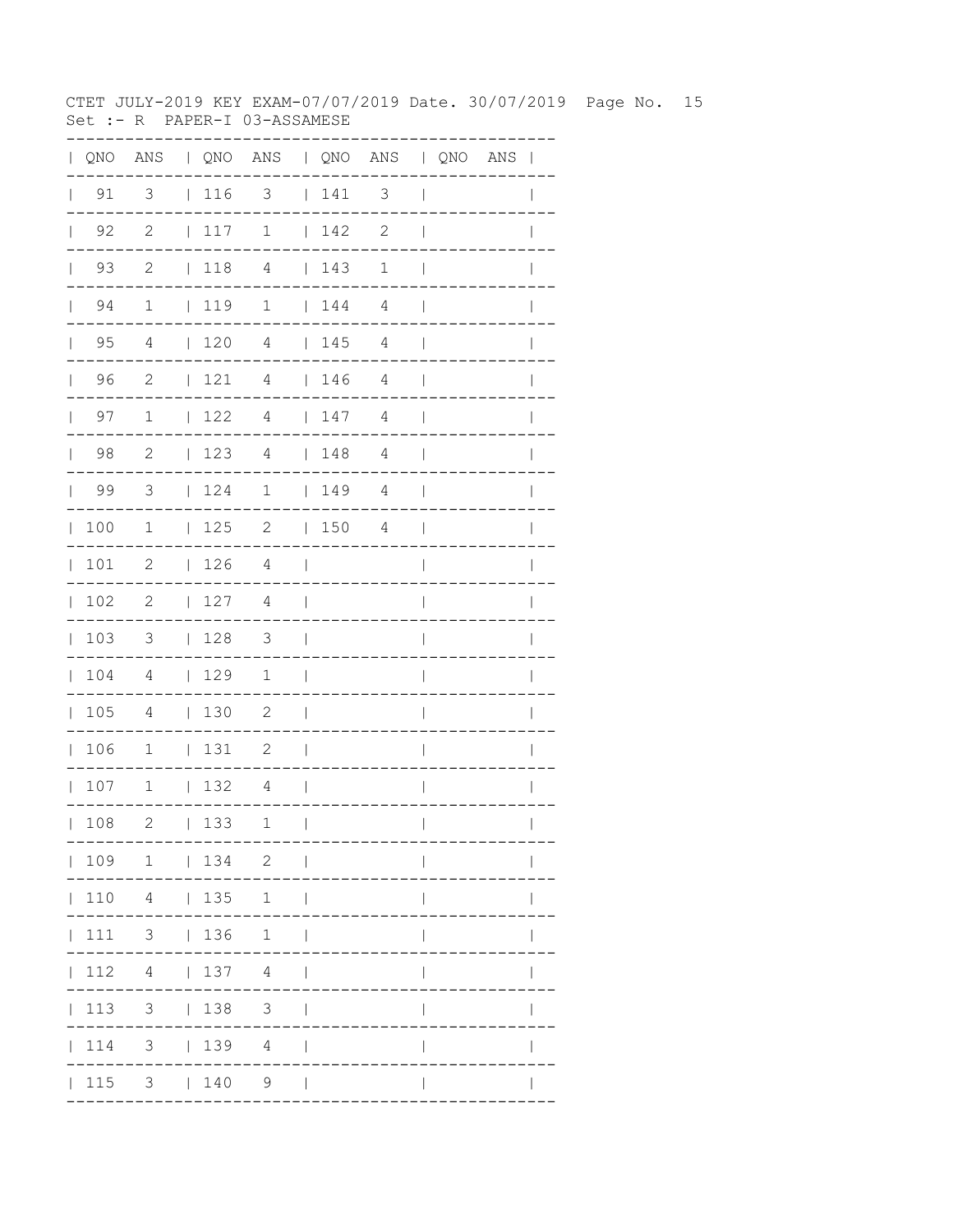CTET JULY-2019 KEY EXAM-07/07/2019 Date. 30/07/2019 Page No. 16 Set :- S PAPER-I 03-ASSAMESE

| QNO | ANS                     |              |     | QNO ANS   QNO ANS   QNO ANS |              |     |                       |                          |                                     |
|-----|-------------------------|--------------|-----|-----------------------------|--------------|-----|-----------------------|--------------------------|-------------------------------------|
| 91  | $\mathbf{1}$            |              | 116 | $\overline{\phantom{a}}$    |              | 141 | 3                     | $\overline{\phantom{a}}$ |                                     |
| 92  | 4                       | $\mathbf{L}$ | 117 | $\overline{4}$              |              | 142 | $\mathfrak{Z}$        |                          |                                     |
| 93  | $\overline{\mathbf{3}}$ |              | 118 | $\overline{4}$              |              | 143 | 3                     |                          |                                     |
| 94  | $\mathbf 1$             |              | 119 | $\mathbf 1$                 |              | 144 | 3                     |                          |                                     |
| 95  | 4                       |              | 120 | $\overline{4}$              |              | 145 | 3                     |                          |                                     |
| 96  | 1                       | $\mathbf{I}$ | 121 | 3                           | L            | 146 | 3                     |                          |                                     |
| 97  | $\mathbf{2}$            | L            | 122 | $\overline{4}$              | $\mathbf{L}$ | 147 | 4                     |                          |                                     |
| 98  | $\mathbf{2}$            | $\mathbf{I}$ | 123 | $\mathbf 1$                 | L            | 148 | 3                     |                          |                                     |
| 99  | $1\,$                   | L            | 124 | 3                           | L            | 149 | $\sqrt{2}$            |                          |                                     |
| 100 | 1                       |              | 125 | 3                           | L            | 150 | 3                     |                          |                                     |
| 101 | 1                       | L            | 126 | $\mathbf{2}$                |              |     |                       |                          |                                     |
| 102 | $\mathbf{2}$            | L            | 127 | 3                           |              |     |                       |                          |                                     |
| 103 | 3                       |              | 128 | 3                           |              |     |                       |                          |                                     |
| 104 | 3                       | $\mathbf{L}$ | 129 | $\mathbf 1$                 |              |     |                       |                          |                                     |
| 105 | 4                       | $\mathbf{L}$ | 130 | $\mathbf 1$                 |              |     |                       |                          |                                     |
| 106 | 3                       | L            | 131 | 3                           |              |     |                       |                          |                                     |
| 107 | $\mathbf{2}$            | L            | 132 | $\overline{4}$              |              |     |                       |                          |                                     |
| 108 | 3                       |              | 133 | 1                           | $\Box$       |     | . _ _ _ _ _ _ _ _ _ . | $\mathbf{L}$             | $\mathbf{L}$<br>. _ _ _ _ _ _ _ _ _ |
|     |                         |              |     | $ 109 \t2 \t 134 \t4 \t $   |              |     |                       |                          |                                     |
|     |                         |              |     | 110 2   135 4               |              |     |                       |                          |                                     |
|     |                         |              |     | 111 2   136 9               |              |     |                       | $\overline{1}$           | $\mathbf{I}$                        |
|     |                         |              |     | 112 2   137 2               |              |     |                       | $\mathbf{I}$             | $\mathsf{I}$                        |
|     |                         |              |     | 113 4   138 1               |              |     |                       | $\mathsf{I}$             | $\mathsf{I}$                        |
|     |                         |              |     | 114 3   139 4               |              |     |                       | $\mathbf{I}$             | $\mathsf{I}$                        |
|     |                         |              |     | $ 115 \t4 \t 140 \t3 \t $   |              |     |                       | $\mathbf{I}$             | $\mathbf{I}$                        |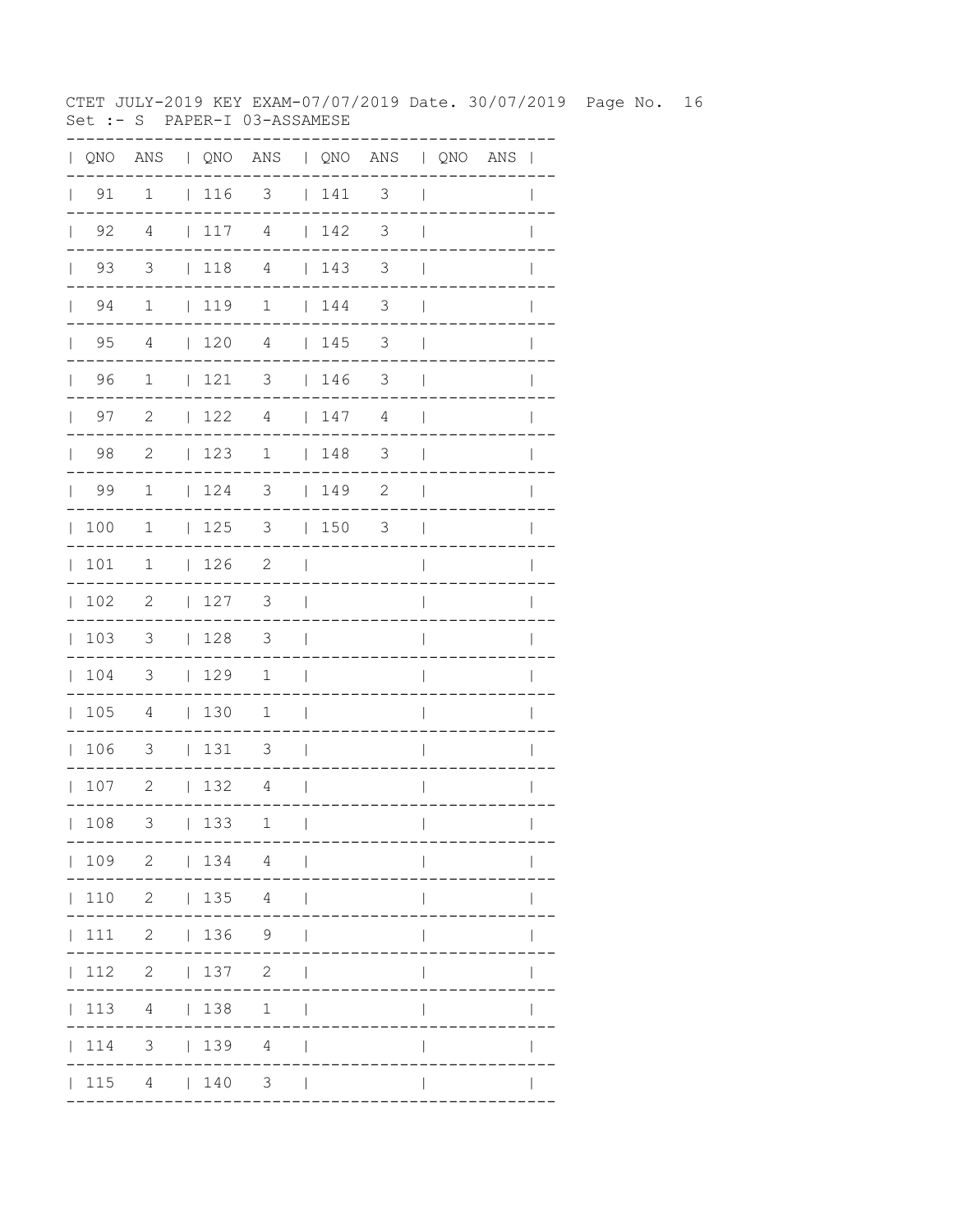CTET JULY-2019 KEY EXAM-07/07/2019 Date. 30/07/2019 Page No. 17 Set :- P PAPER-I 04-BANGLA

| $\mathbf{L}$ | QNO                |                            |              |                                        | ANS   QNO ANS   QNO ANS   QNO ANS |                          |                                        |                |                          |  | $\overline{\phantom{a}}$ |
|--------------|--------------------|----------------------------|--------------|----------------------------------------|-----------------------------------|--------------------------|----------------------------------------|----------------|--------------------------|--|--------------------------|
| $\mathbf{L}$ | 91                 | $\mathbf 1$                |              | 116 4                                  |                                   |                          | 141                                    | $\mathbf{2}$   | $\overline{\phantom{a}}$ |  |                          |
|              | $\vert$ 92         | 9                          |              | $\vert$ 117                            | 3                                 |                          | 142                                    | $\mathbf{2}$   | $\overline{1}$           |  |                          |
|              | 93<br>$\mathbf{L}$ | $\mathbf{2}$               |              | $\vert$ 118                            | $\mathbf{2}$                      |                          | 143                                    | 2              | $\mathbf{I}$             |  |                          |
|              | 94<br>$\mathbf{L}$ | $\mathbf 1$                |              | 119                                    | $\mathbf 1$                       |                          | $\begin{array}{cc} 1 & 44 \end{array}$ | 3              | $\mathbf{I}$             |  |                          |
|              | $\vert$ 95         | $\overline{3}$             |              | $\begin{array}{cc} 1 & 20 \end{array}$ | $\mathbf{2}$                      |                          | 145                                    | $\mathbf{2}$   | $\mathbf{I}$             |  |                          |
|              | 96                 | $\overline{4}$             |              | 121                                    | 2                                 |                          | 146                                    | $\mathbf 1$    | $\overline{\phantom{a}}$ |  |                          |
|              | $\vert$ 97         | $\mathcal{S}$              |              | $\vert$ 122                            | 3                                 |                          | 147                                    | $\mathbf{2}$   | $\overline{\phantom{a}}$ |  | $\mathbf{I}$             |
|              | $\vert$ 98         | $\overline{\mathbf{3}}$    |              | 123                                    | $\mathbf 1$                       |                          | 148                                    | $\overline{9}$ | $\overline{1}$           |  |                          |
|              | 99                 | 2                          |              | 124                                    | 4                                 |                          | 149                                    | 1              | $\mathbf{I}$             |  |                          |
|              | 100                | 3                          |              | 125                                    | 3                                 |                          | 150                                    | 4              | $\mathbf{I}$             |  | $\mathbf{I}$             |
|              | 101                | $\mathcal{S}$              |              | 126                                    | $\mathbf 1$                       | $\Box$                   |                                        |                | $\overline{1}$           |  | $\mathbb{I}$             |
| $\mathbf{L}$ | 102                | $\overline{\phantom{0}}$   |              | 127                                    | 3                                 | $\mathbf{I}$             |                                        |                | I                        |  |                          |
|              | 103                | $\overline{4}$             |              | 128                                    | $\overline{\phantom{0}}^2$        | $\overline{\phantom{a}}$ |                                        |                | $\overline{\phantom{a}}$ |  |                          |
|              | 104                | $\overline{\phantom{0}}^2$ |              | 129                                    | $\mathbf 1$                       | $\overline{\phantom{a}}$ |                                        |                | $\overline{\phantom{a}}$ |  | I                        |
|              | 105                | $\mathbf{1}$               |              | 130                                    | $\overline{\mathbf{3}}$           | $\Box$                   |                                        |                | I                        |  |                          |
|              | 106                | $\overline{1}$             |              | 131                                    | $\overline{\phantom{0}}^2$        | $\overline{\phantom{a}}$ |                                        |                | I                        |  |                          |
|              | 107                | $\overline{\phantom{a}}$   |              | 132                                    | $\overline{4}$                    | $\Box$                   |                                        |                | $\overline{1}$           |  | I                        |
|              | 108                | 1                          | $\mathbf{L}$ | 133                                    | 3                                 | $\overline{\phantom{a}}$ |                                        |                | $\overline{\phantom{a}}$ |  | $\mathbf{I}$             |
|              |                    | 109 1   134 2              |              |                                        |                                   | $\blacksquare$           |                                        |                |                          |  |                          |
|              | 110                |                            |              | $3 \t   135 \t 4$                      |                                   | ı                        |                                        |                |                          |  |                          |
|              | 111                |                            |              | 2   136                                | 3 <sup>7</sup>                    |                          |                                        |                |                          |  |                          |
|              | 112                | 3 <sup>7</sup>             |              | 137                                    | $\overline{2}$                    |                          |                                        |                |                          |  |                          |
|              | 113                |                            |              | 2   138                                | $\mathbf{2}$                      |                          |                                        |                |                          |  |                          |
|              | 114                | 3                          |              | 139                                    | $\mathbf{2}$                      |                          |                                        |                |                          |  |                          |
|              | 115                |                            |              | $3 \t 140$                             | $2 \mid$                          |                          |                                        |                |                          |  |                          |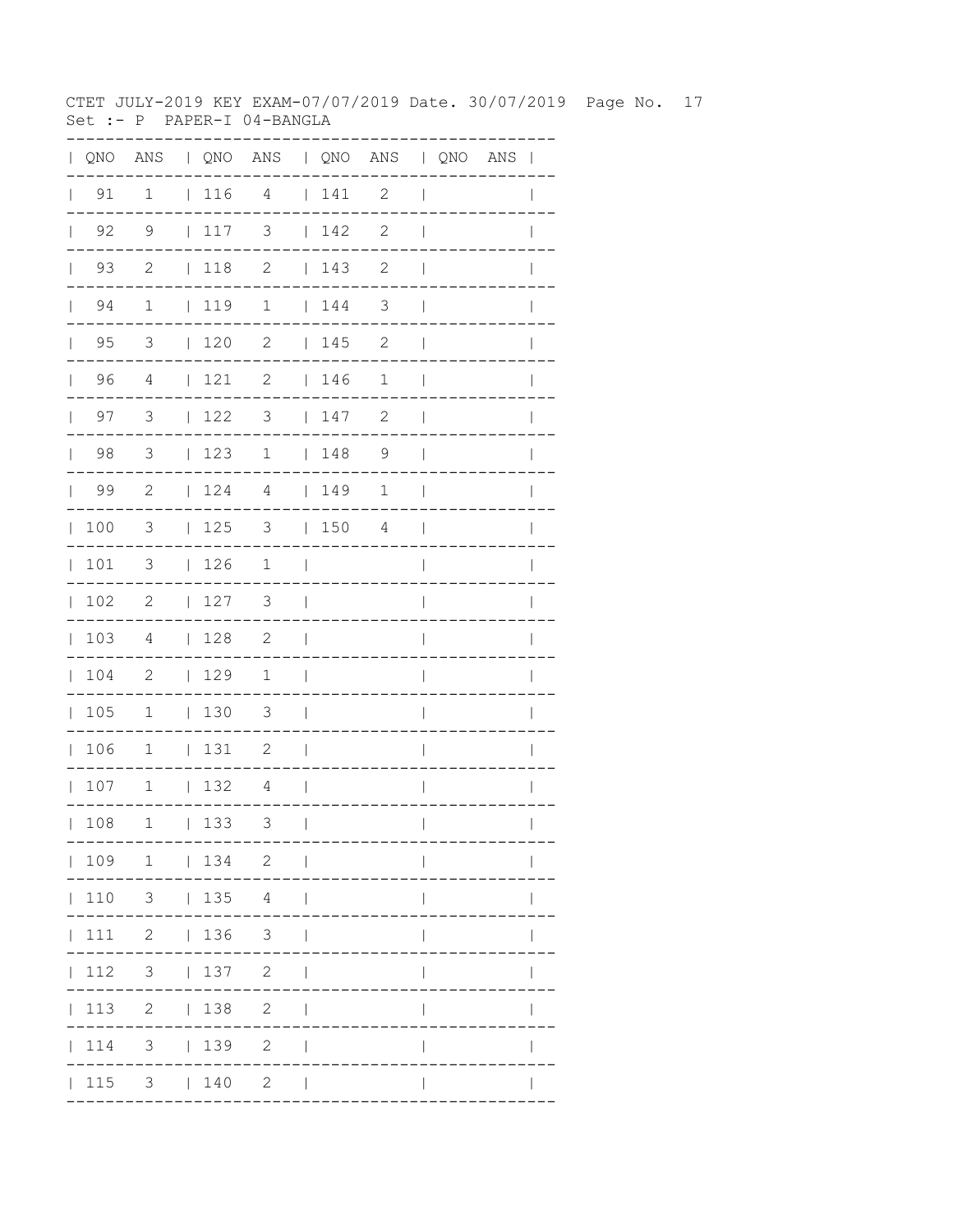CTET JULY-2019 KEY EXAM-07/07/2019 Date. 30/07/2019 Page No. 18 Set :- Q PAPER-I 04-BANGLA

| QNO | ANS                        |              |     | QNO ANS   QNO ANS   QNO ANS |              |     |                |                          |  |              |
|-----|----------------------------|--------------|-----|-----------------------------|--------------|-----|----------------|--------------------------|--|--------------|
| 91  | $\mathbf{1}$               |              | 116 | $\overline{1}$              |              | 141 | $\mathbf{1}$   | $\overline{\phantom{a}}$ |  |              |
| 92  | 4                          |              | 117 | 4                           |              | 142 | $\overline{4}$ |                          |  |              |
| 93  | $\overline{\phantom{0}}^2$ |              | 118 | $\overline{4}$              |              | 143 | $\mathbf 1$    |                          |  |              |
| 94  | $\overline{\mathbf{3}}$    |              | 119 | 4                           |              | 144 | 9              |                          |  |              |
| 95  | 2                          |              | 120 | $\overline{4}$              |              | 145 | 4              |                          |  |              |
| 96  | 2                          | $\mathbf{L}$ | 121 | $\overline{4}$              | $\mathbf{L}$ | 146 | 3              |                          |  |              |
| 97  | $\mathbf 1$                | $\mathbf{L}$ | 122 | 3                           |              | 147 | 2              |                          |  |              |
| 98  | $\overline{4}$             | $\mathbf{L}$ | 123 | $\sqrt{2}$                  | $\mathbb{L}$ | 148 | $\mathbf 1$    |                          |  |              |
| 99  | 9                          | $\mathbf{L}$ | 124 | $\overline{4}$              | $\mathbb{L}$ | 149 | $\mathbf 1$    |                          |  |              |
| 100 | $\mathbf{2}$               | L            | 125 | $\mathbf{2}$                | $\mathbf{L}$ | 150 | $\mathbf 1$    |                          |  |              |
| 101 | $\mathbf 1$                | $\mathbf{L}$ | 126 | 1                           |              |     |                |                          |  |              |
| 102 | 3                          | L            | 127 | 1                           |              |     |                |                          |  |              |
| 103 | 1                          | $\mathbf{L}$ | 128 | 2                           | L            |     |                |                          |  |              |
| 104 | 4                          | $\mathbf{L}$ | 129 | $\mathbf{2}$                |              |     |                |                          |  |              |
| 105 | $\mathbf{2}$               | $\mathbf{L}$ | 130 | 1                           | I            |     |                |                          |  |              |
| 106 | $\mathbf{2}$               | L            | 131 | 3                           | I            |     |                |                          |  |              |
| 107 | $1\,$                      | $\mathbf{L}$ | 132 | 2                           |              |     |                |                          |  |              |
| 108 | 2                          |              | 133 | 1                           | $\sim$ 1.    |     | -----------    | $\mathbf{L}$             |  | $\mathbf{L}$ |
|     |                            |              |     | 109 1   134 3               |              |     | ------------   |                          |  |              |
|     |                            |              |     | 110 2   135 4               |              |     |                |                          |  |              |
|     |                            |              |     | 111 2   136 1               |              |     |                | $\overline{1}$           |  |              |
|     |                            |              |     | 112 3   137 1               |              |     |                | $\mathbf{I}$             |  |              |
|     |                            |              |     | 113 2   138 1               |              |     |                | $\overline{\phantom{a}}$ |  | $\mathbf{I}$ |
|     |                            |              |     | 114 1   139 1               |              |     |                | $\overline{\phantom{a}}$ |  |              |
|     |                            |              |     | $ 115 \t4 \t 140 \t2 \t $   |              |     |                | $\overline{\phantom{a}}$ |  |              |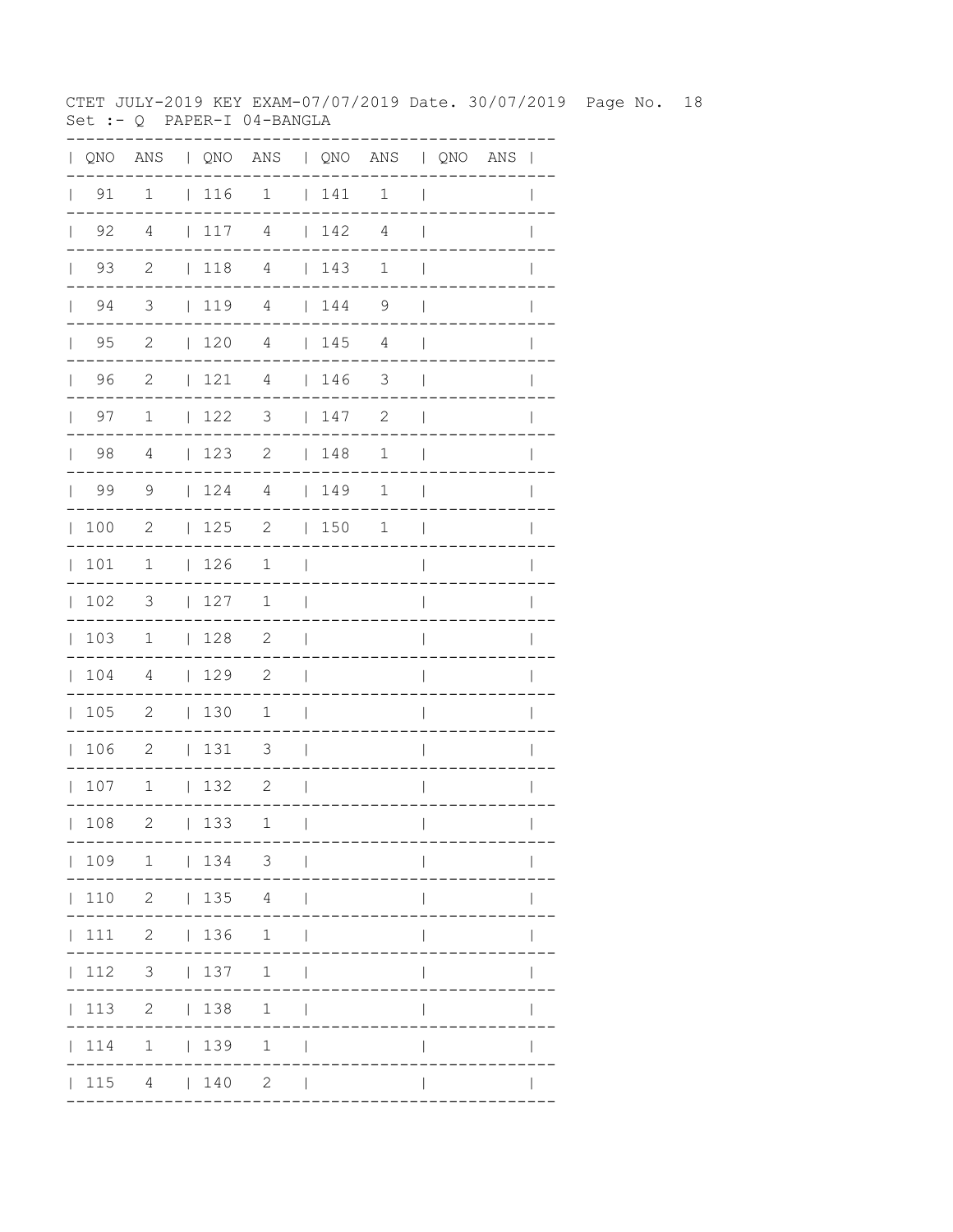CTET JULY-2019 KEY EXAM-07/07/2019 Date. 30/07/2019 Page No. 19 Set :- R PAPER-I 04-BANGLA

| $\mathbf{L}$ | QNO                |                          |             | ANS   QNO ANS   QNO ANS   QNO ANS |                          |                                                             |                |                          |  | $\overline{\phantom{a}}$ |
|--------------|--------------------|--------------------------|-------------|-----------------------------------|--------------------------|-------------------------------------------------------------|----------------|--------------------------|--|--------------------------|
| $\mathbf{L}$ | 91                 | $\mathbf 1$              | $ 116$ 3    |                                   |                          | $\vert$ 141                                                 | $\mathsf 3$    | $\overline{\phantom{a}}$ |  |                          |
|              | $\vert$ 92         | $\mathbf{2}$             | 117         | $\mathbf 1$                       |                          | 142                                                         | $\mathbf{2}$   | $\overline{\phantom{a}}$ |  |                          |
|              | 93<br>$\mathbf{L}$ | $\mathbf 1$              | $\vert$ 118 | $\overline{4}$                    |                          | $\begin{array}{c} \begin{array}{c} \end{array} \end{array}$ | $\mathbf 1$    | $\mathbf{I}$             |  |                          |
|              | 94<br>$\mathbb{R}$ | $\mathbf 1$              | 119         | $\mathbf 1$                       |                          | $\begin{array}{cc} 1 & 144 \end{array}$                     | 4              | $\perp$                  |  |                          |
|              | $\vert$ 95         | 4                        | 120         | $\overline{4}$                    |                          | 145                                                         | $\overline{4}$ | $\mathbf{I}$             |  |                          |
|              | 96                 | $\overline{\mathbf{3}}$  | 121         | $\mathbf 1$                       |                          | 146                                                         | $\overline{4}$ | $\overline{\phantom{a}}$ |  |                          |
|              | $\vert$ 97         | 9                        | 122         | 3                                 |                          | 147                                                         | 4              | $\overline{\phantom{a}}$ |  | $\mathbf{I}$             |
|              | $\vert$ 98         | $\overline{4}$           | 123         | $\mathbf 1$                       |                          | 148                                                         | $\overline{4}$ | $\overline{\phantom{a}}$ |  |                          |
|              | 99                 | $\overline{\mathbf{3}}$  | 124         | 4                                 |                          | 149                                                         | 4              | $\overline{\phantom{a}}$ |  |                          |
| $\mathbb{L}$ | 100                | 2                        | 125         | 4                                 |                          | 150                                                         | 4              | $\mathbf{I}$             |  | $\mathbf{I}$             |
|              | 101                | 4                        | 126         | $\mathbf 1$                       | $\Box$                   |                                                             |                | $\overline{1}$           |  | $\mathbf{I}$             |
| $\mathbf{L}$ | 102                | $\overline{\phantom{a}}$ | 127         | 3                                 | $\overline{\phantom{0}}$ |                                                             |                | I                        |  |                          |
|              | 103                | $\overline{1}$           | 128         | $\overline{\phantom{0}}^2$        | $\overline{\phantom{a}}$ |                                                             |                | I                        |  |                          |
|              | 104                | $\mathbf 1$              | 129         | 2                                 | $\overline{\phantom{a}}$ |                                                             |                | $\overline{\phantom{a}}$ |  | I                        |
|              | 105                | 4                        | 130         | 1                                 | $\overline{\phantom{a}}$ |                                                             |                | I                        |  |                          |
|              | 106                | $\overline{1}$           | 131         | $\overline{4}$                    | $\overline{\phantom{0}}$ |                                                             |                | $\overline{\phantom{a}}$ |  |                          |
|              | 107                | $\overline{1}$           | 132         | $\overline{\phantom{0}}^2$        | $\mathbf{I}$             |                                                             |                | $\overline{1}$           |  | I                        |
|              | 108                | $\mathbf{2}$             | 133         | 3                                 | $\mathbf{I}$             |                                                             |                | $\overline{\phantom{a}}$ |  | $\mathbf{I}$             |
|              |                    | 109 1   134 1            |             |                                   |                          |                                                             |                |                          |  |                          |
|              | 110                |                          | 4   135 4   |                                   |                          |                                                             |                |                          |  |                          |
|              | 111                | $3 \t136$                |             | 1                                 | $\overline{\phantom{a}}$ |                                                             |                |                          |  |                          |
|              | 112                |                          | 4   137 4   |                                   |                          |                                                             |                |                          |  |                          |
|              | 113                |                          | $3 \t 138$  | $\mathcal{S}$                     |                          |                                                             |                |                          |  |                          |
|              | 114                |                          | $3 \t 139$  | 4                                 |                          |                                                             |                |                          |  |                          |
|              | 115                |                          | $3 \t140$   | 9                                 | $\Box$                   |                                                             |                |                          |  |                          |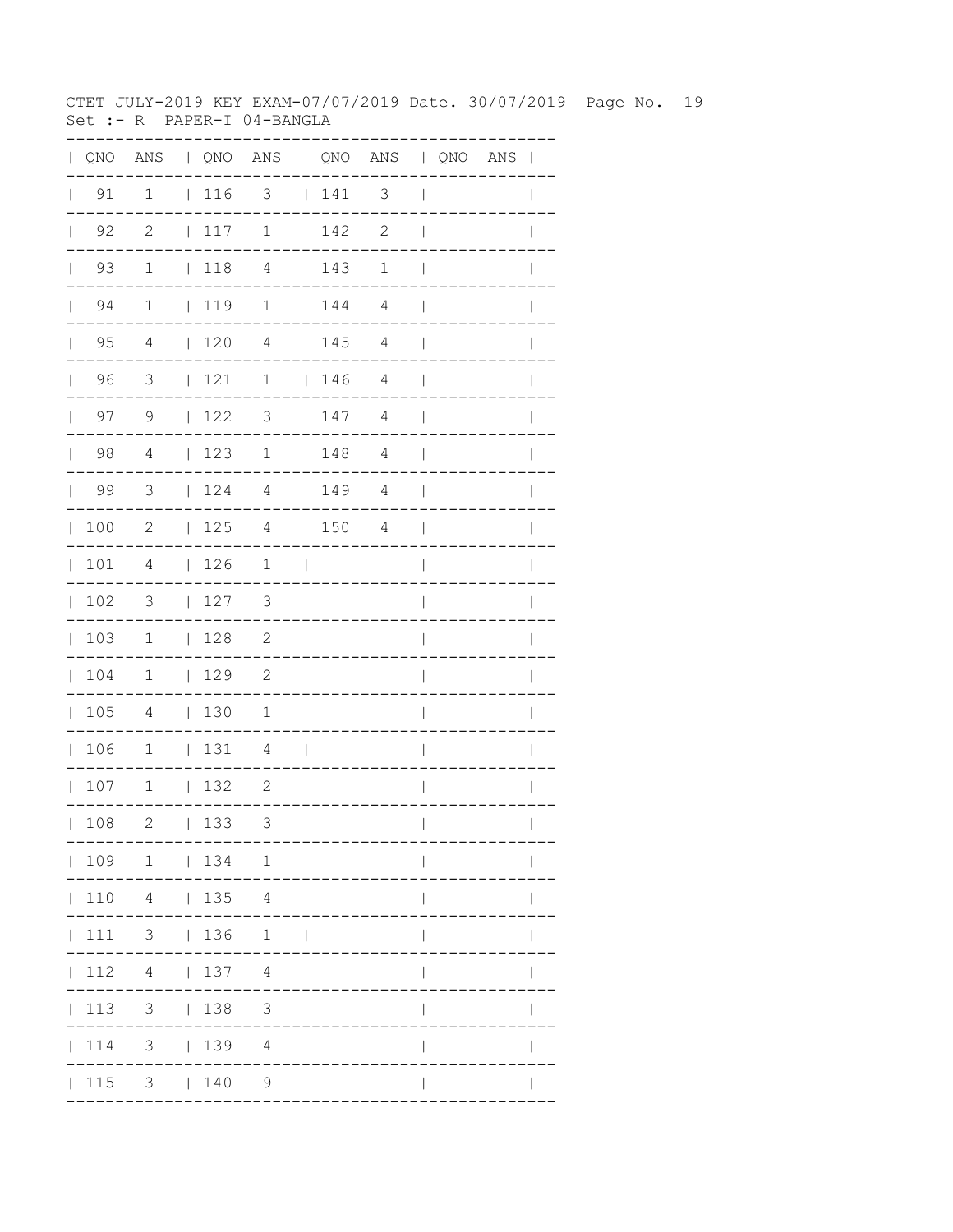CTET JULY-2019 KEY EXAM-07/07/2019 Date. 30/07/2019 Page No. 20 Set :- S PAPER-I 04-BANGLA

|              |                    |                            |             | QNO ANS   QNO ANS   QNO ANS   QNO ANS |                          |                                                             |               |                          |  | $\mathbf{I}$ |
|--------------|--------------------|----------------------------|-------------|---------------------------------------|--------------------------|-------------------------------------------------------------|---------------|--------------------------|--|--------------|
|              | $\vert$ 91         | 4                          | $\vert$ 116 | 3                                     |                          | $\begin{array}{c} \begin{array}{c} \end{array} \end{array}$ | 3             | $\overline{\phantom{a}}$ |  |              |
| $\mathbf{L}$ | 92                 | 4                          | 117         | $\overline{4}$                        |                          | 142                                                         | 3             | $\overline{1}$           |  |              |
| $\mathbf{L}$ | 93                 | 3                          | $\vert$ 118 | $\overline{4}$                        |                          | 143                                                         | 3             | $\mathbf{I}$             |  |              |
|              | 94<br>$\mathbf{L}$ | $\mathbf{2}$               | 119         | $\mathbf 1$                           |                          | 144                                                         | 3             | $\overline{\phantom{a}}$ |  |              |
| $\mathbf{L}$ | 95                 | 9                          | 120         | 4                                     |                          | 145                                                         | 3             | $\mathbf{I}$             |  |              |
| $\mathbb{R}$ | 96                 | 3                          | 121         | 4                                     |                          | 146                                                         | 3             | $\overline{\phantom{a}}$ |  |              |
| $\mathbf{L}$ | 97                 | $\mathbf{2}$               | 122         | 3                                     |                          | 147                                                         | 4             | $\overline{\phantom{a}}$ |  |              |
| $\mathbf{L}$ | 98                 | $\overline{4}$             | 123         | 3                                     |                          | 148                                                         | $\mathcal{S}$ | $\overline{\phantom{a}}$ |  | $\mathbf{I}$ |
| $\mathbf{L}$ | 99                 | 1                          | 124         | $\overline{4}$                        |                          | $\begin{array}{c} 149 \end{array}$                          | $\mathbf{2}$  | $\overline{\phantom{a}}$ |  |              |
| $\mathbb{L}$ | 100                | $\overline{3}$             | 125         | $\overline{2}$                        |                          | $ 150$ 3                                                    |               | $\overline{\phantom{a}}$ |  |              |
| $\mathbf{L}$ | 101                | 2                          | 126         | $\mathbf 1$                           | $\mathbf{I}$             |                                                             |               | $\overline{1}$           |  |              |
| $\mathbf{L}$ | 102                | 4                          | 127         | 4                                     | $\perp$                  |                                                             |               | $\overline{1}$           |  | $\mathbf{I}$ |
| $\mathbb{L}$ | 103                | 4                          | 128         | $\overline{\phantom{a}}^2$            | $\overline{\phantom{0}}$ |                                                             |               | $\overline{1}$           |  | $\mathbf{I}$ |
| $\mathbf{L}$ | 104                | $\overline{\phantom{a}}$   | 129         | $\overline{4}$                        | $\mathbf{I}$             |                                                             |               | I                        |  |              |
| $\mathbf{L}$ | 105                | $\overline{1}$             | 130         | $\overline{\mathbf{3}}$               | $\overline{\phantom{0}}$ |                                                             |               | I                        |  |              |
| $\mathbf{L}$ | 106                | 3                          | 131         | 1                                     | $\overline{\phantom{a}}$ |                                                             |               | $\overline{\phantom{a}}$ |  |              |
|              | 107                | $\overline{\phantom{0}}$ 2 | 132         | $\overline{\phantom{0}}^2$            | - 1                      |                                                             |               | $\overline{\phantom{a}}$ |  | $\mathbf{I}$ |
|              | 108                | 3                          | 133         | 4                                     | $\overline{1}$           |                                                             |               | $\mathbf{I}$             |  |              |
|              |                    |                            |             | 109 2   134 3                         |                          |                                                             |               |                          |  |              |
|              |                    | 110 2   135                |             | 1                                     | $\Box$                   |                                                             |               |                          |  |              |
|              |                    | 11122 1369                 |             |                                       |                          |                                                             |               |                          |  |              |
|              |                    | $112$ 2   137 2            |             |                                       |                          |                                                             |               |                          |  |              |
|              | 113                |                            | 4   138     | 1                                     |                          |                                                             |               |                          |  |              |
|              | 114                |                            |             | 3   139 4                             |                          |                                                             |               |                          |  |              |
|              | 115                | 4   140                    |             | 3 <sup>7</sup>                        |                          |                                                             |               |                          |  |              |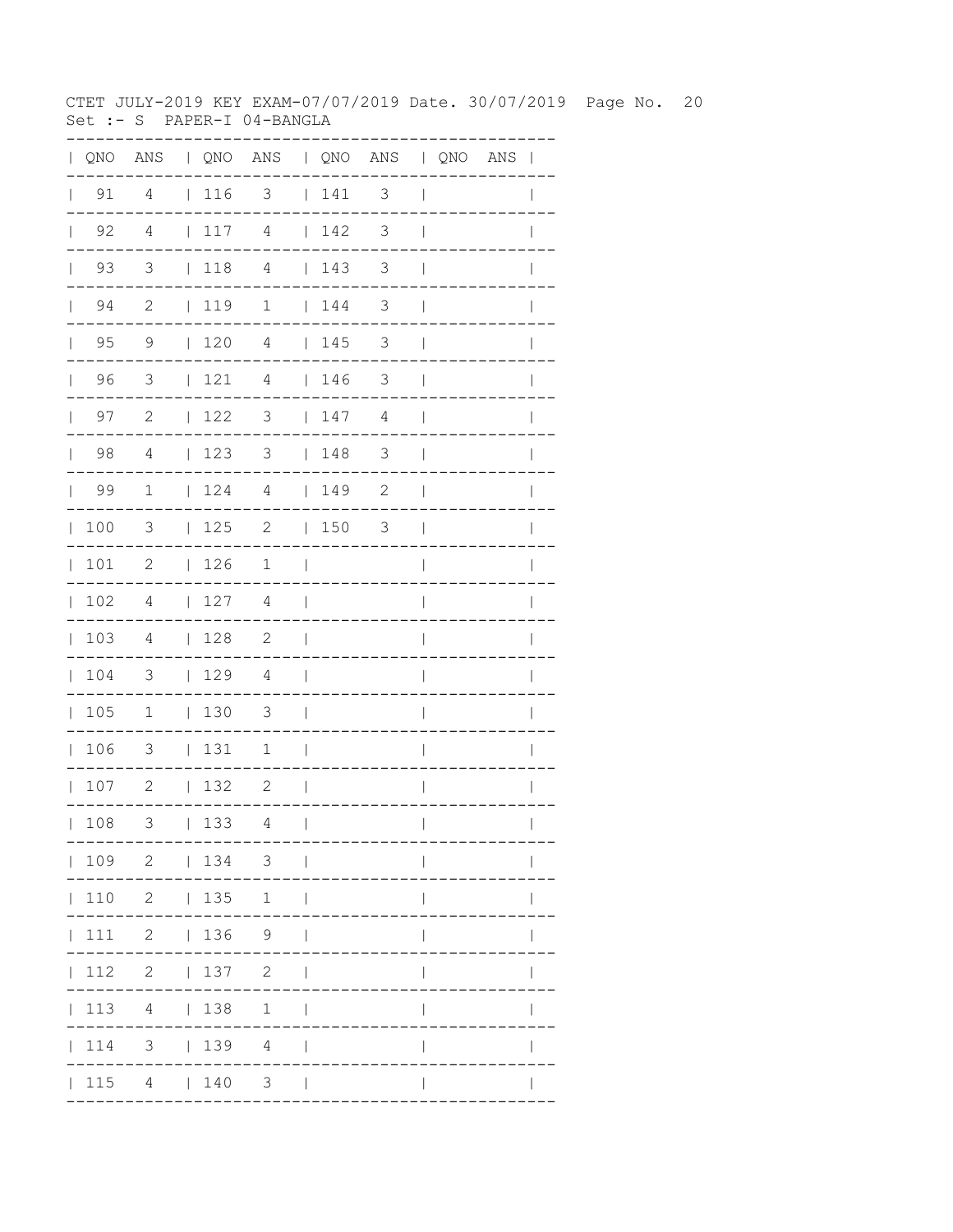CTET JULY-2019 KEY EXAM-07/07/2019 Date. 30/07/2019 Page No. 21  $Set : - P$  PAPER-I 05-GARO

| $\mathbf{L}$ | QNO                  |                            |             | ANS   QNO ANS   QNO ANS   QNO ANS |                |             |                            |                          |  | $\mathbf{I}$ |
|--------------|----------------------|----------------------------|-------------|-----------------------------------|----------------|-------------|----------------------------|--------------------------|--|--------------|
| $\mathbf{L}$ | 91                   | $\mathbf{1}$               | $\vert$ 116 | $\overline{4}$                    |                | 141         | 2                          | $\overline{\phantom{a}}$ |  |              |
|              | $\vert$ 92           | $\overline{\mathbf{3}}$    | 117         | $\overline{\phantom{a}}$          |                | 142         | $\mathbf{2}$               | $\overline{\phantom{a}}$ |  |              |
|              | $\vert$ 93           | $\overline{\phantom{0}}^2$ | $ 118$ 2    |                                   |                | 143         | $\mathbf{2}$               | $\overline{\phantom{a}}$ |  |              |
|              | $\vert$ 94           | $\overline{\mathbf{3}}$    | 119         | $\overline{1}$                    |                | 144         | $\mathcal{S}$              | $\overline{\phantom{a}}$ |  | $\mathbf{I}$ |
|              | $\vert$ 95           | $\overline{2}$             | $120$ 2     |                                   |                | 145         | $\overline{\phantom{a}}$   | $\overline{\phantom{a}}$ |  |              |
|              | 96<br>$\mathbf{L}$   | $\overline{\mathbf{3}}$    | 121         | $\overline{\mathbf{3}}$           |                | $\vert$ 146 | 1                          | $\overline{1}$           |  |              |
|              | 97<br>$\mathbb{R}^n$ | $\mathbf{1}$               | 122         | $\overline{1}$                    |                | 147         | $\overline{\phantom{0}}^2$ | $\mathbb{R}$             |  | $\mathbf{I}$ |
|              | 98                   | $\overline{\phantom{0}}^2$ | 123         | $\overline{\mathbf{3}}$           |                | 148         | $\overline{9}$             | $\overline{\phantom{0}}$ |  |              |
|              | 99                   | $\overline{\phantom{0}}^2$ | 124         | $\overline{1}$                    |                | 149         | $\mathbf 1$                | $\mathbf{I}$             |  |              |
|              | 100                  | $\mathbf{1}$               |             | $125$ 4   150 4                   |                |             |                            | $\Box$                   |  | $\mathbf{I}$ |
|              | 101                  | $\overline{3}$             | 126         | $\mathbf{1}$                      | $\sim$         |             |                            | $\overline{1}$           |  |              |
|              | 102                  | $\overline{1}$             | 127         | $\overline{\phantom{a}}$          | $\sim$         |             |                            | $\overline{\phantom{a}}$ |  |              |
| $\mathbf{L}$ | 103                  | $\overline{\phantom{0}}$   | $\vert$ 128 | $\overline{\phantom{0}}^2$        | $\blacksquare$ |             |                            | I                        |  |              |
|              | 104                  | 4                          | 129         | 3                                 | $\sim$         |             |                            | $\mathsf{I}$             |  |              |
|              | 105                  | $\overline{2}$             | 130         | $\mathbf{1}$                      | $\sim$         |             |                            | $\overline{\phantom{a}}$ |  | $\mathbf{I}$ |
|              | 106                  | $\overline{1}$             | $ 131$ 3    |                                   | $\sim$         |             |                            | $\overline{\phantom{a}}$ |  |              |
|              | 107                  | $\overline{\phantom{a}}$   | $132$ 4     |                                   | $\sim$         |             |                            | $\mathsf{l}$             |  | $\mathbf{I}$ |
|              | 108                  | $\mathbf 1$                | 133         | 1                                 | $\mathbf{I}$   |             |                            | $\overline{\phantom{a}}$ |  | $\mathbf{I}$ |
|              |                      | $ 109 \t1 \t 134 \t1 \t $  |             |                                   |                |             |                            |                          |  |              |
|              |                      | 110 3   135 2              |             |                                   | $\Box$         |             |                            |                          |  |              |
|              |                      | 111 2   136 3              |             |                                   |                |             |                            |                          |  |              |
|              |                      | 112 3   137 2              |             |                                   | $\perp$        |             |                            |                          |  |              |
|              |                      | 113 2   138 2              |             |                                   | $\Box$         |             |                            |                          |  |              |
|              |                      | 114 3   139 2              |             |                                   |                |             |                            |                          |  |              |
|              |                      | 115 3   140 2              |             |                                   | $\blacksquare$ |             |                            |                          |  |              |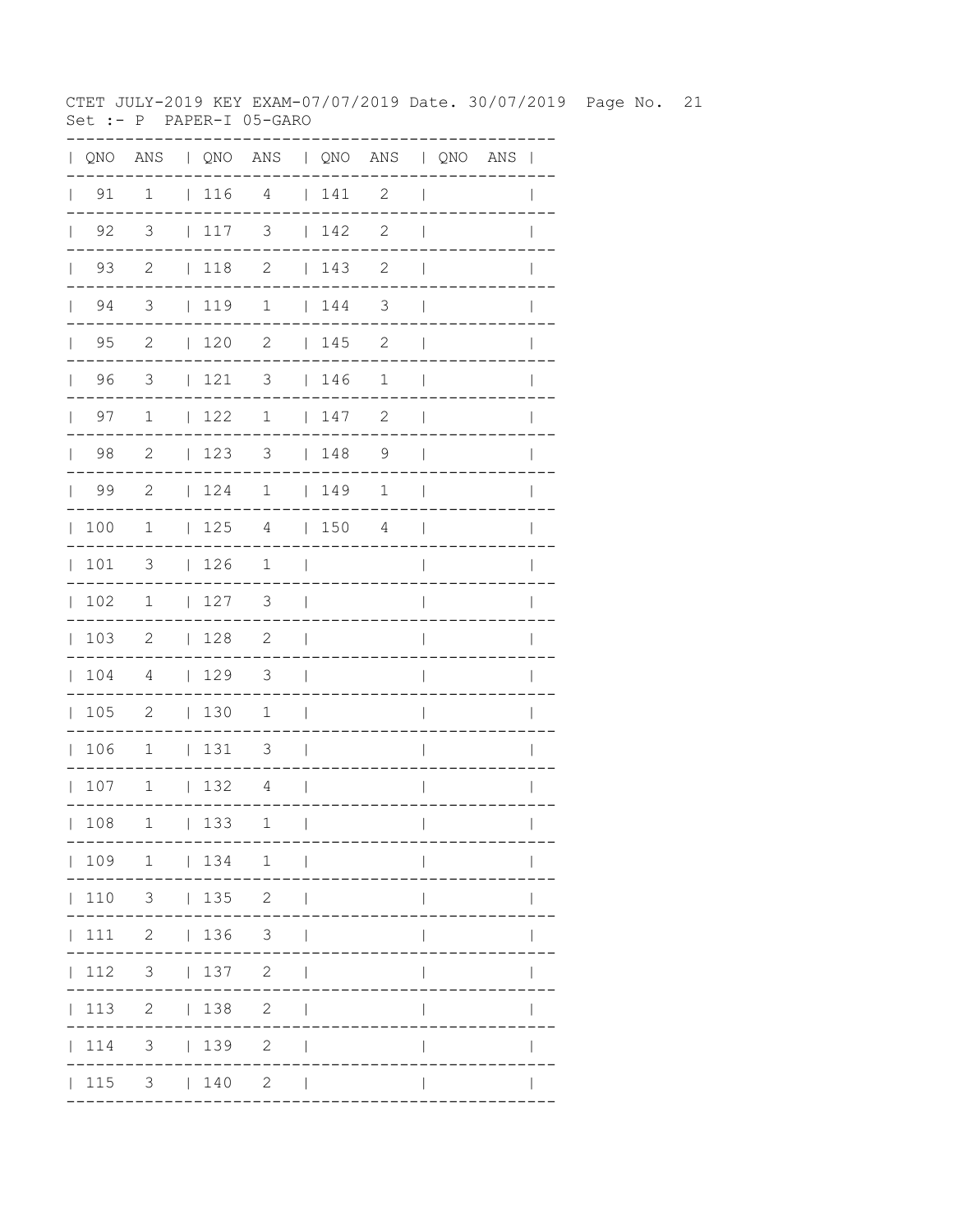CTET JULY-2019 KEY EXAM-07/07/2019 Date. 30/07/2019 Page No. 22 Set :-  $Q$  PAPER-I 05-GARO

| $\mathbf{L}$ |                      |                          |                 | QNO ANS   QNO ANS   QNO ANS   QNO ANS |                          |     |                |                                       |  | $\overline{1}$ |
|--------------|----------------------|--------------------------|-----------------|---------------------------------------|--------------------------|-----|----------------|---------------------------------------|--|----------------|
| $\mathbf{L}$ | 91                   | $\mathbf 1$              | $ 116$ 1        |                                       |                          | 141 | $\mathbf 1$    | $\overline{\phantom{a}}$              |  |                |
|              | $\vert$ 92           | $\overline{2}$           |                 | $117$ 4 $142$                         |                          |     | 4              | $\mathbf{I}$                          |  |                |
|              | 93<br>$\mathbf{L}$   | $\mathbf 1$              | $\vert$ 118     | $\overline{4}$                        |                          | 143 | 1              | $\perp$                               |  |                |
|              | 94<br>$\mathbb{R}^n$ | 2                        |                 | 119 4   144                           |                          |     | 9              | $\mathbf{I}$                          |  | I              |
|              | $\vert$ 95           | $\overline{4}$           | 1204            |                                       |                          | 145 | $\overline{4}$ | $\overline{\phantom{a}}$              |  |                |
|              | 96                   | $\mathbf{1}$             | $121$ 2         |                                       |                          | 146 | $\mathcal{S}$  | $\overline{\phantom{a}}$              |  |                |
|              | $\vert$ 97           | $\mathbf{1}$             | 122             | $\overline{4}$                        |                          | 147 | $\mathbf{2}$   | $\overline{\phantom{a}}$              |  |                |
|              | 98                   | $\overline{4}$           | 123             | 3   148                               |                          |     | 1              | $\overline{\phantom{a}}$              |  |                |
|              | 99                   | $\overline{2}$           | 124             | $\overline{4}$                        |                          | 149 | 1              | $\overline{\phantom{a}}$              |  |                |
|              | 100                  | $\mathbf{2}$             | 125             | $\overline{2}$                        |                          | 150 | 1              | $\begin{array}{c} \hline \end{array}$ |  | $\mathbf{I}$   |
|              | 101                  | 4                        | 126             | $\overline{1}$                        | a sa T                   |     |                | $\overline{\phantom{a}}$              |  | I              |
|              | 102                  | $\overline{1}$           | 127             | $\overline{\phantom{0}}^2$            | $\overline{\phantom{a}}$ |     |                | $\overline{\phantom{a}}$              |  |                |
|              | 103                  | $\overline{\mathbf{3}}$  | 128 4           |                                       | $\Box$                   |     |                | $\overline{1}$                        |  |                |
|              | 104                  | $\mathbf{1}$             | 129             | $\overline{4}$                        | $\Box$                   |     |                | $\overline{\phantom{a}}$              |  |                |
|              | 105                  | $\overline{4}$           | 130             | $\overline{\phantom{0}}^2$            | $\Box$                   |     |                | I                                     |  |                |
|              | 106                  | $\overline{\phantom{0}}$ | 131             | $\overline{\mathbf{3}}$               | $\sim$                   |     |                | $\overline{1}$                        |  |                |
|              | 107                  | $\overline{\phantom{a}}$ | $132 \t 4$      |                                       | $\sim$                   |     |                | $\overline{\phantom{a}}$              |  | $\mathbf{I}$   |
|              | 108                  | $\mathbf{2}$             | 133             | 4                                     | $\perp$                  |     |                | $\overline{\phantom{a}}$              |  | $\mathbf{I}$   |
|              |                      |                          |                 | 109 1   134 1                         |                          |     |                |                                       |  |                |
|              |                      | 110 2   135 2            |                 |                                       |                          |     |                |                                       |  |                |
|              | 111                  |                          | 2   136 1       |                                       |                          |     |                |                                       |  |                |
|              | 112                  |                          | 3   137   1     |                                       |                          |     |                |                                       |  |                |
|              | 113                  |                          | $2 \t 138$      | $\mathbf{1}$                          |                          |     |                |                                       |  |                |
|              | 114                  |                          | $1 \t 139 \t 1$ |                                       |                          |     |                |                                       |  |                |
|              | 115                  |                          | 4   140         | 2                                     |                          |     |                |                                       |  |                |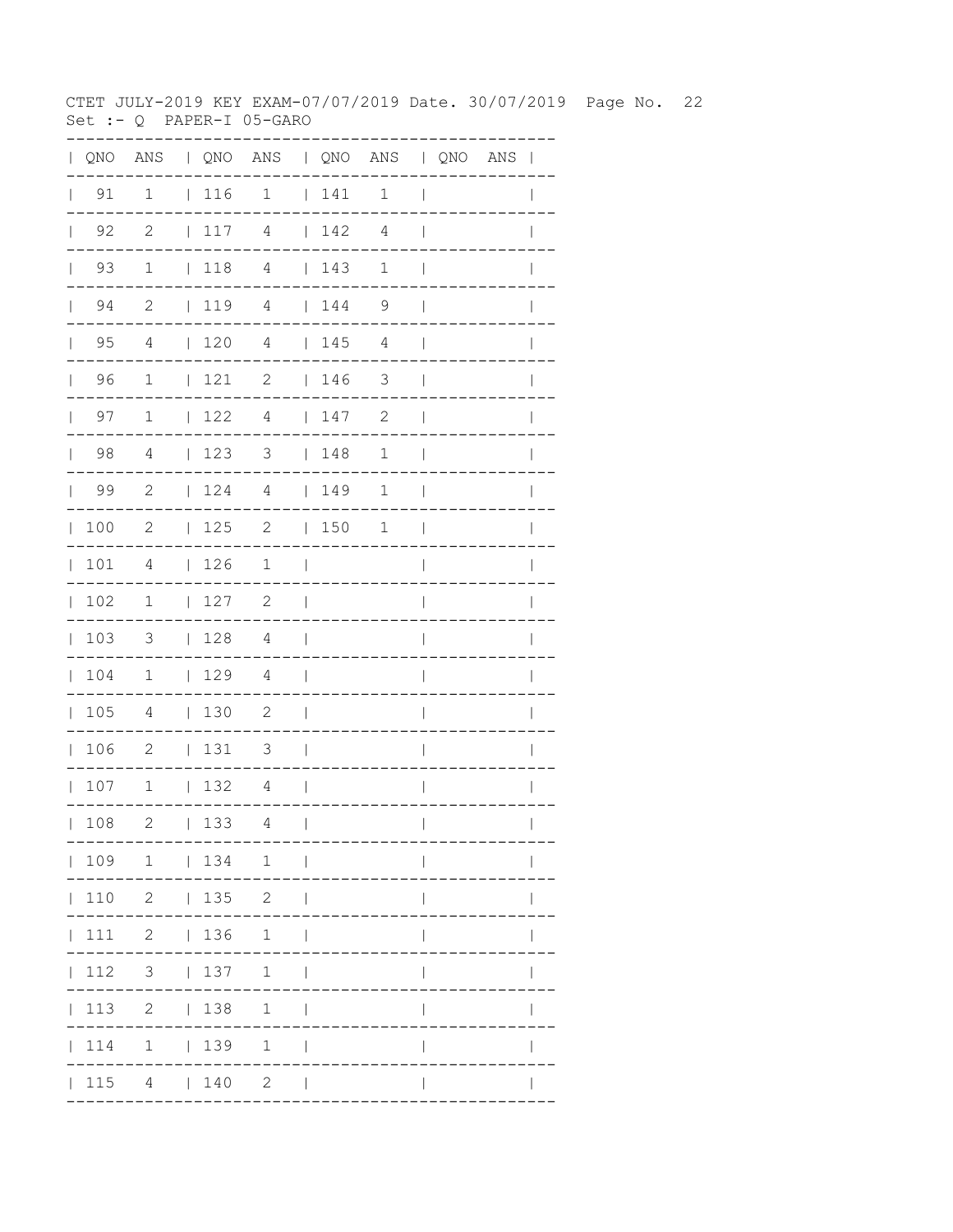CTET JULY-2019 KEY EXAM-07/07/2019 Date. 30/07/2019 Page No. 23  $Set : - R$  PAPER-I 05-GARO

|              | QNO                  |                          |              |             | ANS   QNO ANS   QNO ANS   QNO ANS |                          |     |                |                          |  | $\blacksquare$ |
|--------------|----------------------|--------------------------|--------------|-------------|-----------------------------------|--------------------------|-----|----------------|--------------------------|--|----------------|
|              | 91<br>$\mathbf{L}$   | 4                        |              | 116         | 3                                 |                          | 141 | 3              | $\overline{\phantom{a}}$ |  |                |
|              | 92<br>$\mathbf{L}$   | 1                        | $\mathbb{L}$ | 117         | $\mathbf 1$                       | $\mathbb{R}$             | 142 | 2              | $\overline{\phantom{a}}$ |  |                |
|              | 93<br>$\mathbb{R}^n$ | 3                        |              | 118         | 4                                 |                          | 143 | $\mathbf 1$    | $\mathbf{I}$             |  |                |
|              | $\vert$ 94           | $\overline{4}$           |              | 119         | $\mathbf{1}$                      |                          | 144 | 4              | $\overline{\phantom{a}}$ |  |                |
|              | $\vert$ 95           | $\overline{4}$           |              | $\vert$ 120 | $\overline{4}$                    |                          | 145 | 4              | $\overline{\phantom{a}}$ |  | $\mathbf{I}$   |
|              | 96                   | $\overline{3}$           |              | 121         | $\mathbf{2}$                      |                          | 146 | 4              | $\overline{\phantom{a}}$ |  |                |
| $\mathbf{L}$ | 97                   | $\mathbf 1$              |              | 122         | 3                                 |                          | 147 | 4              | $\overline{\phantom{a}}$ |  |                |
|              | $\vert$ 98           | 4                        |              | 123         | $\mathbf 1$                       |                          | 148 | 4              | $\mathbf{I}$             |  | $\mathbf{I}$   |
|              | 99                   | $\mathbf{1}$             |              | 124         | 4   149                           |                          |     | 4              | $\blacksquare$           |  | $\mathbf{I}$   |
|              | 100                  | $\overline{4}$           |              | 125         | $\overline{1}$                    |                          | 150 | $\overline{4}$ | $\overline{\phantom{a}}$ |  |                |
|              | 101                  | $\overline{\phantom{a}}$ |              | 126         | $\overline{\mathbf{3}}$           | $\sim$ 1                 |     |                | $\overline{\phantom{a}}$ |  |                |
|              | 102                  | 4                        |              | 127         | 1                                 | $\Box$                   |     |                | $\overline{\phantom{a}}$ |  | I              |
|              | 103                  | $\mathcal{S}$            |              | 128         | $\overline{\mathbf{3}}$           | $\Box$                   |     |                | $\overline{\phantom{a}}$ |  |                |
|              | 104                  | $\overline{1}$           |              | 129         | $\overline{\phantom{0}}^2$        | $\Box$                   |     |                | I                        |  |                |
|              | 105                  | $\overline{\mathbf{3}}$  |              | 130         | 3                                 | $\overline{\phantom{0}}$ |     |                | I                        |  |                |
|              | 106                  | 1                        |              | 131         | 3                                 | $\sim$                   |     |                | $\overline{1}$           |  | $\mathbf{I}$   |
|              | 107                  | $\mathbf{1}$             |              | 132         | 4                                 | $\blacksquare$           |     |                | $\overline{\phantom{a}}$ |  | $\mathbf{I}$   |
|              | 108                  | $\mathbf{2}$             |              | 133         | 1                                 | $\mathbf{I}$             |     |                | $\mathbf{I}$             |  | $\mathbf{I}$   |
|              |                      |                          |              |             | 109 1   134 3                     |                          |     |                |                          |  |                |
|              |                      | 110 4   135              |              |             | 1                                 |                          |     |                |                          |  |                |
|              | $\vert$ 111          | $3 \t136$                |              |             | $\mathbf{1}$                      |                          |     |                |                          |  |                |
|              | 112                  |                          |              |             | 4   137 4                         | $\Box$                   |     |                |                          |  |                |
|              | 113                  |                          |              | $3 \t 138$  | 3 <sup>7</sup>                    | $\perp$                  |     |                |                          |  |                |
|              | 114                  |                          |              | 3   139   4 |                                   | $\mathbf{I}$             |     |                |                          |  |                |
|              |                      | 115 3   140              |              |             | $9 \mid$                          |                          |     |                |                          |  |                |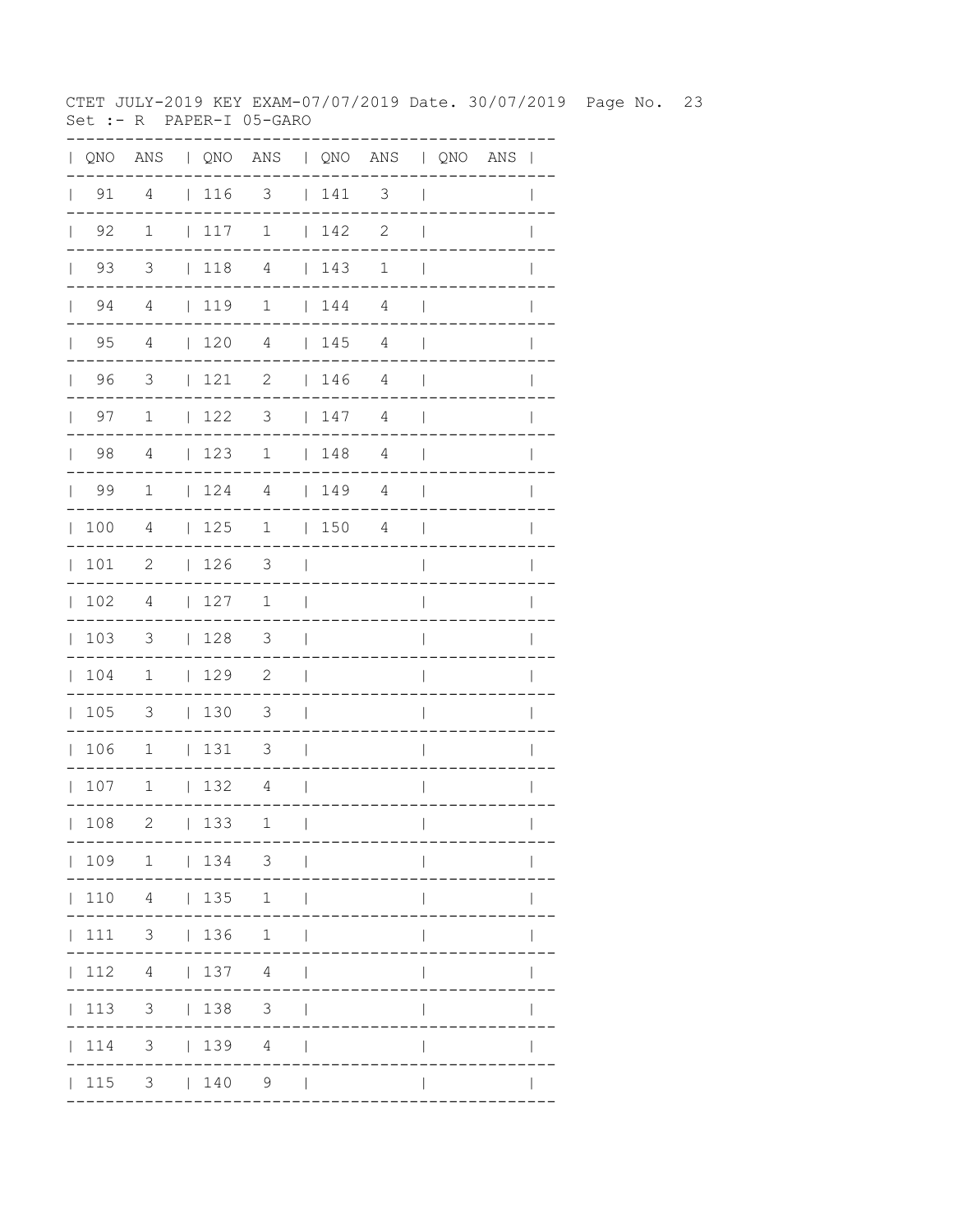CTET JULY-2019 KEY EXAM-07/07/2019 Date. 30/07/2019 Page No. 24  $Set : - S$  PAPER-I 05-GARO

| $\mathbf{L}$ |                    |                            |                                        | QNO ANS   QNO ANS   QNO ANS   QNO ANS |                          |                                         |                          |                          |  | $\overline{\phantom{a}}$ |
|--------------|--------------------|----------------------------|----------------------------------------|---------------------------------------|--------------------------|-----------------------------------------|--------------------------|--------------------------|--|--------------------------|
| $\mathbf{L}$ | 91                 | $\overline{c}$             | $ 116$ 3                               |                                       |                          | 141                                     | $\mathfrak{Z}$           | $\overline{1}$           |  |                          |
|              | $\vert$ 92         | 3                          | 117                                    | 4                                     |                          | 142                                     | 3                        | $\overline{1}$           |  |                          |
|              | 93<br>$\mathbf{L}$ | 3                          | 118                                    | $\overline{4}$                        |                          | $\begin{array}{cc} 1 & 143 \end{array}$ | 3                        | $\overline{1}$           |  |                          |
|              | 94<br>$\mathbb{R}$ | $\mathbf{2}$               | $\vert$ 119                            | $\mathbf 1$                           |                          | 144                                     | 3                        | $\mathbf{I}$             |  |                          |
|              | $\vert$ 95         | $\overline{4}$             | 120                                    | $\overline{4}$                        |                          | 145                                     | $\mathfrak{Z}$           | $\mathbf{I}$             |  |                          |
|              | 96                 | $\overline{\mathbf{3}}$    | 121                                    | $\overline{4}$                        |                          | 146                                     | $\mathcal{S}$            | $\overline{\phantom{a}}$ |  |                          |
|              | $\vert$ 97         | 4                          | $\vert$ 122                            | $\overline{\mathbf{3}}$               |                          | 147                                     | 4                        | $\overline{\phantom{a}}$ |  | $\mathbf{I}$             |
|              | $\vert$ 98         | $\overline{3}$             | 123                                    | $\overline{4}$                        |                          | 148                                     | $\overline{\phantom{a}}$ | $\overline{\phantom{a}}$ |  |                          |
|              | 99                 | $\overline{4}$             | $\begin{array}{cc} 1 & 24 \end{array}$ | 2                                     |                          | 149                                     | $\mathbf{2}$             | $\overline{\phantom{a}}$ |  |                          |
|              | 100                | 1                          | 125                                    | 4                                     |                          | 150                                     | 3                        | $\blacksquare$           |  | $\mathbf{I}$             |
|              | 101                | $\mathcal{S}$              | 126                                    | $\overline{\phantom{0}}^2$            | $\Box$                   |                                         |                          | $\overline{1}$           |  | $\mathbf{I}$             |
|              | 102                | $\overline{\phantom{0}}^2$ | 127                                    | $\mathbf 1$                           | $\overline{\phantom{0}}$ |                                         |                          | I                        |  |                          |
|              | 103                | $\overline{4}$             | 128                                    | $\overline{\phantom{0}}^2$            | $\overline{\phantom{a}}$ |                                         |                          | $\overline{\phantom{a}}$ |  |                          |
|              | 104                | $\overline{\phantom{0}}$   | 129                                    | 2                                     | $\overline{\phantom{a}}$ |                                         |                          | $\overline{\phantom{a}}$ |  | I                        |
|              | 105                | $\overline{\phantom{a}}$   | 130                                    | 2                                     | $\overline{\phantom{a}}$ |                                         |                          | I                        |  |                          |
|              | 106                | $\overline{\mathbf{3}}$    | 131                                    | $\overline{\phantom{a}}$              | $\Box$                   |                                         |                          | $\overline{\phantom{a}}$ |  |                          |
|              | 107                | $\overline{2}$             | 132                                    | 4                                     | $\mathcal{L}$            |                                         |                          | $\overline{1}$           |  | I                        |
|              | 108                | 3                          | 133                                    | 2                                     | $\mathbf{I}$             |                                         |                          | $\overline{\phantom{a}}$ |  | $\mathbf{I}$             |
|              |                    | 109 2   134 4              |                                        |                                       | $\sim$                   |                                         |                          |                          |  |                          |
|              | 110                |                            | 2   135                                | 1                                     | - 1                      |                                         |                          |                          |  |                          |
|              | 111                |                            |                                        | $2 \t 136 \t 9$                       |                          |                                         |                          |                          |  |                          |
|              | 112                |                            | 2   137                                | $\mathbf{2}$                          |                          |                                         |                          |                          |  |                          |
|              | 113                |                            | 4   138                                | $\mathbf{1}$                          |                          |                                         |                          |                          |  |                          |
|              | 114                |                            |                                        | $3 \t   139 \t 4$                     |                          |                                         |                          |                          |  |                          |
|              | 115                |                            | 4   140                                | 3                                     | $\Box$                   |                                         |                          |                          |  |                          |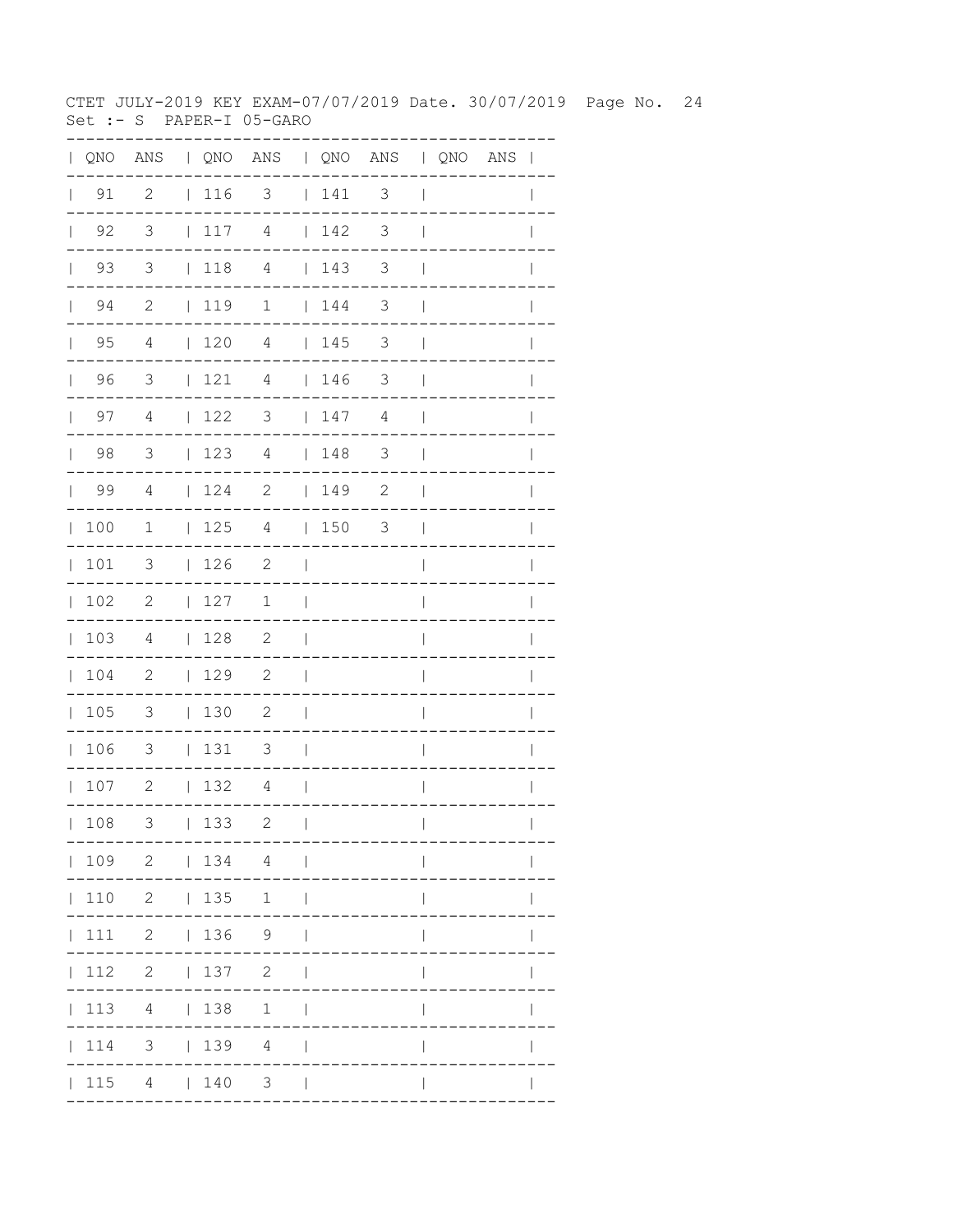CTET JULY-2019 KEY EXAM-07/07/2019 Date. 30/07/2019 Page No. 25 Set :- P PAPER-I 06-GUJARATI

|              |                      | QNO ANS   QNO ANS   QNO ANS   QNO ANS |                                          |                          |                                 |         |                            |                          |  |              |
|--------------|----------------------|---------------------------------------|------------------------------------------|--------------------------|---------------------------------|---------|----------------------------|--------------------------|--|--------------|
| $\mathbb{R}$ | 91                   | 1                                     | $116$ 4                                  |                          |                                 | $141$ 2 |                            | $\overline{\phantom{a}}$ |  |              |
|              | $\vert$ 92           | $\overline{2}$                        | 117                                      | $\overline{\mathbf{3}}$  |                                 | 142     | $\overline{\phantom{0}}^2$ | $\overline{\phantom{a}}$ |  |              |
|              | $\vert$ 93           | $\mathbf{1}$                          | $ 118$ 2                                 |                          |                                 | 143     | $\overline{\phantom{0}}^2$ | $\overline{\phantom{a}}$ |  |              |
|              | $\vert$ 94           | $\overline{4}$                        | $\begin{array}{c} 1 & 1 & 9 \end{array}$ | $\sqrt{1}$               |                                 | 144     | $\overline{\phantom{a}}$   | $\overline{\phantom{a}}$ |  |              |
|              | 95<br>$\mathbf{L}$   | 4                                     | $\begin{array}{cc} 120 \end{array}$      | $\overline{2}$           |                                 | 145     | 2                          | $\mathbf{I}$             |  |              |
|              | 96<br>$\mathbf{L}$   | $\mathbf{1}$                          | 121                                      | $\overline{4}$           |                                 | 146     | $\mathbf 1$                | $\overline{\phantom{a}}$ |  |              |
|              | 97<br>$\mathbb{R}^n$ | $\overline{1}$                        | 122                                      | $\mathbf{1}$             |                                 | 147     | 2                          | $\overline{\phantom{a}}$ |  |              |
|              | 98                   | $\overline{\mathbf{3}}$               | 123                                      | $\overline{\phantom{a}}$ |                                 | 148     | $\overline{9}$             | $\Box$                   |  |              |
|              | $\vert$ 99           | $\overline{2}$                        |                                          | $124$ 4   149            |                                 |         | $\mathbf 1$                | $\blacksquare$           |  | I            |
|              | 100                  | $\overline{\mathbf{3}}$               | 125                                      | 2   150 4                |                                 |         |                            | $\mathcal{L}$            |  |              |
| $\mathbf{L}$ | 101                  | $\overline{\phantom{0}}^2$            | 126                                      | $\mathbf{1}$             | $\sim$ 1                        |         |                            |                          |  |              |
|              | 102                  | 3                                     | 127                                      | 2                        | $\sim$                          |         |                            | $\overline{1}$           |  |              |
|              | 103                  | $\overline{\phantom{a}}$              | 128                                      | $\overline{4}$           | $\sim$                          |         |                            | $\overline{\phantom{a}}$ |  | $\mathbf{I}$ |
|              | 104                  | $\overline{\phantom{a}}$              | 129                                      | $\overline{1}$           | $\sim$                          |         |                            | $\overline{\phantom{a}}$ |  |              |
|              | 105                  | $\overline{\phantom{a}}$              | 1304                                     |                          | $\sim$                          |         |                            | $\overline{\phantom{a}}$ |  |              |
|              | 106                  | $\overline{\phantom{0}}$              | $131$ 2                                  |                          | $\mathcal{L}$                   |         |                            | $\overline{1}$           |  | $\mathbf{I}$ |
|              | 107                  | $\mathbf{1}$                          | 132                                      | $\overline{2}$           | $\sim$ 1                        |         |                            | $\overline{\phantom{a}}$ |  | $\mathbf{I}$ |
|              | 108                  | $\mathbf 1$                           | 133                                      | 4                        | $\overline{\phantom{a}}$        |         |                            | $\overline{1}$           |  | $\mathbf{I}$ |
|              |                      | 109 1   134 2                         |                                          |                          |                                 |         |                            | $\mathsf{I}$             |  |              |
|              |                      | 110 3   135 1                         |                                          |                          | $\perp$                         |         |                            |                          |  |              |
|              |                      | 111 2   136 3                         |                                          |                          |                                 |         |                            |                          |  |              |
|              |                      | $ 112 \t3 \t 137 \t2$                 |                                          |                          | $\mathbb{R}$                    |         |                            | $\mathbf{I}$             |  |              |
|              |                      | 113 2   138 2                         |                                          |                          | $\Box$                          |         |                            | $\mathbf{I}$             |  |              |
|              |                      | $ 114$ 3 $ 139$ 2                     |                                          |                          | $\overline{\phantom{0}}$        |         |                            |                          |  |              |
|              |                      | $ 115 \t3 \t 140 \t2$                 |                                          |                          | <b>Contract Contract Street</b> |         |                            |                          |  |              |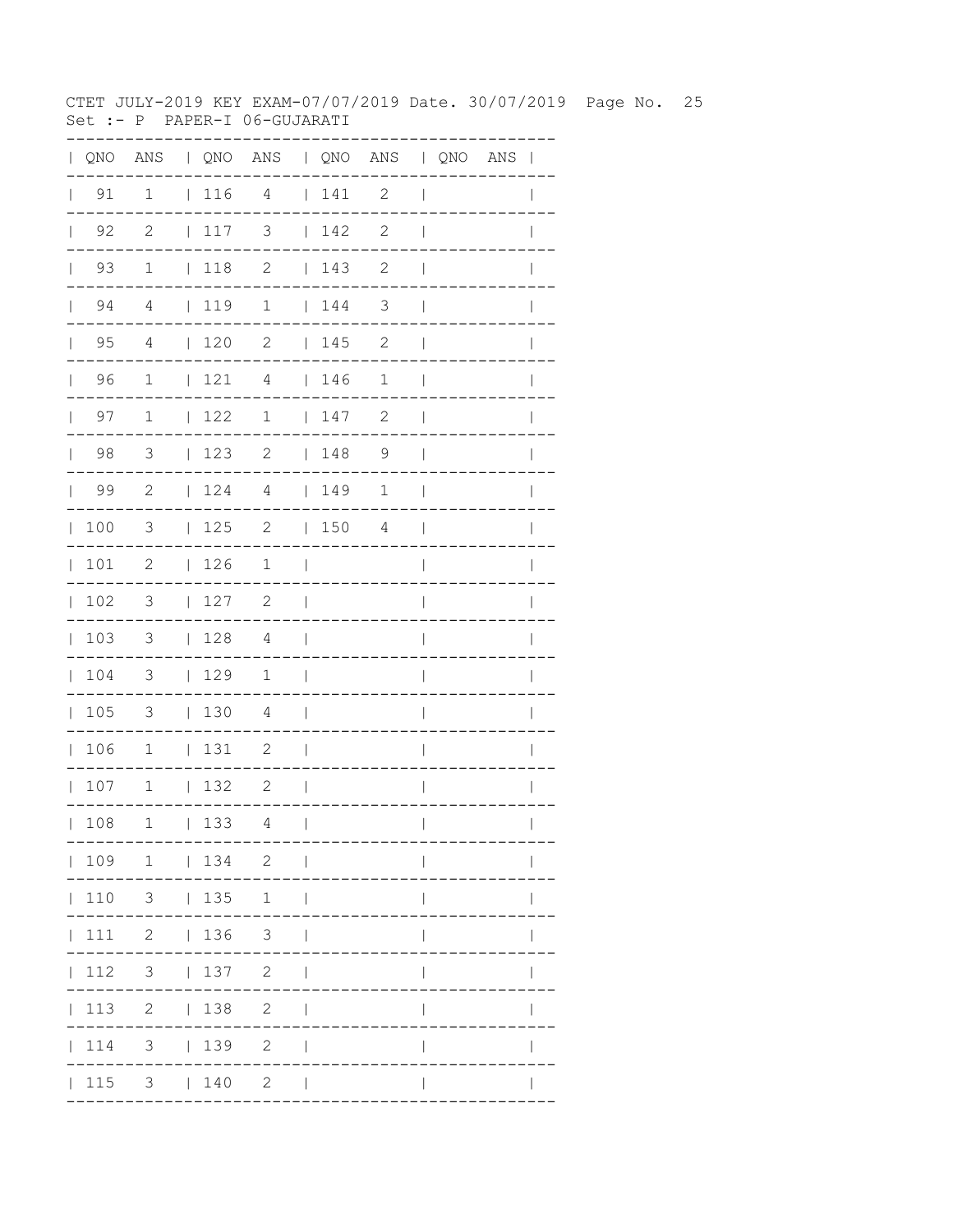CTET JULY-2019 KEY EXAM-07/07/2019 Date. 30/07/2019 Page No. 26 Set :- Q PAPER-I 06-GUJARATI

|              |                    | QNO ANS   QNO ANS   QNO ANS   QNO ANS |                                                             |                          |                          |                                         |                          |                          |  |              |
|--------------|--------------------|---------------------------------------|-------------------------------------------------------------|--------------------------|--------------------------|-----------------------------------------|--------------------------|--------------------------|--|--------------|
|              | $\vert$ 91         | $\overline{4}$                        | 116                                                         | 1   141 1                |                          |                                         |                          | $\perp$                  |  |              |
| $\mathbb{L}$ | 92                 | $\overline{\mathbf{3}}$               | 117                                                         | $\overline{4}$           |                          | 142                                     | 4                        | $\mathbf{I}$             |  |              |
| $\mathbf{L}$ | 93                 | $\overline{3}$                        | $\begin{array}{c} \begin{array}{c} \end{array} \end{array}$ | $\overline{4}$           |                          | 143                                     | 1                        | $\mathbf{I}$             |  |              |
|              | $\vert$ 94         | $\overline{4}$                        |                                                             | 119 4   144 9            |                          |                                         |                          | $\overline{\phantom{0}}$ |  | $\mathbf{I}$ |
|              | $\vert$ 95         | $\overline{4}$                        | 120                                                         | $\overline{4}$           |                          | 145                                     | $\overline{4}$           | $\overline{\phantom{a}}$ |  |              |
|              | 96                 | $\overline{\phantom{0}}^2$            | $\vert$ 121                                                 | $\overline{1}$           |                          | 146                                     | $\overline{\phantom{a}}$ | $\mathbb{R}$             |  |              |
|              | 97<br>$\mathbf{L}$ | $\overline{\mathbf{1}}$               | $122$ 3                                                     |                          |                          | 147                                     | 2                        | $\overline{\phantom{a}}$ |  | I            |
|              | $\vert$ 98         | 4                                     | 123                                                         | $1 \t 148$               |                          |                                         | $\mathbf{1}$             | $\Box$                   |  |              |
|              | 99                 | $\mathbf{1}$                          | 124                                                         | $\overline{4}$           |                          | $\begin{array}{c c} \hline \end{array}$ | 1                        | $\overline{\phantom{a}}$ |  |              |
| $\mathbf{L}$ | 100                | 1                                     | 125                                                         | 1   150                  |                          |                                         | 1                        | $\Box$                   |  |              |
|              | 101                | 2                                     | 126                                                         | $\overline{\mathbf{3}}$  | $\sim$                   |                                         |                          | $\overline{1}$           |  |              |
|              | 102                | $\overline{\phantom{0}}^2$            | 127                                                         | $\overline{\phantom{a}}$ | $\sim$ 1                 |                                         |                          | $\overline{\phantom{a}}$ |  |              |
|              | 103                | $\overline{\phantom{0}}$              | 128                                                         | $\overline{4}$           | $\sim$                   |                                         |                          | $\overline{\phantom{a}}$ |  |              |
|              | 104                | $\overline{\phantom{0}}^2$            | 129                                                         | $\overline{\mathbf{3}}$  | $\sim$                   |                                         |                          | $\overline{\phantom{a}}$ |  |              |
|              | 105                | $\overline{\phantom{0}}$              | 130                                                         | $\mathbf{1}$             | $\mathcal{L}$            |                                         |                          | $\overline{\phantom{a}}$ |  |              |
|              | 106                | $\overline{\phantom{0}}^2$            | 131                                                         | $\mathbf{1}$             | $\sim$                   |                                         |                          | $\overline{1}$           |  |              |
|              | 107                | $\mathbf 1$                           | 132                                                         | 3                        | $\sim$ 1                 |                                         |                          | $\overline{\phantom{a}}$ |  |              |
|              | 108                | 2                                     | 133                                                         | 1                        | $\mathbf{I}$             |                                         |                          | $\overline{1}$           |  | $\mathbf{I}$ |
|              |                    | 109 1   134 4                         |                                                             |                          |                          |                                         |                          |                          |  |              |
|              |                    | 110 2   135 4                         |                                                             |                          |                          |                                         |                          | $\mathsf{I}$             |  |              |
|              |                    | 111 2   136 1                         |                                                             |                          | $\overline{\phantom{0}}$ |                                         |                          | $\mathbf{I}$             |  |              |
|              |                    | $ 112 \t3 \t 137 \t1$                 |                                                             |                          | $\mathbf{I}$             |                                         |                          | $\mathbf{I}$             |  |              |
|              |                    | 113 2   138 1                         |                                                             |                          | $\mathbf{I}$             |                                         |                          |                          |  |              |
|              |                    | 114 1   139 1                         |                                                             |                          | $\overline{\phantom{0}}$ |                                         |                          |                          |  |              |
|              |                    | 115 4   140 2                         |                                                             |                          | $\sim$                   |                                         |                          |                          |  |              |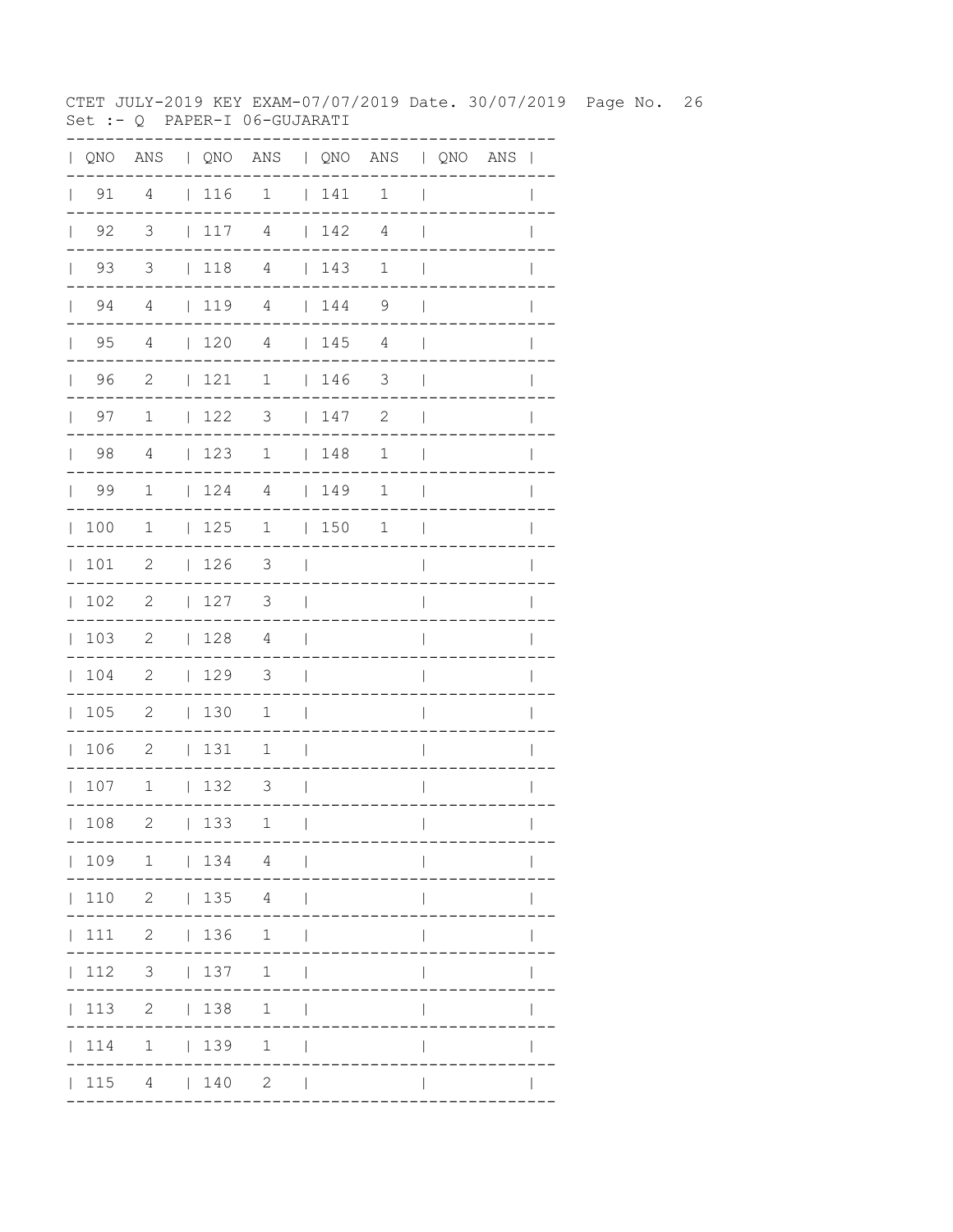CTET JULY-2019 KEY EXAM-07/07/2019 Date. 30/07/2019 Page No. 27 Set :- R PAPER-I 06-GUJARATI

| QNO | ANS                     |              |     | QNO ANS   QNO ANS   QNO ANS |              |     |                          |                          |  |              |
|-----|-------------------------|--------------|-----|-----------------------------|--------------|-----|--------------------------|--------------------------|--|--------------|
| 91  | $\overline{2}$          |              | 116 | $\overline{\mathbf{3}}$     |              | 141 | $\overline{\phantom{a}}$ | $\overline{\phantom{a}}$ |  |              |
| 92  | $\overline{\mathbf{3}}$ |              | 117 | $\mathbf 1$                 |              | 142 | $\mathbf{2}$             |                          |  |              |
| 93  | $\overline{\mathbf{3}}$ |              | 118 | $\overline{4}$              |              | 143 | $\mathbf 1$              |                          |  |              |
| 94  | $\mathbf 1$             |              | 119 | $\mathbf 1$                 |              | 144 | $\overline{4}$           |                          |  |              |
| 95  | 4                       |              | 120 | $\overline{4}$              | $\mathbf{L}$ | 145 | 4                        |                          |  |              |
| 96  | 3                       | $\mathbf{L}$ | 121 | 4                           | $\mathbf{L}$ | 146 | 4                        |                          |  |              |
| 97  | $\overline{4}$          | $\mathbf{L}$ | 122 | 3                           | $\mathbf{L}$ | 147 | 4                        |                          |  |              |
| 98  | 3                       | $\mathbf{L}$ | 123 | 4                           | $\mathbf{L}$ | 148 | 4                        |                          |  |              |
| 99  | $\mathbf{2}$            | $\mathbf{L}$ | 124 | $\mathbf{2}$                | $\mathbf{L}$ | 149 | 4                        |                          |  |              |
| 100 | 1                       | $\mathbf{L}$ | 125 | $\mathbf{2}$                | $\mathbf{L}$ | 150 | 4                        |                          |  |              |
| 101 | 1                       | $\mathbf{L}$ | 126 | 3                           |              |     |                          |                          |  |              |
| 102 | 1                       | L            | 127 | 4                           |              |     |                          |                          |  |              |
| 103 | 1                       | L            | 128 | $\mathbf{2}$                |              |     |                          |                          |  |              |
| 104 | 4                       |              | 129 | 4                           |              |     |                          |                          |  |              |
| 105 | $\mathbf 1$             |              | 130 | $\mathbf{2}$                |              |     |                          |                          |  |              |
| 106 | $1\,$                   | L            | 131 | 4                           |              |     |                          |                          |  |              |
| 107 | $1\,$                   | $\mathbf{L}$ | 132 | 3                           |              |     |                          |                          |  |              |
| 108 | 2                       |              | 133 | 3                           | $\Box$       |     | ----------               | $\mathbf{L}$             |  | $\mathbf{L}$ |
|     |                         |              |     | 109 1   134 2               |              |     |                          |                          |  |              |
|     |                         |              |     | 110  4    135  4            |              |     |                          |                          |  |              |
|     |                         |              |     | 111 3   136 1               |              |     |                          | $\mathbf{L}$             |  |              |
|     |                         |              |     | $ 112 \t4 \t 137 \t4 \t $   |              |     |                          | $\mathbb{L}$             |  |              |
|     |                         |              |     | 113 3   138 3               |              |     |                          | $\mathbf{I}$             |  | $\mathbf{I}$ |
|     |                         |              |     | 114 3   139 4               |              |     |                          | $\mathbb{I}$             |  | $\mathbf{I}$ |
|     |                         |              |     | $ 115 \t3 \t 140 \t9 \t $   |              |     |                          | $\mathbf{I}$             |  |              |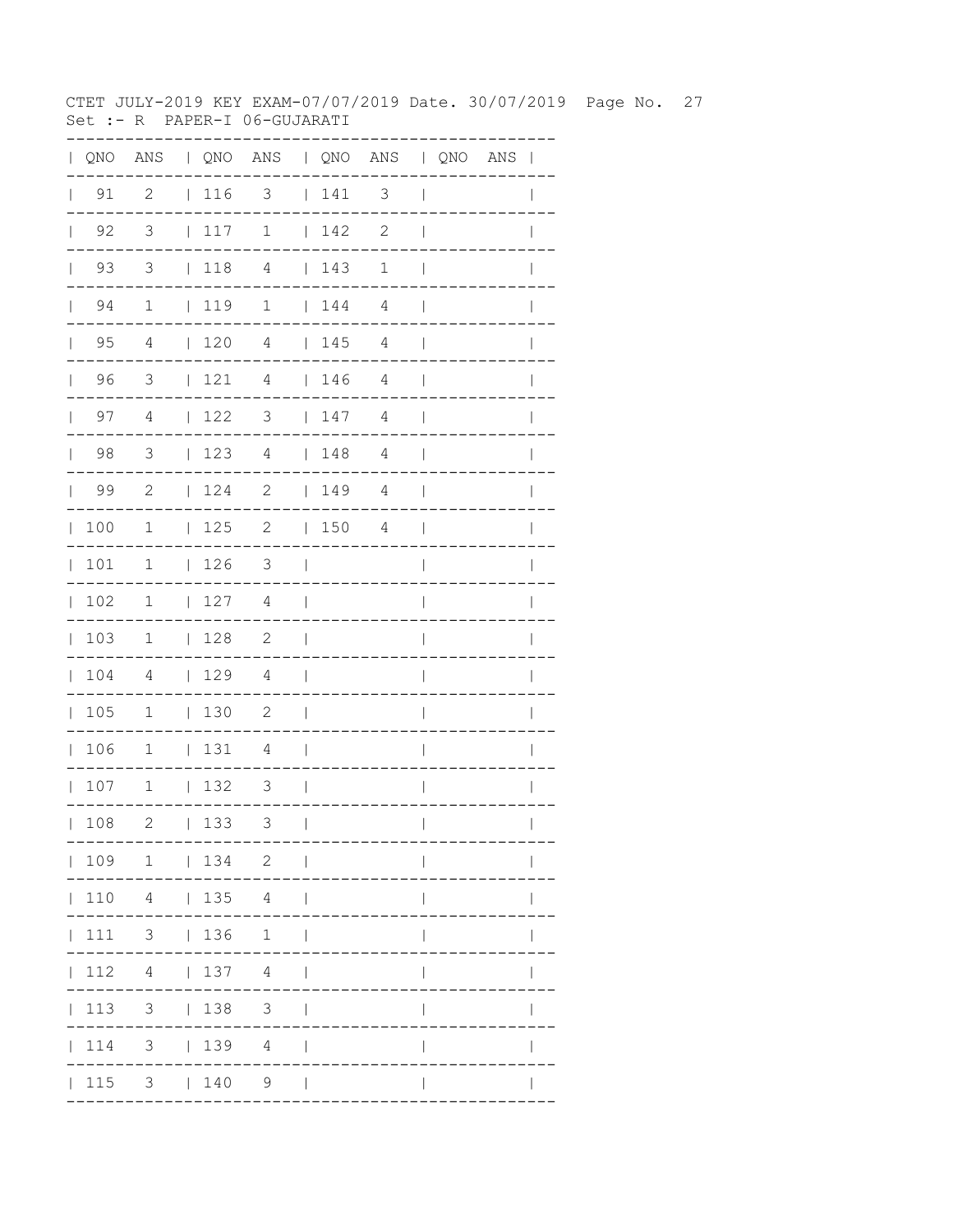CTET JULY-2019 KEY EXAM-07/07/2019 Date. 30/07/2019 Page No. 28 Set :- S PAPER-I 06-GUJARATI

| $\mathbf{L}$ |                    | QNO ANS   QNO ANS   QNO ANS   QNO ANS |                                                             |                            |                |            |                          |                          |  |              |
|--------------|--------------------|---------------------------------------|-------------------------------------------------------------|----------------------------|----------------|------------|--------------------------|--------------------------|--|--------------|
|              | $\vert$ 91         | $\overline{\phantom{0}}^2$            | $\vert$ 116                                                 | $3 \t   141 \t 3$          |                |            |                          | $\perp$                  |  |              |
| $\mathbb{L}$ | 92                 | 4                                     | 117                                                         | 4                          | $\mathbb{R}$   | 142        | $\overline{\phantom{a}}$ | $\overline{\phantom{a}}$ |  |              |
| $\mathbf{L}$ | 93                 | 3                                     | $\begin{array}{c} \begin{array}{c} \end{array} \end{array}$ | $\overline{4}$             |                | 143        | 3                        | $\overline{\phantom{a}}$ |  |              |
|              | $\vert$ 94         | $\overline{\phantom{a}}$              | 119                                                         | $1 \t 144$                 |                |            | $\overline{\phantom{a}}$ | $\overline{\phantom{a}}$ |  | I            |
|              | $\vert$ 95         | $\overline{\mathbf{3}}$               | 120                                                         | $\overline{4}$             |                | 145        | $\overline{\mathbf{3}}$  | $\overline{\phantom{a}}$ |  |              |
|              | 96                 | $\overline{\phantom{0}}$ 2            | $121$ 3                                                     |                            |                | 146        | $\overline{\phantom{a}}$ | $\overline{\phantom{a}}$ |  |              |
|              | 97<br>$\mathbf{L}$ | $\overline{1}$                        | 122                                                         |                            |                | $1 \t 147$ | 4                        | $\blacksquare$           |  |              |
|              | $\vert$ 98         | $\overline{1}$                        | 123                                                         | $1 \t 148$                 |                |            | $\overline{\mathbf{3}}$  | $\Box$                   |  |              |
|              | $\vert$ 99         | $\overline{\phantom{0}}^2$            | 124                                                         | $\overline{\phantom{a}}^2$ |                | 149        | $\mathbf{2}$             | $\blacksquare$           |  |              |
| $\mathbf{L}$ | 100                | 4                                     | 125                                                         | $\overline{\mathbf{3}}$    |                | 150        | 3                        | $\blacksquare$           |  |              |
|              | 101                | $\overline{4}$                        | 126                                                         | $1 \quad  $                |                |            |                          | $\overline{1}$           |  |              |
|              | 102                | $\overline{4}$                        | 127                                                         | $\overline{\phantom{a}}$   | $\sim$ 1       |            |                          | $\overline{\phantom{a}}$ |  |              |
|              | 103                | $\overline{\mathbf{3}}$               | 128                                                         | $\overline{2}$             | $\sim$         |            |                          | $\overline{\phantom{a}}$ |  |              |
|              | 104                | $\overline{4}$                        | 129                                                         | $\mathbf{1}$               | $\sim$ 1       |            |                          | $\overline{\phantom{a}}$ |  |              |
|              | 105                | $\overline{4}$                        | 130                                                         | $\overline{\mathbf{3}}$    | $\Box$         |            |                          | $\overline{\phantom{a}}$ |  |              |
|              | 106                | $\overline{\phantom{a}}$              | 131                                                         | $\overline{\phantom{0}}$   | $\sim$         |            |                          | $\overline{1}$           |  |              |
|              | 107                | 2                                     | 132                                                         | 2                          | $\sim$ 1       |            |                          | $\overline{\phantom{a}}$ |  |              |
|              | 108                | 3                                     | 133                                                         | 1                          | $\mathbf{I}$   |            |                          | $\overline{1}$           |  | $\mathbf{I}$ |
|              |                    | 109 2   134 3                         |                                                             |                            |                |            |                          |                          |  |              |
|              |                    | 110 2   135 3                         |                                                             |                            |                |            |                          | L                        |  |              |
|              |                    | 111 2   136 9                         |                                                             |                            |                |            |                          |                          |  |              |
|              |                    | $ 112 \t2 \t 137 \t2$                 |                                                             |                            | $\perp$        |            |                          | $\mathbf{I}$             |  |              |
|              |                    | 113 4   138 1                         |                                                             |                            | $\overline{1}$ |            |                          |                          |  |              |
|              |                    | 114 3   139 4                         |                                                             |                            | $\sim$         |            |                          |                          |  |              |
|              |                    | 115 4   140 3                         |                                                             |                            | $\sim$         |            |                          |                          |  |              |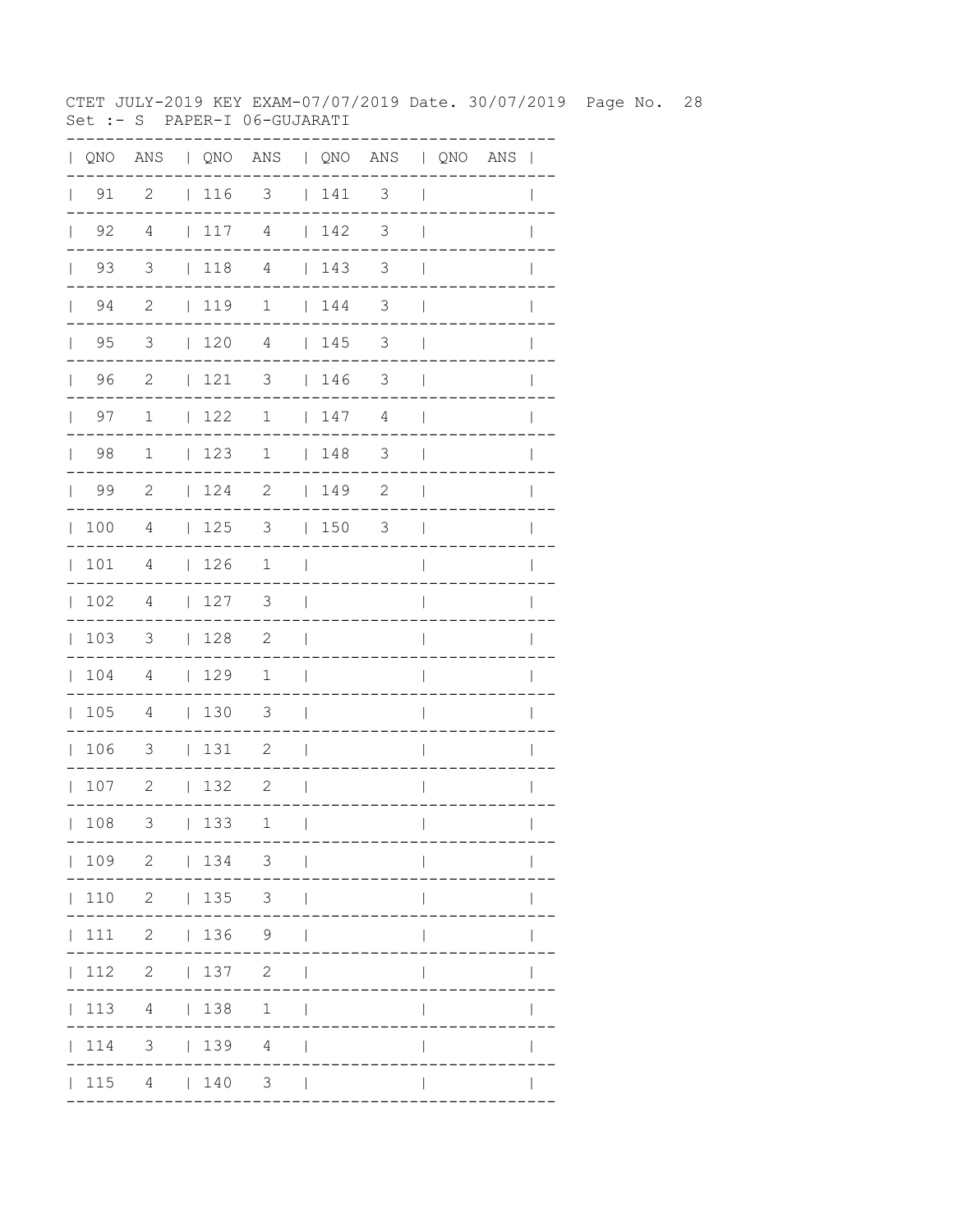CTET JULY-2019 KEY EXAM-07/07/2019 Date. 30/07/2019 Page No. 29 Set :- P PAPER-I 07-KANNADA

| $\mathbf{L}$ |                    |                          |              |                                                             | QNO ANS   QNO ANS   QNO ANS   QNO ANS |                          |                                                             |                |                          |  | $\overline{\phantom{a}}$ |
|--------------|--------------------|--------------------------|--------------|-------------------------------------------------------------|---------------------------------------|--------------------------|-------------------------------------------------------------|----------------|--------------------------|--|--------------------------|
| $\mathbf{L}$ | 91                 | 3                        |              | 116 4                                                       |                                       |                          | 141                                                         | $\mathbf{2}$   | $\overline{\phantom{a}}$ |  |                          |
|              | $\vert$ 92         | $\overline{\mathbf{3}}$  |              | $\begin{array}{c} \begin{array}{c} \end{array} \end{array}$ | 3                                     |                          | 142                                                         | $\mathbf{2}$   | $\overline{1}$           |  |                          |
|              | 93<br>$\mathbf{L}$ | $\mathbf 1$              |              | $\vert$ 118                                                 | $\mathbf{2}$                          |                          | 143                                                         | 2              | $\overline{1}$           |  |                          |
|              | 94<br>$\mathbf{L}$ | 4                        |              | 119                                                         | $\mathbf 1$                           |                          | 144                                                         | 3              | $\mathbf{I}$             |  |                          |
|              | $\vert$ 95         | 4                        |              | $120$ 2                                                     |                                       |                          | 145                                                         | $\mathbf{2}$   | $\mathbf{I}$             |  |                          |
|              | 96                 | $\overline{c}$           |              | 121                                                         | $\mathbf 1$                           |                          | 146                                                         | $\mathbf 1$    | $\overline{\phantom{a}}$ |  |                          |
|              | $\vert$ 97         | 4                        |              | $\vert$ 122                                                 | 3                                     |                          | 147                                                         | $\mathbf{2}$   | $\overline{\phantom{a}}$ |  | $\mathbf{I}$             |
|              | $\vert$ 98         | 2                        |              | 123                                                         | $\overline{4}$                        |                          | $\begin{array}{c} \begin{array}{c} \end{array} \end{array}$ | $\overline{9}$ | $\overline{1}$           |  |                          |
|              | 99                 | $\overline{\mathbf{3}}$  |              | 124                                                         | $\mathbf{2}$                          |                          | 149                                                         | 1              | $\mathbf{I}$             |  |                          |
|              | 100                | 2                        |              | 125                                                         | $\mathbf 1$                           |                          | 150                                                         | 4              | $\mathbf{I}$             |  | $\mathbf{I}$             |
|              | 101                | 4                        |              | 126                                                         | $\overline{\phantom{0}}^2$            | $\blacksquare$           |                                                             |                | $\overline{1}$           |  | $\mathbf{I}$             |
| $\mathbb{R}$ | 102                | $\overline{\phantom{a}}$ |              | 127                                                         | 3                                     | $\overline{\phantom{a}}$ |                                                             |                | I                        |  |                          |
|              | 103                | $\overline{4}$           |              | 128                                                         | $\overline{\phantom{0}}^2$            | $\mathbf{I}$             |                                                             |                | $\overline{\phantom{a}}$ |  |                          |
|              | 104                | $\overline{\phantom{0}}$ |              | 129                                                         | 2                                     | $\overline{\phantom{0}}$ |                                                             |                | $\overline{\phantom{a}}$ |  | I                        |
|              | 105                | $\overline{\mathbf{3}}$  |              | $\vert$ 130                                                 | 1                                     | $\overline{\phantom{a}}$ |                                                             |                | I                        |  |                          |
|              | 106                | $\overline{1}$           |              | 131                                                         | $\overline{\phantom{0}}^2$            | $\overline{\phantom{a}}$ |                                                             |                | $\overline{\phantom{a}}$ |  |                          |
|              | 107                | $\overline{1}$           |              | 132                                                         | $\overline{4}$                        | $\mathcal{L}$            |                                                             |                | $\overline{1}$           |  | $\mathbf{I}$             |
|              | 108                | 1                        | $\mathbf{L}$ | 133                                                         | 1                                     | $\mathbf{I}$             |                                                             |                | $\overline{\phantom{a}}$ |  | $\mathbf{I}$             |
|              |                    |                          |              |                                                             | 109 1   134 3                         |                          |                                                             |                |                          |  |                          |
|              | 110                |                          |              | $3 \t 135$                                                  | $\mathbf{1}$                          | $\overline{\phantom{a}}$ |                                                             |                |                          |  |                          |
|              | 111                |                          |              | 2   136                                                     | 3 <sup>7</sup>                        |                          |                                                             |                |                          |  |                          |
|              | 112                | 3 <sup>7</sup>           |              | 137                                                         | $\overline{2}$                        |                          |                                                             |                |                          |  |                          |
|              | 113                | $\overline{2}$           |              | 138                                                         | $\mathbf{2}$                          |                          |                                                             |                |                          |  |                          |
|              | 114                | 3                        |              | 139                                                         | $\mathbf{2}$                          |                          |                                                             |                |                          |  |                          |
|              | 115                |                          |              | $3 \t 140$                                                  | $\mathbf{2}$                          | $\blacksquare$           |                                                             |                |                          |  |                          |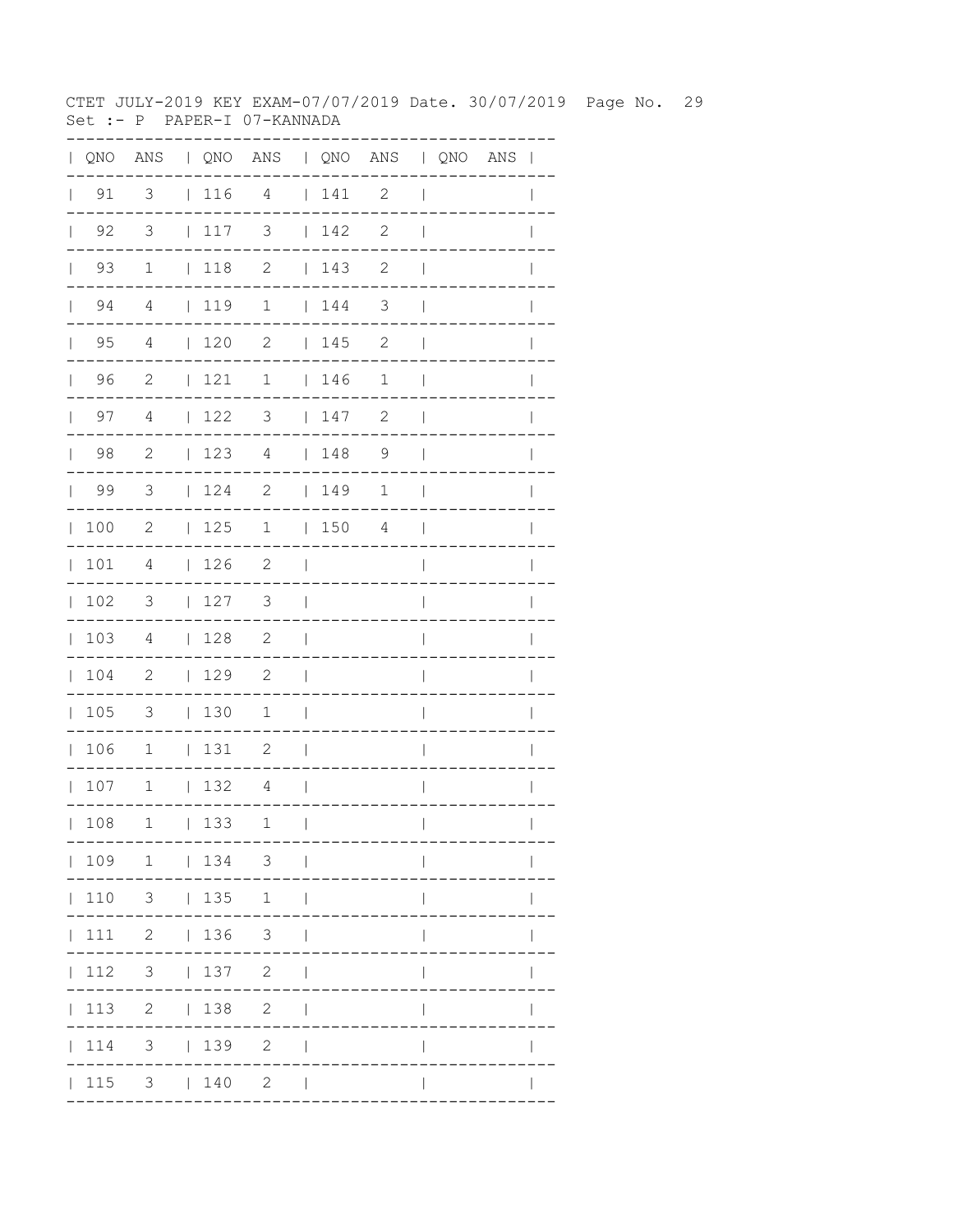CTET JULY-2019 KEY EXAM-07/07/2019 Date. 30/07/2019 Page No. 30 Set :- Q PAPER-I 07-KANNADA

|              |            |                            |                                                             |                                   |                          |                                                             | QNO ANS   QNO ANS   QNO ANS   QNO ANS |                          |  |              |
|--------------|------------|----------------------------|-------------------------------------------------------------|-----------------------------------|--------------------------|-------------------------------------------------------------|---------------------------------------|--------------------------|--|--------------|
|              | $\vert$ 91 | $\overline{4}$             | $\vert$ 116                                                 | $\overline{1}$                    |                          | $141$ 1                                                     |                                       | $\overline{\phantom{a}}$ |  |              |
| $\mathbf{L}$ | 92         | $\overline{\mathbf{3}}$    | 117                                                         | 4                                 |                          | 142                                                         | 4                                     | $\overline{\phantom{a}}$ |  |              |
|              | $\vert$ 93 | $\overline{3}$             | $\begin{array}{c} \begin{array}{c} \end{array} \end{array}$ | $\overline{4}$                    |                          | 143                                                         | $\mathbf{1}$                          | $\mathbf{I}$             |  |              |
|              | $\vert$ 94 | $\overline{1}$             |                                                             | $1194$ $144$                      |                          |                                                             | $\overline{9}$                        | $\mathbb{R}$             |  | I            |
|              | $\vert$ 95 | $\overline{\mathbf{3}}$    | 120                                                         | $\overline{4}$                    |                          | 145                                                         | $\overline{4}$                        | $\overline{\phantom{a}}$ |  |              |
|              | 96         | $\overline{1}$             | 1213                                                        |                                   |                          | 146                                                         | $\overline{\phantom{a}}$              | $\overline{\phantom{a}}$ |  |              |
|              | $\vert$ 97 | $\overline{\phantom{0}}^2$ | $\vert$ 122                                                 | $\overline{1}$                    |                          | $\begin{array}{c} \begin{array}{c} \end{array} \end{array}$ | 2                                     | $\overline{\phantom{a}}$ |  |              |
|              | $\vert$ 98 | $\overline{\phantom{0}}^2$ | 123                                                         | $\overline{4}$                    |                          | 148                                                         | $\mathbf 1$                           | $\blacksquare$           |  |              |
|              | $\vert$ 99 | $\overline{\phantom{0}}^2$ | 124                                                         | $\mathbf 1$                       | <b>Contract Contract</b> | 149                                                         | 1                                     | $\blacksquare$           |  |              |
| $\mathbf{L}$ | 100        | 3                          | 125                                                         |                                   |                          | $2 \t 150$                                                  | 1                                     | $\blacksquare$           |  |              |
|              | 101        | $\overline{\phantom{0}}^2$ | 126                                                         | $1 \quad \vert$                   |                          |                                                             |                                       | $\overline{1}$           |  |              |
|              | 102        | $\overline{\mathbf{3}}$    | 127                                                         | 4                                 | $\sim$                   |                                                             |                                       | $\overline{\phantom{a}}$ |  |              |
|              | 103        | $\overline{1}$             | 128                                                         | $\overline{2}$                    | $\mathcal{L}$            |                                                             |                                       | $\overline{\phantom{a}}$ |  |              |
|              | 104        | $\overline{\phantom{0}}^2$ | 129                                                         | 4                                 | $\sim$ 10 $\pm$          |                                                             |                                       | $\overline{\phantom{a}}$ |  |              |
|              | 105        | $\overline{1}$             | 130                                                         | $\overline{1}$                    | $\sim$ 1                 |                                                             |                                       | $\mathsf{I}$             |  |              |
|              | 106        | $\overline{\phantom{0}}^2$ | 131                                                         | $\overline{\mathbf{3}}$<br>$\sim$ |                          |                                                             |                                       | $\overline{\phantom{a}}$ |  |              |
|              | 107        | $\mathbf 1$                | 132                                                         | $\overline{4}$                    | $\mathcal{L}$            |                                                             |                                       | $\mathbf{I}$             |  |              |
|              | 108        | 2                          | 133                                                         | 2                                 | $\perp$                  |                                                             |                                       | $\mathbf{I}$             |  | $\mathbf{I}$ |
|              |            | 109 1   134 4              |                                                             |                                   |                          |                                                             |                                       |                          |  |              |
|              |            | 110 2   135 1              |                                                             |                                   |                          |                                                             |                                       | $\mathbf{I}$             |  |              |
|              |            | 111 2   136 1              |                                                             |                                   | $\Box$                   |                                                             |                                       | $\mathbf{I}$             |  |              |
|              |            | $ 112 \t3 \t 137 \t1$      |                                                             |                                   | $\perp$                  |                                                             |                                       | $\mathbf{I}$             |  |              |
|              |            | 113 2   138 1              |                                                             |                                   |                          |                                                             |                                       |                          |  |              |
|              |            | 114 1   139 1              |                                                             |                                   | $\overline{1}$           |                                                             |                                       |                          |  |              |
|              |            | 115 4   140 2              |                                                             |                                   | $\Box$                   |                                                             |                                       |                          |  |              |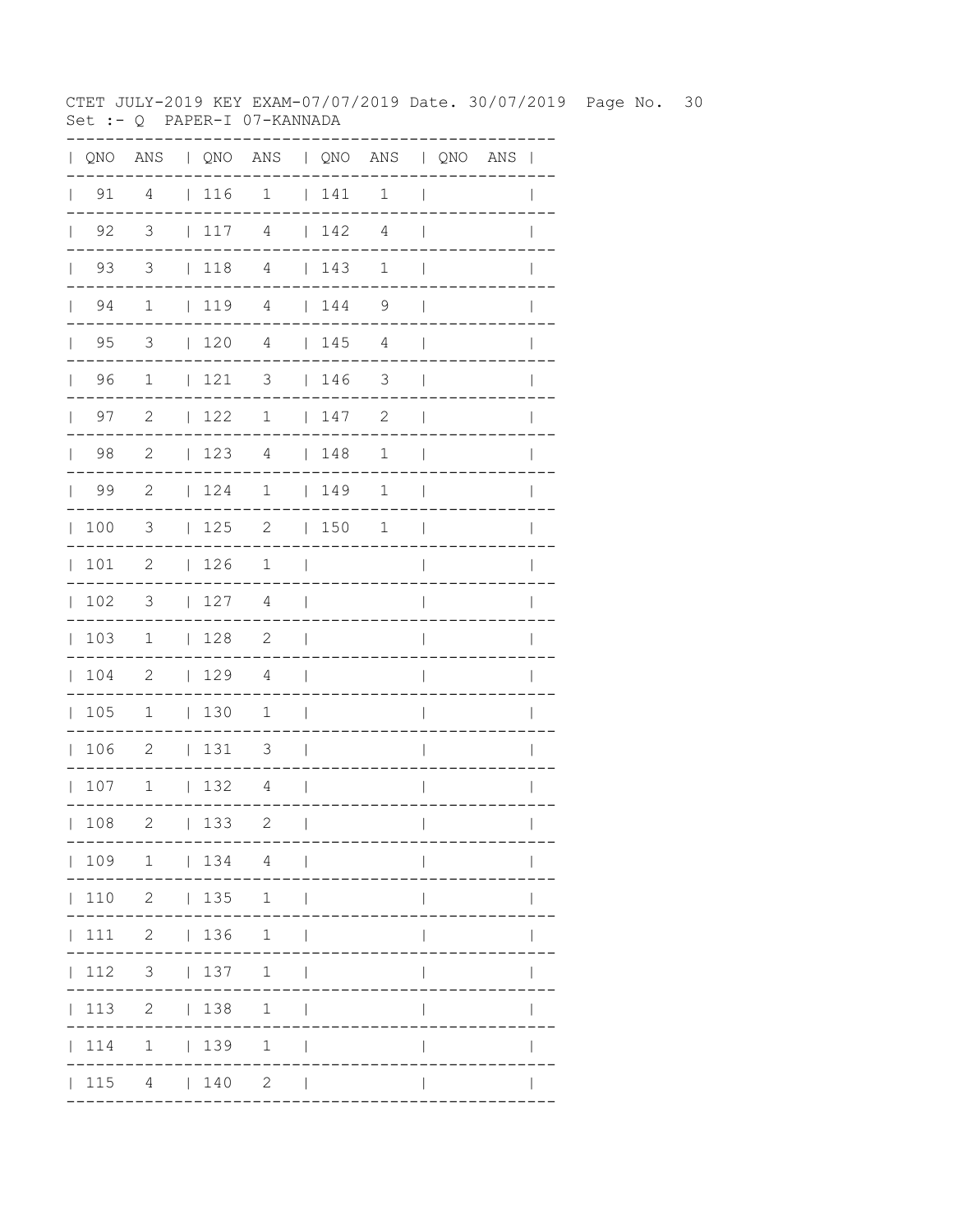CTET JULY-2019 KEY EXAM-07/07/2019 Date. 30/07/2019 Page No. 31 Set :- R PAPER-I 07-KANNADA

|              |            |                            |                                              |                                     |               |                                                             | QNO ANS   QNO ANS   QNO ANS   QNO ANS |                          |  |                |
|--------------|------------|----------------------------|----------------------------------------------|-------------------------------------|---------------|-------------------------------------------------------------|---------------------------------------|--------------------------|--|----------------|
|              | $\vert$ 91 | $\overline{\phantom{0}}^2$ | $\vert$ 116                                  | $3 \t141 \t3$                       |               |                                                             |                                       | $\Box$                   |  |                |
| $\mathbf{L}$ | 92         | 4                          | 117                                          | $\mathbf 1$                         |               | 142                                                         | $\overline{c}$                        | $\overline{\phantom{a}}$ |  |                |
|              | $\vert$ 93 | $\overline{2}$             | 118                                          | $\overline{4}$                      |               | 143                                                         | $\mathbf{1}$                          | $\overline{\phantom{a}}$ |  |                |
|              | $\vert$ 94 | $\overline{4}$             | 119                                          | $1 \t 144 \t 4$                     |               |                                                             |                                       | $\blacksquare$           |  | I              |
|              | $\vert$ 95 | $\overline{1}$             | $\vert$ 120                                  | $\overline{4}$                      |               | 145                                                         | $\overline{4}$                        | $\blacksquare$           |  |                |
|              | 96         | $\overline{1}$             | 1213                                         |                                     |               | 146                                                         | $\overline{4}$                        | $\overline{\phantom{a}}$ |  |                |
|              | $\vert$ 97 | $\overline{1}$             | $\begin{array}{ccc} \vert & 122 \end{array}$ | $\overline{4}$                      |               | $\begin{array}{c} \begin{array}{c} \end{array} \end{array}$ | 4                                     | $\Box$                   |  |                |
|              | $\vert$ 98 | $\overline{\phantom{a}}$   | 123                                          | $1 \t 148$                          |               |                                                             | 4                                     | $\blacksquare$           |  |                |
|              | $\vert$ 99 | $\overline{\phantom{0}}^2$ | 124                                          | $\overline{4}$                      |               | 149                                                         | $\overline{4}$                        | $\mathbf{I}$             |  |                |
| $\mathbb{R}$ | 100        | $\overline{\phantom{0}}^2$ | 125                                          | 3   150                             |               |                                                             | 4                                     | $\blacksquare$           |  |                |
|              | 101        | 4                          | 126                                          | $1 \quad  $                         |               |                                                             |                                       | $\overline{1}$           |  | $\overline{1}$ |
|              | 102        | $\mathbf{1}$               | 127                                          | $\overline{\phantom{0}}^2$          | $\mathcal{L}$ |                                                             |                                       | $\overline{\phantom{a}}$ |  |                |
|              | 103        | $\overline{4}$             | 128                                          | 4                                   | $\sim$        |                                                             |                                       | $\overline{\phantom{a}}$ |  |                |
|              | 104        | $\overline{\phantom{0}}^2$ | 129                                          | $\overline{\phantom{0}}^2$          | $\Box$        |                                                             |                                       | $\overline{\phantom{a}}$ |  | I              |
|              | 105        | $\mathbf{1}$               | 130                                          | $\overline{\mathbf{3}}$             | $\mathcal{L}$ |                                                             |                                       | $\mathsf{I}$             |  |                |
|              | 106        | $\mathbf{1}$               | 131                                          | $\overline{1}$                      | $\sim$        |                                                             |                                       | $\overline{1}$           |  |                |
|              | 107        | $\mathbf 1$                | 132                                          | $\overline{\mathbf{3}}$<br>$\sim$ 1 |               |                                                             |                                       | $\mathbf{I}$             |  |                |
|              | 108        | 2                          | 133                                          | 4                                   | $\Box$        |                                                             |                                       | $\mathbf{I}$             |  | $\mathbf{I}$   |
|              |            | 109 1   134 3              |                                              |                                     |               |                                                             |                                       |                          |  |                |
|              |            | $ 110 \t4 \t 135 \t4 \t $  |                                              |                                     |               |                                                             |                                       | $\mathbf{I}$             |  |                |
|              |            | 111 3   136 1              |                                              |                                     | $\Box$        |                                                             |                                       | $\mathbf{I}$             |  |                |
|              |            | 112    4      137    4     |                                              |                                     | $\perp$       |                                                             |                                       | $\mathbf{I}$             |  |                |
|              |            | 113 3   138 3              |                                              |                                     | $\mathbf{1}$  |                                                             |                                       |                          |  |                |
|              |            | 114 3   139 4              |                                              | <b>Contract</b>                     |               |                                                             |                                       |                          |  |                |
|              |            | $ 115 \t3 \t 140 \t9$      |                                              |                                     | $\sim$        |                                                             |                                       |                          |  |                |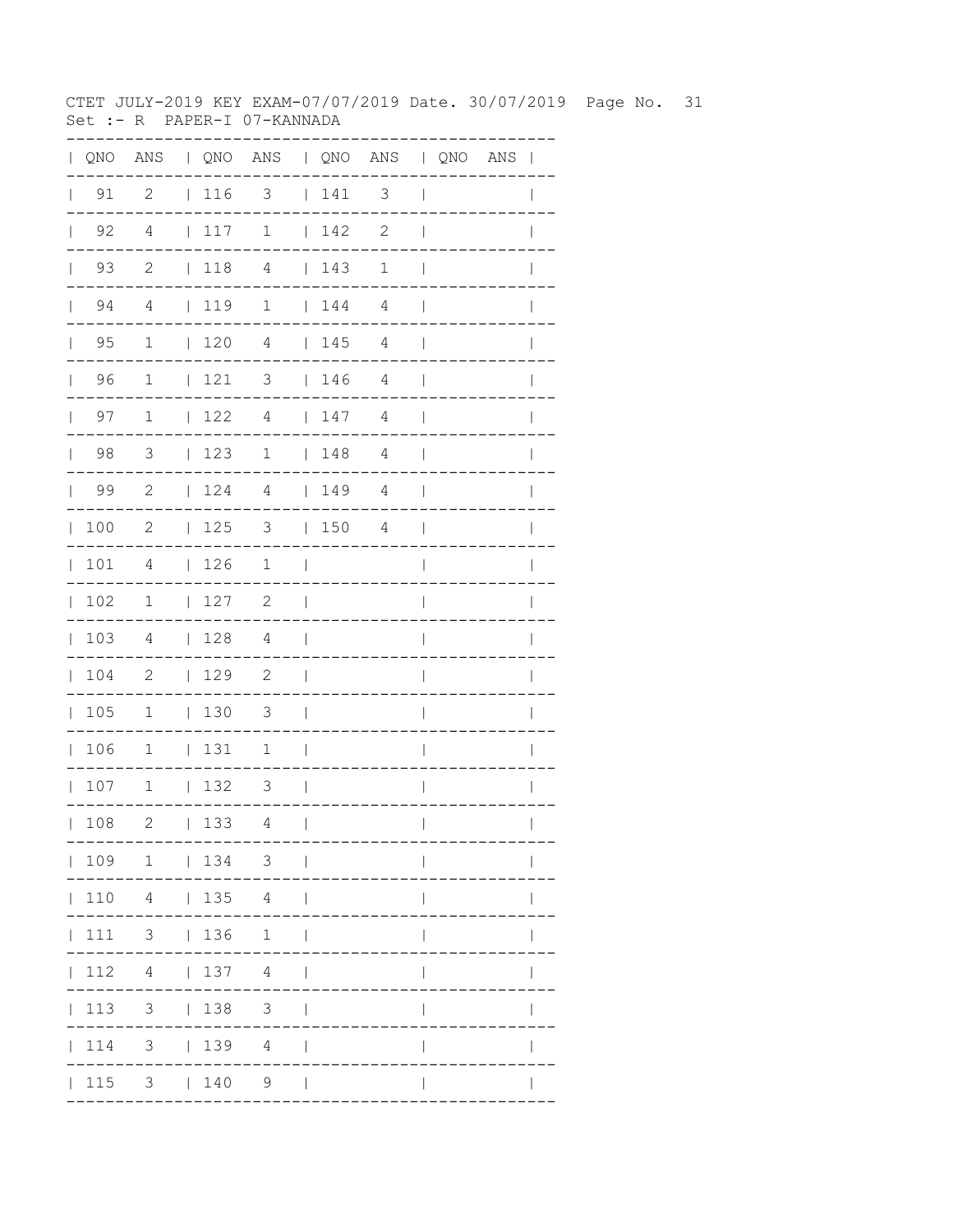CTET JULY-2019 KEY EXAM-07/07/2019 Date. 30/07/2019 Page No. 32 Set :- S PAPER-I 07-KANNADA

|              |            |                            |                                                             |                            |                |                                                             | QNO ANS   QNO ANS   QNO ANS   QNO ANS |                          |  |                |
|--------------|------------|----------------------------|-------------------------------------------------------------|----------------------------|----------------|-------------------------------------------------------------|---------------------------------------|--------------------------|--|----------------|
|              | $\vert$ 91 | $\overline{1}$             |                                                             | $ 116 \t3 \t 141 \t3$      |                |                                                             |                                       | $\Box$                   |  |                |
| $\mathbf{L}$ | 92         | $\overline{\mathbf{3}}$    | 117                                                         | $\overline{4}$             | $\mathbb{R}$   | 142                                                         | $\overline{\phantom{a}}$ 3            | $\mathbf{I}$             |  |                |
|              | $\vert$ 93 | 4                          | $\begin{array}{c} \begin{array}{c} \end{array} \end{array}$ | $\overline{4}$             |                | 143                                                         | $\overline{\phantom{a}}$ 3            | $\mathbf{I}$             |  |                |
|              | $\vert$ 94 | $\overline{4}$             | 119                                                         | $1 \t 144$                 |                |                                                             | $\overline{\phantom{a}}$              | $\blacksquare$           |  | ı              |
|              | $\vert$ 95 | $\overline{4}$             | 120                                                         | 4                          |                | 145                                                         | $\overline{\phantom{a}}$              | $\mathbf{I}$             |  |                |
|              | 96         | $\overline{\phantom{0}}^2$ | 121                                                         | $\overline{4}$             |                | 146                                                         | $\overline{\phantom{a}}$              | $\overline{\phantom{a}}$ |  |                |
|              | $\vert$ 97 | $\overline{1}$             | 122                                                         | $\overline{\mathbf{3}}$    |                | $\begin{array}{c} \begin{array}{c} \end{array} \end{array}$ | 4                                     | $\blacksquare$           |  |                |
|              | $\vert$ 98 | $\overline{\phantom{a}}$   | 123                                                         | $\overline{c}$             |                | 148                                                         | $\overline{\phantom{a}}$              | $\Box$                   |  |                |
|              | $\vert$ 99 | $\overline{\mathbf{3}}$    | 124                                                         | $\overline{4}$             |                | 149                                                         | $\mathbf{2}$                          | - 1                      |  |                |
| $\mathbb{L}$ | 100        | 3                          | 125                                                         |                            |                | 1   150                                                     | 3                                     | $\overline{\phantom{a}}$ |  |                |
|              | 101        | $\overline{4}$             | 126                                                         | $\overline{\mathbf{3}}$    | $\sim$         |                                                             |                                       | $\overline{1}$           |  | $\overline{1}$ |
|              | 102        | $\overline{\mathbf{3}}$    | 127                                                         | $\overline{\phantom{0}}^2$ | $\blacksquare$ |                                                             |                                       | $\overline{\phantom{a}}$ |  |                |
|              | 103        | $\overline{1}$             | 128                                                         | $\overline{\mathbf{3}}$    | $\sim$         |                                                             |                                       | $\overline{\phantom{a}}$ |  |                |
|              | 104        | $\overline{4}$             | 129                                                         | $\overline{\phantom{0}}$   | $\Box$         |                                                             |                                       | $\overline{\phantom{a}}$ |  |                |
|              | 105        | $\overline{1}$             | 130                                                         | $\overline{4}$             | $\Box$         |                                                             |                                       | $\overline{\phantom{a}}$ |  |                |
|              | 106        | $\overline{\phantom{a}}$   | 131                                                         | $\overline{\phantom{0}}^2$ | $\blacksquare$ |                                                             |                                       | $\overline{\phantom{a}}$ |  |                |
|              | 107        | $\overline{\phantom{0}}^2$ | 132                                                         | 3                          | $\mathcal{L}$  |                                                             |                                       | $\mathbf{I}$             |  |                |
|              | 108        | 3                          | 133                                                         | 2                          | $\mathbf{I}$   |                                                             |                                       | $\mathbf{I}$             |  | $\mathbf{I}$   |
|              |            | 109 2   134 3              |                                                             |                            |                |                                                             |                                       |                          |  |                |
|              |            | 110 2   135 1              |                                                             |                            |                |                                                             |                                       | $\mathbf{I}$             |  |                |
|              |            | 111 2   136 9              |                                                             |                            | $\Box$         |                                                             |                                       | $\mathbf{I}$             |  |                |
|              |            | $ 112 \t2 \t 137 \t2$      |                                                             |                            | $\perp$        |                                                             |                                       | $\mathbf{I}$             |  |                |
|              |            | 113 4   138 1              |                                                             |                            | $\perp$        |                                                             |                                       |                          |  |                |
|              |            | 114 3   139 4              |                                                             | $\sim$                     |                |                                                             |                                       |                          |  |                |
|              |            | 115 4   140 3              |                                                             |                            | $\sim$ 1       |                                                             |                                       |                          |  |                |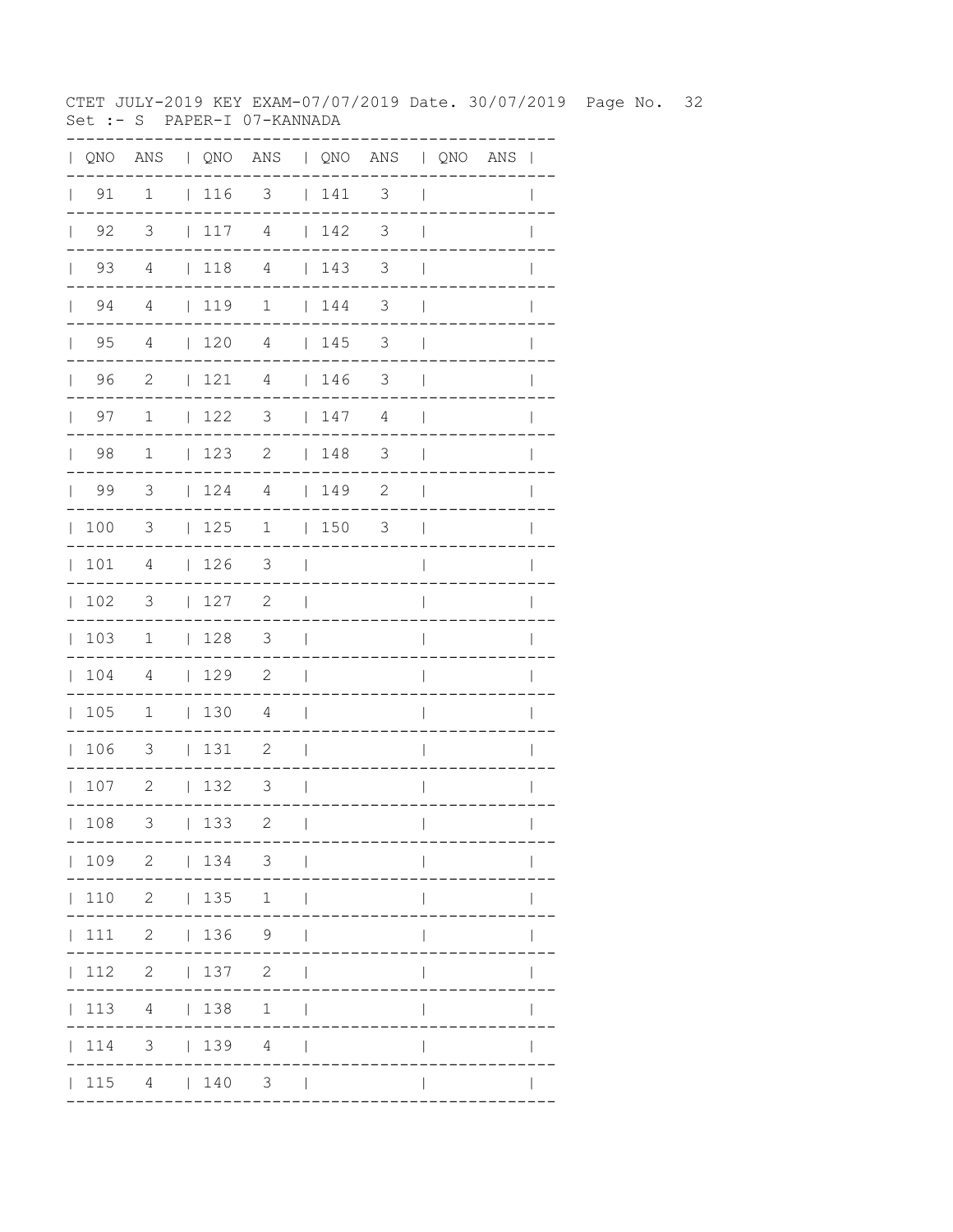CTET JULY-2019 KEY EXAM-07/07/2019 Date. 30/07/2019 Page No. 33 Set :- P PAPER-I 08-KHASI

| $\mathbf{L}$ | QNO                  |                          |              |                 | ANS   QNO ANS   QNO ANS   QNO ANS |                          |                                         |                |                          |  | $\overline{\phantom{a}}$ |
|--------------|----------------------|--------------------------|--------------|-----------------|-----------------------------------|--------------------------|-----------------------------------------|----------------|--------------------------|--|--------------------------|
| $\mathbf{L}$ | 91                   | $\overline{\mathbf{3}}$  |              | $116$ 4         |                                   |                          | 141                                     | $\mathbf{2}$   | $\overline{\phantom{a}}$ |  |                          |
|              | $\vert$ 92           | $\mathbf{1}$             |              | 117             | 3                                 |                          | 142                                     | $\mathbf{2}$   | $\overline{1}$           |  |                          |
|              | 93<br>$\mathbf{L}$   | $\mathbf{2}$             |              | $\vert$ 118     | $\mathbf{2}$                      |                          | 143                                     | 2              | $\mathbf{I}$             |  |                          |
|              | 94<br>$\mathbb{R}^n$ | $\mathbf{2}$             |              | 119             | $\mathbf 1$                       |                          | $\begin{array}{cc} 1 & 144 \end{array}$ | 3              | $\overline{\phantom{a}}$ |  |                          |
|              | $\vert$ 95           | $\mathbf{1}$             |              | 120             | $\mathbf{2}$                      |                          | 145                                     | $\mathbf{2}$   | $\mathbf{I}$             |  |                          |
|              | 96                   | $\mathbf{1}$             |              | 121             | $\mathbf 1$                       |                          | 146                                     | $\mathbf 1$    | $\overline{\phantom{a}}$ |  | $\mathbf{I}$             |
|              | $\vert$ 97           | 3                        |              | $\vert$ 122     | 3                                 |                          | 147                                     | $\mathbf{2}$   | $\overline{\phantom{a}}$ |  | $\mathbf{I}$             |
|              | $\vert$ 98           | $\overline{3}$           |              | 123             | $\mathbf 1$                       |                          | $\begin{array}{c} 1 & 48 \end{array}$   | $\overline{9}$ | $\overline{\phantom{a}}$ |  |                          |
|              | 99                   | $\mathbf{1}$             |              | 124             | $\mathbf 1$                       |                          | 149                                     | 1              | $\overline{\phantom{a}}$ |  |                          |
| $\mathbb{L}$ | 100                  | 1                        |              | 125             | $\mathbf 1$                       |                          | 150                                     | 4              | $\mathbf{I}$             |  | $\mathbf{I}$             |
|              | 101                  | $\mathbf 1$              |              | 126             | $\overline{2}$                    | $\blacksquare$           |                                         |                | $\overline{1}$           |  | $\overline{1}$           |
| $\mathbf{L}$ | 102                  | $\overline{\mathbf{3}}$  |              | 127             | $\mathbf 1$                       | $\overline{\phantom{0}}$ |                                         |                | I                        |  |                          |
|              | 103                  | $\overline{1}$           |              | 128             | $\overline{\phantom{0}}^2$        | $\overline{\phantom{0}}$ |                                         |                | I                        |  |                          |
|              | 104                  | $\mathbf 1$              |              | 129             | 4                                 | $\overline{\phantom{0}}$ |                                         |                | $\overline{\phantom{a}}$ |  | I                        |
|              | 105                  | 3                        |              | 130             | 1                                 | $\overline{\phantom{a}}$ |                                         |                | I                        |  |                          |
|              | 106                  | $\overline{1}$           |              | 131             | $\overline{\phantom{0}}^2$        | $\overline{\phantom{a}}$ |                                         |                | $\overline{\phantom{a}}$ |  |                          |
|              | 107                  | $\overline{\phantom{a}}$ |              | 132             | $\overline{4}$                    | $\Box$                   |                                         |                | $\mathbf{I}$             |  | I                        |
|              | 108                  | 1                        | $\mathbf{L}$ | 133             | 1                                 | $\mathbf{I}$             |                                         |                | $\overline{\phantom{a}}$ |  | $\mathbf{I}$             |
|              |                      |                          |              |                 | 109 1   134 1                     |                          |                                         |                |                          |  |                          |
|              | 110                  |                          |              | $3 \t 135 \t 2$ |                                   |                          |                                         |                |                          |  |                          |
|              | 111                  |                          |              | 2   136         | 3 <sup>7</sup>                    |                          |                                         |                |                          |  |                          |
|              | 112                  | 3 <sup>7</sup>           |              | 137             | $\overline{2}$                    |                          |                                         |                |                          |  |                          |
|              | 113                  | $\overline{2}$           |              | 138             | 2                                 |                          |                                         |                |                          |  |                          |
|              | 114                  | 3                        |              | 139             | $\mathbf{2}$                      |                          |                                         |                |                          |  |                          |
|              | 115                  |                          |              | $3 \t 140$      | $2 \mid$                          |                          |                                         |                |                          |  |                          |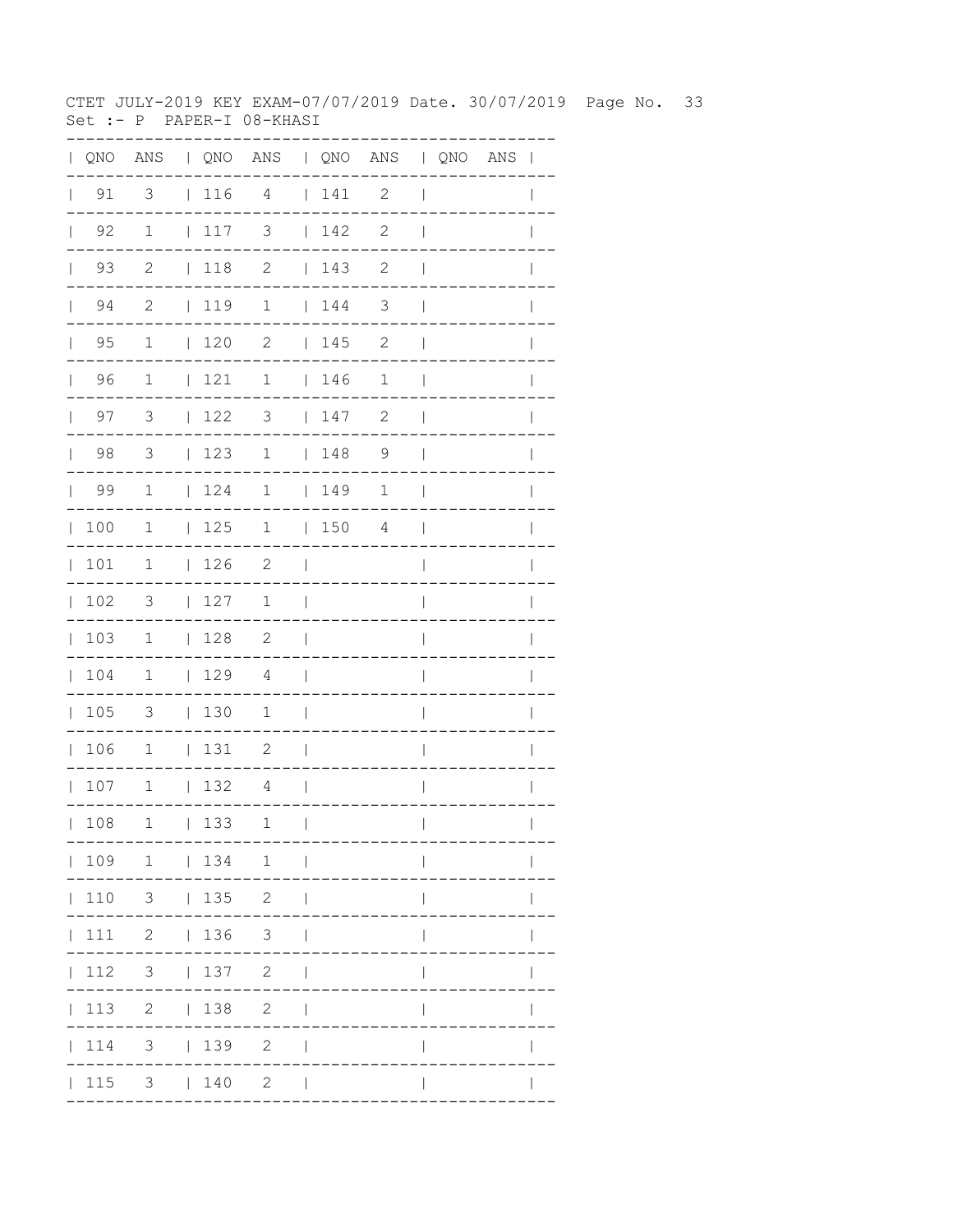CTET JULY-2019 KEY EXAM-07/07/2019 Date. 30/07/2019 Page No. 34 Set :- Q PAPER-I 08-KHASI

|              |                      |                            |                                         | QNO ANS   QNO ANS   QNO ANS   QNO ANS |                          |                                                             |              |                          |  | $\mathbf{I}$   |
|--------------|----------------------|----------------------------|-----------------------------------------|---------------------------------------|--------------------------|-------------------------------------------------------------|--------------|--------------------------|--|----------------|
|              | $\vert$ 91           | $\mathbf 1$                | 116                                     | $\mathbf 1$                           |                          | $\begin{array}{cc} 1 & 141 \end{array}$                     | $\mathbf 1$  | $\overline{1}$           |  |                |
| $\mathbb{L}$ | 92                   | $\mathbf 1$                | 117                                     | 4                                     |                          | 142                                                         | 4            | $\mathbf{I}$             |  |                |
|              | 93<br>$\mathbf{L}$   | 4                          | 118 4                                   |                                       |                          | 143                                                         | $\mathbf{1}$ | $\mathbf{I}$             |  |                |
|              | 94<br>$\mathbf{L}$   | 4                          | 1194                                    |                                       |                          | 144                                                         | 9            | $\overline{\phantom{a}}$ |  |                |
| $\mathbb{R}$ | 95                   | $\mathbf{2}$               | $\begin{array}{cc} 1 & 120 \end{array}$ | 4                                     |                          | 145                                                         | 4            | $\overline{\phantom{a}}$ |  |                |
|              | 96<br>$\mathbb{R}^n$ | 2                          | 121                                     | $\overline{4}$                        |                          | $\begin{array}{c} \begin{array}{c} \end{array} \end{array}$ | 3            | $\overline{\phantom{a}}$ |  | $\mathbf{I}$   |
|              | 97<br>$\mathbf{L}$   | 4                          | 122                                     | $\overline{4}$                        |                          | 147                                                         | 2            | $\overline{\phantom{a}}$ |  |                |
| $\mathbf{L}$ | 98                   | $\mathbf{2}$               | 123                                     | 4                                     |                          | 148                                                         | $\mathbf 1$  | $\overline{\phantom{a}}$ |  | I              |
| $\mathbf{L}$ | 99                   | 4                          | 124                                     | $\overline{1}$                        |                          | $\begin{array}{c} 149 \end{array}$                          | 1            | $\overline{\phantom{a}}$ |  |                |
| $\mathbb{L}$ | 100                  | $\overline{4}$             | 125                                     | $\overline{4}$                        |                          | 150                                                         | 1            | $\overline{\phantom{a}}$ |  |                |
| $\mathbb{L}$ | 101                  | $\mathbf{2}$               | 126                                     | 1                                     | $\perp$                  |                                                             |              | $\overline{\phantom{a}}$ |  |                |
| $\mathbf{L}$ | 102                  | 4                          | 127                                     | 4                                     | $\mathbf{I}$             |                                                             |              | $\overline{1}$           |  | I              |
|              | 103                  | 4                          | 128                                     | $\overline{\phantom{0}}^2$            | $\Box$                   |                                                             |              | $\overline{\phantom{a}}$ |  | I              |
| $\mathbf{L}$ | 104                  | $\overline{\phantom{0}}^2$ | 129                                     | $\overline{4}$                        | $\overline{\phantom{a}}$ |                                                             |              | I                        |  |                |
| $\mathbf{L}$ | 105                  | 4                          | 130                                     | $\mathbf{1}$                          | $\overline{\phantom{a}}$ |                                                             |              | I                        |  |                |
| $\mathbb{L}$ | 106                  | $\overline{\phantom{0}}$   | 131                                     | 3                                     | $\overline{\phantom{0}}$ |                                                             |              | $\overline{\phantom{a}}$ |  | $\overline{1}$ |
|              | 107                  | $\overline{1}$             | 132                                     | 4                                     | $\Box$                   |                                                             |              | $\overline{\phantom{a}}$ |  |                |
|              | 108                  | 2                          | 133                                     | 4                                     | $\perp$                  |                                                             |              | $\mathbf{I}$             |  |                |
|              |                      |                            |                                         | 109 1   134 1                         |                          |                                                             |              |                          |  |                |
|              |                      | 110 2   135 3              |                                         |                                       |                          |                                                             |              |                          |  |                |
|              |                      | 111 2   136 1              |                                         |                                       |                          |                                                             |              |                          |  |                |
|              | 112                  | $3 \t137 \t1$              |                                         |                                       | $\blacksquare$           |                                                             |              |                          |  |                |
|              | 113                  |                            | 2   138                                 | 1                                     |                          |                                                             |              |                          |  |                |
|              | 114                  |                            | $1 \t 139$                              | $\mathbf 1$                           |                          |                                                             |              |                          |  |                |
|              | 115                  |                            | 4   140                                 | $2^{\circ}$                           |                          |                                                             |              |                          |  |                |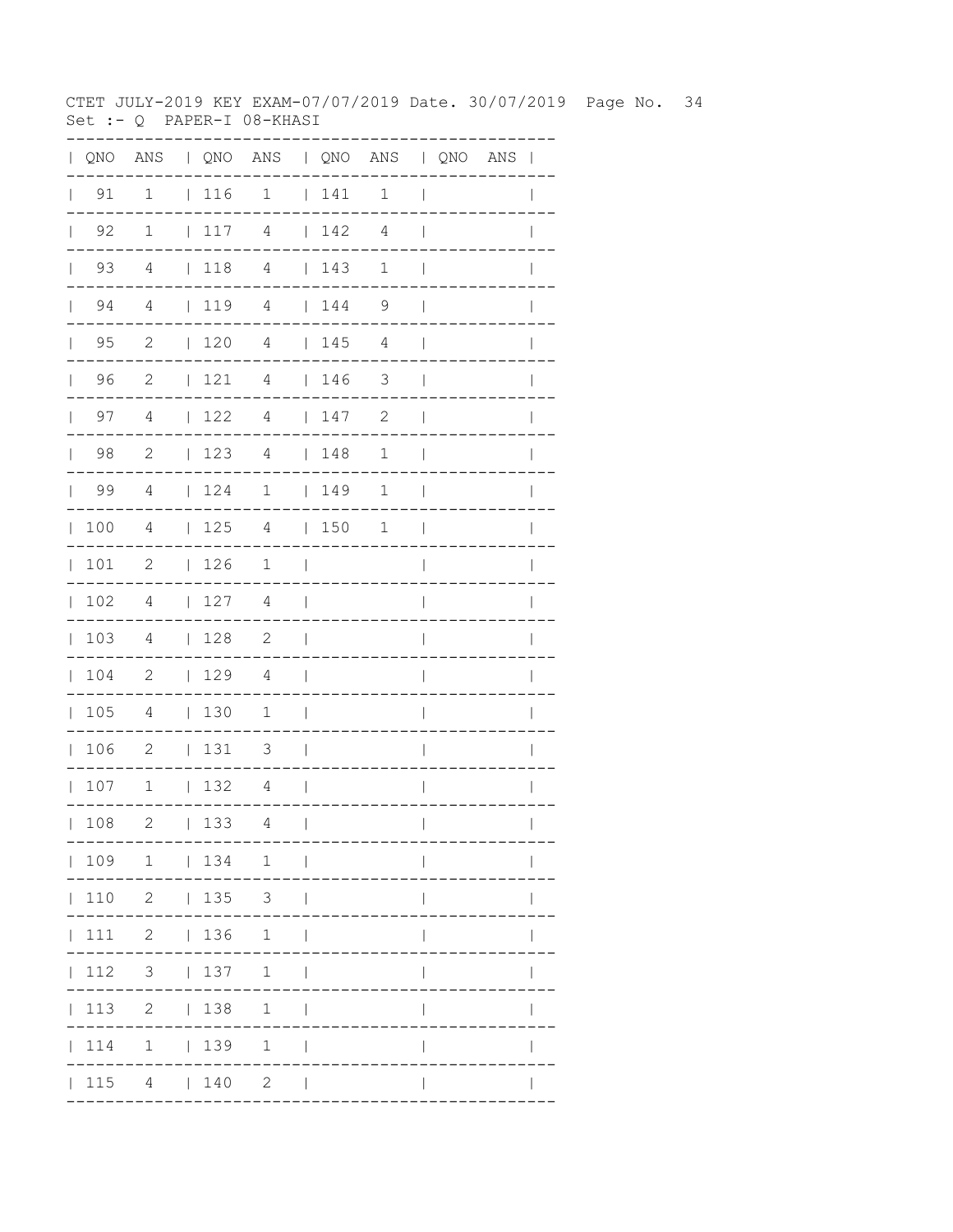CTET JULY-2019 KEY EXAM-07/07/2019 Date. 30/07/2019 Page No. 35 Set :- R PAPER-I 08-KHASI

| $\mathbf{L}$ | QNO                |                         |                                        | ANS   QNO ANS   QNO ANS   QNO ANS |                          |                                                                                              |                |                          |  | $\overline{\phantom{a}}$ |
|--------------|--------------------|-------------------------|----------------------------------------|-----------------------------------|--------------------------|----------------------------------------------------------------------------------------------|----------------|--------------------------|--|--------------------------|
| $\mathbf{L}$ | 91                 | 3                       | $ 116$ 3                               |                                   |                          | 141                                                                                          | 3              | $\overline{\phantom{a}}$ |  |                          |
|              | $\vert$ 92         | $\overline{3}$          | 117                                    | $\mathbf 1$                       |                          | 142                                                                                          | $\mathbf{2}$   | $\overline{1}$           |  |                          |
|              | 93<br>$\mathbf{L}$ | $\mathbf 1$             | $\vert$ 118                            | 4                                 |                          | $\begin{array}{c} \begin{array}{c} \end{array} \end{array} \begin{array}{c} 143 \end{array}$ | $\mathbf 1$    | $\mathbf{I}$             |  |                          |
|              | 94<br>$\mathbf{L}$ | $\mathbf 1$             | 119                                    | $\mathbf 1$                       |                          | $\begin{array}{c} \begin{array}{c} \end{array} \end{array}$                                  | 4              | $\perp$                  |  |                          |
|              | $\vert$ 95         | $\overline{3}$          | $\begin{array}{cc} 1 & 20 \end{array}$ | $\overline{4}$                    |                          | 145                                                                                          | $\overline{4}$ | $\mathbf{I}$             |  |                          |
|              | 96                 | $\mathbf{1}$            | 121                                    | $\overline{\mathbf{3}}$           |                          | $\begin{array}{c} \begin{array}{c} \end{array} \end{array}$                                  | $\overline{4}$ | $\overline{\phantom{a}}$ |  | $\mathbf{I}$             |
|              | $\vert$ 97         | 3                       | $\vert$ 122                            | $\overline{4}$                    |                          | 147                                                                                          | 4              | $\mathbf{I}$             |  | $\mathbf{I}$             |
|              | $\vert$ 98         | $\overline{4}$          | 123                                    | $3 \t148$                         |                          |                                                                                              | $\overline{4}$ | $\overline{\phantom{a}}$ |  |                          |
|              | 99                 | $\overline{4}$          | 124                                    | $\overline{4}$                    |                          | 149                                                                                          | 4              | $\overline{\phantom{a}}$ |  |                          |
| $\mathbb{L}$ | 100                | 3                       | 125                                    | 3                                 |                          | 150                                                                                          | 4              | $\mathbf{I}$             |  | $\mathbf{I}$             |
|              | 101                | 3                       | 126                                    | $\mathbf 1$                       | $\overline{\phantom{0}}$ |                                                                                              |                | $\overline{1}$           |  | $\mathbf{I}$             |
| $\mathbf{L}$ | 102                | $\overline{1}$          | 127                                    | 3                                 | $\overline{\phantom{a}}$ |                                                                                              |                | I                        |  |                          |
|              | 103                | $\overline{\mathbf{3}}$ | 128                                    | $\overline{\mathbf{3}}$           | $\overline{\phantom{0}}$ |                                                                                              |                | I                        |  |                          |
|              | 104                | $\overline{\mathbf{3}}$ | 129                                    | 2                                 | $\overline{\phantom{a}}$ |                                                                                              |                | $\overline{\phantom{a}}$ |  | I                        |
|              | 105                | $\mathbf{1}$            | 130                                    | 3                                 | $\blacksquare$           |                                                                                              |                | I                        |  |                          |
|              | 106                | $\overline{1}$          | 131                                    | $\overline{\phantom{a}}$          | $\overline{\phantom{0}}$ |                                                                                              |                | $\overline{\phantom{a}}$ |  |                          |
|              | 107                | $\overline{1}$          | 132                                    | 4                                 | $\Box$                   |                                                                                              |                | $\overline{1}$           |  | I                        |
|              | 108                | $\mathbf{2}$            | 133                                    | 2                                 | $\overline{\phantom{a}}$ |                                                                                              |                | $\overline{\phantom{a}}$ |  | $\mathbf{I}$             |
|              |                    | 109 1   134 3           |                                        |                                   |                          |                                                                                              |                |                          |  |                          |
|              | 110                |                         | 4   135 4                              |                                   | $\mathbf{I}$             |                                                                                              |                |                          |  |                          |
|              | 111                | $3 \t136$               |                                        | 1                                 | $\overline{\phantom{a}}$ |                                                                                              |                |                          |  |                          |
|              | 112                |                         | 4   137 4                              |                                   |                          |                                                                                              |                |                          |  |                          |
|              | 113                |                         | $3 \t 138$                             | $\mathcal{S}$                     |                          |                                                                                              |                |                          |  |                          |
|              | 114                |                         | $3 \t 139$                             | 4                                 |                          |                                                                                              |                |                          |  |                          |
|              | 115                |                         | $3 \t140$                              | 9                                 | $\Box$                   |                                                                                              |                |                          |  |                          |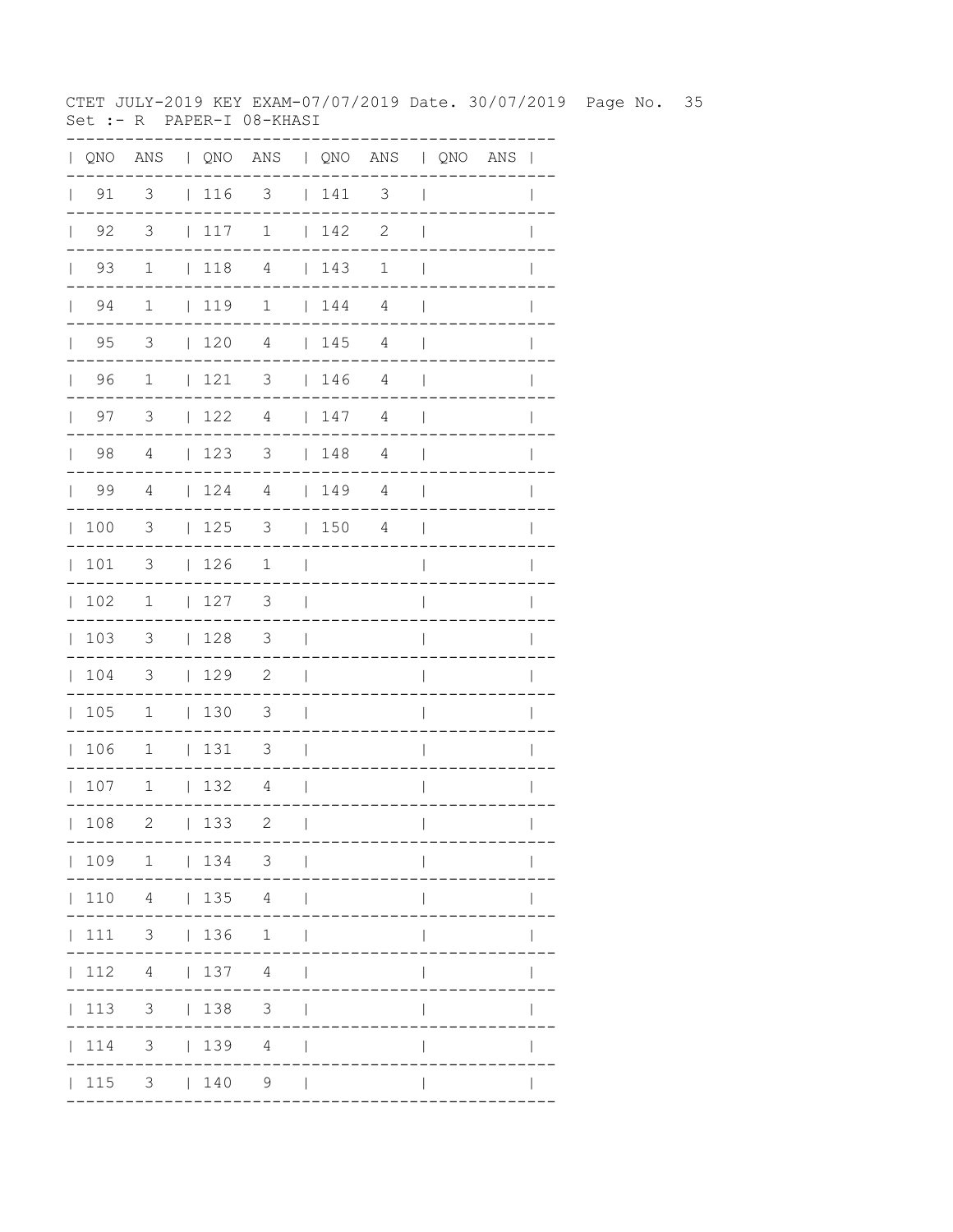CTET JULY-2019 KEY EXAM-07/07/2019 Date. 30/07/2019 Page No. 36 Set :- S PAPER-I 08-KHASI

| $\mathbf{L}$ |                    |                          |             | QNO ANS   QNO ANS   QNO ANS   QNO ANS |                          |                                         |                          |                          |  | $\overline{\phantom{a}}$ |
|--------------|--------------------|--------------------------|-------------|---------------------------------------|--------------------------|-----------------------------------------|--------------------------|--------------------------|--|--------------------------|
| $\mathbf{L}$ | 91                 | 4                        | $ 116$ 3    |                                       |                          | 141                                     | $\mathfrak{Z}$           | $\overline{\phantom{a}}$ |  |                          |
|              | $\vert$ 92         | 4                        | 117         | 4                                     |                          | 142                                     | 3                        | $\overline{1}$           |  |                          |
|              | 93<br>$\mathbf{L}$ | $\mathbf{2}$             | $\vert$ 118 | $\overline{4}$                        |                          | $\begin{array}{cc} 1 & 143 \end{array}$ | 3                        | $\overline{1}$           |  |                          |
|              | 94<br>$\mathbb{R}$ | 4                        | 119         | $\mathbf 1$                           |                          | $\begin{array}{cc} 1 & 144 \end{array}$ | 3                        | $\mathbf{I}$             |  |                          |
|              | $\vert$ 95         | $\overline{c}$           | 120         | $\overline{4}$                        |                          | 145                                     | $\mathfrak{Z}$           | $\mathbf{I}$             |  |                          |
|              | 96                 | $\overline{\mathbf{3}}$  | 121         | $\overline{\phantom{a}}$              |                          | 146                                     | $\mathcal{S}$            | $\overline{\phantom{a}}$ |  | $\mathbf{I}$             |
|              | $\vert$ 97         | $\mathcal{S}$            | 122         | 3                                     |                          | 147                                     | 4                        | $\overline{\phantom{a}}$ |  | $\mathbf{I}$             |
|              | $\vert$ 98         | $\overline{c}$           | $123$ 2     |                                       |                          | 148                                     | $\overline{\phantom{a}}$ | $\overline{\phantom{a}}$ |  |                          |
|              | 99                 | 2                        | 124         | 4                                     |                          | $149$ 2                                 |                          | $\overline{\phantom{a}}$ |  |                          |
|              | 100                | $\mathbf{2}$             | 125         | $\mathbf{2}$                          |                          | 150                                     | 3                        | $\blacksquare$           |  | $\mathbf{I}$             |
|              | 101                | 4                        | 126         | $\overline{\phantom{0}}^2$            | $\Box$                   |                                         |                          | $\overline{1}$           |  | $\mathbf{I}$             |
|              | 102                | $\overline{\phantom{0}}$ | 127         | $\overline{\phantom{0}}^2$            | $\overline{\phantom{a}}$ |                                         |                          | I                        |  |                          |
|              | 103                | $\overline{\phantom{0}}$ | 128         | $\overline{\mathbf{3}}$               | $\Box$                   |                                         |                          | $\overline{\phantom{a}}$ |  |                          |
|              | 104                | 4                        | 129         | $\overline{\phantom{0}}^2$            | $\mathbf{I}$             |                                         |                          | $\overline{\phantom{a}}$ |  |                          |
|              | 105                | $\overline{\phantom{0}}$ | 130         | 2                                     | $\overline{\phantom{a}}$ |                                         |                          | I                        |  |                          |
|              | 106                | $\overline{\mathbf{3}}$  | 131         | $\overline{\phantom{a}}$              | $\overline{\phantom{0}}$ |                                         |                          | I                        |  |                          |
|              | 107                | $\overline{2}$           | 132         | 1                                     | $\overline{\phantom{0}}$ |                                         |                          | $\overline{1}$           |  | I                        |
|              | 108                | 3                        | 133         | 2                                     | $\mathbf{I}$             |                                         |                          | $\overline{\phantom{a}}$ |  | $\mathbf{I}$             |
|              |                    |                          |             | 109 2   134 3                         |                          |                                         |                          |                          |  |                          |
|              | 110                |                          | 2   135     | 1                                     | $\perp$                  |                                         |                          |                          |  |                          |
|              | 111                |                          |             | $2 \t 136 \t 9$                       |                          |                                         |                          |                          |  |                          |
|              | 112                |                          | 2   137     | $\mathbf{2}$                          |                          |                                         |                          |                          |  |                          |
|              | 113                |                          | 4   138     | $\mathbf{1}$                          |                          |                                         |                          |                          |  |                          |
|              | 114                |                          | 3   139     | $4\overline{ }$                       |                          |                                         |                          |                          |  |                          |
|              | 115                |                          | 4   140     | 3 <sup>7</sup>                        | $\Box$                   |                                         |                          |                          |  |                          |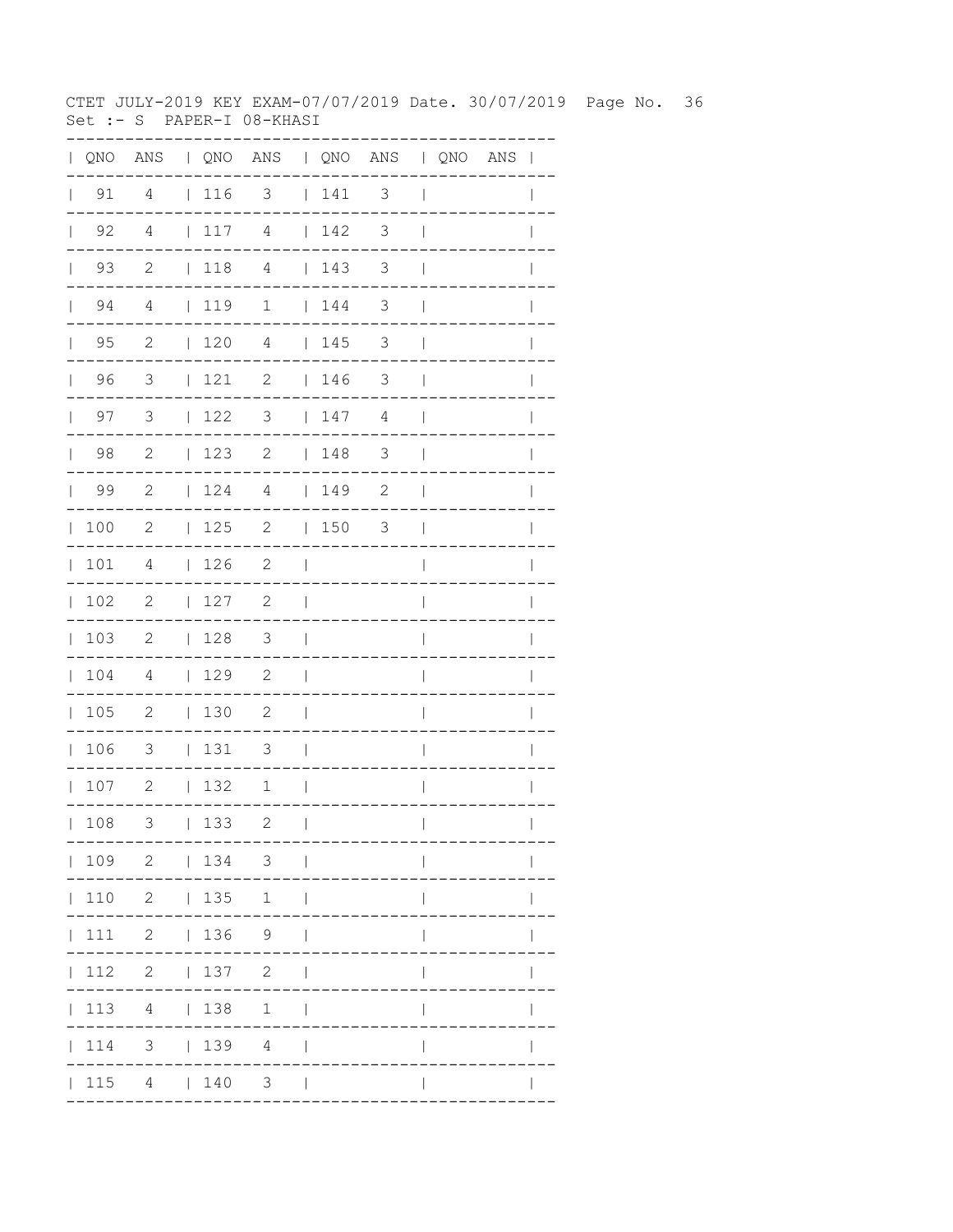CTET JULY-2019 KEY EXAM-07/07/2019 Date. 30/07/2019 Page No. 37 Set :- P PAPER-I 09-MALAYALAM

|              |                    | QNO ANS   QNO ANS   QNO ANS   QNO ANS |             |                          |                                 |         |                            |                          |  |              |
|--------------|--------------------|---------------------------------------|-------------|--------------------------|---------------------------------|---------|----------------------------|--------------------------|--|--------------|
| $\mathbf{L}$ | 91                 | 1                                     |             | $116$ 4                  |                                 | $141$ 2 |                            | $\overline{\phantom{a}}$ |  |              |
|              | $\vert$ 92         | $\overline{4}$                        | 117         | $\overline{\mathbf{3}}$  |                                 | 142     | $\overline{\phantom{0}}^2$ | $\overline{\phantom{a}}$ |  |              |
|              | $\vert$ 93         | $\overline{4}$                        | $118$ 2     |                          |                                 | 143     | $\overline{\phantom{0}}$   | $\overline{\phantom{a}}$ |  |              |
|              | $\vert$ 94         | $\overline{2}$                        | 119         | $\overline{1}$           |                                 | 144     | $\overline{\phantom{a}}$   | $\overline{\phantom{a}}$ |  |              |
|              | 95<br>$\mathbf{L}$ | $\overline{c}$                        | $\vert$ 120 | $\overline{2}$           |                                 | 145     | 2                          | $\mathbf{I}$             |  |              |
|              | $\vert$ 96         | $\overline{1}$                        | 121         | $\overline{\phantom{a}}$ |                                 | 146     | 1                          | $\blacksquare$           |  | $\mathbf{I}$ |
|              | 97<br>$\mathbf{L}$ | $\overline{\phantom{0}}^2$            | 122         | $\mathbf{1}$             |                                 | 147     | 2                          | $\overline{\phantom{a}}$ |  |              |
|              | 98                 | $\overline{\phantom{0}}^2$            | 123         | $\overline{4}$           |                                 | 148     | $\overline{9}$             | $\overline{\phantom{a}}$ |  |              |
|              | $\vert$ 99         | $\overline{\mathbf{3}}$               |             | $124$ 3   149            |                                 |         | $\mathbf 1$                | $\Box$                   |  | I            |
|              | 100                | $\overline{4}$                        |             | $125$ 4   150 4          |                                 |         |                            | $\mathcal{L}$            |  |              |
| $\mathbf{L}$ | 101                | $\mathbf 1$                           | 126         | $\overline{\mathbf{3}}$  | $\sim$                          |         |                            |                          |  |              |
|              | 102                | 2                                     | 127         | $3 \mid$                 |                                 |         |                            | $\overline{1}$           |  |              |
|              | 103                | $\overline{\phantom{a}}^2$            | 128         | 4                        | $\sim$                          |         |                            | $\overline{\phantom{a}}$ |  | $\mathbf{I}$ |
|              | 104                | $\overline{\phantom{0}}^2$            | 129         | $\overline{\phantom{a}}$ | $\sim$ 1                        |         |                            | $\overline{\phantom{a}}$ |  |              |
|              | 105                | $\overline{\phantom{a}}$              | 1304        |                          | $\sim$                          |         |                            | $\overline{\phantom{a}}$ |  |              |
|              | 106                | $\overline{\phantom{0}}$              | 131 4       |                          | $\sim$ 1                        |         |                            | $\overline{1}$           |  | $\mathbf{I}$ |
|              | 107                | $\mathbf{1}$                          | $132$ 3     |                          | $\sim$ 1                        |         |                            | $\overline{\phantom{a}}$ |  | $\mathbf{I}$ |
|              | 108                | $\mathbf 1$                           | 133         | 4                        | $\Box$                          |         |                            | $\overline{1}$           |  | $\mathbf{I}$ |
|              |                    | 109 1   134 3                         |             |                          |                                 |         |                            | $\mathsf{I}$             |  |              |
|              |                    | 110 3   135 2                         |             |                          | $\perp$                         |         |                            |                          |  |              |
|              |                    | 111 2   136 3                         |             |                          |                                 |         |                            |                          |  |              |
|              |                    | $ 112 \t3 \t 137 \t2$                 |             |                          | $\Box$                          |         |                            | $\mathbf{I}$             |  |              |
|              |                    | 113 2   138 2                         |             |                          | $\Box$                          |         |                            | $\mathbf{I}$             |  |              |
|              |                    | $ 114$ 3 $ 139$ 2                     |             |                          | $\overline{1}$                  |         |                            |                          |  |              |
|              |                    | $ 115 \t3 \t 140 \t2$                 |             |                          | <b>Contract Contract Street</b> |         |                            |                          |  |              |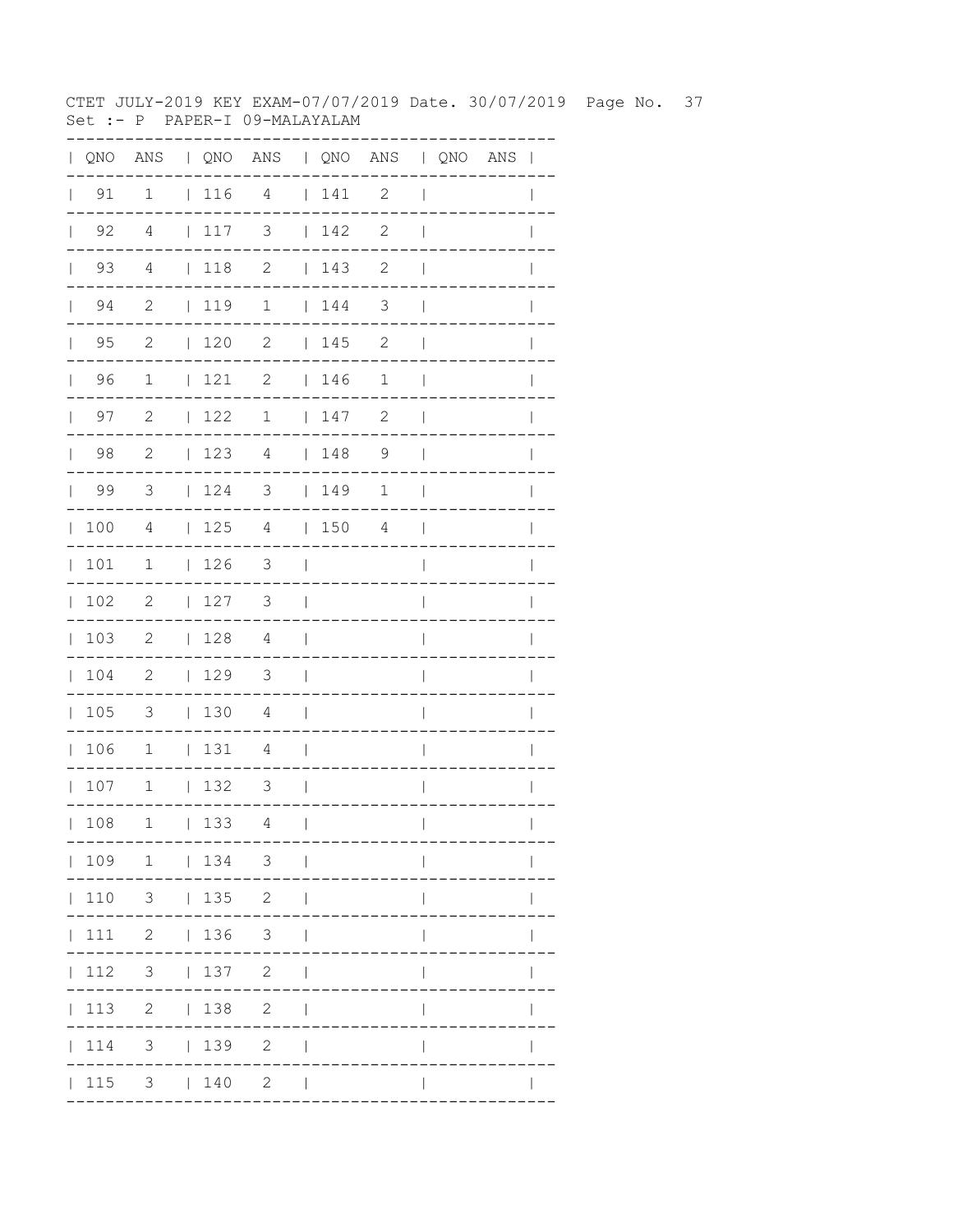CTET JULY-2019 KEY EXAM-07/07/2019 Date. 30/07/2019 Page No. 38 Set :- Q PAPER-I 09-MALAYALAM

|              |                      |                            |            |             | QNO ANS   QNO ANS   QNO ANS   QNO ANS       |                |            |                            |                          |  | $\blacksquare$ |
|--------------|----------------------|----------------------------|------------|-------------|---------------------------------------------|----------------|------------|----------------------------|--------------------------|--|----------------|
| $\mathbb{R}$ | 91                   | 3                          | $\sim$ 1.0 | 116         | $\mathbf{1}$                                | $\mathbb{R}$   | 141        | 1                          | $\overline{\phantom{a}}$ |  |                |
|              | $\vert$ 92           | $\mathbf{1}$               | $\perp$    | 117         | $\overline{4}$                              |                | $142$ 4    |                            | $\mathbf{I}$             |  |                |
|              | $\vert$ 93           | $\mathbf{1}$               | $\Box$     | 118         | $\overline{4}$                              |                | 143        | $\mathbf 1$                | $\mathbf{I}$             |  |                |
|              | $\vert$ 94           | $\overline{4}$             | $\Box$     | 119         | $\overline{4}$                              |                | $144$ 9    |                            | $\mathbf{I}$             |  |                |
|              | 95<br>$\mathbb{R}^n$ | $\mathbf 1$                |            | 120         | 4                                           |                | 145        | 4                          | $\overline{\phantom{a}}$ |  |                |
|              | 96<br>$\mathbf{L}$   | $\overline{1}$             |            | 121         | 3   146                                     |                |            | $\overline{\phantom{a}}$   | $\overline{\phantom{a}}$ |  |                |
|              | 97<br>$\mathbb{R}^n$ | $\overline{c}$             |            | 122         | $\overline{\phantom{a}}$                    |                | 147        | $\overline{\phantom{0}}^2$ | $\mathbf{I}$             |  |                |
|              | 98                   | $\overline{4}$             |            | 123         | $\overline{\mathbf{3}}$                     |                | 148        | 1                          | $\mathbf{I}$             |  |                |
|              | $\vert$ 99           | $\overline{\mathbf{3}}$    |            |             | $124$ 2   149                               |                |            | $\mathbf 1$                | $\blacksquare$           |  |                |
|              | 100                  | $\overline{4}$             |            | 125 2       |                                             |                | $ 150 \t1$ |                            | $\mathcal{L}$            |  |                |
|              | 101                  | $\mathbf 1$                |            | $\vert$ 126 | $\overline{\mathbf{3}}$<br>and the property |                |            |                            |                          |  |                |
|              | 102                  | 1                          |            | 127         | 1                                           | $\sim$ 1       |            |                            | $\overline{\phantom{a}}$ |  |                |
|              | 103                  | $\mathbf 1$                |            | $128$ 4     |                                             | $\sim$         |            |                            | $\mathbf{I}$             |  | I              |
|              | 104                  | $\overline{\phantom{0}}^2$ |            | 129         | $\overline{\mathbf{3}}$                     | $\blacksquare$ |            |                            | I                        |  |                |
|              | 105                  | $\overline{\phantom{a}}$   |            | $ 130 \t3$  |                                             | $\sim$         |            |                            | $\overline{\phantom{a}}$ |  |                |
|              | 106                  | $\overline{\phantom{0}}$   |            | 131         | $\overline{\phantom{a}}$                    | $\blacksquare$ |            |                            | $\overline{1}$           |  | $\mathbf{I}$   |
|              | 107                  | $\overline{1}$             |            | 132         | $\overline{\phantom{a}}$                    | $\blacksquare$ |            |                            | $\overline{\phantom{a}}$ |  | $\mathbf{I}$   |
|              | 108                  | $\mathbf{2}$               |            | 133         | 2                                           | $\perp$        |            |                            | $\overline{1}$           |  | $\mathbf{I}$   |
|              |                      |                            |            |             | $ 109 \t1 \t 134 \t1 \t $                   |                |            |                            | $\mathbf{I}$             |  |                |
|              |                      | $ 110 \t2 \t 135 \t2$      |            |             |                                             | $\Box$         |            |                            |                          |  |                |
|              |                      | 111 2   136 1              |            |             |                                             | $\perp$        |            |                            |                          |  |                |
|              |                      |                            |            |             | 112 3   137 1                               |                |            |                            | $\mathbb{I}$             |  |                |
|              |                      | 113 2   138 1              |            |             |                                             | $\mathbf{I}$   |            |                            | $\mathbf{I}$             |  |                |
|              |                      | 114 1   139 1              |            |             |                                             | $\perp$        |            |                            |                          |  |                |
|              |                      | $ 115 \t4 \t 140 \t2$      |            |             |                                             | $\sim$ 1       |            |                            |                          |  |                |
|              |                      |                            |            |             |                                             |                |            |                            |                          |  |                |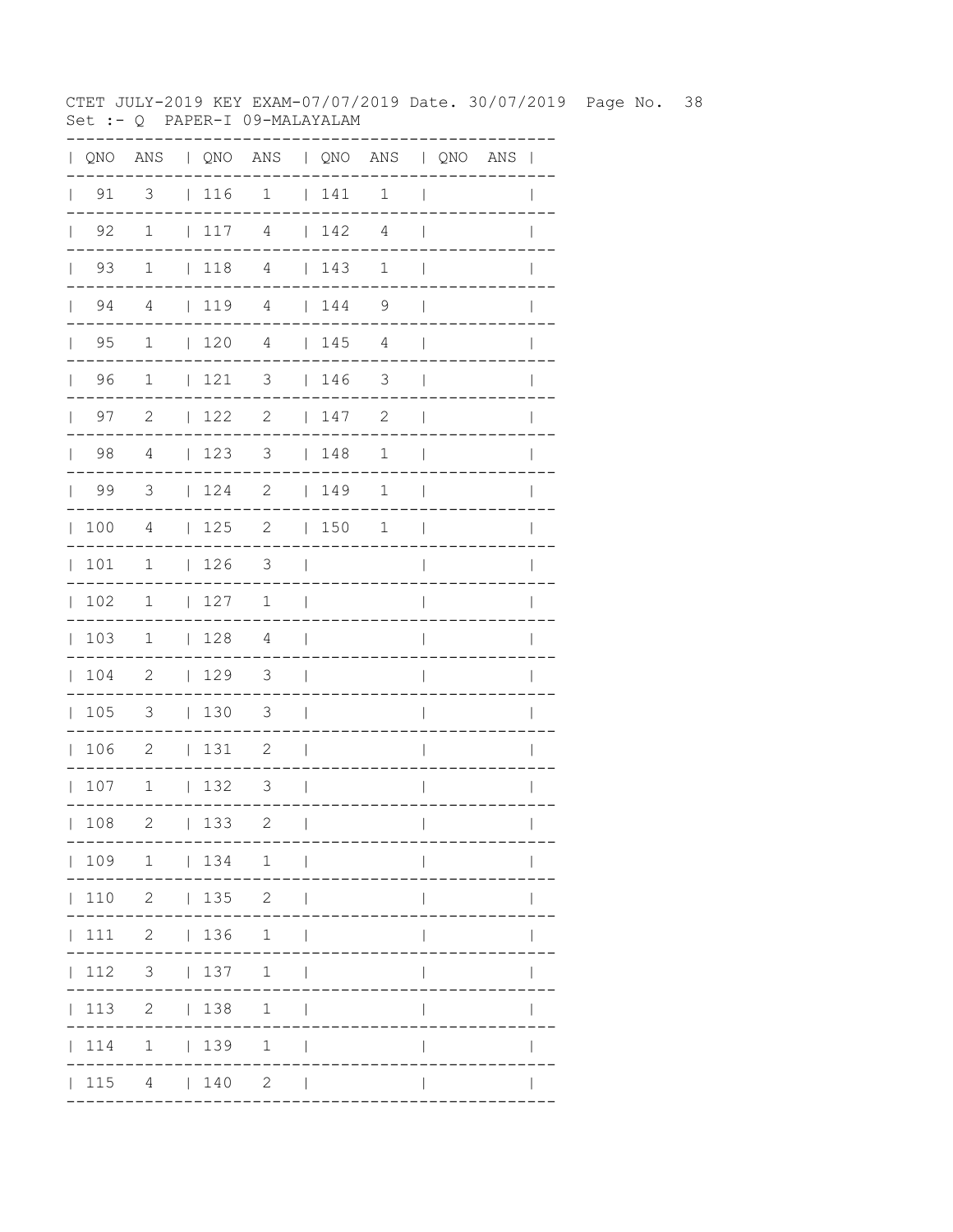CTET JULY-2019 KEY EXAM-07/07/2019 Date. 30/07/2019 Page No. 39 Set :- R PAPER-I 09-MALAYALAM

| QNO | ANS                     |              |     | QNO ANS   QNO ANS   QNO ANS |              |     |                          |                |             |              |
|-----|-------------------------|--------------|-----|-----------------------------|--------------|-----|--------------------------|----------------|-------------|--------------|
| 91  | $\overline{4}$          |              | 116 | $\overline{\mathbf{3}}$     |              | 141 | $\overline{\phantom{a}}$ | $\overline{1}$ |             |              |
| 92  | $\overline{\mathbf{3}}$ | $\mathbf{L}$ | 117 | $\mathbf 1$                 | $\mathbf{L}$ | 142 | $\mathbf{2}$             |                |             |              |
| 93  | $\overline{4}$          | $\mathbf{L}$ | 118 | $\overline{4}$              | $\mathbf{L}$ | 143 | $1\,$                    |                |             |              |
| 94  | $\overline{4}$          |              | 119 | $\overline{1}$              | $\mathbf{L}$ | 144 | $\overline{4}$           |                |             |              |
| 95  | 1                       | $\mathbf{L}$ | 120 | 4                           |              | 145 | 4                        |                |             |              |
| 96  | 3                       | $\mathbf{L}$ | 121 | 2                           |              | 146 | 4                        |                |             |              |
| 97  | $\mathbf{2}$            | $\mathbf{L}$ | 122 | 1                           |              | 147 | $\overline{4}$           |                |             |              |
| 98  | $\mathbf{2}$            | $\mathbf{L}$ | 123 | 1                           | $\mathbf{L}$ | 148 | $\overline{4}$           |                |             |              |
| 99  | $\overline{4}$          | L            | 124 | $\mathbf{2}$                | $\mathbf{L}$ | 149 | $\overline{4}$           |                |             |              |
| 100 | $\overline{4}$          | $\mathbf{L}$ | 125 | 4                           | $\mathbf{L}$ | 150 | 4                        |                |             |              |
| 101 | 4                       | L            | 126 | 3                           |              |     |                          |                |             |              |
| 102 | 1                       | L            | 127 | $\mathbf{2}$                |              |     |                          |                |             |              |
| 103 | $\mathbf{2}$            | L            | 128 | $\mathbf 1$                 |              |     |                          |                |             |              |
| 104 | 3                       | L            | 129 | $\mathbf 1$                 |              |     |                          |                |             |              |
| 105 | 4                       | $\mathbf{L}$ | 130 | 2                           |              |     |                          |                |             |              |
| 106 | $\mathbf 1$             | L            | 131 | $\mathbf 1$                 |              |     |                          |                |             |              |
| 107 | $1\,$                   | L            | 132 | 4                           |              |     |                          |                |             |              |
| 108 | 2                       |              | 133 | 1<br>$-- -$                 | $\Box$       |     |                          | $\mathbf{L}$   | ----------- | $\mathbf{L}$ |
|     |                         |              |     | 109 1   134 2               |              |     |                          |                |             |              |
|     |                         |              |     | 110  4    135  2            |              |     |                          |                |             |              |
|     |                         |              |     | 111 3   136 1               |              |     |                          |                |             |              |
|     |                         |              |     | $ 112 \t4 \t 137 \t4 \t $   |              |     |                          |                |             |              |
|     |                         |              |     | 113 3   138 3               |              |     |                          | L              |             |              |
|     |                         |              |     | 114 3   139 4               |              |     |                          | $\mathbf{I}$   |             |              |
|     |                         |              |     | 115 3   140 9               |              |     |                          |                |             |              |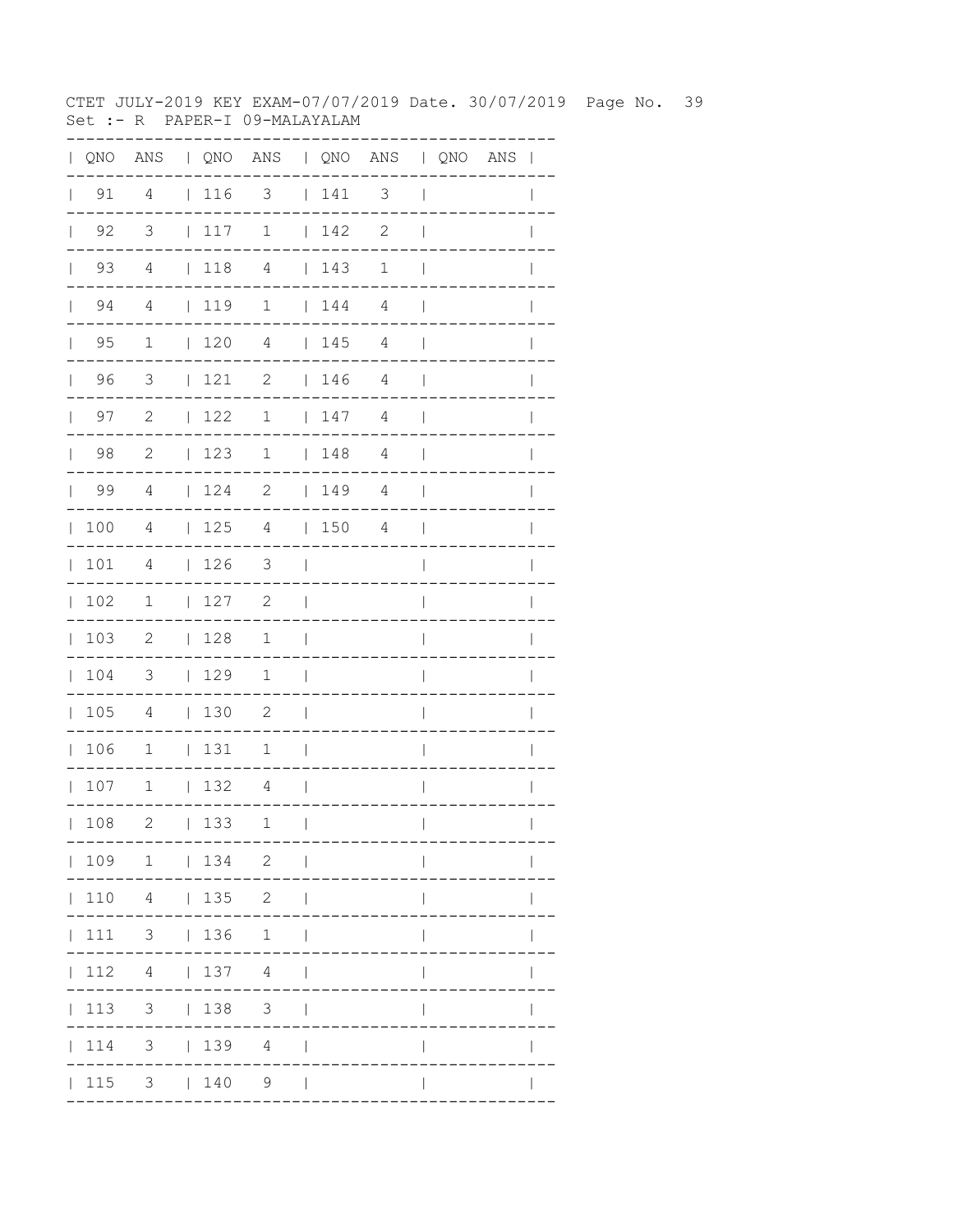CTET JULY-2019 KEY EXAM-07/07/2019 Date. 30/07/2019 Page No. 40 Set :- S PAPER-I 09-MALAYALAM

| QNO | $\mathop{\rm ANS}\nolimits$ |              |     | QNO ANS   QNO ANS   QNO ANS |              |     |                          |              |             |              |
|-----|-----------------------------|--------------|-----|-----------------------------|--------------|-----|--------------------------|--------------|-------------|--------------|
| 91  | $\overline{\mathbf{3}}$     |              | 116 | $\overline{\phantom{a}}$    |              | 141 | $\overline{\phantom{a}}$ |              |             |              |
| 92  | $\overline{\mathbf{3}}$     | $\mathbf{L}$ | 117 | $\overline{4}$              | $\mathbf{L}$ | 142 | 3                        |              |             |              |
| 93  | $\overline{4}$              | $\mathbf{L}$ | 118 | $\overline{4}$              | $\mathbf{L}$ | 143 | 3                        |              |             |              |
| 94  | $\overline{\phantom{0}}^2$  | $\mathbf{L}$ | 119 | $\mathbf{1}$                | $\mathbf{L}$ | 144 | 3                        |              |             |              |
| 95  | 1                           | $\mathbf{L}$ | 120 | 4                           |              | 145 | 3                        |              |             |              |
| 96  | $\mathbf 1$                 | L            | 121 | 4                           |              | 146 | 3                        |              |             |              |
| 97  | 3                           | $\mathbf{L}$ | 122 | 1                           |              | 147 | $\overline{4}$           |              |             |              |
| 98  | 3                           | L            | 123 | 3                           | $\mathbf{L}$ | 148 | $\mathfrak{Z}$           |              |             |              |
| 99  | $\mathbf{2}$                | $\mathbf{L}$ | 124 | $\mathbf{2}$                | $\mathbf{L}$ | 149 | $\mathbf{2}$             |              |             |              |
| 100 | 3                           | $\mathbf{L}$ | 125 | 1                           | $\mathbf{L}$ | 150 | 3                        |              |             |              |
| 101 | 4                           | L            | 126 | 4                           |              |     |                          |              |             |              |
| 102 | 1                           | L            | 127 | 1                           |              |     |                          |              |             |              |
| 103 | $\mathbf{2}$                | L            | 128 | 4                           |              |     |                          |              |             |              |
| 104 | 3                           | $\mathbf{L}$ | 129 | 1                           |              |     |                          |              |             |              |
| 105 | 3                           | $\mathbf{L}$ | 130 | 4                           |              |     |                          |              |             |              |
| 106 | 3                           | L            | 131 | 3                           |              |     |                          |              |             |              |
| 107 | $\mathbf{2}$                | L            | 132 | 4                           |              |     |                          |              |             |              |
| 108 | 3                           |              | 133 | 1<br>---                    | $\mathbf{I}$ |     | . _ _ _ _ _ _ _ _ _ .    | $\mathbf{L}$ | ----------- | $\mathbf{L}$ |
|     |                             |              |     | 109 2   134 1               |              |     | ------------             |              |             |              |
|     |                             |              |     | 110 2   135 4               |              |     |                          |              |             |              |
|     |                             |              |     | 111 2   136 9               |              |     |                          |              |             |              |
|     |                             |              |     | 112 2   137 2               |              |     |                          |              |             |              |
|     |                             |              |     | 113 4   138 1               |              |     |                          | L            |             |              |
|     |                             |              |     | 114 3   139 4               |              |     |                          | L            |             |              |
|     |                             |              |     | $ 115 \t4 \t 140 \t3 \t $   |              |     |                          |              |             |              |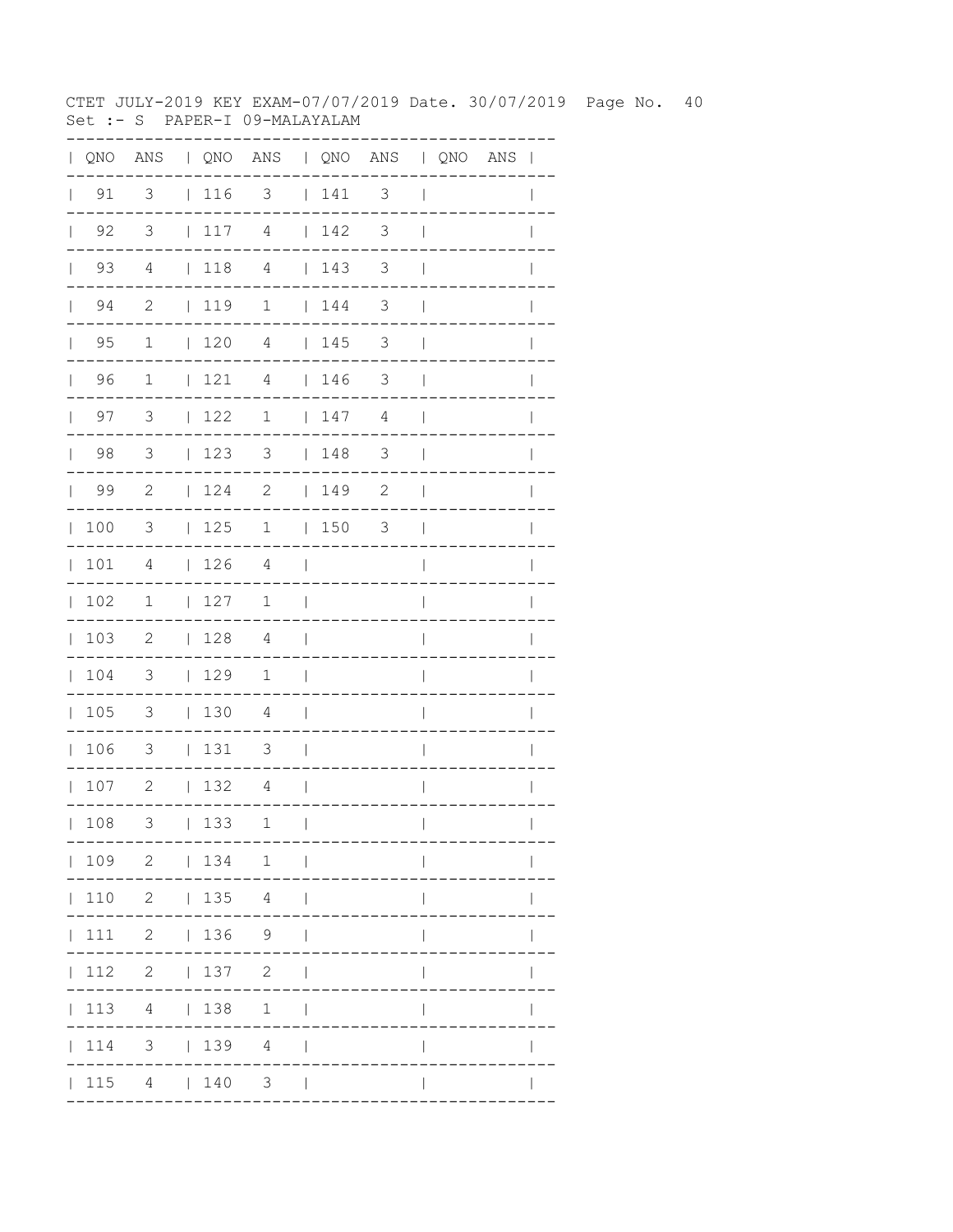CTET JULY-2019 KEY EXAM-07/07/2019 Date. 30/07/2019 Page No. 41 Set :- P PAPER-I 10-MANIPURI

| QNO | ANS                     |              |            | QNO ANS   QNO ANS   QNO ANS |              |     |                            |              |  |              |
|-----|-------------------------|--------------|------------|-----------------------------|--------------|-----|----------------------------|--------------|--|--------------|
| 91  | $\overline{\mathbf{3}}$ |              | 116        | 4                           | $\mathbf{L}$ | 141 | $\overline{\phantom{0}}$ 2 |              |  |              |
| 92  | $\overline{4}$          | $\mathbf{L}$ | 117        | 3                           |              | 142 | 2                          |              |  |              |
| 93  | $\mathbf{1}$            |              | 118        | $\overline{\phantom{0}}$    |              | 143 | 2                          |              |  |              |
| 94  | $\mathbf 1$             |              | 119        | $\overline{1}$              |              | 144 | 3                          |              |  |              |
| 95  | 3                       | $\mathbf{L}$ | 120        | 2                           | $\mathbf{L}$ | 145 | 2                          |              |  |              |
| 96  | 1                       | $\mathbf{L}$ | 121        | 2                           | $\mathbf{L}$ | 146 | $\mathbf 1$                |              |  |              |
| 97  | $\overline{4}$          | $\mathbf{L}$ | 122        | 2                           | $\mathbf{L}$ | 147 | 2                          |              |  |              |
| 98  | $1\,$                   | $\mathbf{L}$ | 123        | 4                           | $\mathbf{L}$ | 148 | $\mathsf 9$                |              |  |              |
| 99  | $\mathbf{2}$            | $\mathbf{L}$ | 124        | $\mathbf{2}$                | $\mathbf{L}$ | 149 | $\mathbf 1$                |              |  |              |
| 100 | 4                       | $\mathbf{L}$ | 125        | $\mathbf 1$                 | $\mathbf{L}$ | 150 | 4                          |              |  |              |
| 101 | 1                       | $\mathbf{L}$ | 126        | $\mathbf{2}$                |              |     |                            |              |  |              |
| 102 | $\mathbf{2}$            | $\mathbf{L}$ | 127        | 1                           |              |     |                            |              |  |              |
| 103 | 3                       | $\mathbf{L}$ | 128        | 2                           | I            |     |                            |              |  |              |
| 104 | 1                       | $\mathbf{L}$ | 129        | 1                           |              |     |                            |              |  |              |
| 105 | $\mathbf{2}$            | $\mathbf{L}$ | 130        | $\overline{c}$              |              |     |                            |              |  |              |
| 106 | $\mathbf 1$             | $\mathbf{L}$ | 131        | 1                           |              |     |                            |              |  |              |
| 107 | $1\,$                   | $\mathbf{L}$ | 132        | 3                           |              |     |                            |              |  |              |
| 108 |                         |              | $1 \t 133$ | $4\overline{ }$             | $\sim$ 1.    |     |                            | L            |  | $\mathbf{L}$ |
|     |                         |              |            | 109 1   134 2               |              |     | . _ _ _ _ _ _ _ _ _ .      |              |  |              |
|     |                         |              |            | 110 3   135 3               |              |     | ----------                 |              |  |              |
|     |                         |              |            | 111 2   136 3               |              |     |                            |              |  |              |
|     |                         |              |            | 112 3   137 2               |              |     |                            | $\mathbf{L}$ |  |              |
|     |                         |              |            | 113 2   138 2               |              |     |                            | L            |  |              |
|     |                         |              |            | 114 3   139 2               |              |     |                            | L            |  |              |
|     |                         |              |            | 115 3   140 2               |              |     |                            | L            |  |              |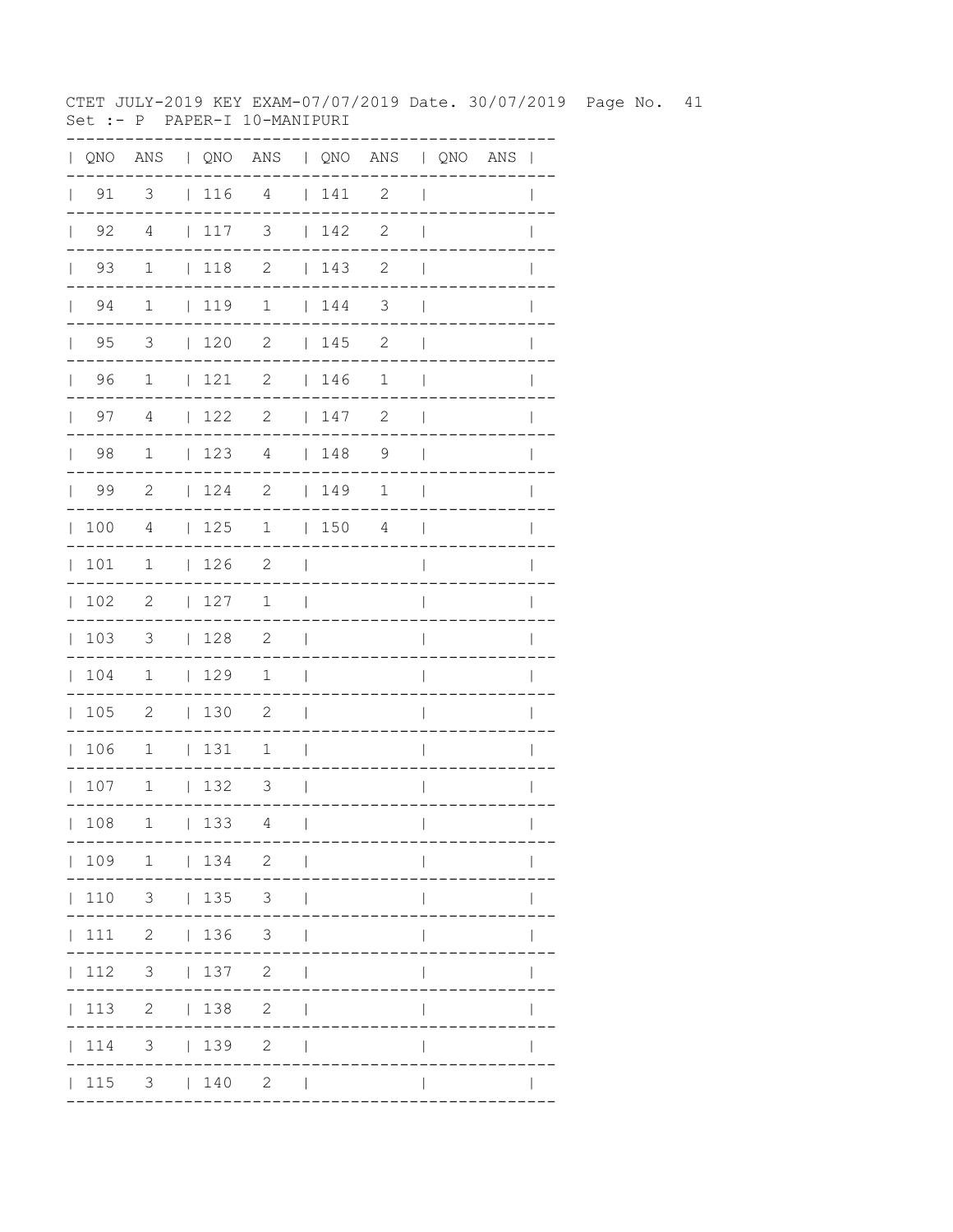CTET JULY-2019 KEY EXAM-07/07/2019 Date. 30/07/2019 Page No. 42 Set :- Q PAPER-I 10-MANIPURI

| QNO | ANS                        |              |      | QNO ANS   QNO ANS   QNO ANS |              |     |                       |                          |             |              |
|-----|----------------------------|--------------|------|-----------------------------|--------------|-----|-----------------------|--------------------------|-------------|--------------|
| 91  | $\overline{4}$             |              | 116  | $\overline{\mathbf{1}}$     | $\mathbf{L}$ | 141 | $\overline{1}$        | $\overline{\phantom{a}}$ |             |              |
| 92  | $\overline{4}$             | $\mathbf{L}$ | 117  | $\overline{4}$              | $\mathbf{L}$ | 142 | 4                     |                          |             |              |
| 93  | $\overline{\phantom{0}}^2$ | $\mathbf{L}$ | 118  | $\overline{4}$              | $\mathbf{L}$ | 143 | $1\,$                 |                          |             |              |
| 94  | $\overline{4}$             |              | 1119 | 4                           | $\mathbf{L}$ | 144 | $\mathcal{G}$         |                          |             |              |
| 95  | 3                          | $\mathbf{L}$ | 120  | 4                           |              | 145 | 4                     |                          |             |              |
| 96  | 4                          | $\mathbf{L}$ | 121  | 3                           |              | 146 | 3                     |                          |             |              |
| 97  | $\mathbf 1$                | $\mathbf{L}$ | 122  | 1                           |              | 147 | $\mathbf{2}$          |                          |             |              |
| 98  | $\sqrt{2}$                 | $\mathbf{L}$ | 123  | 4                           | $\mathbf{L}$ | 148 | $\mathbf 1$           |                          |             |              |
| 99  | $\mathcal{S}$              | L            | 124  | 1                           | $\mathbf{L}$ | 149 | $\mathbf 1$           |                          |             |              |
| 100 | $\overline{4}$             | L            | 125  | 4                           | $\mathbf{L}$ | 150 | $\mathbf 1$           |                          |             |              |
| 101 | 1                          | $\mathbf{L}$ | 126  | 1                           |              |     |                       |                          |             |              |
| 102 | $\mathbf{2}$               | L            | 127  | 1                           |              |     |                       |                          |             |              |
| 103 | 4                          | L            | 128  | $\mathbf 1$                 |              |     |                       |                          |             |              |
| 104 | 1                          | $\mathbf{L}$ | 129  | $\mathbf 1$                 |              |     |                       |                          |             |              |
| 105 | 3                          | $\mathbf{L}$ | 130  | 4                           |              |     |                       |                          |             |              |
| 106 | $\mathbf{2}$               | L            | 131  | 2                           |              |     |                       |                          |             |              |
| 107 | $1\,$                      | L            | 132  | 3                           |              |     |                       |                          |             |              |
| 108 | 2                          |              | 133  | $\mathbf{1}$                | $\Box$       |     |                       | $\mathbf{L}$             |             | $\mathbf{L}$ |
|     |                            |              |      | $-- -$<br>  109 1   134 2   |              |     | . _ _ _ _ _ _ _ _ _ . |                          | ----------- |              |
|     |                            |              |      | 110 2   135 4               |              |     |                       |                          |             |              |
|     |                            |              |      | 111 2   136 1               |              |     |                       |                          |             |              |
|     |                            |              |      | 112 3   137 1               |              |     |                       |                          |             |              |
|     |                            |              |      | 113 2   138 1               |              |     |                       | L                        |             |              |
|     |                            |              |      | 114 1   139 1               |              |     |                       | $\mathbf{I}$             |             |              |
|     |                            |              |      | $ 115 \t4 \t  140 \t2 \t $  |              |     |                       | $\mathbb{L}$             |             |              |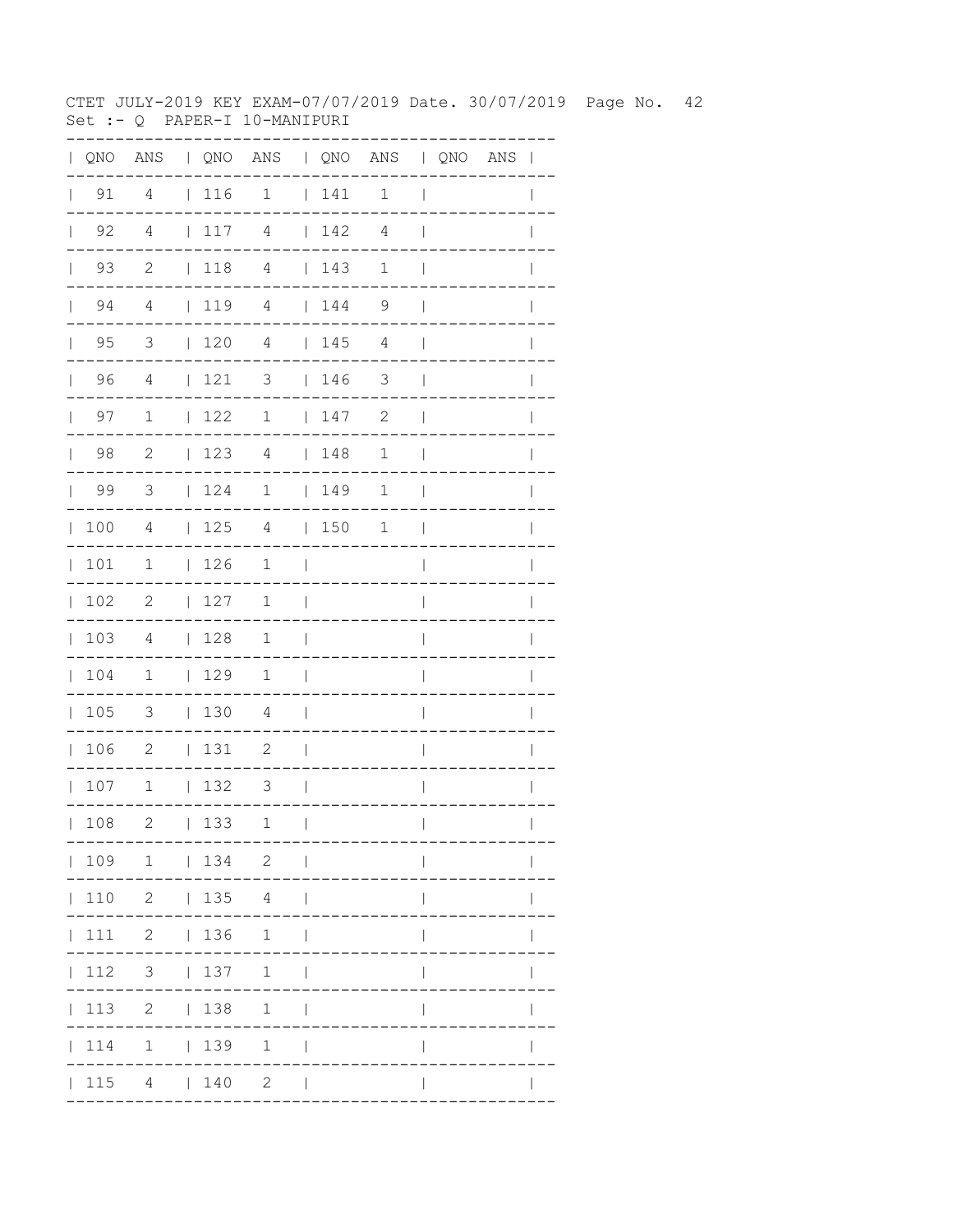CTET JULY-2019 KEY EXAM-07/07/2019 Date. 30/07/2019 Page No. 43 Set :- R PAPER-I 10-MANIPURI

| QNO | ANS                        |              |     | QNO ANS   QNO ANS   QNO ANS |              |     |                          |                |             |              |
|-----|----------------------------|--------------|-----|-----------------------------|--------------|-----|--------------------------|----------------|-------------|--------------|
| 91  | $\mathbf 1$                |              | 116 | $\overline{\phantom{a}}$    |              | 141 | $\overline{\phantom{a}}$ | $\overline{1}$ |             |              |
| 92  | 3                          | $\mathbf{L}$ | 117 | $\mathbf 1$                 | $\mathbf{L}$ | 142 | $\mathbf{2}$             |                |             |              |
| 93  | $\overline{\phantom{0}}^2$ | $\mathbf{L}$ | 118 | $\overline{4}$              | $\mathbf{L}$ | 143 | $1\,$                    |                |             |              |
| 94  | $\mathcal{S}$              | $\mathbf{L}$ | 119 | $\mathbf 1$                 | $\mathbf{L}$ | 144 | $\overline{4}$           |                |             |              |
| 95  | $\overline{4}$             | $\mathbf{L}$ | 120 | 4                           |              | 145 | 4                        |                |             |              |
| 96  | 1                          | L            | 121 | 3                           |              | 146 | 4                        |                |             |              |
| 97  | $\mathbf{2}$               | $\mathbf{L}$ | 122 | 4                           |              | 147 | $\overline{4}$           |                |             |              |
| 98  | 3                          | $\mathbf{L}$ | 123 | 3                           | $\mathbf{L}$ | 148 | $\overline{4}$           |                |             |              |
| 99  | 3                          | L            | 124 | 4                           | $\mathbf{L}$ | 149 | $\overline{4}$           |                |             |              |
| 100 | 1                          | L            | 125 | 4                           | $\mathbf{L}$ | 150 | 4                        |                |             |              |
| 101 | 3                          | L            | 126 | 4                           |              |     |                          |                |             |              |
| 102 | $\overline{4}$             | L            | 127 | $\mathbf{2}$                |              |     |                          |                |             |              |
| 103 | $\mathbf{2}$               | L            | 128 | 4                           |              |     |                          |                |             |              |
| 104 | 3                          | L            | 129 | 1                           |              |     |                          |                |             |              |
| 105 | 4                          | $\mathbf{L}$ | 130 | $\mathbf{2}$                |              |     |                          |                |             |              |
| 106 | $\mathbf 1$                | L            | 131 | 4                           |              |     |                          |                |             |              |
| 107 | $1\,$                      | L            | 132 | 1                           |              |     |                          |                |             |              |
| 108 | 2                          |              | 133 | 3                           | $\mathbf{I}$ |     | . _ _ _ _ _ _ _ _ _ .    | $\mathbf{L}$   | ----------- | $\mathbf{L}$ |
|     |                            |              |     | 109 1   134 4               |              |     |                          |                |             |              |
|     |                            |              |     | 110  4    135  3            |              |     |                          |                |             |              |
|     |                            |              |     | 111 3   136 1               |              |     |                          |                |             |              |
|     |                            |              |     | $ 112 \t4 \t 137 \t4 \t $   |              |     |                          |                |             |              |
|     |                            |              |     | 113 3   138 3               |              |     |                          | L              |             |              |
|     |                            |              |     | 114 3   139 4               |              |     |                          | $\mathbf{I}$   |             |              |
|     |                            |              |     | $ 115 \t3 \t 140 \t9 \t $   |              |     |                          |                |             |              |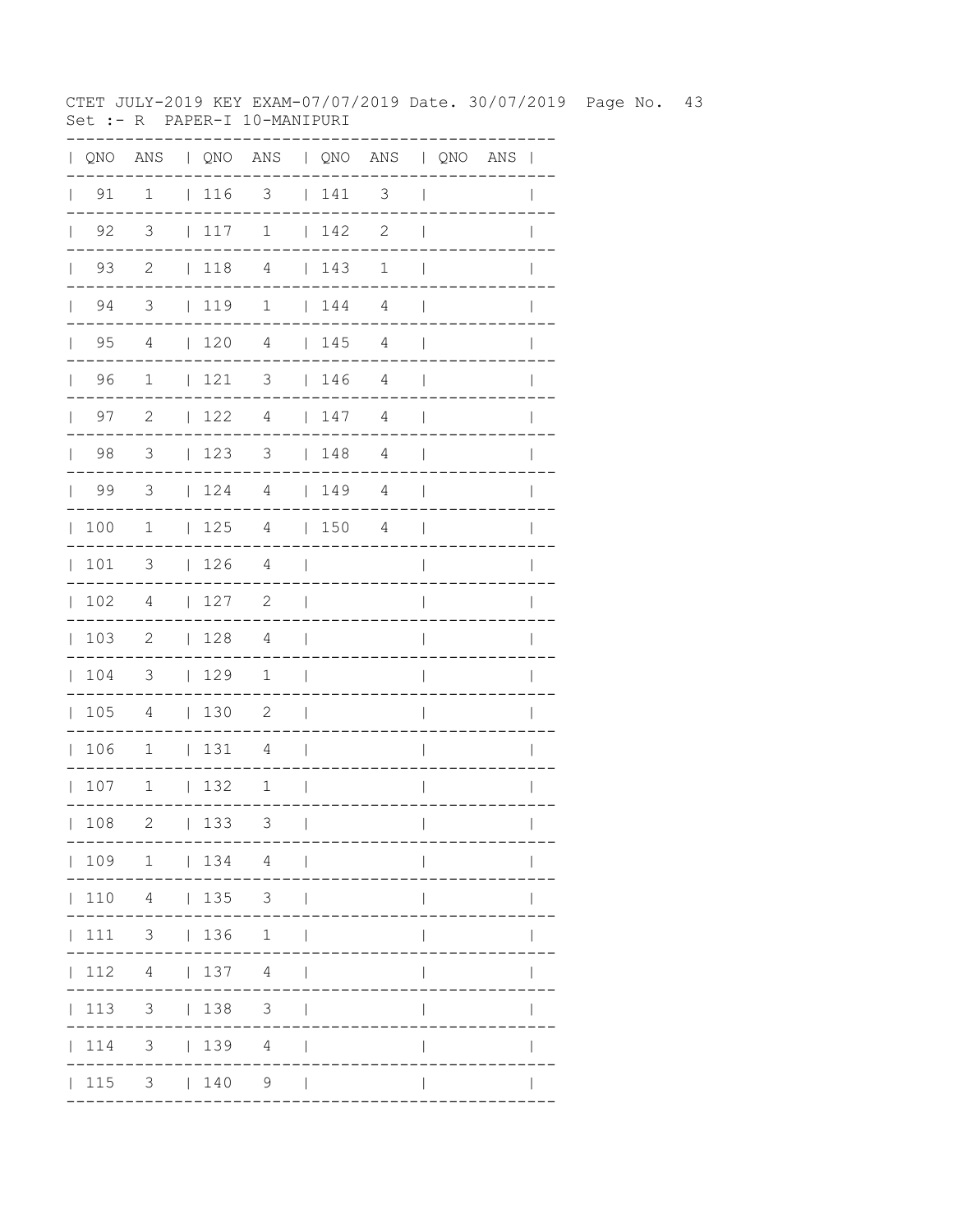CTET JULY-2019 KEY EXAM-07/07/2019 Date. 30/07/2019 Page No. 44 Set :- S PAPER-I 10-MANIPURI

| QNO | ANS                     |              |     | QNO ANS   QNO ANS   QNO ANS |              |             |                          |              |                       |              |
|-----|-------------------------|--------------|-----|-----------------------------|--------------|-------------|--------------------------|--------------|-----------------------|--------------|
| 91  | $\mathbf 1$             |              | 116 | $\overline{\phantom{a}}$    |              | $\vert$ 141 | $\overline{\phantom{a}}$ |              |                       |              |
| 92  | $\overline{c}$          | $\mathbf{L}$ | 117 | $\overline{4}$              | $\mathbf{L}$ | 142         | 3                        |              |                       |              |
| 93  | $\overline{\mathbf{3}}$ | $\mathbf{L}$ | 118 | $\overline{4}$              | $\mathbf{L}$ | 143         | 3                        |              |                       |              |
| 94  | $\overline{4}$          | $\mathbf{L}$ | 119 | 1                           | $\mathbf{L}$ | 144         | 3                        |              |                       |              |
| 95  | 1                       | $\mathbf{L}$ | 120 | 4                           |              | 145         | 3                        |              |                       |              |
| 96  | $\mathbf{2}$            | L            | 121 | 2                           |              | 146         | 3                        |              |                       |              |
| 97  | $\mathbf{2}$            | $\mathbf{L}$ | 122 | 3                           |              | 147         | $\overline{4}$           |              |                       |              |
| 98  | 4                       | L            | 123 | 3                           | $\mathbf{L}$ | 148         | $\mathsf 3$              |              |                       |              |
| 99  | $\mathbf{2}$            | $\mathbf{L}$ | 124 | 3                           | $\mathbf{L}$ | 149         | $\mathbf{2}$             |              |                       |              |
| 100 | $\mathbf{2}$            | L            | 125 | $\mathbf 1$                 | $\mathbf{L}$ | 150         | 3                        |              |                       |              |
| 101 | 3                       | L            | 126 | 3                           |              |             |                          |              |                       |              |
| 102 | 1                       | L            | 127 | $\mathbf{2}$                |              |             |                          |              |                       |              |
| 103 | $\mathbf{2}$            | L            | 128 | 3                           |              |             |                          |              |                       |              |
| 104 | 3                       | $\mathbf{L}$ | 129 | $\mathbf 1$                 |              |             |                          |              |                       |              |
| 105 | 4                       | $\mathbf{L}$ | 130 | 3                           |              |             |                          |              |                       |              |
| 106 | 3                       | L            | 131 | 4                           |              |             |                          |              |                       |              |
| 107 | $\mathbf{2}$            | L            | 132 | 2                           |              |             |                          |              |                       |              |
| 108 | 3                       |              | 133 | 3                           | $\Box$       |             | . _ _ _ _ _ _ _ _ _ .    | $\mathbf{L}$ | . - - - - - - - - - . | $\mathbf{L}$ |
|     |                         |              |     | 109 2   134 2               |              |             |                          |              |                       |              |
|     |                         |              |     | 110 2   135 4               |              |             |                          |              |                       |              |
|     |                         |              |     | 111 2   136 9               |              |             |                          |              |                       |              |
|     |                         |              |     | 112 2   137 2               |              |             |                          |              |                       |              |
|     |                         |              |     | 113 4   138 1               |              |             |                          | L            |                       |              |
|     |                         |              |     | 114 3   139 4               |              |             |                          | L            |                       |              |
|     |                         |              |     | $ 115 \t4 \t 140 \t3 \t $   |              |             |                          |              |                       |              |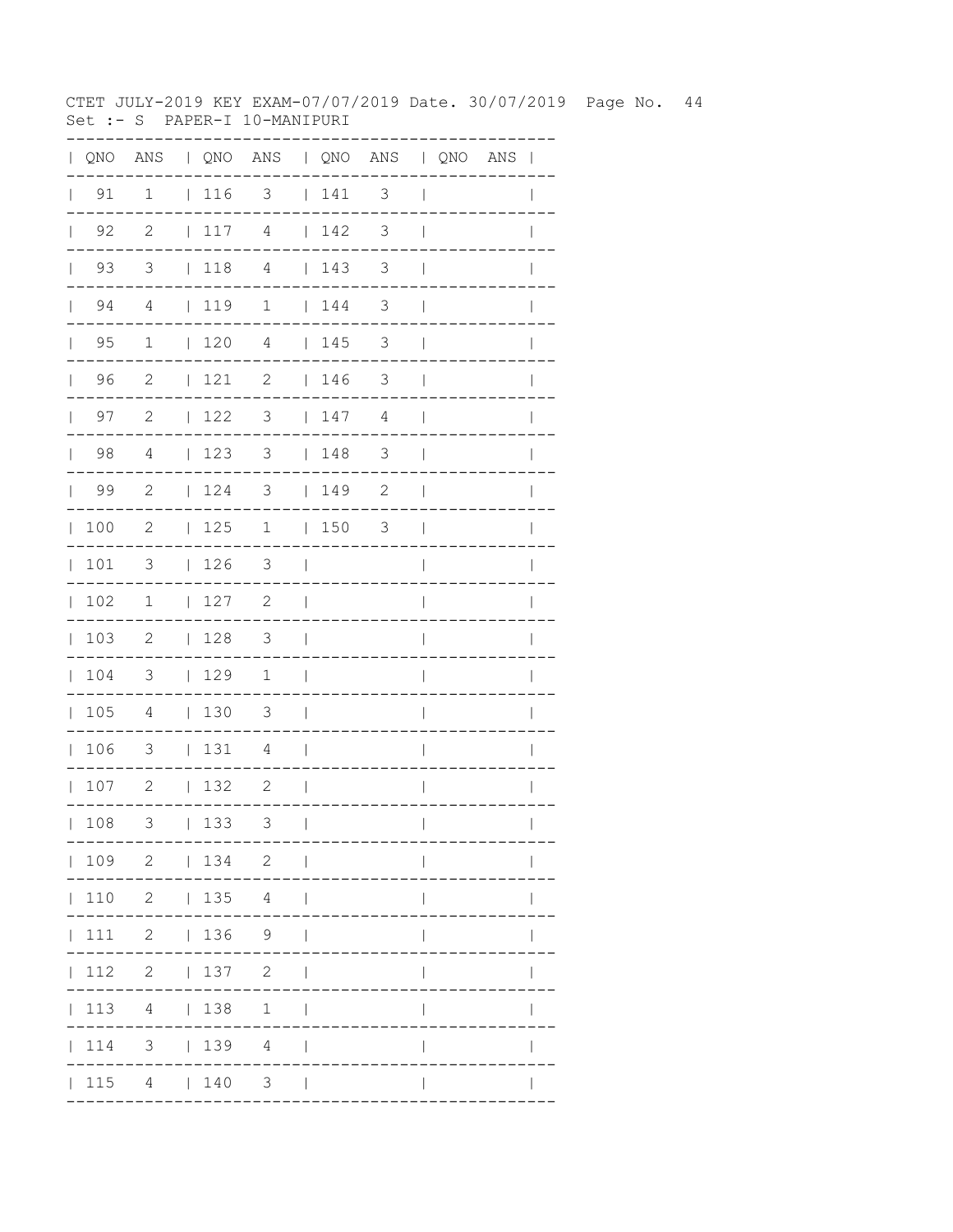CTET JULY-2019 KEY EXAM-07/07/2019 Date. 30/07/2019 Page No. 45 Set :- P PAPER-I 11-MARATHI

| $\mathbf{L}$ |                    |                          |              |             | QNO ANS   QNO ANS   QNO ANS   QNO ANS |                          |                                        |                |                          |  | $\overline{\phantom{a}}$ |
|--------------|--------------------|--------------------------|--------------|-------------|---------------------------------------|--------------------------|----------------------------------------|----------------|--------------------------|--|--------------------------|
| $\mathbf{L}$ | 91                 | $\mathbf 1$              |              | 116 4       |                                       |                          | 141                                    | $\mathbf{2}$   | $\overline{\phantom{a}}$ |  |                          |
|              | $\vert$ 92         | 4                        |              | 117         | 3                                     |                          | 142                                    | $\mathbf{2}$   | $\overline{1}$           |  |                          |
|              | 93<br>$\mathbf{L}$ | 3                        |              | $\vert$ 118 | $\mathbf{2}$                          |                          | 143                                    | 2              | $\mathbf{I}$             |  |                          |
|              | 94<br>$\mathbb{R}$ | $\mathbf 1$              |              | 119         | $\mathbf 1$                           |                          | $\begin{array}{cc} 1 & 44 \end{array}$ | 3              | $\mathbf{I}$             |  |                          |
|              | $\vert$ 95         | $\mathbf{1}$             |              | 120         | $\mathbf{2}$                          |                          | 145                                    | $\mathbf{2}$   | $\mathbf{I}$             |  |                          |
|              | 96                 | $\overline{c}$           |              | 121         | $\overline{4}$                        |                          | 146                                    | $\mathbf 1$    | $\overline{\phantom{a}}$ |  | $\mathbf{I}$             |
|              | $\vert$ 97         | $\mathcal{S}$            |              | 122         | 3                                     |                          | 147                                    | $\mathbf{2}$   | $\overline{\phantom{a}}$ |  | $\mathbf{I}$             |
|              | $\vert$ 98         | $\overline{c}$           |              | 123         | $\mathbf 1$                           |                          | 148                                    | $\overline{9}$ | $\overline{1}$           |  |                          |
|              | 99                 | -2                       |              | 124         | $\mathbf{2}$                          |                          | 149                                    | 1              | $\mathbf{I}$             |  |                          |
|              | 100                | $\mathbf{2}$             |              | 125         | 3                                     |                          | 150                                    | 4              | $\blacksquare$           |  | $\mathbf{I}$             |
|              | 101                | 2                        |              | 126         | $\overline{\phantom{a}}$              | $\Box$                   |                                        |                | $\overline{\phantom{a}}$ |  | $\overline{1}$           |
| $\mathbf{L}$ | 102                | $\overline{\mathbf{3}}$  |              | 127         | 2                                     | $\overline{\phantom{a}}$ |                                        |                | I                        |  |                          |
|              | 103                | $\overline{\mathbf{3}}$  |              | 128         | $\overline{\phantom{0}}^2$            | $\mathbf{I}$             |                                        |                | $\overline{\phantom{a}}$ |  |                          |
|              | 104                | $\overline{\phantom{0}}$ |              | 129         | 4                                     | $\blacksquare$           |                                        |                | $\overline{\phantom{a}}$ |  | I                        |
|              | 105                | $\overline{\phantom{0}}$ |              | $\vert$ 130 | 3                                     | $\Box$                   |                                        |                | I                        |  |                          |
|              | 106                | $\overline{1}$           |              | 131         | $\overline{\phantom{0}}^2$            | $\overline{\phantom{a}}$ |                                        |                | I                        |  |                          |
|              | 107                | $\overline{1}$           |              | 132         | $\overline{\mathbf{3}}$               | $\sim$                   |                                        |                | $\overline{1}$           |  | I                        |
|              | 108                | 1                        | $\mathbf{L}$ | 133         | 1                                     | $\mathbf{I}$             |                                        |                | $\overline{\phantom{a}}$ |  | $\mathbf{I}$             |
|              |                    |                          |              |             | 109 1   134 1                         |                          |                                        |                |                          |  |                          |
|              | 110                |                          |              | $3 \t 135$  | 3 <sup>7</sup>                        |                          |                                        |                |                          |  |                          |
|              | 111                |                          |              | 2   136     | 3 <sup>7</sup>                        |                          |                                        |                |                          |  |                          |
|              | 112                | 3 <sup>7</sup>           |              | 137         | $\mathbf{2}$                          |                          |                                        |                |                          |  |                          |
|              | 113                | $\overline{2}$           |              | 138         | $\mathbf{2}$                          |                          |                                        |                |                          |  |                          |
|              | 114                | 3                        |              | 139         | $\mathbf{2}$                          |                          |                                        |                |                          |  |                          |
|              | 115                |                          |              | $3 \t 140$  | $2 \mid$                              |                          |                                        |                |                          |  |                          |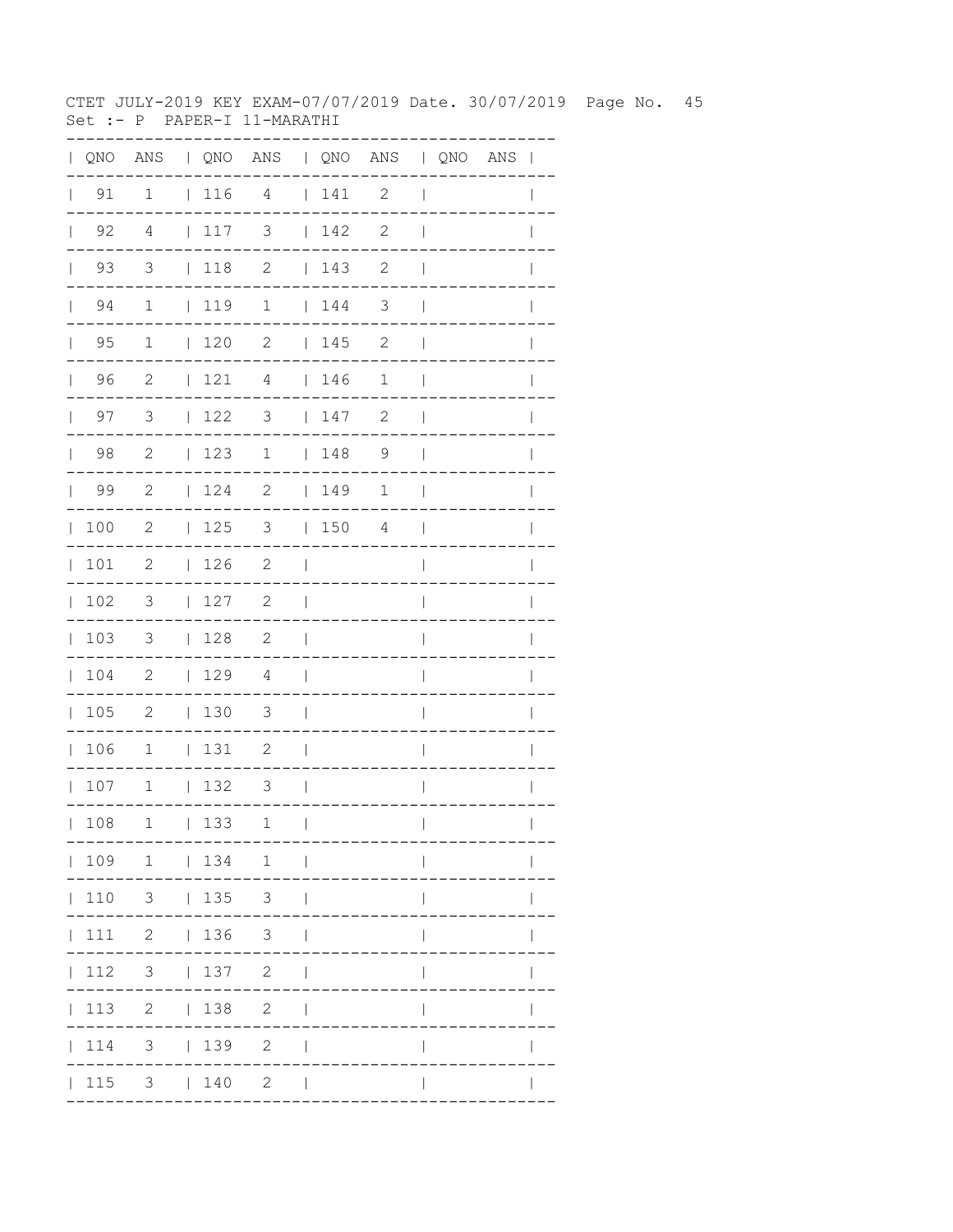CTET JULY-2019 KEY EXAM-07/07/2019 Date. 30/07/2019 Page No. 46 Set :- Q PAPER-I 11-MARATHI

|                    |                            |                          |                 | QNO ANS   QNO ANS   QNO ANS   QNO ANS |                |                                                             |                |                          |  |                |
|--------------------|----------------------------|--------------------------|-----------------|---------------------------------------|----------------|-------------------------------------------------------------|----------------|--------------------------|--|----------------|
| $\vert$ 91         | 2                          |                          | 116             | 1                                     |                | 141                                                         | 1              | $\overline{1}$           |  | $\overline{1}$ |
| $\vert$ 92         | $\overline{4}$             | $\mathcal{L}_{\rm{max}}$ | 117             | $\overline{4}$                        |                | $\vert$ 142                                                 | 4              | $\overline{\phantom{a}}$ |  |                |
| 93<br>$\mathbb{R}$ | $\overline{4}$             |                          | 118             | $\overline{4}$                        |                | 143                                                         | $\mathbf{1}$   | $\overline{\phantom{a}}$ |  |                |
| $\vert$ 94         | $\mathbf{1}$               |                          | $\vert$ 119     | $\overline{4}$                        |                | 144                                                         | 9              | $\mathbf{I}$             |  |                |
| $\vert$ 95         | $\overline{c}$             |                          | 120             | $\overline{4}$                        |                | 145                                                         | $\overline{4}$ | $\overline{\phantom{a}}$ |  | $\mathbf{I}$   |
| 96                 | $\mathbf{1}$               |                          | 121             | $\overline{4}$                        |                | $\begin{array}{c} \begin{array}{c} \end{array} \end{array}$ | 3              | $\mathbf{I}$             |  |                |
| 97<br>$\mathbf{L}$ | $\mathbf 1$                |                          | 122             | 1                                     |                | 147                                                         | $\mathbf{2}$   | $\overline{\phantom{a}}$ |  |                |
| 98                 | 4                          |                          | 123             | 2                                     |                | 148                                                         | 1              | $\overline{\phantom{a}}$ |  | $\mathbf{I}$   |
| $\vert$ 99         | $\overline{\mathbf{3}}$    |                          | 124             | 1   149                               |                |                                                             | $\mathbf{1}$   | $\Box$                   |  | $\mathbf{I}$   |
| 100                | $\overline{1}$             |                          | 125             | $\overline{1}$                        |                | 150                                                         | $\mathbf{1}$   | $\mathbf{I}$             |  |                |
| 101                | $\overline{c}$             |                          | 126             | $\overline{1}$                        | $\sim$         |                                                             |                | $\overline{\phantom{a}}$ |  |                |
| 102                | 2                          |                          | 127             | 3                                     | $\sim$         |                                                             |                | $\overline{\phantom{a}}$ |  | I              |
| 103                | $\mathbf{1}$               |                          | 128             | $\overline{\phantom{0}}$ 2            | $\Box$         |                                                             |                | I                        |  |                |
| 104                | $\overline{1}$             |                          | 129             | $\overline{\phantom{0}}^2$            | $\Box$         |                                                             |                | $\overline{\phantom{a}}$ |  |                |
| 105                | $\mathbf 1$                |                          | $\vert$ 130     | 1                                     | $\Box$         |                                                             |                | I                        |  |                |
| 106                | $\overline{\phantom{0}}^2$ |                          | 131             | 2                                     | $\Box$         |                                                             |                | $\mathbf{I}$             |  | $\overline{1}$ |
| 107                | $\overline{1}$             |                          | 132             | 4                                     | $\blacksquare$ |                                                             |                | $\mathsf{I}$             |  | $\mathbf{I}$   |
| 108                | $\mathbf{2}$               |                          | 133             | 4                                     | $\mathbf{I}$   |                                                             |                | $\overline{\phantom{a}}$ |  | $\mathbf{I}$   |
|                    | $ 109 \t1 \t 134 \t2$      |                          |                 | $\sim$                                |                |                                                             |                |                          |  |                |
|                    | $ 110 \t2 \t 135 \t3$      |                          |                 |                                       |                |                                                             |                |                          |  |                |
| 111                |                            |                          | $2 \t 136 \t 1$ |                                       |                |                                                             |                |                          |  |                |
| $\vert$ 112        |                            |                          |                 | 3   137 1                             | $\Box$         |                                                             |                |                          |  |                |
| $\vert$ 113        |                            |                          |                 | $2 \t 138 \t 1$                       | $\mathbf{I}$   |                                                             |                |                          |  |                |
| 114                |                            |                          | $1 \t 139$      | $\mathbf{1}$                          |                |                                                             |                |                          |  |                |
|                    |                            |                          |                 | 115 4   140 2                         |                |                                                             |                |                          |  |                |
|                    |                            |                          |                 |                                       |                |                                                             |                |                          |  |                |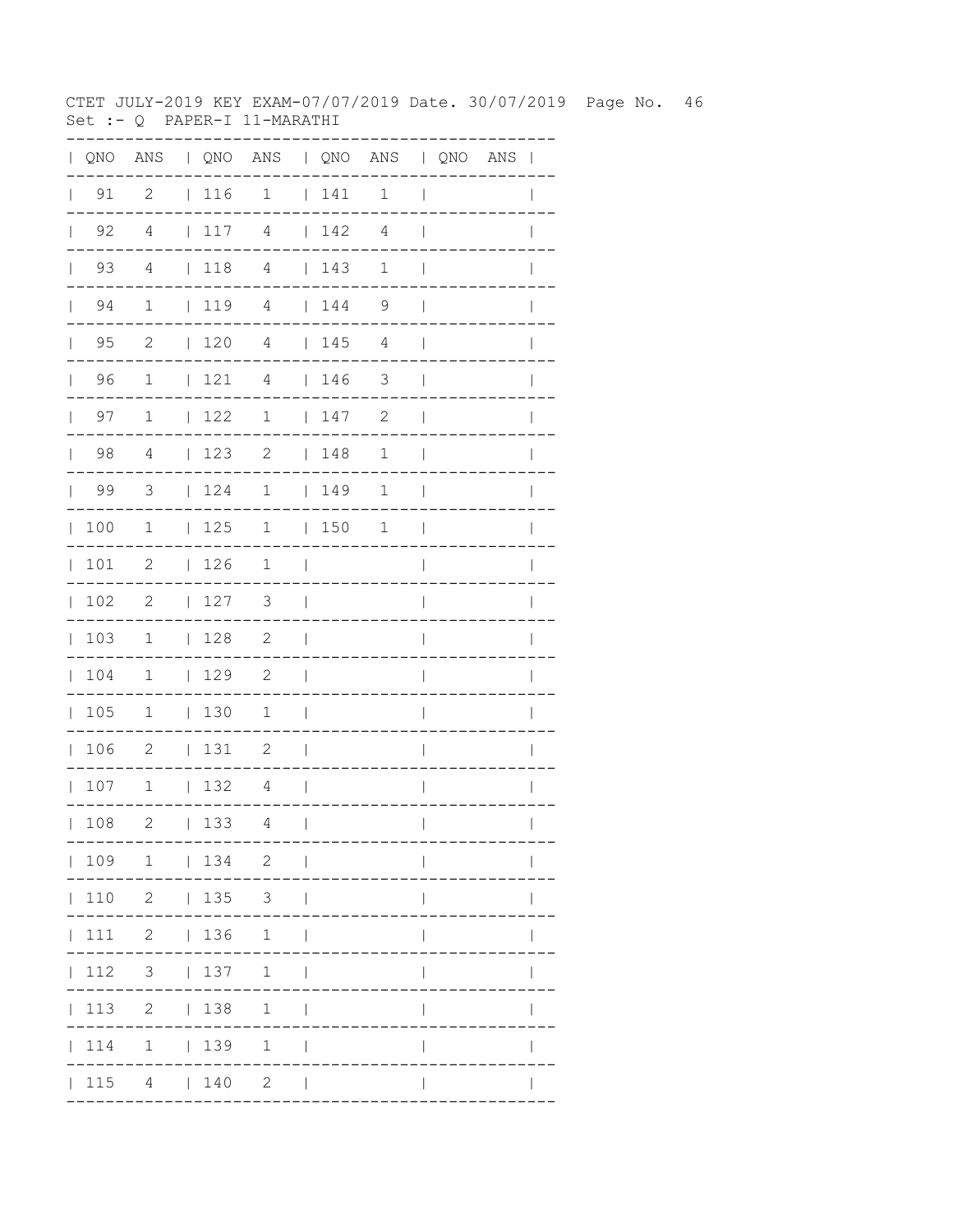CTET JULY-2019 KEY EXAM-07/07/2019 Date. 30/07/2019 Page No. 47 Set :- R PAPER-I 11-MARATHI

| QNO | ANS                     |              |     | QNO ANS   QNO ANS   QNO ANS |              |     |                          |              |             |              |
|-----|-------------------------|--------------|-----|-----------------------------|--------------|-----|--------------------------|--------------|-------------|--------------|
| 91  | $\overline{\mathbf{3}}$ |              | 116 | $\overline{\mathbf{3}}$     |              | 141 | $\overline{\phantom{a}}$ |              |             |              |
| 92  | $\overline{4}$          | $\mathbf{L}$ | 117 | $\mathbf 1$                 | $\mathbf{L}$ | 142 | $\mathbf{2}$             |              |             |              |
| 93  | $\mathbf{1}$            | $\mathbf{L}$ | 118 | $\overline{4}$              | $\mathbf{L}$ | 143 | $1\,$                    |              |             |              |
| 94  | $\overline{4}$          |              | 119 | $\overline{\phantom{a}}$    | $\mathbf{L}$ | 144 | $\overline{4}$           |              |             |              |
| 95  | $\overline{4}$          | $\mathbf{L}$ | 120 | 4                           |              | 145 | 4                        |              |             |              |
| 96  | 3                       | L            | 121 | 1                           |              | 146 | 4                        |              |             |              |
| 97  | $\mathbf{2}$            | $\mathbf{L}$ | 122 | 4                           |              | 147 | $\overline{4}$           |              |             |              |
| 98  | $1\,$                   | $\mathbf{L}$ | 123 | 4                           | $\mathbf{L}$ | 148 | $\overline{4}$           |              |             |              |
| 99  | 3                       | L            | 124 | 4                           | $\mathbf{L}$ | 149 | $\overline{4}$           |              |             |              |
| 100 | 1                       | $\mathbf{L}$ | 125 | $\mathbf{2}$                | $\mathbf{L}$ | 150 | 4                        |              |             |              |
| 101 | 4                       | L            | 126 | 1                           |              |     |                          |              |             |              |
| 102 | $\overline{4}$          | L            | 127 | 3                           |              |     |                          |              |             |              |
| 103 | 4                       | $\mathbf{L}$ | 128 | 4                           |              |     |                          |              |             |              |
| 104 | 4                       | $\mathbf{L}$ | 129 | 1                           |              |     |                          |              |             |              |
| 105 | $\mathbf 1$             | $\mathbf{L}$ | 130 | 3                           |              |     |                          |              |             |              |
| 106 | $\mathbf 1$             | $\mathbf{L}$ | 131 | 3                           |              |     |                          |              |             |              |
| 107 | $1\,$                   | L            | 132 | 1                           |              |     |                          |              |             |              |
| 108 | 2                       |              | 133 | 2.<br>---                   | $\Box$       |     |                          | $\mathbf{L}$ |             | $\mathbf{L}$ |
|     |                         |              |     | 109 1   134 1               |              |     |                          |              | ----------- |              |
|     |                         |              |     | 110  4    135  4            |              |     |                          |              |             |              |
|     |                         |              |     | 111 3   136 1               |              |     |                          |              |             |              |
|     |                         |              |     | $ 112 \t4 \t 137 \t4 \t $   |              |     |                          |              |             |              |
|     |                         |              |     | 113 3   138 3               |              |     |                          |              |             |              |
|     |                         |              |     | 114 3   139 4               |              |     |                          | $\mathbf{I}$ |             |              |
|     |                         |              |     | $ 115 \t3 \t 140 \t9 \t $   |              |     |                          |              |             |              |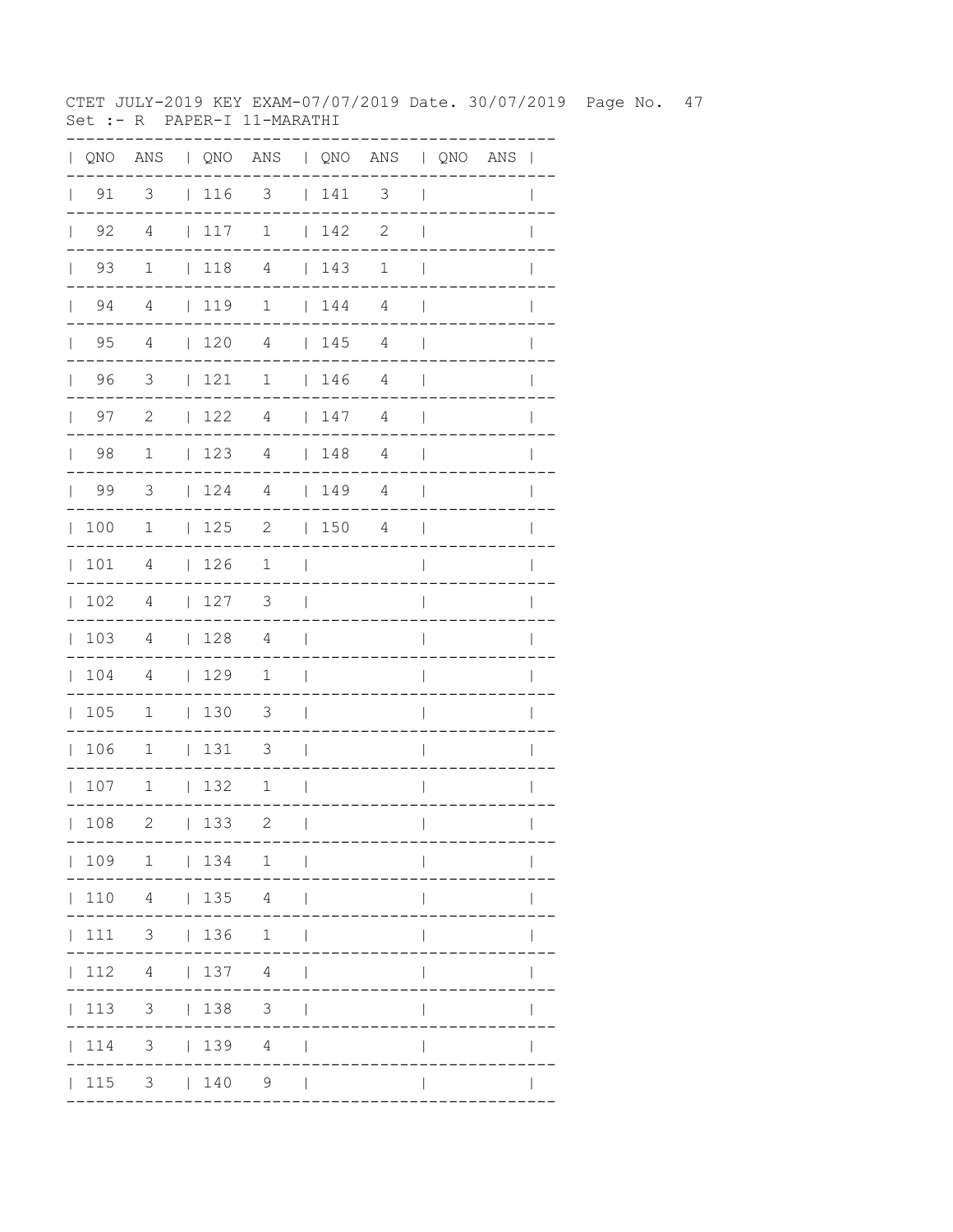CTET JULY-2019 KEY EXAM-07/07/2019 Date. 30/07/2019 Page No. 48 Set :- S PAPER-I 11-MARATHI

| QNO | ANS                        |              |     | QNO ANS   QNO ANS   QNO ANS |              |     |                                                  |              |                       |              |
|-----|----------------------------|--------------|-----|-----------------------------|--------------|-----|--------------------------------------------------|--------------|-----------------------|--------------|
| 91  | $\overline{4}$             |              | 116 | $\overline{\mathbf{3}}$     |              | 141 | $\overline{\phantom{a}}$                         |              |                       |              |
| 92  | $\mathcal{S}$              | $\mathbf{L}$ | 117 | $\overline{4}$              | $\mathbf{L}$ | 142 | 3                                                |              |                       |              |
| 93  | $\overline{\mathbf{3}}$    | $\mathbf{L}$ | 118 | $\overline{4}$              | $\mathbf{L}$ | 143 | 3                                                |              |                       |              |
| 94  | $\overline{\phantom{0}}^2$ | $\mathbf{L}$ | 119 | $\mathbf 1$                 | $\mathbf{L}$ | 144 | 3                                                |              |                       |              |
| 95  | 1                          | $\mathbf{L}$ | 120 | 4                           |              | 145 | 3                                                |              |                       |              |
| 96  | 4                          | L            | 121 | 3                           |              | 146 | 3                                                |              |                       |              |
| 97  | $\mathbf{2}$               | $\mathbf{L}$ | 122 | 3                           |              | 147 | $\overline{4}$                                   |              |                       |              |
| 98  | $\sqrt{2}$                 | L            | 123 | 1                           | $\mathbf{L}$ | 148 | $\mathfrak{Z}$                                   |              |                       |              |
| 99  | 3                          | L            | 124 | 4                           | $\mathbf{L}$ | 149 | $\mathbf{2}$                                     |              |                       |              |
| 100 | 3                          | L            | 125 | $\mathbf{2}$                | $\mathbf{L}$ | 150 | 3                                                |              |                       |              |
| 101 | 3                          | L            | 126 | 3                           |              |     |                                                  |              |                       |              |
| 102 | 3                          | L            | 127 | 4                           |              |     |                                                  |              |                       |              |
| 103 | 3                          | L            | 128 | 3                           |              |     |                                                  |              |                       |              |
| 104 | 4                          | $\mathbf{L}$ | 129 | $\mathbf{2}$                |              |     |                                                  |              |                       |              |
| 105 | 4                          | $\mathbf{L}$ | 130 | $\mathbf{2}$                |              |     |                                                  |              |                       |              |
| 106 | 3                          | L            | 131 | 4                           |              |     |                                                  |              |                       |              |
| 107 | $\mathbf{2}$               | L            | 132 | 1                           |              |     |                                                  |              |                       |              |
| 108 | 3                          |              | 133 | 4                           | $\Box$       |     |                                                  | $\mathbf{L}$ |                       | $\mathbf{L}$ |
|     |                            |              |     | 109 2   134 3               |              |     | . _ _ _ _ _ _ _ _ _ .<br>- - - - - - - - - - - - |              | . - - - - - - - - - . |              |
|     |                            |              |     | 110 2   135 4               |              |     |                                                  |              |                       |              |
|     |                            |              |     | 111 2   136 9               |              |     |                                                  |              |                       |              |
|     |                            |              |     | 112 2   137 2               |              |     |                                                  |              |                       |              |
|     |                            |              |     | 113 4   138 1               |              |     |                                                  | L            |                       |              |
|     |                            |              |     | 114 3   139 4               |              |     |                                                  | L            |                       |              |
|     |                            |              |     | $ 115 \t4 \t 140 \t3 \t $   |              |     |                                                  |              |                       |              |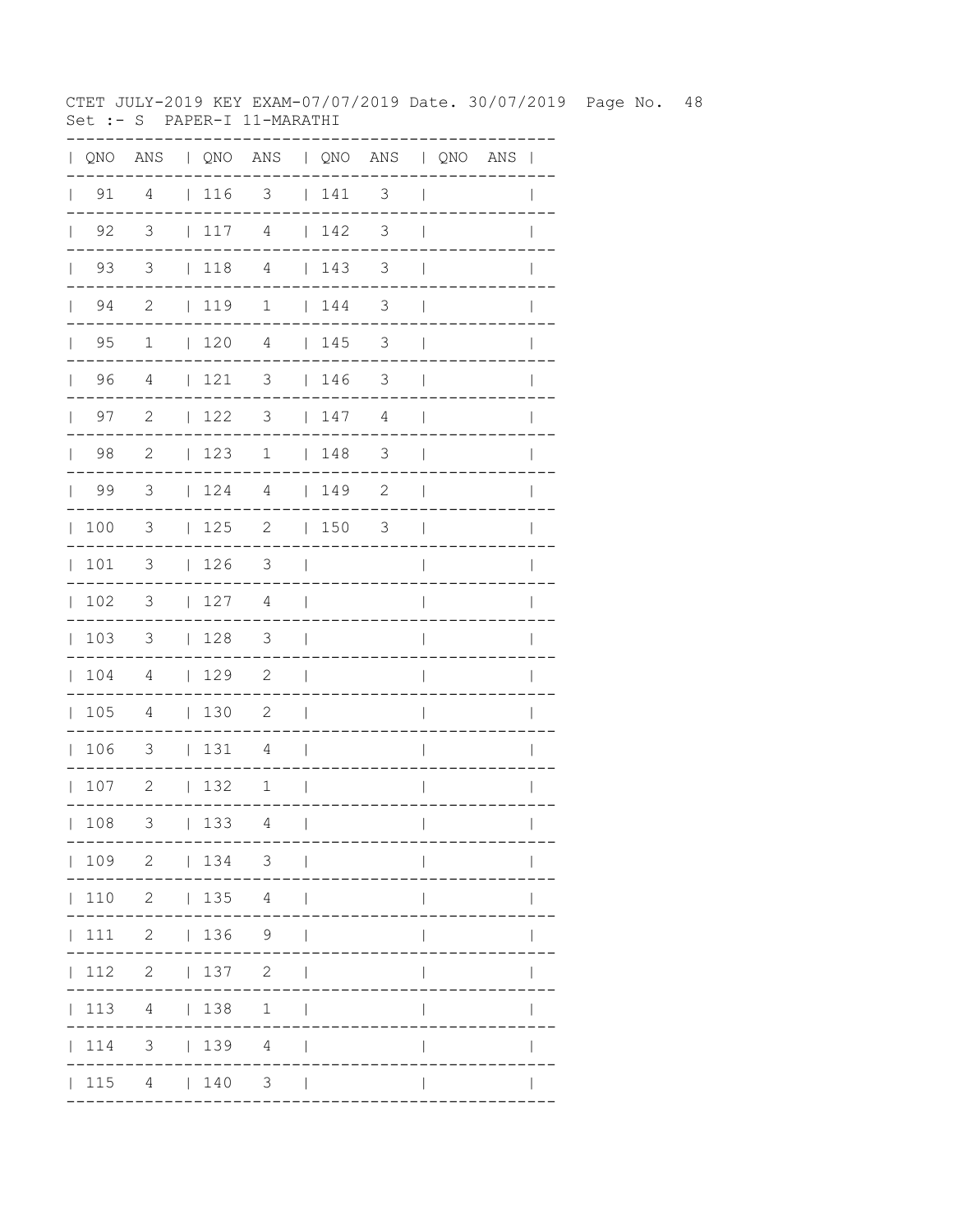CTET JULY-2019 KEY EXAM-07/07/2019 Date. 30/07/2019 Page No. 49 Set :-  $P$  PAPER-I 12-MIZO

|              |                      |                          |                                                             | QNO ANS   QNO ANS   QNO ANS   QNO ANS |                          |      |              |                          |  |              |
|--------------|----------------------|--------------------------|-------------------------------------------------------------|---------------------------------------|--------------------------|------|--------------|--------------------------|--|--------------|
|              | $\vert$ 91           | 4                        | 116                                                         | $\overline{4}$                        |                          | 141  | 2            | $\overline{\phantom{a}}$ |  | $\mathbf{I}$ |
| $\mathbf{L}$ | 92                   | $\mathbf{2}$             | 117                                                         | 3                                     |                          | 142  | $\mathbf{2}$ | $\overline{\phantom{a}}$ |  |              |
|              | 93<br>$\mathbb{R}^n$ | $\mathbf 1$              | $ 118$ 2                                                    |                                       |                          | 143  | $\mathbf{2}$ | $\overline{\phantom{a}}$ |  |              |
|              | 94<br>$\mathbf{L}$   | 3                        | $1119$ 1                                                    |                                       |                          | 144  | 3            | $\overline{\phantom{a}}$ |  |              |
| $\mathbf{L}$ | 95                   | 4                        | $\begin{array}{c} \begin{array}{c} \end{array} \end{array}$ | $\mathbf{2}$                          |                          | 145  | 2            | $\overline{\phantom{a}}$ |  |              |
| $\mathbb{R}$ | 96                   | 3                        | 121                                                         | 3                                     |                          | 146  | $\mathbf 1$  | $\overline{\phantom{a}}$ |  |              |
|              | 97<br>$\mathbf{L}$   | $\overline{c}$           | 122                                                         | 2                                     |                          | 147  | 2            | $\overline{\phantom{a}}$ |  |              |
| $\mathbf{L}$ | 98                   | $\mathbf{1}$             | 123                                                         | $\mathbf 1$                           |                          | 148  | 9            | $\overline{\phantom{a}}$ |  | $\mathbb{I}$ |
|              | 99                   | 2                        | 124                                                         | 3   149                               |                          |      | 1            | $\overline{\phantom{a}}$ |  | $\mathbb{I}$ |
| $\mathbb{L}$ | 100                  | $\overline{3}$           | 125                                                         | $\overline{\phantom{a}}$              |                          | 1504 |              | $\mathbf{I}$             |  |              |
| $\mathbb{L}$ | 101                  | $\mathbf{2}$             | 126                                                         | 4                                     | $\overline{\phantom{0}}$ |      |              | $\overline{\phantom{a}}$ |  |              |
|              | 102                  | 4                        | 127                                                         | 1                                     | $\overline{\phantom{a}}$ |      |              | $\overline{\phantom{a}}$ |  | $\mathbb{I}$ |
|              | 103                  | $\mathcal{S}$            | $\vert$ 128                                                 | 4                                     | $\Box$                   |      |              | $\overline{\phantom{a}}$ |  | $\mathbf{I}$ |
|              | 104                  | 4                        | 129                                                         | $\overline{\phantom{0}}^2$            | $\overline{\phantom{a}}$ |      |              | $\overline{1}$           |  |              |
|              | 105                  | $\mathbf{1}$             | 130                                                         | $\overline{4}$                        | $\overline{\phantom{0}}$ |      |              | $\overline{\phantom{a}}$ |  |              |
|              | 106                  | $\mathbf 1$              | 131                                                         | 4                                     | $\overline{\phantom{a}}$ |      |              | $\overline{\phantom{a}}$ |  | $\mathbf{I}$ |
|              | 107                  | $\mathbf{1}$             | 132                                                         | $\overline{\phantom{a}}$              | $\overline{\phantom{a}}$ |      |              | $\overline{\phantom{a}}$ |  | $\mathbf{I}$ |
|              | 108                  | $\mathbf 1$              | 133                                                         | 1                                     | $\overline{1}$           |      |              | $\overline{\phantom{a}}$ |  |              |
|              |                      |                          |                                                             | 109 1   134 3                         |                          |      |              |                          |  |              |
|              |                      | $110 \t 3 \t   135 \t 1$ |                                                             |                                       | $\Box$                   |      |              |                          |  |              |
|              |                      | 111 2   136 3            |                                                             |                                       |                          |      |              |                          |  |              |
|              | 112                  |                          | $3 \t 137 \t 2$                                             |                                       | $\overline{\phantom{a}}$ |      |              |                          |  |              |
|              |                      | 113 2   138              |                                                             | $\overline{2}$                        |                          |      |              |                          |  |              |
|              | 114                  |                          | 3   139                                                     | 2                                     |                          |      |              |                          |  |              |
|              | 115                  |                          | 3   140                                                     | $\mathbf{2}$                          |                          |      |              |                          |  |              |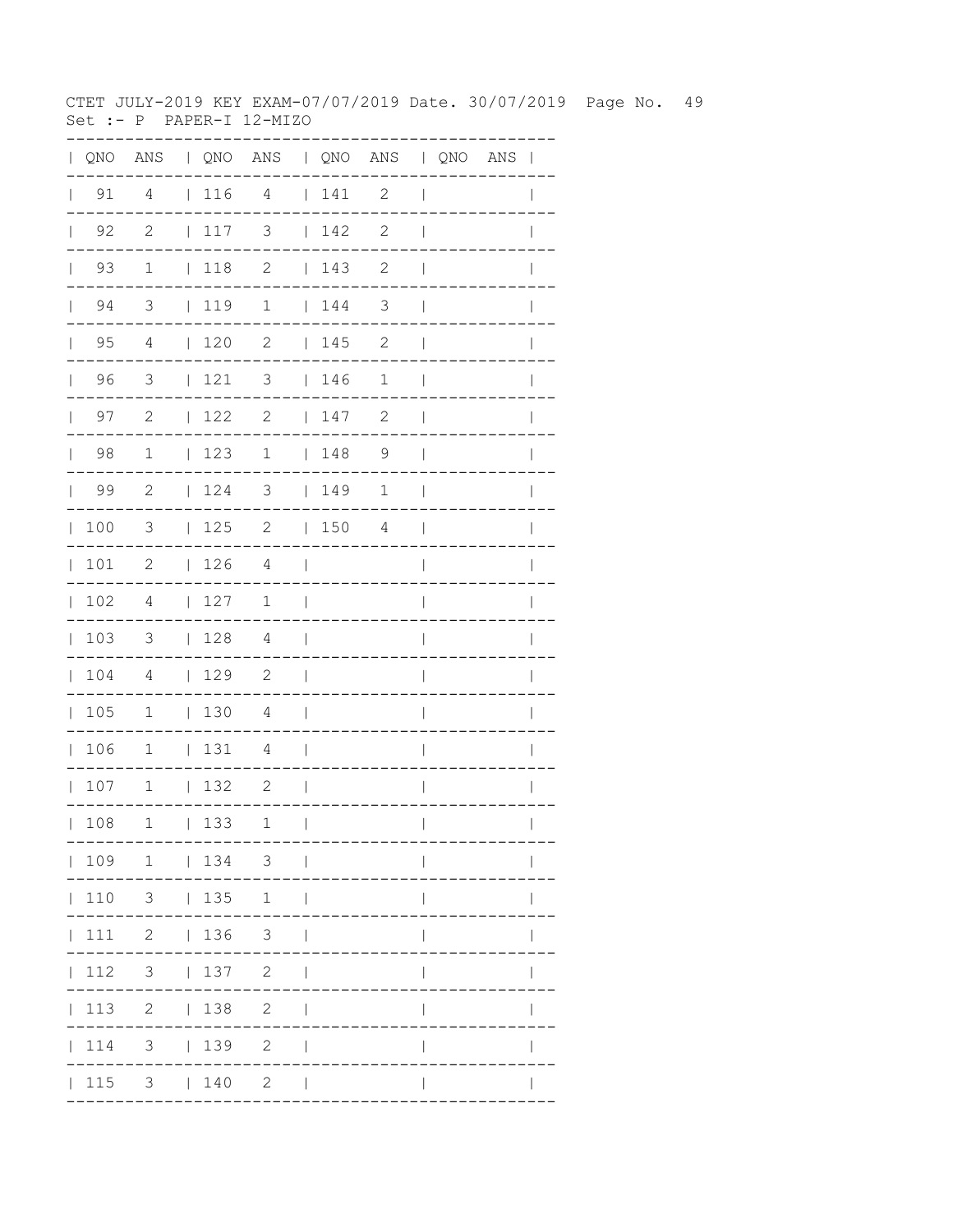CTET JULY-2019 KEY EXAM-07/07/2019 Date. 30/07/2019 Page No. 50 Set :-  $Q$  PAPER-I 12-MIZO

| $\mathbf{L}$ |                     |                            |             | QNO ANS   QNO ANS   QNO ANS   QNO ANS |                          |                                                             |                |                          |  | $\overline{\phantom{a}}$ |
|--------------|---------------------|----------------------------|-------------|---------------------------------------|--------------------------|-------------------------------------------------------------|----------------|--------------------------|--|--------------------------|
| $\mathbf{L}$ | 91                  | $\overline{4}$             | $\vert$ 116 | $\mathbf{1}$                          |                          | 141                                                         | $\mathbf 1$    | $\overline{\phantom{a}}$ |  |                          |
|              | $\vert$ 92          | $\overline{c}$             | 117         | $\overline{4}$                        |                          | 142                                                         | 4              | $\overline{1}$           |  |                          |
|              | 93<br>$\mathbf{L}$  | 3                          | 118         | $\overline{4}$                        |                          | 143                                                         | 1              | $\overline{1}$           |  |                          |
|              | 94<br>$\  \cdot \ $ | $\mathbf{2}$               | 119         | $\overline{4}$                        |                          | 144                                                         | 9              | $\overline{\phantom{a}}$ |  |                          |
|              | $\vert$ 95          | $\mathbf{1}$               | 120         | $\overline{4}$                        |                          | 145                                                         | $\overline{4}$ | $\overline{1}$           |  |                          |
|              | 96                  | $\overline{4}$             | 121         | $\overline{4}$                        |                          | $\begin{array}{c} \begin{array}{c} \end{array} \end{array}$ | $\mathcal{S}$  | $\overline{\phantom{a}}$ |  | $\mathbf{I}$             |
|              | $\vert$ 97          | $\mathbf 1$                | 122         | $\overline{\phantom{a}}$              |                          | 147                                                         | $\mathbf{2}$   | $\overline{\phantom{a}}$ |  | $\mathbf{I}$             |
|              | $\vert$ 98          | $\overline{3}$             | 123         | $\mathbf 1$                           |                          | 148                                                         | $\mathbf 1$    | $\overline{\phantom{a}}$ |  |                          |
|              | 99                  | 1                          | 124         | $\mathcal{S}$                         |                          | 149                                                         | 1              | $\overline{\phantom{a}}$ |  |                          |
|              | 100                 | $\mathbf 1$                | 125         | 4                                     |                          | 150                                                         | 1              | $\overline{\phantom{a}}$ |  | $\mathbf{I}$             |
|              | 101                 | $\mathcal{S}$              | 126         | 3                                     | $\Box$                   |                                                             |                | $\overline{\phantom{a}}$ |  | $\overline{1}$           |
| $\mathbf{L}$ | 102                 | $\overline{\phantom{0}}^2$ | 127         | 2                                     | $\perp$                  |                                                             |                | I                        |  |                          |
|              | 103                 | $\overline{\mathbf{3}}$    | 128         | 1                                     | $\mathbf{I}$             |                                                             |                | $\overline{1}$           |  |                          |
|              | 104                 | $\overline{4}$             | 129         | 3                                     | $\Box$                   |                                                             |                | $\overline{1}$           |  | I                        |
|              | 105                 | $\overline{\phantom{0}}$   | 130         | $\overline{\mathbf{3}}$               | $\mathcal{L}$            |                                                             |                | I                        |  |                          |
|              | 106                 | $\overline{\phantom{0}}$   | 131         | 1                                     | $\overline{\phantom{a}}$ |                                                             |                | I                        |  |                          |
|              | 107                 | 1   132                    |             | $\overline{4}$                        | $\Box$                   |                                                             |                | $\overline{1}$           |  | I                        |
|              | 108                 | $\mathbf{2}$               | 133         | 2                                     | $\mathbf{I}$             |                                                             |                | $\overline{\phantom{a}}$ |  | $\mathbf{I}$             |
|              |                     | 109 1   134 4              |             |                                       | $\sim$ 1                 |                                                             |                |                          |  |                          |
|              | 110                 |                            | 2   135     | 1                                     | - 1                      |                                                             |                |                          |  |                          |
|              | 111                 |                            | 2   136     | 1                                     | $\overline{\phantom{0}}$ |                                                             |                |                          |  |                          |
|              | 112                 |                            | $3 \t 137$  | $\mathbf{1}$                          |                          |                                                             |                |                          |  |                          |
|              | 113                 | $2 \mid$                   | 138         | $\mathbf{1}$                          |                          |                                                             |                |                          |  |                          |
|              | 114                 |                            | $1 \t 139$  | $\mathbf{1}$                          |                          |                                                             |                |                          |  |                          |
|              | 115                 |                            | 4   140     | $\mathbf{2}$                          | $\blacksquare$           |                                                             |                |                          |  |                          |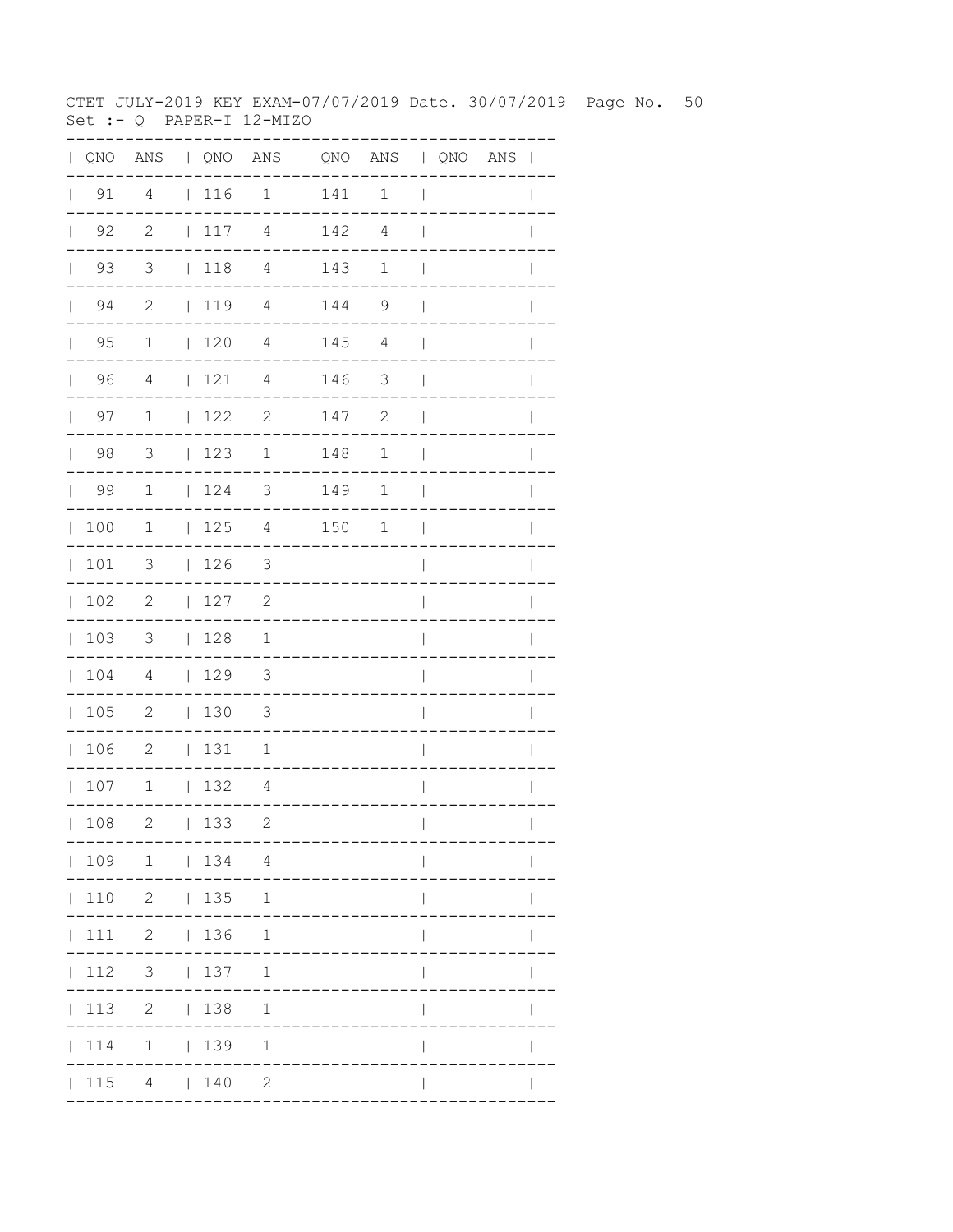CTET JULY-2019 KEY EXAM-07/07/2019 Date. 30/07/2019 Page No. 51 Set :- R PAPER-I 12-MIZO

|              |                    |                            |                                                             | QNO ANS   QNO ANS   QNO ANS   QNO ANS |                          |                                                             |              |                          |  | $\mathbf{I}$ |
|--------------|--------------------|----------------------------|-------------------------------------------------------------|---------------------------------------|--------------------------|-------------------------------------------------------------|--------------|--------------------------|--|--------------|
|              | $\vert$ 91         | $\overline{c}$             | $\begin{array}{c} \begin{array}{c} \end{array} \end{array}$ | 3                                     |                          | 141                                                         | 3            | $\overline{\phantom{a}}$ |  | $\mathbf{I}$ |
| $\mathbf{L}$ | 92                 | $\mathbf 1$                | 117                                                         | $\mathbf 1$                           |                          | 142                                                         | $\mathbf{2}$ | $\mathbf{I}$             |  |              |
| $\mathbf{L}$ | 93                 | 4                          | $\vert$ 118                                                 | $\overline{4}$                        |                          | 143                                                         | $\mathbf 1$  | $\mathbf{I}$             |  |              |
|              | 94<br>$\mathbf{L}$ | 3                          | 119                                                         | $\mathbf 1$                           |                          | $\begin{array}{cc} 1 & 44 \end{array}$                      | 4            | $\mathbf{I}$             |  |              |
| $\mathbb{L}$ | 95                 | 4                          | 120                                                         | 4                                     |                          | 145                                                         | 4            | $\mathbf{I}$             |  |              |
| $\mathbf{L}$ | 96                 | $\overline{c}$             | 121                                                         | 4                                     |                          | $\begin{array}{c} \begin{array}{c} \end{array} \end{array}$ | 4            | $\overline{\phantom{a}}$ |  |              |
| $\mathbf{L}$ | 97                 | 4                          | 122                                                         | $\mathbf{2}$                          |                          | 147                                                         | 4            | $\overline{\phantom{a}}$ |  |              |
| $\mathbf{L}$ | 98                 | 3                          | 123                                                         | 3                                     |                          | 148                                                         | 4            | $\overline{\phantom{a}}$ |  | $\mathbb{I}$ |
| $\mathbf{L}$ | 99                 | $\mathbf{1}$               | 124                                                         | $\overline{\phantom{a}}$              |                          | 149                                                         | 4            | $\overline{\phantom{a}}$ |  | I            |
| $\mathbb{L}$ | 100                | $\mathbf{1}$               | 125                                                         | $\mathbf{1}$                          |                          | 1504                                                        |              | $\overline{\phantom{a}}$ |  |              |
| $\mathbf{L}$ | 101                | $\mathbf{2}$               | 126                                                         | 4                                     | $\overline{\phantom{0}}$ |                                                             |              | $\overline{1}$           |  |              |
| $\mathbf{L}$ | 102                | 3                          | 127                                                         | 3                                     | $\overline{\phantom{a}}$ |                                                             |              | $\overline{1}$           |  | $\mathbb{I}$ |
| $\mathbf{L}$ | 103                | $\mathbf{1}$               | $\begin{array}{c} 128 \end{array}$                          | $\mathbf{1}$                          | $\Box$                   |                                                             |              | $\overline{\phantom{a}}$ |  | $\mathbf{I}$ |
| $\mathbf{L}$ | 104                | $\overline{4}$             | 129                                                         | $\overline{4}$                        | $\overline{\phantom{a}}$ |                                                             |              | I                        |  |              |
| $\mathbf{L}$ | 105                | $\overline{\phantom{0}}^2$ | $\vert$ 130                                                 | 3                                     | $\overline{\phantom{0}}$ |                                                             |              | I                        |  |              |
| $\mathbb{L}$ | 106                | $\mathbf 1$                | 131                                                         | 1                                     | $\overline{\phantom{a}}$ |                                                             |              | $\overline{1}$           |  | $\mathbf{I}$ |
|              | 107                | $\mathbf{1}$               | 132                                                         | 3                                     | - 1                      |                                                             |              | $\overline{1}$           |  | $\mathbf{I}$ |
|              | 108                | 2                          | 133                                                         | 4                                     | $\overline{1}$           |                                                             |              |                          |  |              |
|              |                    | 109 1   134 2              |                                                             |                                       | $\sim$                   |                                                             |              |                          |  |              |
|              |                    | 110 4   135 2              |                                                             |                                       | $\Box$                   |                                                             |              |                          |  |              |
|              |                    |                            |                                                             | 111 3   136 1                         | $\blacksquare$           |                                                             |              |                          |  |              |
|              | 112                | 4   137 4                  |                                                             |                                       | $\Box$                   |                                                             |              |                          |  |              |
|              | 113                | 3 <sup>7</sup>             | 138                                                         | $\mathcal{S}$                         |                          |                                                             |              |                          |  |              |
|              | 114                | 3 <sup>7</sup>             |                                                             | 1394                                  |                          |                                                             |              |                          |  |              |
|              | 115                |                            | 3   140                                                     | 9                                     |                          |                                                             |              |                          |  |              |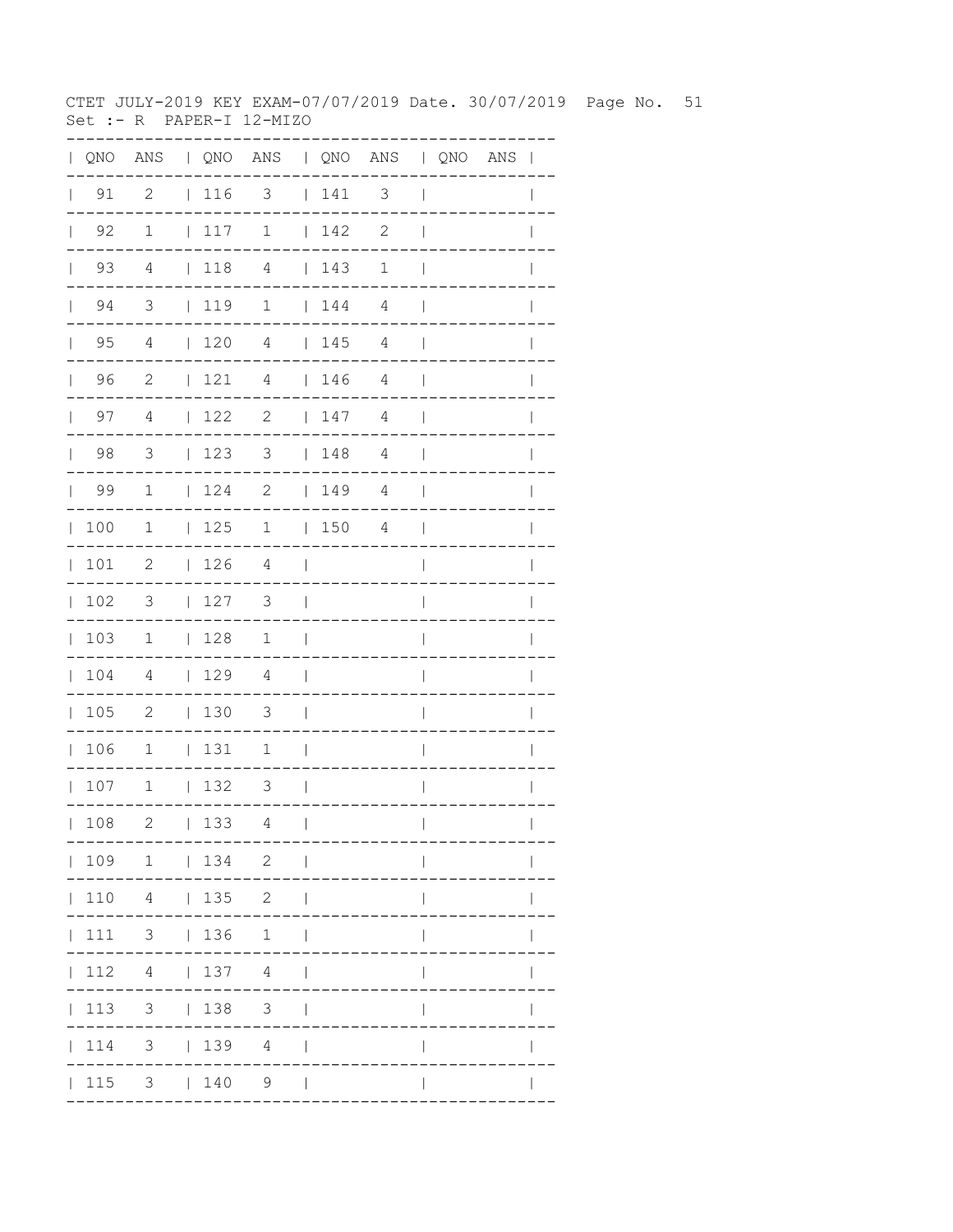CTET JULY-2019 KEY EXAM-07/07/2019 Date. 30/07/2019 Page No. 52 Set :- S PAPER-I 12-MIZO

|              |                    |                            |                                                             | QNO ANS   QNO ANS   QNO ANS   QNO ANS |                          |          |               |                          |  | $\mathbf{I}$ |
|--------------|--------------------|----------------------------|-------------------------------------------------------------|---------------------------------------|--------------------------|----------|---------------|--------------------------|--|--------------|
|              | $\vert$ 91         | 3                          | $\vert$ 116                                                 | 3                                     |                          | 141      | 3             | $\overline{\phantom{a}}$ |  | $\mathbf{I}$ |
| $\mathbf{L}$ | 92                 | $\mathbf{2}$               | 117                                                         | $\overline{4}$                        |                          | 142      | 3             | $\overline{1}$           |  |              |
| $\mathbf{L}$ | 93                 | 3                          | $\vert$ 118                                                 | $\overline{4}$                        |                          | 143      | 3             | $\mathbf{I}$             |  |              |
|              | 94<br>$\mathbf{L}$ | $\mathbf{1}$               | 119                                                         | $\mathbf 1$                           |                          | 144      | 3             | $\overline{\phantom{a}}$ |  |              |
| $\mathbf{L}$ | 95                 | 3                          | 120                                                         | 4                                     |                          | 145      | 3             | $\mathbf{I}$             |  |              |
| $\mathbf{L}$ | 96                 | $\overline{c}$             | 121                                                         | $\mathbf{2}$                          |                          | 146      | 3             | $\mathbf{I}$             |  |              |
|              | 97<br>$\mathbf{L}$ | 4                          | 122                                                         | $\mathbf 1$                           |                          | 147      | 4             | $\overline{\phantom{a}}$ |  |              |
| $\mathbf{L}$ | 98                 | $\mathbf 1$                | 123                                                         | 4                                     |                          | 148      | $\mathcal{S}$ | $\overline{\phantom{a}}$ |  | $\mathbb{I}$ |
| $\mathbf{L}$ | 99                 | 4                          | 124                                                         | $\overline{\mathbf{3}}$               |                          | 149      | $\mathbf{2}$  | $\overline{\phantom{a}}$ |  |              |
| $\mathbb{L}$ | 100                | $\mathbf{1}$               | 125                                                         | $\overline{\phantom{a}}$              |                          | $ 150$ 3 |               | $\overline{\phantom{a}}$ |  |              |
| $\mathbf{L}$ | 101                | $\mathbf{2}$               | 126                                                         | 4                                     | $\overline{\phantom{0}}$ |          |               | $\overline{1}$           |  |              |
| $\mathbf{L}$ | 102                | 4                          | 127                                                         | 3                                     | $\perp$                  |          |               | $\overline{1}$           |  | $\mathbb{I}$ |
| $\mathbf{L}$ | 103                | $\mathcal{S}$              | 128                                                         | $\mathbf{1}$                          | $\Box$                   |          |               | $\overline{\phantom{a}}$ |  | $\mathbf{I}$ |
| $\mathbf{L}$ | 104                | $\overline{1}$             | $\begin{array}{c} \begin{array}{c} \end{array} \end{array}$ | $\overline{\phantom{0}}^2$            | $\overline{\phantom{0}}$ |          |               | I                        |  |              |
| $\mathbf{L}$ | 105                | 4                          | 130                                                         | 4                                     | $\blacksquare$           |          |               | I                        |  |              |
| $\mathbb{L}$ | 106                | 3                          | 131                                                         | 2                                     | $\overline{\phantom{a}}$ |          |               | $\overline{1}$           |  |              |
|              | 107                | $\overline{\phantom{0}}$ 2 | 132                                                         | 3                                     | - 1                      |          |               | $\overline{1}$           |  | $\mathbf{I}$ |
|              | 108                | 3                          | 133                                                         | 1                                     | $\mathbf{I}$             |          |               | $\mathbf{I}$             |  |              |
|              |                    |                            |                                                             | 109 2   134 1                         |                          |          |               |                          |  |              |
|              |                    | $110 \t2 \t135 \t3$        |                                                             |                                       |                          |          |               |                          |  |              |
|              |                    | 111 2   136 9              |                                                             |                                       |                          |          |               |                          |  |              |
|              |                    | 112 2   137 2              |                                                             |                                       |                          |          |               |                          |  |              |
|              | 113                |                            | 4   138                                                     | 1                                     |                          |          |               |                          |  |              |
|              | 114                |                            |                                                             | 3   139 4                             |                          |          |               |                          |  |              |
|              |                    | 115 4   140                |                                                             | 3 <sup>7</sup>                        |                          |          |               |                          |  |              |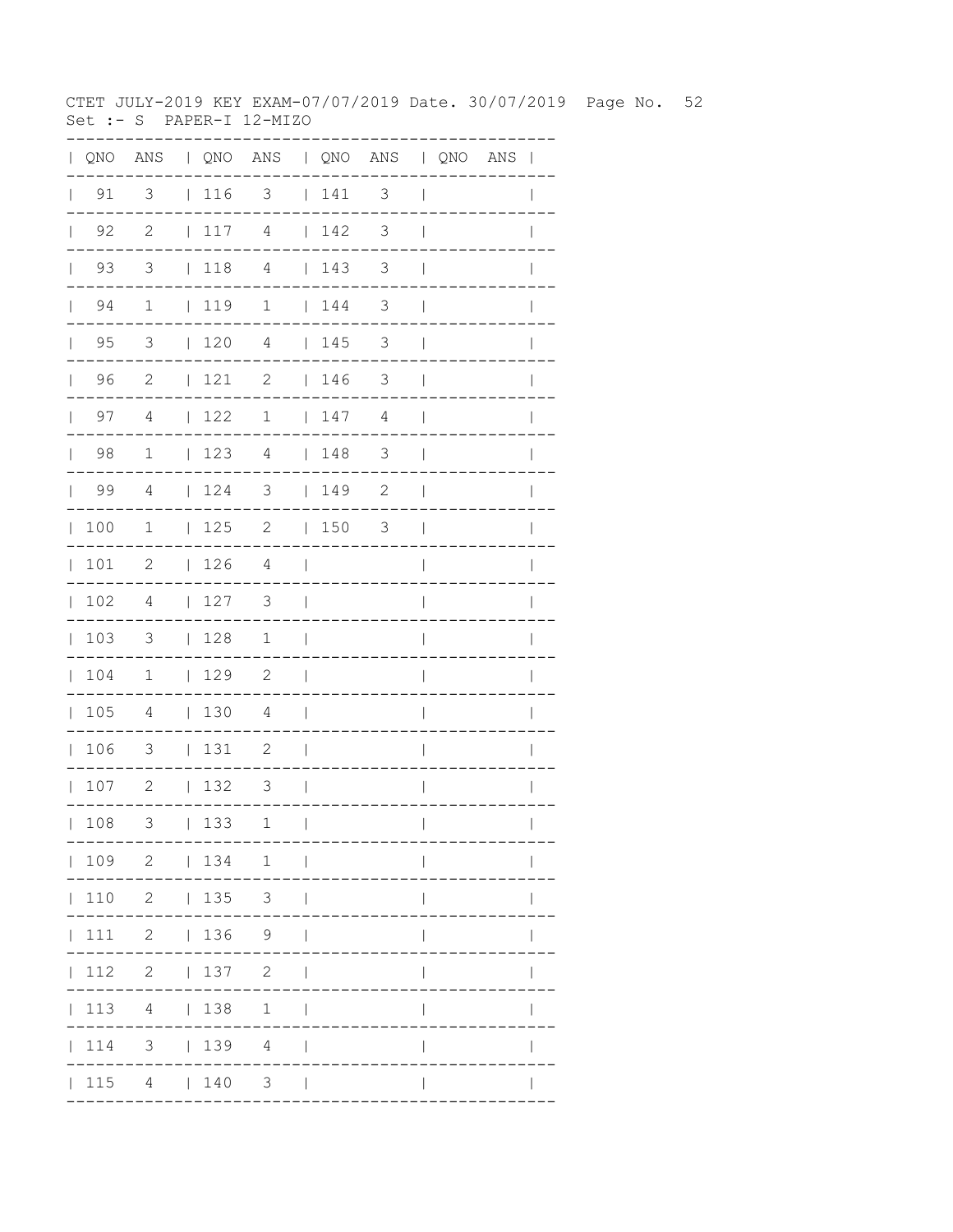CTET JULY-2019 KEY EXAM-07/07/2019 Date. 30/07/2019 Page No. 53 Set :- P PAPER-I 13-NEPALI

| $\mathbf{L}$ |                    |                            |              |                                                             | QNO ANS   QNO ANS   QNO ANS   QNO ANS |                          |                                         |                |                          |  | $\overline{\phantom{a}}$ |
|--------------|--------------------|----------------------------|--------------|-------------------------------------------------------------|---------------------------------------|--------------------------|-----------------------------------------|----------------|--------------------------|--|--------------------------|
| $\mathbf{L}$ | 91                 | 3                          |              | 116 4                                                       |                                       |                          | 141                                     | $\mathbf{2}$   | $\overline{\phantom{a}}$ |  |                          |
|              | $\vert$ 92         | $\mathbf{1}$               |              | 117                                                         | 3                                     |                          | 142                                     | $\mathbf{2}$   | $\overline{1}$           |  |                          |
|              | 93<br>$\mathbf{L}$ | $\overline{c}$             |              | $\vert$ 118                                                 | $\mathbf{2}$                          |                          | 143                                     | 2              | $\mathbf{I}$             |  |                          |
|              | 94<br>$\mathbf{L}$ | 4                          |              | $\vert$ 119                                                 | $\mathbf 1$                           |                          | $\begin{array}{cc} 1 & 144 \end{array}$ | 3              | $\mathbf{I}$             |  |                          |
|              | $\vert$ 95         | $\overline{3}$             |              | $\begin{array}{cc} 1 & 20 \end{array}$                      | $\mathbf{2}$                          |                          | 145                                     | $\mathbf{2}$   | $\mathbf{I}$             |  |                          |
|              | 96                 | $\overline{4}$             |              | 121                                                         | 2                                     |                          | 146                                     | $\mathbf 1$    | $\mathbf{I}$             |  | $\mathbf{I}$             |
|              | $\vert$ 97         | $\mathbf{1}$               |              | 122                                                         | $\mathbf 1$                           |                          | 147                                     | $\mathbf{2}$   | $\overline{\phantom{a}}$ |  | $\mathbf{I}$             |
|              | $\vert$ 98         | 2                          |              | 123                                                         | 3   148                               |                          |                                         | $\overline{9}$ | $\overline{\phantom{a}}$ |  |                          |
|              | 99                 | $\overline{4}$             |              | $\begin{array}{c} \begin{array}{c} \end{array} \end{array}$ | $\overline{4}$                        |                          | 149                                     | 1              | $\overline{\phantom{a}}$ |  |                          |
|              | 100                | 1                          |              | 125                                                         | $\mathbf 1$                           |                          | 150                                     | 4              | $\overline{\phantom{a}}$ |  | $\mathbf{I}$             |
|              | 101                | 2                          |              | 126                                                         | 4                                     | $\Box$                   |                                         |                | $\overline{1}$           |  | $\overline{1}$           |
| $\mathbf{L}$ | 102                | $\overline{\phantom{a}}$   |              | 127                                                         | 3                                     | $\overline{\phantom{a}}$ |                                         |                | I                        |  |                          |
|              | 103                | $\overline{\phantom{0}}^2$ |              | 128                                                         | $\overline{\mathbf{3}}$               | $\overline{\phantom{0}}$ |                                         |                | $\overline{1}$           |  |                          |
|              | 104                | $\overline{4}$             |              | 129                                                         | 3                                     | $\Box$                   |                                         |                | $\overline{1}$           |  |                          |
|              | 105                | $\overline{\mathbf{3}}$    |              | 130                                                         | 1                                     | $\Box$                   |                                         |                | I                        |  |                          |
|              | 106                | $\overline{1}$             |              | 131                                                         | $\overline{\phantom{a}}$              | $\Box$                   |                                         |                | I                        |  |                          |
|              | 107                | $\overline{1}$             |              | 132                                                         | $\overline{\phantom{0}}^2$            | $\overline{\phantom{a}}$ |                                         |                | $\overline{1}$           |  | I                        |
|              | 108                | 1                          | $\mathbf{L}$ | 133                                                         | 4                                     | $\mathcal I$             |                                         |                | $\overline{\phantom{a}}$ |  | $\mathbf{I}$             |
|              |                    | 109 1   134 4              |              |                                                             |                                       | $\sim$                   |                                         |                |                          |  |                          |
|              | 110                |                            |              | $3 \t 135 \t 2$                                             |                                       |                          |                                         |                |                          |  |                          |
|              | 111                |                            |              | 2   136                                                     | 3 <sup>7</sup>                        |                          |                                         |                |                          |  |                          |
|              | 112                | 3 <sup>7</sup>             |              | 137                                                         | $\overline{2}$                        |                          |                                         |                |                          |  |                          |
|              | 113                |                            |              | 2   138                                                     | $\mathbf{2}$                          |                          |                                         |                |                          |  |                          |
|              | 114                | 3                          |              | 139                                                         | $\mathbf{2}$                          |                          |                                         |                |                          |  |                          |
|              | 115                |                            |              | $3 \t140$                                                   | $\mathbf{2}$                          | $\blacksquare$           |                                         |                |                          |  |                          |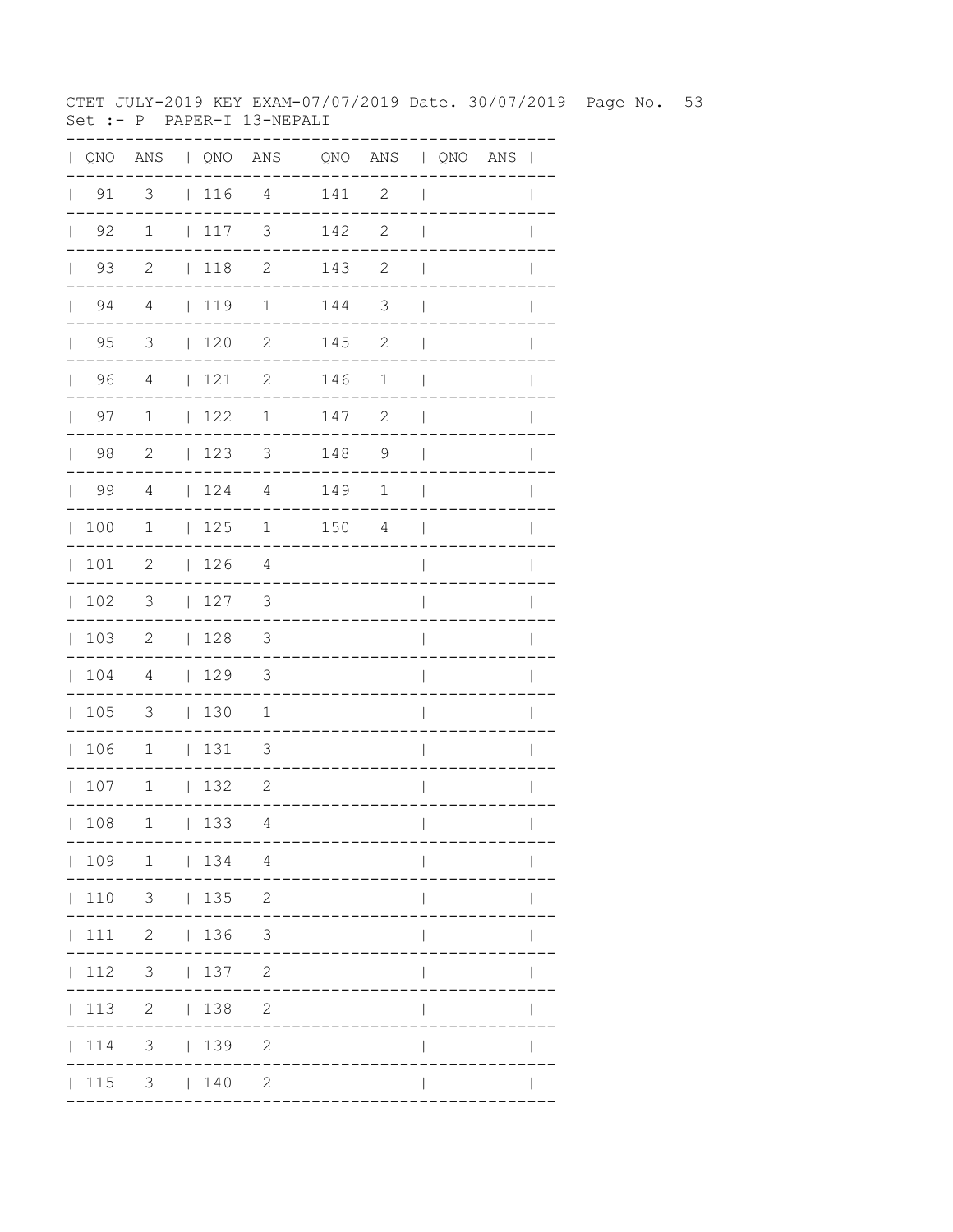CTET JULY-2019 KEY EXAM-07/07/2019 Date. 30/07/2019 Page No. 54 Set :- Q PAPER-I 13-NEPALI

|              |                    |                            |             | QNO ANS   QNO ANS   QNO ANS   QNO ANS |                          |                                    |                |                          |  | $\mathbf{I}$ |
|--------------|--------------------|----------------------------|-------------|---------------------------------------|--------------------------|------------------------------------|----------------|--------------------------|--|--------------|
|              | $\vert$ 91         | $\mathbf 1$                | $\vert$ 116 | $\mathbf 1$                           |                          | 141                                | $\mathbf 1$    | $\overline{\phantom{a}}$ |  | $\mathbf{I}$ |
| $\mathbf{L}$ | 92                 | 3                          | 117         | $\overline{4}$                        |                          | 142                                | $\overline{4}$ | $\mathbf{I}$             |  |              |
|              | 93<br>$\mathbf{L}$ | $\mathbf{2}$               | $\vert$ 118 | $\overline{4}$                        |                          | 143                                | $\mathbf 1$    | $\overline{\phantom{a}}$ |  |              |
|              | 94<br>$\mathbf{L}$ | 3                          | 1194        |                                       |                          | 144                                | 9              | $\mathbf{I}$             |  |              |
| $\mathbf{L}$ | 95                 | 4                          | 120         | 4                                     |                          | 145                                | 4              | $\overline{\phantom{a}}$ |  |              |
| $\mathbf{L}$ | 96                 | $\mathbf 1$                | 121         | 2                                     |                          | 146                                | 3              | $\overline{\phantom{a}}$ |  |              |
|              | 97<br>$\mathbf{L}$ | 3                          | 122         | 3                                     |                          | 147                                | $\mathbf{2}$   | $\mathbf{I}$             |  |              |
| $\mathbf{L}$ | 98                 | $\mathbf{2}$               | 123         | 4                                     |                          | 148                                | $\mathbf 1$    | $\overline{\phantom{a}}$ |  | $\mathbb{I}$ |
| $\mathbf{L}$ | 99                 | $\overline{4}$             | 124         | $\overline{\mathbf{3}}$               |                          | $\begin{array}{c} 149 \end{array}$ | 1              | $\overline{\phantom{a}}$ |  | $\mathbb{I}$ |
| $\mathbb{L}$ | 100                | $\mathbf{1}$               | 125         | $\overline{\phantom{a}}$              |                          | 150                                | 1              | $\overline{\phantom{a}}$ |  |              |
| $\mathbb{L}$ | 101                | $\mathbf{2}$               | 126         | $\overline{c}$                        | $\mathbf{I}$             |                                    |                | $\overline{1}$           |  |              |
| $\mathbf{L}$ | 102                | 1                          | 127         | $\mathbf 1$                           | $\overline{\phantom{a}}$ |                                    |                | $\overline{\phantom{a}}$ |  | $\mathbb{I}$ |
| $\mathbb{L}$ | 103                | $\mathcal{S}$              | 128         | 4                                     | $\Box$                   |                                    |                | $\overline{\phantom{a}}$ |  | $\mathbf{I}$ |
| $\mathbf{L}$ | 104                | $\overline{\phantom{0}}^2$ | 129         | $\overline{4}$                        | $\overline{\phantom{a}}$ |                                    |                | I                        |  |              |
| $\mathbf{L}$ | 105                | $\overline{4}$             | 130         | $\overline{c}$                        | $\overline{\phantom{a}}$ |                                    |                | I                        |  |              |
| $\mathbf{L}$ | 106                | $\overline{\phantom{0}}^2$ | 131         | 1                                     | $\overline{\phantom{a}}$ |                                    |                | $\overline{1}$           |  | I            |
|              | 107                | $\overline{1}$             | 132         | 3                                     | - 1                      |                                    |                | $\overline{\phantom{a}}$ |  | $\mathbf{I}$ |
|              | 108                | 2                          | 133         | 3                                     | $\mathbf{I}$             |                                    |                | $\mathbf{I}$             |  |              |
|              |                    |                            |             | 109 1   134 1                         |                          |                                    |                |                          |  |              |
|              |                    | $110 \t2 \t135 \t2$        |             |                                       | $\Box$                   |                                    |                |                          |  |              |
|              |                    |                            |             | 111 2   136 1                         | $\blacksquare$           |                                    |                |                          |  |              |
|              | 112                | 3   137                    |             | $1 \quad  $                           |                          |                                    |                |                          |  |              |
|              | 113                |                            | 2   138     | 1                                     |                          |                                    |                |                          |  |              |
|              | 114                |                            | $1 \t 139$  | $\mathbf{1}$                          |                          |                                    |                |                          |  |              |
|              | 115                |                            | 4   140     | $\mathbf{2}$                          |                          |                                    |                |                          |  |              |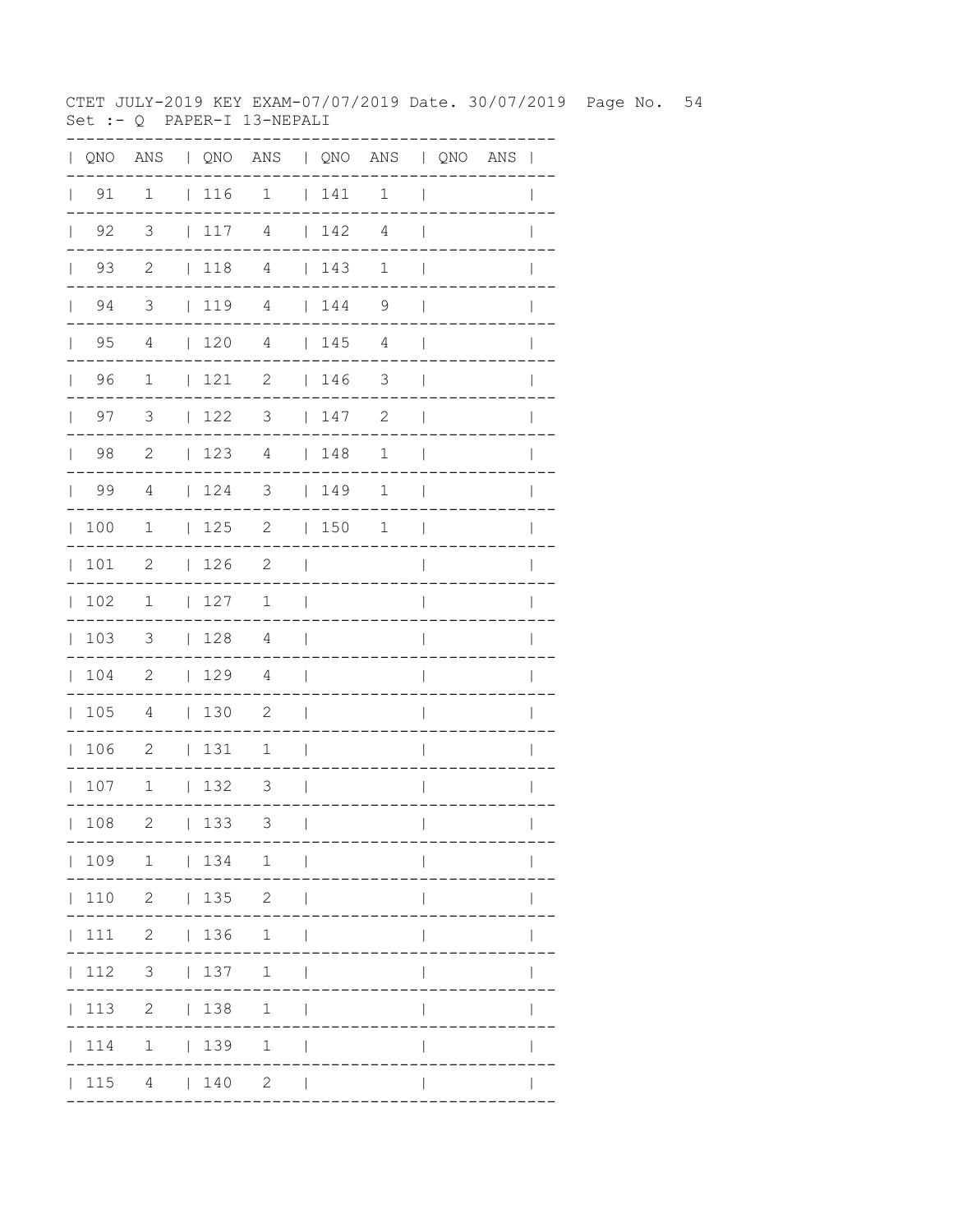CTET JULY-2019 KEY EXAM-07/07/2019 Date. 30/07/2019 Page No. 55 Set :- R PAPER-I 13-NEPALI

|              |                    |                |                                                             | QNO ANS   QNO ANS   QNO ANS   QNO ANS |                          |                                                             |              |                          |  | $\mathbf{I}$ |
|--------------|--------------------|----------------|-------------------------------------------------------------|---------------------------------------|--------------------------|-------------------------------------------------------------|--------------|--------------------------|--|--------------|
|              | $\vert$ 91         | $\mathbf 1$    | $\begin{array}{c} \begin{array}{c} \end{array} \end{array}$ | 3                                     |                          | 141                                                         | 3            | $\overline{\phantom{a}}$ |  | $\mathbf{I}$ |
| $\mathbf{L}$ | 92                 | $\mathbf{2}$   | 117                                                         | $1\,$                                 |                          | 142                                                         | $\mathbf{2}$ | $\mathbf{I}$             |  |              |
| $\mathbf{L}$ | 93                 | 3              | $\vert$ 118                                                 | $\overline{4}$                        |                          | 143                                                         | $\mathbf 1$  | $\mathbf{I}$             |  |              |
|              | 94<br>$\mathbf{L}$ | 4              | 119                                                         | $\mathbf 1$                           |                          | 144                                                         | 4            | $\mathbf{I}$             |  |              |
| $\mathbf{L}$ | 95                 | $\mathbf{2}$   | 120                                                         | 4                                     |                          | 145                                                         | 4            | $\mathbf{I}$             |  |              |
| $\mathbf{L}$ | 96                 | $\mathbf 1$    | 121                                                         | 3                                     |                          | $\begin{array}{c} \begin{array}{c} \end{array} \end{array}$ | 4            | $\overline{\phantom{a}}$ |  |              |
| $\mathbf{L}$ | 97                 | 3              | 122                                                         | $\mathbf{2}$                          |                          | 147                                                         | 4            | $\overline{\phantom{a}}$ |  |              |
| $\mathbf{L}$ | 98                 | $\overline{4}$ | 123                                                         | $\mathbf 1$                           |                          | 148                                                         | 4            | $\overline{\phantom{a}}$ |  | $\mathbb{I}$ |
| $\mathbf{L}$ | 99                 | $\overline{c}$ | 124                                                         | $\mathbf 1$                           |                          | 149                                                         | 4            | $\overline{\phantom{a}}$ |  |              |
| $\mathbb{L}$ | 100                | $\overline{4}$ | 125                                                         | $\overline{4}$                        |                          | 1504                                                        |              | $\overline{\phantom{a}}$ |  |              |
| $\mathbf{L}$ | 101                | $\mathbf{2}$   | 126                                                         | 3                                     | $\perp$                  |                                                             |              | $\overline{1}$           |  |              |
| $\mathbf{L}$ | 102                | 1              | 127                                                         | $\mathbf 1$                           | $\overline{\phantom{a}}$ |                                                             |              | $\overline{\phantom{a}}$ |  | $\mathbb{I}$ |
| $\mathbf{L}$ | 103                | 3              | 128                                                         | $\overline{\phantom{0}}^2$            | $\Box$                   |                                                             |              | $\overline{\phantom{a}}$ |  | $\mathbf{I}$ |
| $\mathbf{L}$ | 104                | $\overline{4}$ | 129                                                         | $\overline{4}$                        | $\overline{\phantom{a}}$ |                                                             |              | I                        |  |              |
| $\mathbf{L}$ | 105                | $\mathbf{1}$   | $\vert$ 130                                                 | $\mathbf{2}$                          | $\overline{\phantom{a}}$ |                                                             |              | I                        |  |              |
| $\mathbf{L}$ | 106                | $\mathbf{1}$   | 131                                                         | 2                                     | $\overline{\phantom{a}}$ |                                                             |              | $\overline{1}$           |  | I            |
|              | 107                | $\mathbf{1}$   | 132                                                         | 4                                     | $\Box$                   |                                                             |              | $\overline{\phantom{a}}$ |  | $\mathbf{I}$ |
|              | 108                | 2              | 133                                                         | 1                                     | $\mathbf{I}$             |                                                             |              | $\mathbf{I}$             |  |              |
|              |                    |                |                                                             | 109 1   134 3                         |                          |                                                             |              |                          |  |              |
|              |                    | 110 4   135    |                                                             | 1                                     | $\Box$                   |                                                             |              |                          |  |              |
|              |                    | 111 3   136 1  |                                                             |                                       | $\Box$                   |                                                             |              |                          |  |              |
|              | 112                | $4 \mid$       |                                                             | 137 4                                 | $\Box$                   |                                                             |              |                          |  |              |
|              | 113                | 3 <sup>7</sup> | 138                                                         | $\mathcal{S}$                         |                          |                                                             |              |                          |  |              |
|              | 114                | 3 <sup>7</sup> |                                                             | 1394                                  |                          |                                                             |              |                          |  |              |
|              | 115                |                | 3   140                                                     | 9                                     |                          |                                                             |              |                          |  |              |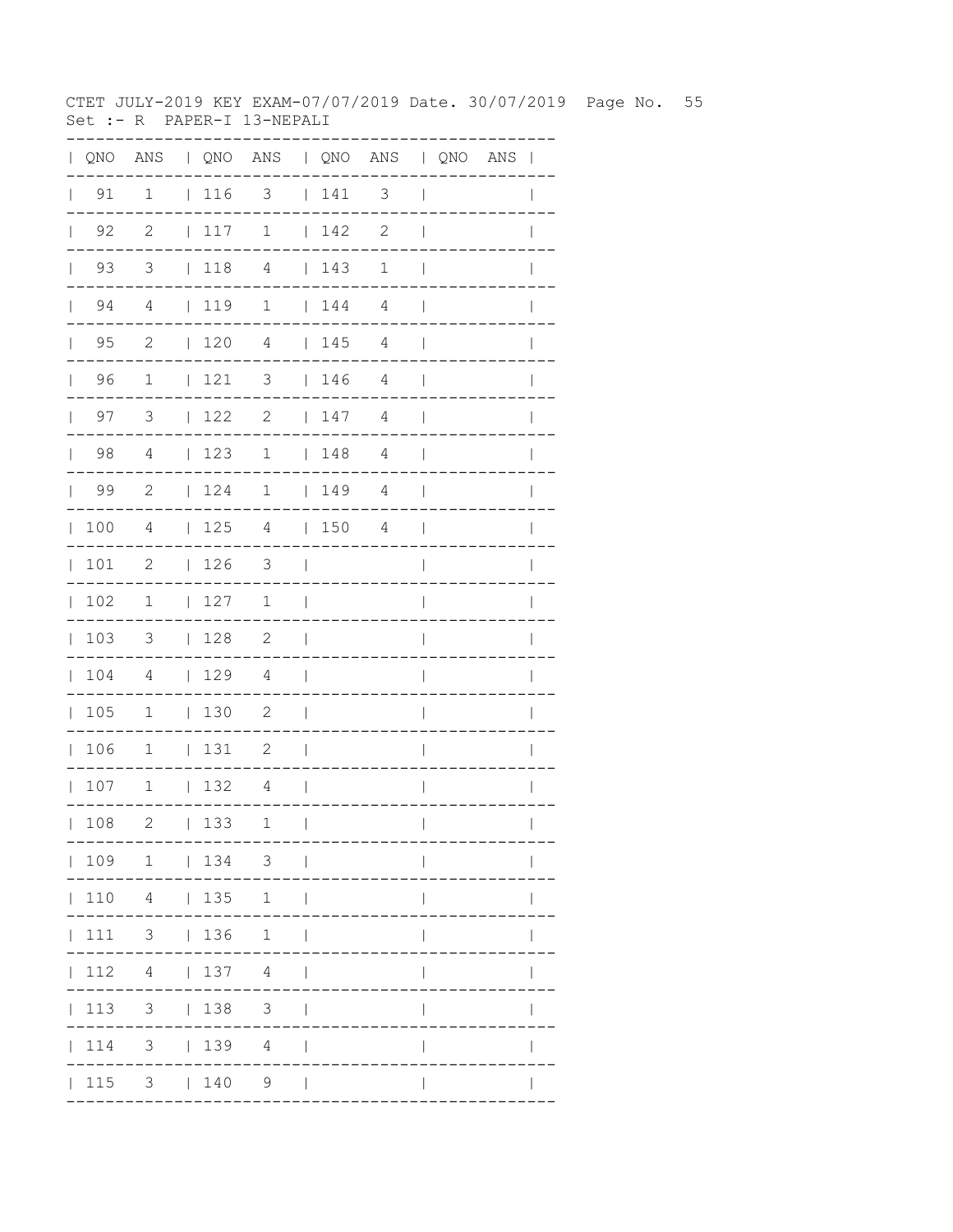CTET JULY-2019 KEY EXAM-07/07/2019 Date. 30/07/2019 Page No. 56 Set :- S PAPER-I 13-NEPALI

|              |                    |                            |                                                             | QNO ANS   QNO ANS   QNO ANS   QNO ANS |                          |                                         |               |                          |  | $\mathbf{I}$ |
|--------------|--------------------|----------------------------|-------------------------------------------------------------|---------------------------------------|--------------------------|-----------------------------------------|---------------|--------------------------|--|--------------|
|              | $\vert$ 91         | $\overline{c}$             | $\begin{array}{c} \begin{array}{c} \end{array} \end{array}$ | 3                                     |                          | 141                                     | 3             | $\overline{\phantom{a}}$ |  | $\mathbf{I}$ |
| $\mathbf{L}$ | 92                 | 3                          | 117                                                         | $\overline{4}$                        |                          | 142                                     | 3             | $\overline{\phantom{a}}$ |  |              |
| $\mathbf{L}$ | 93                 | $\mathbf 1$                | $\vert$ 118                                                 | $\overline{4}$                        |                          | 143                                     | 3             | $\mathbf{I}$             |  |              |
|              | 94<br>$\mathbf{L}$ | 4                          | 119                                                         | $\mathbf 1$                           |                          | $\begin{array}{cc} 1 & 144 \end{array}$ | 3             | $\overline{\phantom{a}}$ |  |              |
| $\mathbf{L}$ | 95                 | $\mathbf{2}$               | 120                                                         | 4                                     |                          | 145                                     | 3             | $\mathbf{I}$             |  |              |
| $\mathbf{L}$ | 96                 | 3                          | 121                                                         | 4                                     |                          | 146                                     | 3             | $\mathbf{I}$             |  |              |
| $\mathbf{L}$ | 97                 | $\mathbf 1$                | 122                                                         | 4                                     |                          | 147                                     | 4             | $\overline{\phantom{a}}$ |  |              |
| $\mathbf{L}$ | 98                 | 4                          | 123                                                         | 3                                     |                          | 148                                     | $\mathcal{S}$ | $\overline{\phantom{a}}$ |  | $\mathbf{I}$ |
| $\mathbf{L}$ | 99                 | $\mathbf{1}$               | 124                                                         | $\overline{\phantom{0}}$              |                          | 149                                     | $\mathbf{2}$  | $\overline{\phantom{a}}$ |  |              |
| $\mathbb{L}$ | 100                | $\mathbf{1}$               | 125                                                         | $\overline{4}$                        |                          | 1503                                    |               | $\overline{\phantom{a}}$ |  |              |
| $\mathbf{L}$ | 101                | 4                          | 126                                                         | $\mathbf 1$                           | $\overline{\phantom{a}}$ |                                         |               | $\overline{1}$           |  |              |
| $\mathbf{L}$ | 102                | $\mathbf{2}$               | 127                                                         | 2                                     | $\mathbf{I}$             |                                         |               | $\overline{1}$           |  | $\mathbf{I}$ |
| $\mathbf{L}$ | 103                | $\mathcal{S}$              | 128                                                         | $\mathbf 1$                           | $\Box$                   |                                         |               | $\overline{1}$           |  | $\mathbf{I}$ |
| $\mathbf{L}$ | 104                | $\overline{4}$             | 129                                                         | $\mathbf 1$                           | $\perp$                  |                                         |               | I                        |  |              |
| $\mathbf{L}$ | 105                | $\overline{\phantom{a}}$   | 130                                                         | $\mathbf 1$                           | $\overline{\phantom{0}}$ |                                         |               | I                        |  |              |
| $\mathbf{L}$ | 106                | $\overline{\mathbf{3}}$    | 131                                                         | 3                                     | $\mathbf{I}$             |                                         |               | $\overline{1}$           |  |              |
|              | 107                | $\overline{\phantom{0}}$ 2 | 132                                                         | 4                                     | $\Box$                   |                                         |               | $\overline{\phantom{a}}$ |  | $\mathbf{I}$ |
|              | 108                | 3                          | 133                                                         | $\mathbf{2}$                          | $\mathbf{I}$             |                                         |               | $\mathbf{I}$             |  |              |
|              |                    | 109 2   134 4              |                                                             | $\sim$ $\sim$ $\sim$                  |                          |                                         |               |                          |  |              |
|              |                    | 110 2   135 3              |                                                             |                                       |                          |                                         |               |                          |  |              |
|              |                    | 111 2   136 9              |                                                             |                                       |                          |                                         |               |                          |  |              |
|              |                    | 112 2   137 2              |                                                             |                                       |                          |                                         |               |                          |  |              |
|              | 113                |                            | 4   138                                                     | 1                                     |                          |                                         |               |                          |  |              |
|              | 114                |                            |                                                             | 3   139 4                             |                          |                                         |               |                          |  |              |
|              |                    | 115 4   140                |                                                             | 3 <sup>7</sup>                        |                          |                                         |               |                          |  |              |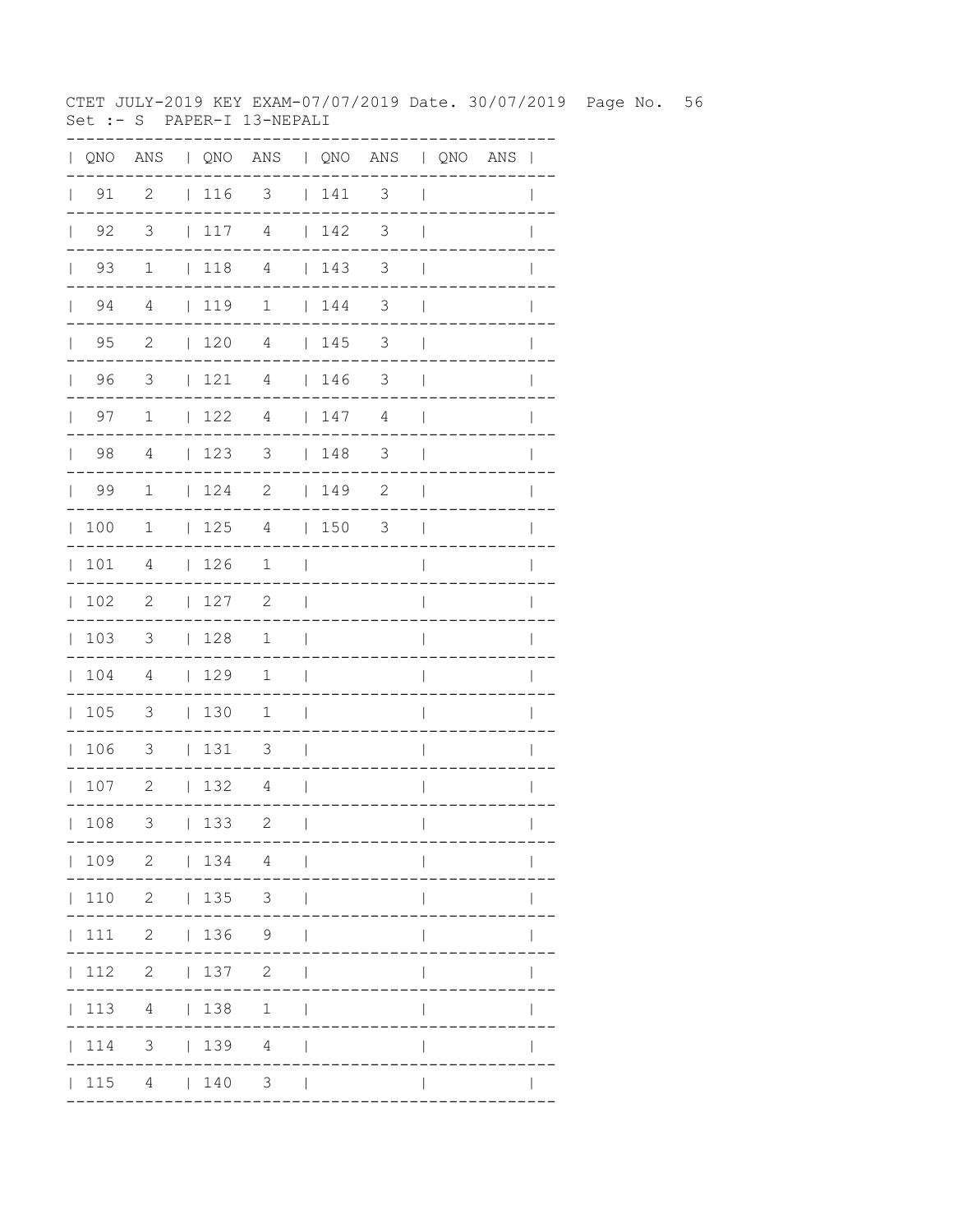CTET JULY-2019 KEY EXAM-07/07/2019 Date. 30/07/2019 Page No. 57 Set :- P PAPER-I 14-ORIYA

|              |                    |                            |                                                             | QNO ANS   QNO ANS   QNO ANS   QNO ANS |                          |                                                             |              |                          |  | $\mathbf{I}$ |
|--------------|--------------------|----------------------------|-------------------------------------------------------------|---------------------------------------|--------------------------|-------------------------------------------------------------|--------------|--------------------------|--|--------------|
|              | $\vert$ 91         | $\overline{c}$             | $\begin{array}{c} \begin{array}{c} \end{array} \end{array}$ | $\overline{4}$                        |                          | 141                                                         | 2            | $\overline{\phantom{a}}$ |  | $\mathbf{I}$ |
| $\mathbf{L}$ | 92                 | $\mathbf{2}$               | 117                                                         | 3                                     |                          | 142                                                         | $\mathbf{2}$ | $\overline{\phantom{a}}$ |  |              |
| $\mathbb{R}$ | 93                 | 3                          | $ 118$ 2                                                    |                                       |                          | 143                                                         | $\mathbf{2}$ | $\mathbf{I}$             |  |              |
|              | 94<br>$\mathbf{L}$ | $\mathbf{1}$               | 119                                                         | $\mathbf{1}$                          |                          | $\begin{array}{cc} 1 & 144 \end{array}$                     | 3            | $\mathbf{I}$             |  |              |
| $\mathbf{L}$ | 95                 | 3                          | 120                                                         | $\mathbf{2}$                          |                          | 145                                                         | 2            | $\mathbf{I}$             |  |              |
| $\mathbf{L}$ | 96                 | $\mathbf 1$                | 121                                                         | 3                                     |                          | $\begin{array}{c} \begin{array}{c} \end{array} \end{array}$ | $\mathbf 1$  | $\mathbf{I}$             |  |              |
|              | 97<br>$\mathbf{L}$ | $\mathbf 1$                | 122                                                         | 3                                     |                          | 147                                                         | $\mathbf{2}$ | $\mathbf{I}$             |  |              |
| $\mathbf{L}$ | 98                 | 3                          | 123                                                         | $\overline{4}$                        |                          | 148                                                         | 9            | $\overline{\phantom{a}}$ |  | $\mathbf{I}$ |
| $\mathbf{L}$ | 99                 | $\mathbf{1}$               | 124                                                         | $\overline{\phantom{0}}$              |                          | 149                                                         | 1            | $\overline{\phantom{a}}$ |  |              |
| $\mathbb{L}$ | 100                | 4                          | 125                                                         | $\overline{4}$                        |                          | 1504                                                        |              | $\overline{\phantom{a}}$ |  |              |
| $\mathbb{L}$ | 101                | 9                          | 126                                                         | $\mathbf 1$                           | $\overline{\phantom{a}}$ |                                                             |              | $\overline{\phantom{a}}$ |  |              |
| $\mathbf{L}$ | 102                | 4                          | 127                                                         | 4                                     | $\overline{\phantom{a}}$ |                                                             |              | $\overline{1}$           |  | $\mathbf{I}$ |
| $\mathbb{L}$ | 103                | -2                         | 128                                                         | $\mathbf{1}$                          | $\Box$                   |                                                             |              | $\overline{1}$           |  | $\mathbf{I}$ |
| $\mathbf{L}$ | 104                | $\overline{\phantom{0}}^2$ | 129                                                         | $\overline{\phantom{a}}^2$            | $\overline{\phantom{0}}$ |                                                             |              | I                        |  |              |
| $\mathbf{L}$ | 105                | $\overline{\phantom{0}}^2$ | 130                                                         | $\mathbf{2}$                          | $\overline{\phantom{a}}$ |                                                             |              | I                        |  |              |
|              | 106                | $\mathbf 1$                | 131                                                         | 3                                     | $\overline{\phantom{a}}$ |                                                             |              | $\overline{1}$           |  | I            |
|              | 107                | 1                          | 132                                                         | 4                                     | $\Box$                   |                                                             |              | $\overline{1}$           |  | $\mathbf{I}$ |
|              | 108                | $\mathbf 1$                | 133                                                         | $\mathbf{2}$                          | $\mathbf{I}$             |                                                             |              | $\mathbf{I}$             |  |              |
|              |                    | 109 1   134 2              |                                                             |                                       | $\sim$                   |                                                             |              |                          |  |              |
|              |                    | 110 3   135 4              |                                                             |                                       |                          |                                                             |              |                          |  |              |
|              |                    | $ 111 \t2 \t 136 \t3$      |                                                             |                                       |                          |                                                             |              |                          |  |              |
|              | 112                | $3 \t137 \t2$              |                                                             |                                       |                          |                                                             |              |                          |  |              |
|              |                    | 113 2   138                |                                                             | $\overline{2}$                        |                          |                                                             |              |                          |  |              |
|              | 114                | 3 <sup>7</sup>             | 139                                                         | $\mathbf{2}$                          |                          |                                                             |              |                          |  |              |
|              | 115                |                            | 3   140                                                     | $\mathbf{2}$                          |                          |                                                             |              |                          |  |              |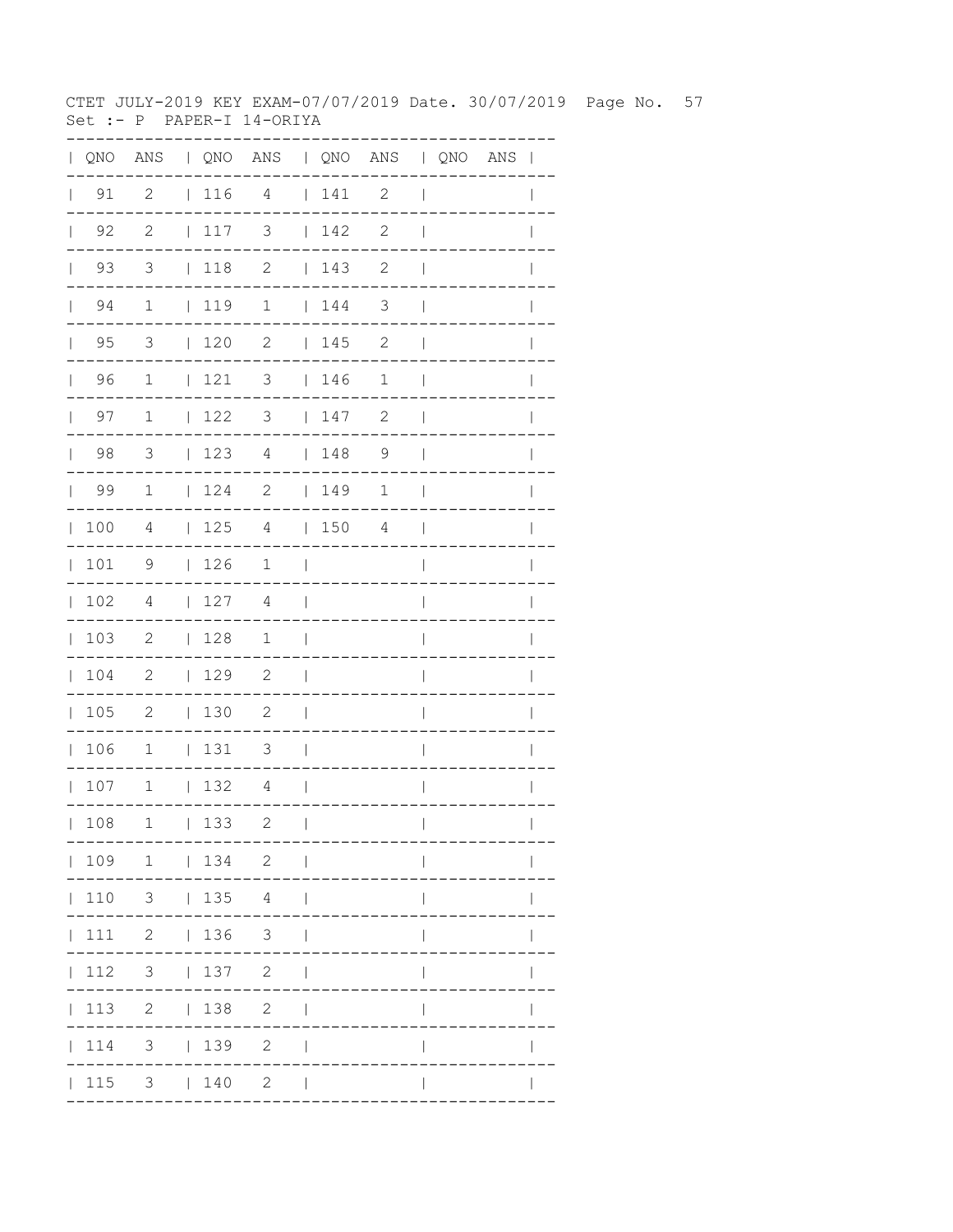CTET JULY-2019 KEY EXAM-07/07/2019 Date. 30/07/2019 Page No. 58 Set :- Q PAPER-I 14-ORIYA

| $\mathbf{L}$ |                    |                          |            | QNO ANS   QNO ANS   QNO ANS   QNO ANS |                          |             |                |                          |  | $\perp$      |
|--------------|--------------------|--------------------------|------------|---------------------------------------|--------------------------|-------------|----------------|--------------------------|--|--------------|
| $\mathbf{L}$ | 91                 | $\overline{2}$           | $ 116$ 1   |                                       |                          | 141         | $\mathbf 1$    | $\overline{\phantom{a}}$ |  |              |
|              | $\vert$ 92         | $\overline{4}$           | 117        | $\overline{4}$                        |                          | 142         | 4              | $\overline{\phantom{a}}$ |  |              |
|              | 93<br>$\mathbf{L}$ | $\mathbf{2}$             | 118        | 4                                     |                          | $\vert$ 143 | 1              | $\mathbf{I}$             |  |              |
|              | 94<br>$\mathbb{R}$ | 4                        | 119        | $\overline{4}$                        |                          | 144         | 9              | $\overline{\phantom{a}}$ |  |              |
|              | $\vert$ 95         | $\overline{4}$           | 1204       |                                       |                          | 145         | $\overline{4}$ | $\overline{\phantom{a}}$ |  |              |
|              | 96                 | $\overline{c}$           | $121$ 3    |                                       |                          | 146         | 3              | $\mathbf{I}$             |  |              |
|              | $\vert$ 97         | $\overline{4}$           | 122        | $\overline{1}$                        |                          | 147         | $\mathbf{2}$   | $\overline{\phantom{a}}$ |  | $\mathbb{I}$ |
|              | $\vert$ 98         | $\mathbf{1}$             | 123        | $3 \t 148$                            |                          |             | 1              | $\overline{\phantom{a}}$ |  |              |
|              | 99                 | $\mathbf{1}$             | 124        | $\overline{4}$                        |                          | 149         | 1              | $\overline{\phantom{a}}$ |  |              |
|              | 100                | 9                        | 125        | 3                                     |                          | 150         | 1              | $\mathbf{I}$             |  | $\mathbf{I}$ |
|              | 101                | 3                        | 126        | $\overline{4}$                        | $\blacksquare$           |             |                | $\overline{1}$           |  | I            |
| $\mathbb{R}$ | 102                | $\overline{1}$           | 127        | $\overline{\phantom{0}}^2$            | $\mathbf{I}$             |             |                | I                        |  |              |
|              | 103                | $\overline{1}$           | 128        | $\overline{\phantom{0}}^2$            | $\overline{\phantom{a}}$ |             |                | I                        |  |              |
|              | 104                | 1                        | 129        | 1                                     | $\overline{\phantom{a}}$ |             |                | $\overline{1}$           |  |              |
|              | 105                | $\overline{\mathbf{3}}$  | 130        | $\overline{\phantom{0}}^2$            | $\Box$                   |             |                | $\overline{\phantom{a}}$ |  |              |
|              | 106                | $\overline{\phantom{0}}$ | 131        | $\overline{\phantom{a}}$              | $\mathcal{L}$            |             |                | $\overline{\phantom{a}}$ |  |              |
|              | 107                | $\overline{\phantom{0}}$ | 132        | $\mathbf 1$                           | $\Box$                   |             |                | $\overline{\phantom{a}}$ |  | $\mathbb{I}$ |
|              | 108                | $\mathbf{2}$             | 133        | 1                                     | $\overline{\phantom{a}}$ |             |                | $\overline{\phantom{a}}$ |  | $\mathbf{I}$ |
|              |                    |                          |            | 109 1   134 3                         |                          |             |                |                          |  |              |
|              | 110                | 2                        | $ 135 \t1$ |                                       |                          |             |                |                          |  |              |
|              | 111                |                          | 2   136    | $\mathbf{1}$                          |                          |             |                |                          |  |              |
|              | 112                | 3 <sup>7</sup>           | 137        | $\mathbf{1}$                          |                          |             |                |                          |  |              |
|              | 113                |                          | 2   138    | $\mathbf{1}$                          |                          |             |                |                          |  |              |
|              | 114                | $\mathbf{1}$             | 139        | $\mathbf{1}$                          |                          |             |                |                          |  |              |
|              | $\vert$ 115        |                          | 4   140    | 2                                     | $\sim$ 1                 |             |                |                          |  |              |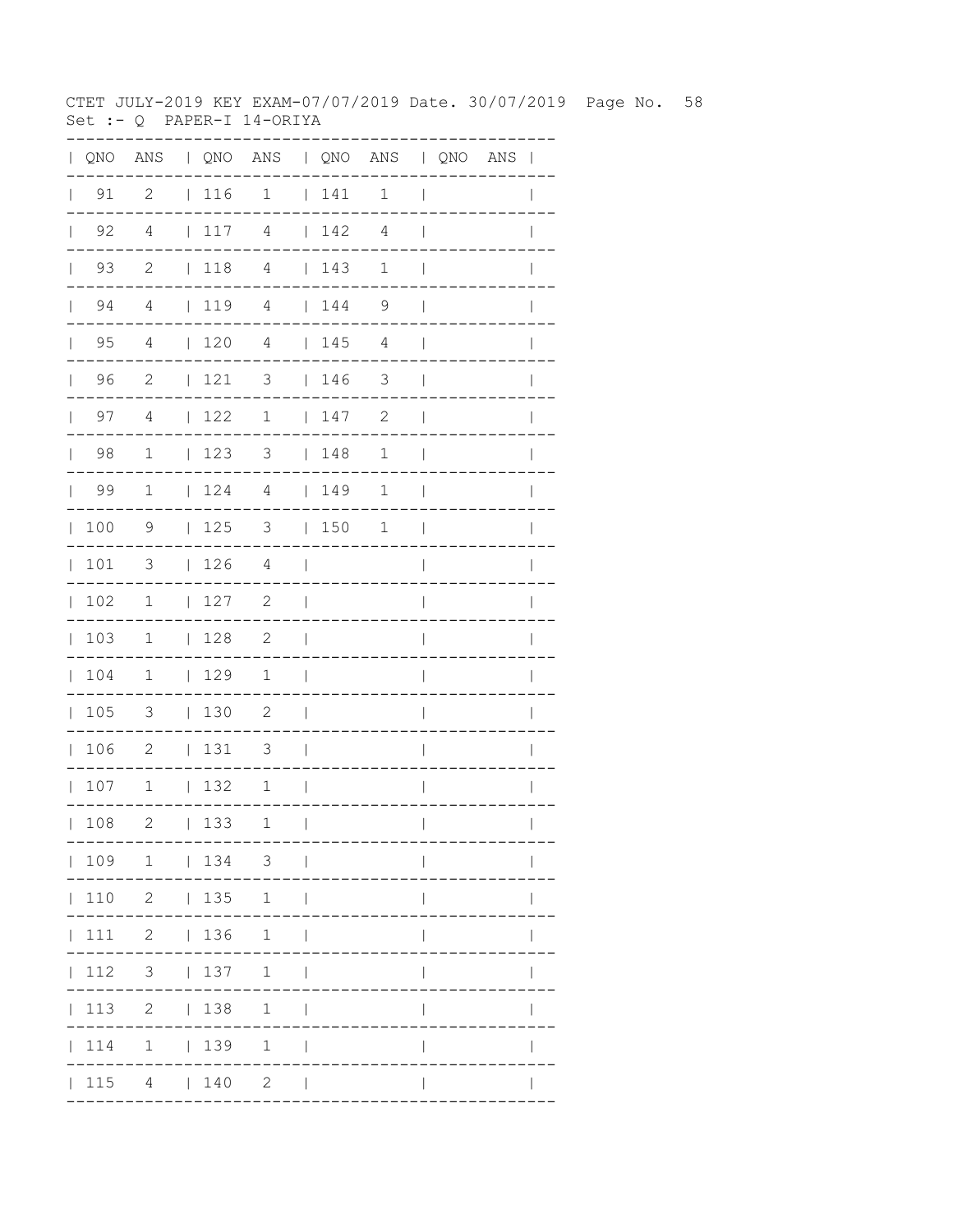CTET JULY-2019 KEY EXAM-07/07/2019 Date. 30/07/2019 Page No. 59 Set :- R PAPER-I 14-ORIYA

|              |                    |                            |                                                             | QNO ANS   QNO ANS   QNO ANS   QNO ANS |                          |      |              |                          |  | $\mathbf{I}$ |
|--------------|--------------------|----------------------------|-------------------------------------------------------------|---------------------------------------|--------------------------|------|--------------|--------------------------|--|--------------|
|              | $\vert$ 91         | $\mathbf 1$                | $\begin{array}{c} \begin{array}{c} \end{array} \end{array}$ | 3                                     |                          | 141  | 3            | $\overline{\phantom{a}}$ |  |              |
| $\mathbf{L}$ | 92                 | 3                          | 117                                                         | $\mathbf 1$                           |                          | 142  | $\mathbf{2}$ | $\mathbf{I}$             |  |              |
| $\mathbf{L}$ | 93                 | 3                          | $\vert$ 118                                                 | $\overline{4}$                        |                          | 143  | $\mathbf 1$  | $\mathbf{I}$             |  |              |
|              | 94<br>$\mathbf{L}$ | $\mathbf{1}$               | 119                                                         | $\mathbf{1}$                          |                          | 144  | 4            | $\mathbf{I}$             |  |              |
| $\mathbf{L}$ | 95                 | 3                          | 120                                                         | 4                                     |                          | 145  | 4            | $\overline{\phantom{a}}$ |  |              |
| $\mathbf{L}$ | 96                 | 4                          | 121                                                         | 2                                     |                          | 146  | 4            | $\overline{\phantom{a}}$ |  |              |
| $\mathbf{L}$ | 97                 | 4                          | 122                                                         | 3                                     |                          | 147  | 4            | $\overline{\phantom{a}}$ |  |              |
| $\mathbf{L}$ | 98                 | $\mathbf 1$                | 123                                                         | $\mathbf{2}$                          |                          | 148  | 4            | $\overline{\phantom{a}}$ |  | $\mathbb{I}$ |
| $\mathbf{L}$ | 99                 | $\overline{\mathbf{3}}$    | 124                                                         | 3                                     |                          | 149  | 4            | $\overline{\phantom{a}}$ |  | I            |
| $\mathbb{L}$ | 100                | $\overline{4}$             | 125                                                         | $\overline{1}$                        |                          | 1504 |              | $\overline{\phantom{a}}$ |  |              |
| $\mathbf{L}$ | 101                | 4                          | $\begin{array}{c} \begin{array}{c} \end{array} \end{array}$ | 1                                     | $\perp$                  |      |              | $\overline{\phantom{a}}$ |  |              |
| $\mathbf{L}$ | 102                | 4                          | 127                                                         | 2                                     | $\mathbf{I}$             |      |              | $\overline{1}$           |  | $\mathbb{I}$ |
| $\mathbb{L}$ | 103                | $\overline{\phantom{a}}$   | 128                                                         | 4                                     | $\Box$                   |      |              | $\overline{\phantom{a}}$ |  | $\mathbf{I}$ |
| $\mathbf{L}$ | 104                | 9                          | 129                                                         | $\overline{\phantom{0}}^2$            | $\overline{\phantom{a}}$ |      |              | I                        |  |              |
| $\mathbf{L}$ | 105                | $\overline{\phantom{0}}^2$ | 130                                                         | 4                                     | $\overline{\phantom{0}}$ |      |              | I                        |  |              |
| $\mathbf{L}$ | 106                | $\mathbf 1$                | 131                                                         | 4                                     | $\overline{\phantom{a}}$ |      |              | $\overline{1}$           |  | I            |
|              | 107                | $\mathbf{1}$               | 132                                                         | 2                                     | $\overline{\phantom{a}}$ |      |              | $\overline{1}$           |  | $\mathbf{I}$ |
|              | 108                | 2                          | 133                                                         | 4                                     | $\overline{1}$           |      |              | $\mathbf{I}$             |  |              |
|              |                    |                            |                                                             | 109 1   134 4                         |                          |      |              |                          |  |              |
|              |                    | 110 4   135                |                                                             | 1                                     | $\Box$                   |      |              |                          |  |              |
|              |                    | 111 3   136 1              |                                                             |                                       | $\Box$                   |      |              |                          |  |              |
|              | 112                | $4 \mid$                   |                                                             | 137 4                                 | $\Box$                   |      |              |                          |  |              |
|              | 113                | 3 <sup>7</sup>             | 138                                                         | $\mathcal{S}$                         |                          |      |              |                          |  |              |
|              | 114                | 3 <sup>7</sup>             |                                                             | 1394                                  |                          |      |              |                          |  |              |
|              | 115                |                            | 3   140                                                     | 9                                     |                          |      |              |                          |  |              |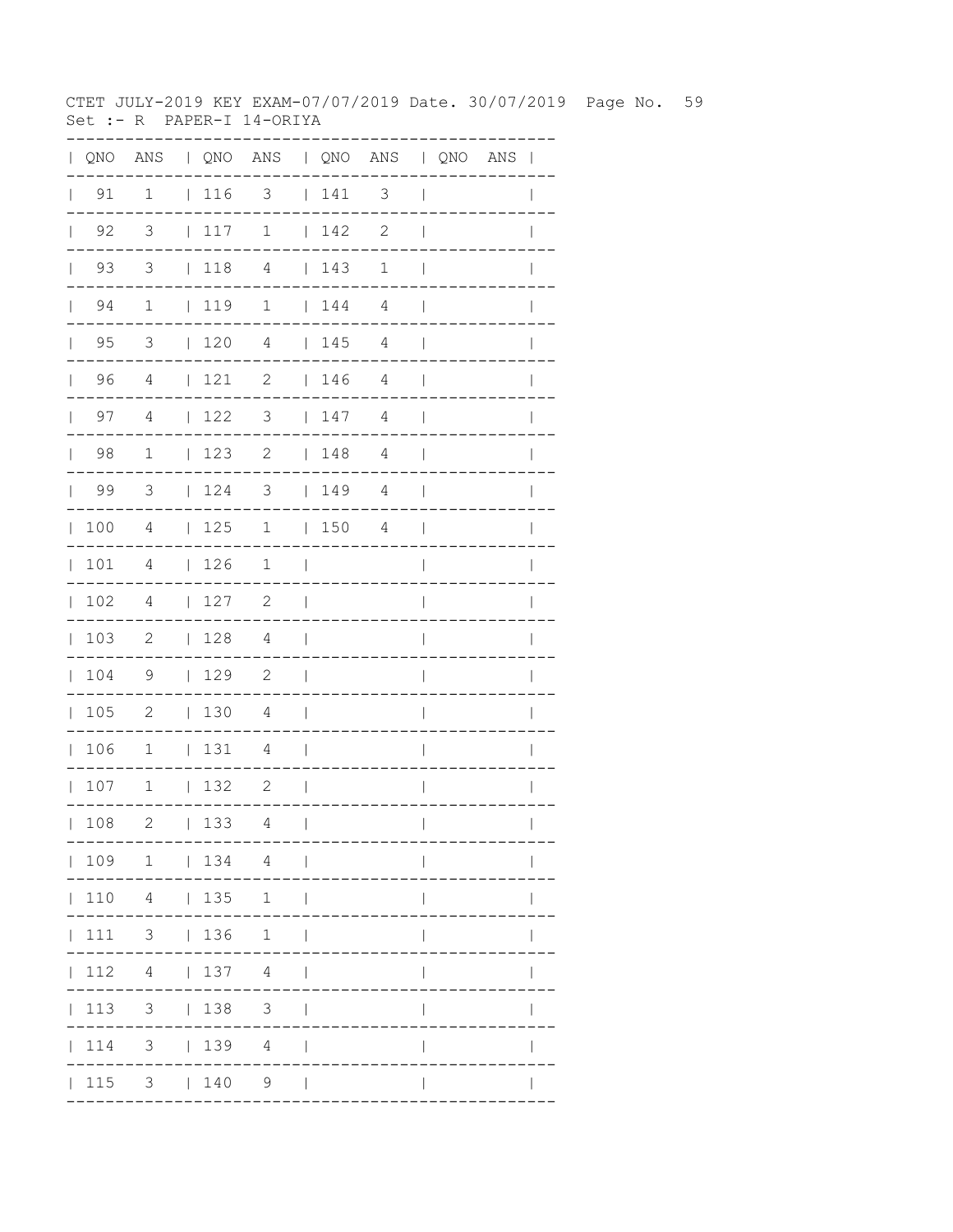CTET JULY-2019 KEY EXAM-07/07/2019 Date. 30/07/2019 Page No. 60 Set :- S PAPER-I 14-ORIYA

| $\mathbf{L}$ |                    |                          |                                        | QNO ANS   QNO ANS   QNO ANS   QNO ANS |                          |                                         |                          |                          |  | $\overline{\phantom{a}}$ |
|--------------|--------------------|--------------------------|----------------------------------------|---------------------------------------|--------------------------|-----------------------------------------|--------------------------|--------------------------|--|--------------------------|
| $\mathbf{L}$ | 91                 | $\overline{c}$           | $ 116$ 3                               |                                       |                          | 141                                     | $\mathfrak{Z}$           | $\overline{\phantom{a}}$ |  |                          |
|              | $\vert$ 92         | $\overline{4}$           | 117                                    | 4                                     |                          | 142                                     | 3                        | $\overline{\phantom{a}}$ |  |                          |
|              | 93<br>$\mathbf{L}$ | $\mathbf{2}$             | 118                                    | $\overline{4}$                        |                          | $\begin{array}{cc} 1 & 143 \end{array}$ | 3                        | $\overline{\phantom{a}}$ |  |                          |
|              | 94<br>$\mathbf{L}$ | 3                        | $\vert$ 119                            | $\mathbf 1$                           |                          | 144                                     | 3                        | $\mathbf{I}$             |  |                          |
|              | $\vert$ 95         | $\overline{\mathbf{3}}$  | $\begin{array}{cc} 1 & 20 \end{array}$ | $\overline{4}$                        |                          | 145                                     | $\mathfrak{Z}$           | $\overline{\phantom{a}}$ |  |                          |
|              | 96                 | $\overline{4}$           | 121                                    | $\mathbf 1$                           |                          | 146                                     | $\mathcal{S}$            | $\overline{\phantom{a}}$ |  |                          |
|              | $\vert$ 97         | 2                        | 122                                    | 2                                     |                          | 147                                     | 4                        | $\overline{\phantom{a}}$ |  | $\mathbf{I}$             |
|              | $\vert$ 98         | $\overline{4}$           | 123                                    | $\overline{4}$                        |                          | 148                                     | $\overline{\phantom{a}}$ | $\overline{\phantom{a}}$ |  |                          |
|              | 99                 | -2                       | 124                                    | 4                                     |                          | 149                                     | $\mathbf{2}$             | $\overline{\phantom{a}}$ |  |                          |
|              | 100                | 3                        | 125                                    | $\mathbf 1$                           |                          | 150                                     | 3                        | $\blacksquare$           |  | $\mathbf{I}$             |
|              | 101                | $\mathcal{S}$            | 126                                    | $\overline{\mathbf{3}}$               | $\blacksquare$           |                                         |                          | $\overline{1}$           |  | $\mathbb{I}$             |
|              | 102                | $\overline{\phantom{a}}$ | 127                                    | $\mathbf 1$                           | $\overline{\phantom{a}}$ |                                         |                          | I                        |  |                          |
|              | 103                | $\overline{9}$           | 128                                    | $\overline{\phantom{0}}^2$            | $\overline{\phantom{a}}$ |                                         |                          | $\overline{\phantom{a}}$ |  |                          |
|              | 104                | $\mathbf{1}$             | $\vert$ 129                            | $\overline{\mathbf{3}}$               | $\Box$                   |                                         |                          | $\overline{1}$           |  |                          |
|              | 105                | $\overline{\mathbf{3}}$  | 130                                    | 3                                     | $\Box$                   |                                         |                          | I                        |  |                          |
|              | 106                | $\overline{\mathbf{3}}$  | 131                                    | 1                                     | $\overline{\phantom{a}}$ |                                         |                          | I                        |  |                          |
|              | 107                | $\overline{\phantom{a}}$ | 132                                    | $\overline{\mathbf{3}}$               | $\mathcal{L}$            |                                         |                          | $\overline{\phantom{a}}$ |  | I                        |
|              | 108                | 3                        | 133                                    | 3                                     | $\overline{\phantom{a}}$ |                                         |                          | $\overline{\phantom{a}}$ |  | $\mathbf{I}$             |
|              |                    | 109 2   134 4            |                                        |                                       | $\sim$ 1                 |                                         |                          |                          |  |                          |
|              | 110                |                          | 2   135                                | 1                                     | - 1                      |                                         |                          |                          |  |                          |
|              | 111                |                          |                                        | $2 \t 136 \t 9$                       |                          |                                         |                          |                          |  |                          |
|              | 112                |                          | 2   137                                | $\mathbf{2}$                          |                          |                                         |                          |                          |  |                          |
|              | 113                |                          | 4   138                                | $\mathbf{1}$                          |                          |                                         |                          |                          |  |                          |
|              | 114                |                          |                                        | $3 \t   139 \t 4$                     |                          |                                         |                          |                          |  |                          |
|              | 115                |                          | 4   140                                | $\mathcal{S}$                         | $\Box$                   |                                         |                          |                          |  |                          |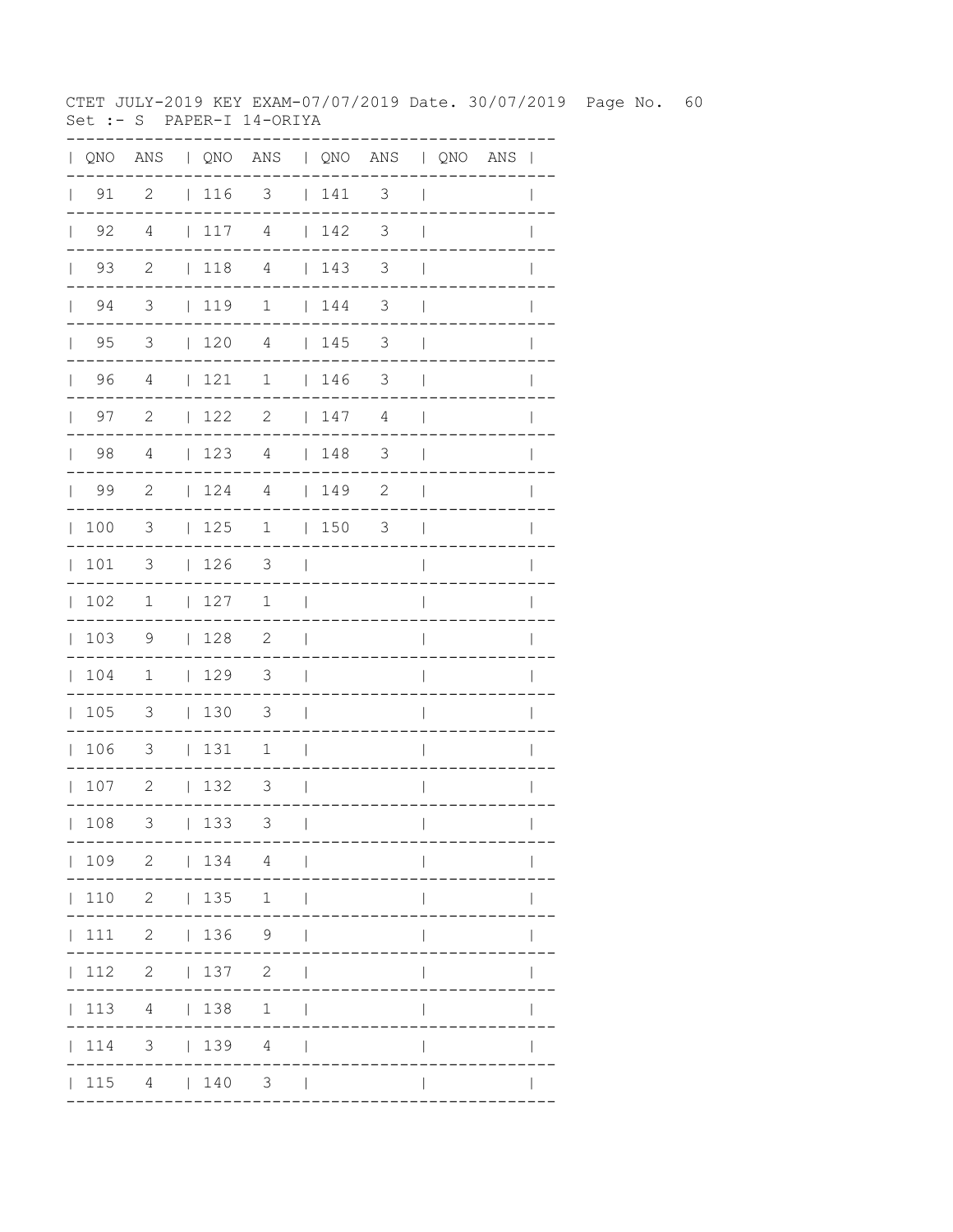CTET JULY-2019 KEY EXAM-07/07/2019 Date. 30/07/2019 Page No. 61 Set :- P PAPER-I 15-PUNJABI

|              |                      | QNO ANS   QNO ANS   QNO ANS   QNO ANS |             |                          |                                 |         |                            |                          |  |              |
|--------------|----------------------|---------------------------------------|-------------|--------------------------|---------------------------------|---------|----------------------------|--------------------------|--|--------------|
| $\mathbf{L}$ | 91                   | $\overline{c}$                        | 116         | $\overline{4}$           |                                 | $141$ 2 |                            | $\overline{\phantom{a}}$ |  |              |
|              | $\vert$ 92           | $\overline{\mathbf{3}}$               | 117         | $\overline{\mathbf{3}}$  |                                 | 142     | $\overline{\phantom{0}}^2$ | $\overline{\phantom{a}}$ |  |              |
|              | $\vert$ 93           | $\overline{c}$                        | $\vert$ 118 | $\overline{\phantom{a}}$ |                                 | 143     | $\overline{\phantom{0}}^2$ | $\overline{\phantom{a}}$ |  |              |
|              | $\vert$ 94           | $\overline{4}$                        | 119         | $\mathbf 1$              |                                 | 144     | $\overline{\phantom{a}}$   | $\overline{\phantom{a}}$ |  |              |
|              | 95<br>$\mathbf{L}$   | 1                                     | 120         | $\overline{2}$           |                                 | 145     | 2                          | $\mathbf{I}$             |  |              |
|              | $\vert$ 96           | $\overline{\mathbf{3}}$               | 121         | $\mathbf{1}$             |                                 | 146     | $\mathbf 1$                | $\Box$                   |  |              |
|              | 97<br>$\mathbb{R}^n$ | $\overline{1}$                        | 122         | $\overline{2}$           |                                 | 147     | 2                          | $\overline{\phantom{a}}$ |  |              |
|              | 98                   | $\overline{\mathbf{3}}$               | 123         | $\overline{\phantom{a}}$ |                                 | 148     | $\overline{9}$             | $\overline{\phantom{a}}$ |  |              |
|              | $\vert$ 99           | $\overline{1}$                        | 124         | $1 \t 149$               |                                 |         | $\mathbf 1$                | $\blacksquare$           |  |              |
|              | 100                  | $\mathbf{1}$                          |             | $125$ 2 $150$ 4          |                                 |         |                            | $\mathcal{L}$            |  |              |
| $\mathbb{L}$ | 101                  | 3                                     | 126         | $\overline{4}$           | $\sim$                          |         |                            | $\overline{1}$           |  |              |
|              | 102                  | 4                                     | 127         | $\mathbf 1$              | $\sim$                          |         |                            | $\overline{1}$           |  |              |
|              | 103                  | $\overline{c}$                        | 128         | $\overline{\mathbf{3}}$  | $\sim$                          |         |                            | $\overline{\phantom{a}}$ |  | $\mathbf{I}$ |
|              | 104                  | - 9                                   | 129         | $\overline{2}$           | $\sim$ 1                        |         |                            | $\overline{1}$           |  |              |
|              | 105                  | $\overline{\phantom{0}}$              | 1304        |                          | $\sim$                          |         |                            | $\overline{\phantom{a}}$ |  |              |
|              | 106                  | $\overline{\phantom{0}}$              | $ 131 \t3$  |                          | $\sim$                          |         |                            | $\overline{\phantom{a}}$ |  | $\mathbb{I}$ |
|              | 107                  | $\mathbf{1}$                          | 132         | $\mathbf{1}$             | $\sim$ 1                        |         |                            | $\overline{\phantom{a}}$ |  | $\mathbf{I}$ |
|              | 108                  | 1                                     | 133         | 1                        | $\perp$                         |         |                            | $\overline{1}$           |  | $\mathbf{I}$ |
|              |                      | $ 109 \t1 \t 134 \t4 \t $             |             |                          |                                 |         |                            |                          |  |              |
|              |                      | $ 110 \t3 \t 135 \t1$                 |             |                          | $\perp$                         |         |                            |                          |  |              |
|              |                      | 111 2   136 3                         |             |                          |                                 |         |                            |                          |  |              |
|              |                      | $ 112 \t3 \t 137 \t2$                 |             |                          | $\mathbb{R}$                    |         |                            | $\mathbf{I}$             |  |              |
|              |                      | 113 2   138 2                         |             |                          | $\mathbb{R}$                    |         |                            | $\mathbf{I}$             |  |              |
|              |                      | $ 114$ 3 $ 139$ 2                     |             |                          | $\overline{\phantom{0}}$        |         |                            |                          |  |              |
|              |                      | $ 115 \t3 \t 140 \t2$                 |             |                          | <b>Contract Contract Street</b> |         |                            |                          |  |              |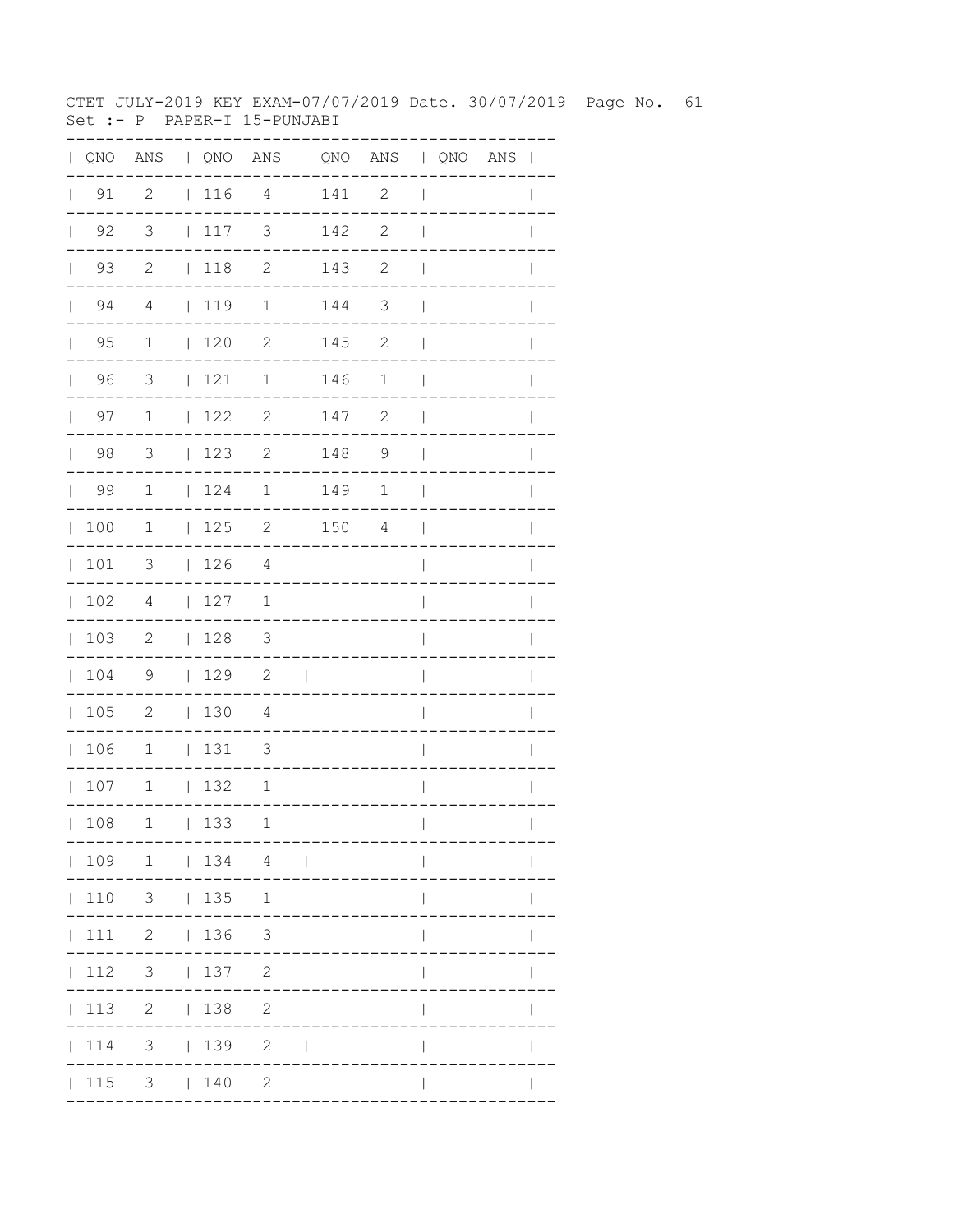CTET JULY-2019 KEY EXAM-07/07/2019 Date. 30/07/2019 Page No. 62 Set :- Q PAPER-I 15-PUNJABI

| QNO | $\mathbb{A}\mathbb{N}\mathbb{S}$ |              |     | QNO ANS   QNO ANS   QNO ANS |                |     |                |                          |                       |              |
|-----|----------------------------------|--------------|-----|-----------------------------|----------------|-----|----------------|--------------------------|-----------------------|--------------|
| 91  | $\mathbf{1}$                     |              | 116 | $\overline{1}$              |                | 141 | $\mathbf{1}$   | $\overline{1}$           |                       |              |
| 92  | $\overline{\mathbf{3}}$          | $\mathbf{L}$ | 117 | 4                           |                | 142 | $\overline{4}$ |                          |                       |              |
| 93  | $\overline{4}$                   |              | 118 | $\overline{4}$              |                | 143 | $\mathbf 1$    |                          |                       |              |
| 94  | 2                                |              | 119 | $\sqrt{4}$                  |                | 144 | 9              |                          |                       |              |
| 95  | 4                                |              | 120 | $\overline{4}$              |                | 145 | 4              |                          |                       |              |
| 96  | 2                                | $\mathbf{L}$ | 121 | $\mathbf 1$                 | $\mathbf{L}$   | 146 | 3              |                          |                       |              |
| 97  | 4                                | $\mathbf{L}$ | 122 | $\overline{4}$              | $\mathbf{L}$   | 147 | 2              |                          |                       |              |
| 98  | $\mathbf 1$                      | $\mathbf{I}$ | 123 | $\mathbf 1$                 | $\mathbf{L}$   | 148 | $\mathbf 1$    |                          |                       |              |
| 99  | $\mathbf{2}$                     | L            | 124 | 3                           | $\mathbf{L}$   | 149 | $\mathbf 1$    |                          |                       |              |
| 100 | $\mathbf{2}$                     | $\mathbf{L}$ | 125 | 4                           | $\mathbf{L}$   | 150 | $\mathbf 1$    |                          |                       |              |
| 101 | 3                                | $\mathbf{L}$ | 126 | $\mathbf{2}$                |                |     |                |                          |                       |              |
| 102 | 1                                | L            | 127 | 4                           |                |     |                |                          |                       |              |
| 103 | 9                                | L            | 128 | $\mathbf 1$                 | L              |     |                |                          |                       |              |
| 104 | $\mathbf 1$                      | $\mathbf{L}$ | 129 | $\mathfrak{Z}$              |                |     |                |                          |                       |              |
| 105 | 4                                | $\mathbf{L}$ | 130 | 2                           | I              |     |                |                          |                       |              |
| 106 | $\mathbf{2}$                     | L            | 131 | 4                           | I              |     |                |                          |                       |              |
| 107 | $1\,$                            | $\mathbf{L}$ | 132 | $\overline{4}$              |                |     |                |                          |                       |              |
| 108 | 2                                |              | 133 | 3                           | $\blacksquare$ |     | -----------    | $\mathbf{L}$             | . _ _ _ _ _ _ _ _ _ . | $\mathbf{L}$ |
|     |                                  |              |     | $ 109 \t1 \t 134 \t4 \t $   |                |     |                |                          |                       |              |
|     |                                  |              |     | 110 2   135 1               |                |     |                |                          |                       |              |
|     |                                  |              |     | 111 2   136 1               |                |     |                |                          |                       |              |
|     |                                  |              |     | 112 3   137 1               |                |     |                | $\mathbf{I}$             |                       |              |
|     |                                  |              |     | 113 2   138 1               |                |     |                | $\overline{\phantom{a}}$ |                       | $\mathbf{I}$ |
|     |                                  |              |     | 114 1   139 1               |                |     |                | $\overline{1}$           |                       |              |
|     |                                  |              |     | $ 115 \t4 \t 140 \t2 \t $   |                |     |                | $\mathbf{I}$             |                       |              |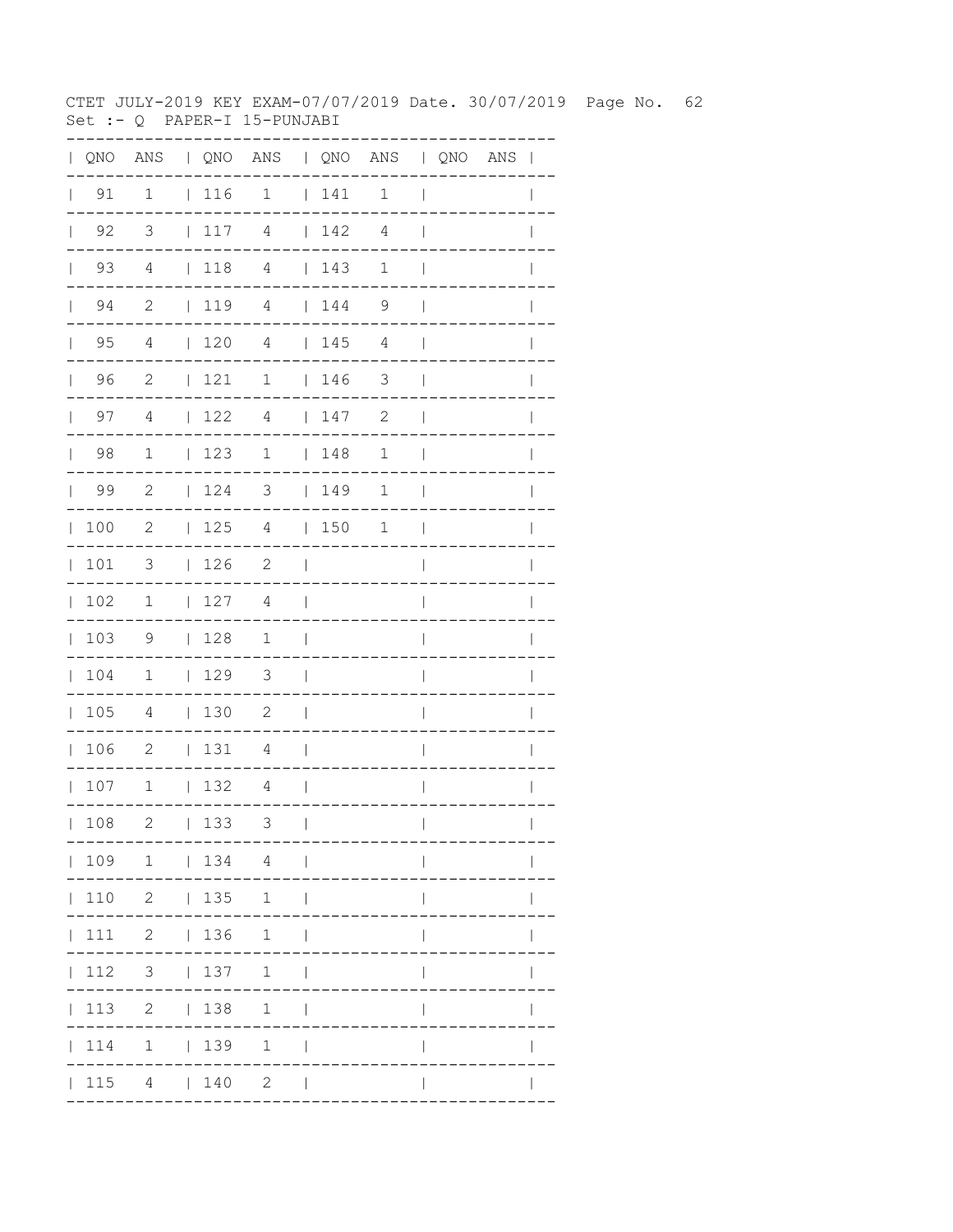CTET JULY-2019 KEY EXAM-07/07/2019 Date. 30/07/2019 Page No. 63 Set :- R PAPER-I 15-PUNJABI

| $\mathbf{L}$ | QNO                |                          |             | ANS   QNO ANS   QNO ANS   QNO ANS |                          |                                                             |                |                          |  | $\overline{\phantom{a}}$ |
|--------------|--------------------|--------------------------|-------------|-----------------------------------|--------------------------|-------------------------------------------------------------|----------------|--------------------------|--|--------------------------|
| $\mathbf{L}$ | 91                 | 3                        | $ 116$ 3    |                                   |                          | $\begin{array}{c} \begin{array}{c} \end{array} \end{array}$ | 3              | $\overline{\phantom{a}}$ |  |                          |
|              | $\vert$ 92         | $\mathbf 1$              | 117         | $\mathbf 1$                       |                          | 142                                                         | $\mathbf{2}$   | $\overline{\phantom{a}}$ |  |                          |
|              | 93<br>$\mathbf{L}$ | 3                        | $\vert$ 118 | $\overline{4}$                    |                          | $\begin{array}{c} \begin{array}{c} \end{array} \end{array}$ | $\mathbf 1$    | $\mathbf{I}$             |  |                          |
|              | 94<br>$\mathbf{L}$ | $\mathbf 1$              | $\vert$ 119 | $\mathbf 1$                       |                          | $\begin{array}{cc} 1 & 44 \end{array}$                      | 4              | $\perp$                  |  |                          |
|              | $\vert$ 95         | 3                        | 120         | $\overline{4}$                    |                          | 145                                                         | $\overline{4}$ | $\mathbf{I}$             |  |                          |
|              | 96                 | $\overline{4}$           | 121         | $\overline{4}$                    |                          | 146                                                         | $\overline{4}$ | $\overline{\phantom{a}}$ |  |                          |
|              | $\vert$ 97         | $\mathbf 1$              | 122         | 2                                 |                          | 147                                                         | 4              | $\mathbf{I}$             |  | $\mathbf{I}$             |
|              | $\vert$ 98         | $\overline{4}$           | 123         | $\mathcal{S}$                     |                          | 148                                                         | $\overline{4}$ | $\mathbf{I}$             |  |                          |
|              | 99                 | 2                        | 124         | $\mathbf 1$                       |                          | 149                                                         | 4              | $\overline{\phantom{a}}$ |  |                          |
|              | 100                | 4                        | 125         | 3                                 |                          | 150                                                         | 4              | $\mathbf{I}$             |  | $\mathbf{I}$             |
|              | 101                | 9                        | 126         | 4                                 | $\blacksquare$           |                                                             |                | $\overline{1}$           |  | $\mathbf{I}$             |
| $\mathbf{L}$ | 102                | $\overline{4}$           | 127         | $\overline{4}$                    | $\overline{\phantom{a}}$ |                                                             |                | I                        |  |                          |
|              | 103                | $\overline{\phantom{a}}$ | 128         | $\overline{\mathbf{3}}$           | $\mathbf{I}$             |                                                             |                | I                        |  |                          |
|              | 104                | $\mathbf 1$              | $\vert$ 129 | 3                                 | $\mathcal{L}$            |                                                             |                | $\overline{\phantom{a}}$ |  |                          |
|              | 105                | $\overline{\phantom{0}}$ | 130         | 3                                 | $\Box$                   |                                                             |                | I                        |  |                          |
|              | 106                | $\overline{1}$           | 131         | $\overline{\phantom{0}}^2$        | $\overline{\phantom{0}}$ |                                                             |                | I                        |  |                          |
|              | 107                | $\overline{1}$           | 132         | $\overline{\phantom{a}}$          | $\mathcal{L}$            |                                                             |                | $\mathbf{I}$             |  | I                        |
|              | 108                | $\mathbf{2}$             | 133         | 4                                 | $\overline{1}$           |                                                             |                | $\overline{\phantom{a}}$ |  | $\mathbf{I}$             |
|              |                    | 109 1   134 2            |             |                                   | $\sim$ 1                 |                                                             |                |                          |  |                          |
|              | 110                |                          | 4   135     | 1                                 | $\perp$                  |                                                             |                |                          |  |                          |
|              | 111                | $3 \t136$                |             | 1                                 | $\overline{\phantom{0}}$ |                                                             |                |                          |  |                          |
|              | 112                |                          | 4   137 4   |                                   |                          |                                                             |                |                          |  |                          |
|              | 113                |                          | $3 \t 138$  | $\mathcal{S}$                     |                          |                                                             |                |                          |  |                          |
|              | 114                |                          | $3 \t 139$  | 4                                 |                          |                                                             |                |                          |  |                          |
|              | 115                |                          | $3 \t140$   | 9                                 | $\Box$                   |                                                             |                |                          |  |                          |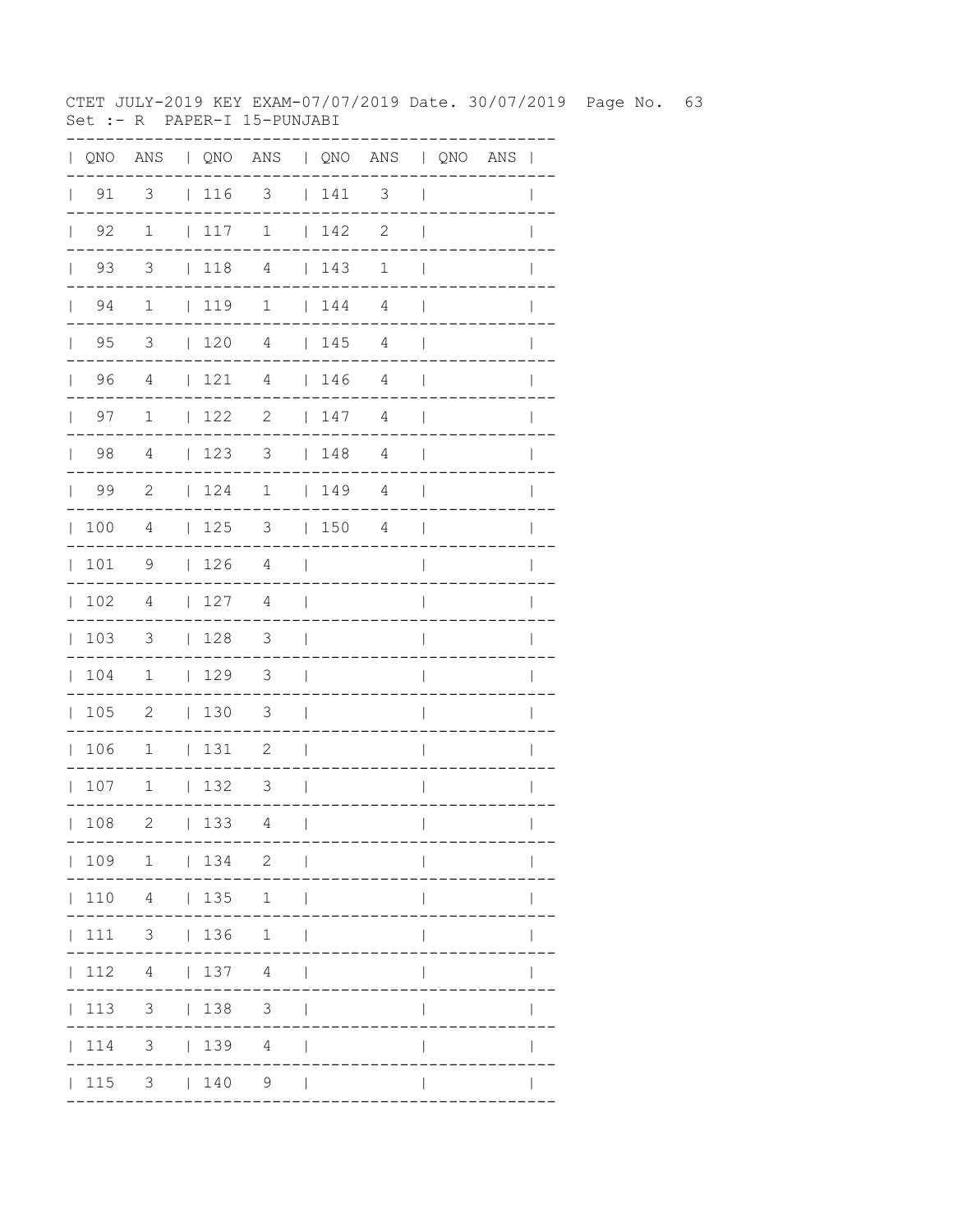CTET JULY-2019 KEY EXAM-07/07/2019 Date. 30/07/2019 Page No. 64 Set :- S PAPER-I 15-PUNJABI

| QNO | $\mathbb{A}\mathbb{N}\mathbb{S}$ |              |     | QNO ANS   QNO ANS   QNO ANS |                |     |                       |              |                                     |
|-----|----------------------------------|--------------|-----|-----------------------------|----------------|-----|-----------------------|--------------|-------------------------------------|
| 91  | $\overline{2}$                   |              | 116 | $\overline{\phantom{a}}$    |                | 141 | 3                     | I            |                                     |
| 92  | 4                                | $\mathbf{L}$ | 117 | $\overline{4}$              |                | 142 | 3                     |              |                                     |
| 93  | $\overline{\phantom{0}}^2$       |              | 118 | $\overline{4}$              |                | 143 | 3                     |              |                                     |
| 94  | $\overline{\mathbf{3}}$          |              | 119 | $\mathbf 1$                 |                | 144 | 3                     |              |                                     |
| 95  | 4                                |              | 120 | $\overline{4}$              |                | 145 | 3                     |              |                                     |
| 96  | 3                                |              | 121 | $\mathbf{2}$                | L              | 146 | 3                     |              |                                     |
| 97  | $\mathbf 1$                      | L            | 122 | $\overline{4}$              | $\mathbf{L}$   | 147 | 4                     |              |                                     |
| 98  | $\mathbf{2}$                     | L            | 123 | $\sqrt{2}$                  | L              | 148 | 3                     |              |                                     |
| 99  | $\overline{4}$                   | L            | 124 | 3                           | L              | 149 | $\sqrt{2}$            |              |                                     |
| 100 | 9                                | L            | 125 | 3                           | L              | 150 | 3                     |              |                                     |
| 101 | 3                                | L            | 126 | $\mathbf{2}$                |                |     |                       |              |                                     |
| 102 | $\mathbf{2}$                     | L            | 127 | 3                           |                |     |                       |              |                                     |
| 103 | 4                                | L            | 128 | $\mathbf 1$                 |                |     |                       |              |                                     |
| 104 | 1                                | L            | 129 | $\mathbf{2}$                |                |     |                       |              |                                     |
| 105 | 3                                | $\mathbf{L}$ | 130 | $\mathbf 1$                 |                |     |                       |              |                                     |
| 106 | 3                                | L            | 131 | 2                           |                |     |                       |              |                                     |
| 107 | $\mathbf{2}$                     | $\mathbf{L}$ | 132 | 3                           |                |     |                       |              |                                     |
| 108 | 3                                |              | 133 | $\mathbf{1}$                | $\blacksquare$ |     | . _ _ _ _ _ _ _ _ _ . | $\mathbf{L}$ | $\mathbf{L}$<br>. _ _ _ _ _ _ _ _ _ |
|     |                                  |              |     | $ 109 \t2 \t 134 \t4 \t $   |                |     |                       |              |                                     |
|     |                                  |              |     | 110 2   135 2               |                |     |                       |              |                                     |
|     |                                  |              |     | 111 2   136 9               |                |     |                       | $\mathbf{I}$ | $\mathbf{I}$                        |
|     |                                  |              |     | 112 2   137 2               |                |     |                       | $\mathbf{I}$ | $\mathsf{I}$                        |
|     |                                  |              |     | 113 4   138 1               |                |     |                       | $\mathsf{I}$ | $\mathsf{I}$                        |
|     |                                  |              |     | 114 3   139 4               |                |     |                       | $\mathbf{I}$ | $\mathsf{I}$                        |
|     |                                  |              |     | $ 115 \t4 \t 140 \t3 \t $   |                |     |                       | $\mathbf{I}$ | $\mathbf{I}$                        |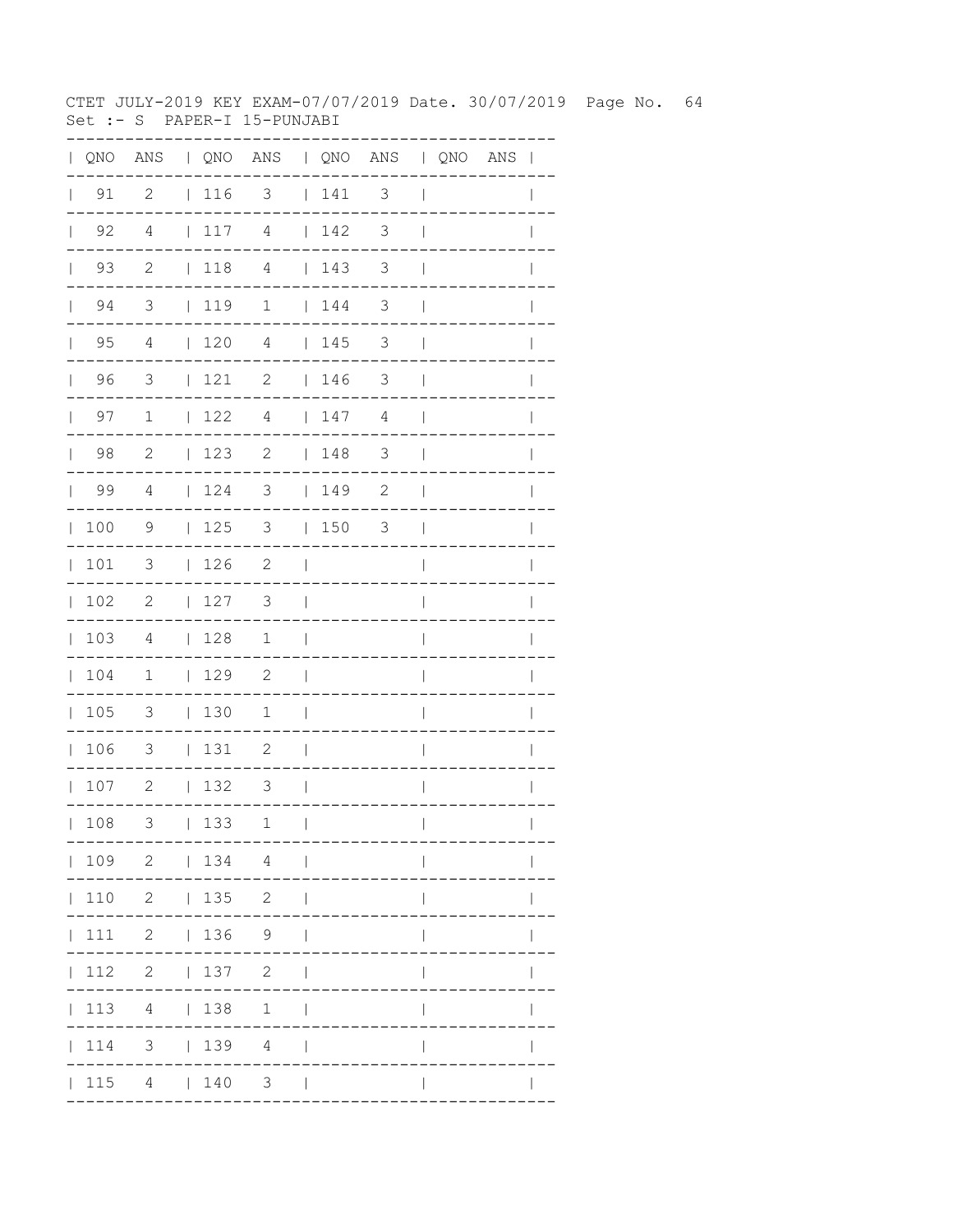CTET JULY-2019 KEY EXAM-07/07/2019 Date. 30/07/2019 Page No. 65 Set :- P PAPER-I 16-SANSKRIT

|              |                      | QNO ANS   QNO ANS   QNO ANS   QNO ANS |                                                             |                            |              |            |                            |                          |  |              |
|--------------|----------------------|---------------------------------------|-------------------------------------------------------------|----------------------------|--------------|------------|----------------------------|--------------------------|--|--------------|
|              | $\vert$ 91           | $\overline{\mathbf{3}}$               |                                                             | $116$ 4 $141$ 2            |              |            |                            | $\overline{\phantom{a}}$ |  |              |
| $\mathbb{L}$ | 92                   | $\overline{\mathbf{3}}$               | 117                                                         | $\overline{\mathbf{3}}$    | $\mathbb{R}$ | 142        | 2                          | $\overline{\phantom{a}}$ |  |              |
|              | 93<br>$\mathbb{R}^n$ | $\overline{\phantom{0}}^2$            | $\begin{array}{c} \begin{array}{c} \end{array} \end{array}$ | $\overline{\phantom{a}}$   |              | 143        | 2                          | $\overline{\phantom{a}}$ |  |              |
|              | $\vert$ 94           | $\overline{\phantom{0}}^2$            |                                                             | 119 1   144                |              |            | $\overline{\phantom{a}}$   | $\perp$                  |  | I            |
|              | $\vert$ 95           | $\overline{\phantom{0}}^2$            | $\vert$ 120                                                 | $\overline{2}$             |              | 145        | $\overline{\phantom{0}}^2$ | $\perp$                  |  |              |
|              | 96                   | $\overline{\phantom{0}}^2$            | $ 121$ 3                                                    |                            |              | 146        | $\mathbf 1$                | $\overline{\phantom{a}}$ |  |              |
|              | 97<br>$\mathbf{L}$   | $\overline{\mathbf{3}}$               | 122                                                         |                            |              | $1 \t 147$ | $\overline{\phantom{0}}^2$ | $\mathbf{I}$             |  | I            |
|              | $\vert$ 98           | $\overline{1}$                        | 123                                                         |                            |              | $1 \t 148$ | $\overline{9}$             | $\mathbf{I}$             |  |              |
|              | $\vert$ 99           | $\overline{\phantom{0}}^2$            | 124                                                         | $\overline{1}$             |              | 149        | $\mathbf 1$                | $\overline{\phantom{a}}$ |  |              |
| $\mathbb{R}$ | 100                  | 3                                     | 125                                                         | 3   150                    |              |            | 4                          | $\blacksquare$           |  |              |
|              | 101                  | 3                                     | 126                                                         | $\overline{\mathbf{3}}$    |              |            |                            | $\mathsf{I}$             |  |              |
|              | 102                  | $\mathbf 1$                           | 127                                                         | $\overline{\phantom{0}}^2$ | $\sim$ 1     |            |                            | $\overline{\phantom{a}}$ |  |              |
|              | 103                  | $\overline{1}$                        | 128                                                         | $\overline{2}$             | $\sim$       |            |                            | $\overline{\phantom{a}}$ |  |              |
|              | 104                  | $\overline{\phantom{0}}$              | 129                                                         | $\mathbf{1}$               | $\sim$       |            |                            | $\overline{1}$           |  |              |
|              | 105                  | $\overline{4}$                        | 130                                                         | $\overline{\mathbf{3}}$    | $\sim$       |            |                            | $\overline{\phantom{a}}$ |  |              |
|              | 106                  | $\overline{1}$                        | 131                                                         | $\mathbf{1}$               | $\sim$       |            |                            | $\overline{\phantom{a}}$ |  |              |
|              | 107                  | $\mathbf 1$                           | 132                                                         | $\mathbf{1}$               | $\sim$ 1     |            |                            | $\overline{\phantom{a}}$ |  |              |
|              | 108                  | 1                                     | 133                                                         | 1                          | $\Box$       |            |                            | $\overline{1}$           |  | $\mathbf{I}$ |
|              |                      | 109 1   134 2                         |                                                             |                            |              |            |                            |                          |  |              |
|              |                      | 110 3   135 3                         |                                                             |                            |              |            |                            | $\mathbf{I}$             |  |              |
|              |                      | 111 2   136 3                         |                                                             |                            |              |            |                            | $\mathsf{I}$             |  |              |
|              | 112                  | $3 \t   137 \t 2$                     |                                                             |                            | $\perp$      |            |                            | $\mathbf{I}$             |  |              |
|              |                      | 113 2   138 2                         |                                                             |                            | $\mathbf{I}$ |            |                            |                          |  |              |
|              |                      | 114 3   139 2                         |                                                             |                            |              |            |                            |                          |  |              |
|              |                      | $ 115 \t3 \t  140 \t2$                |                                                             |                            | $\Box$       |            |                            |                          |  |              |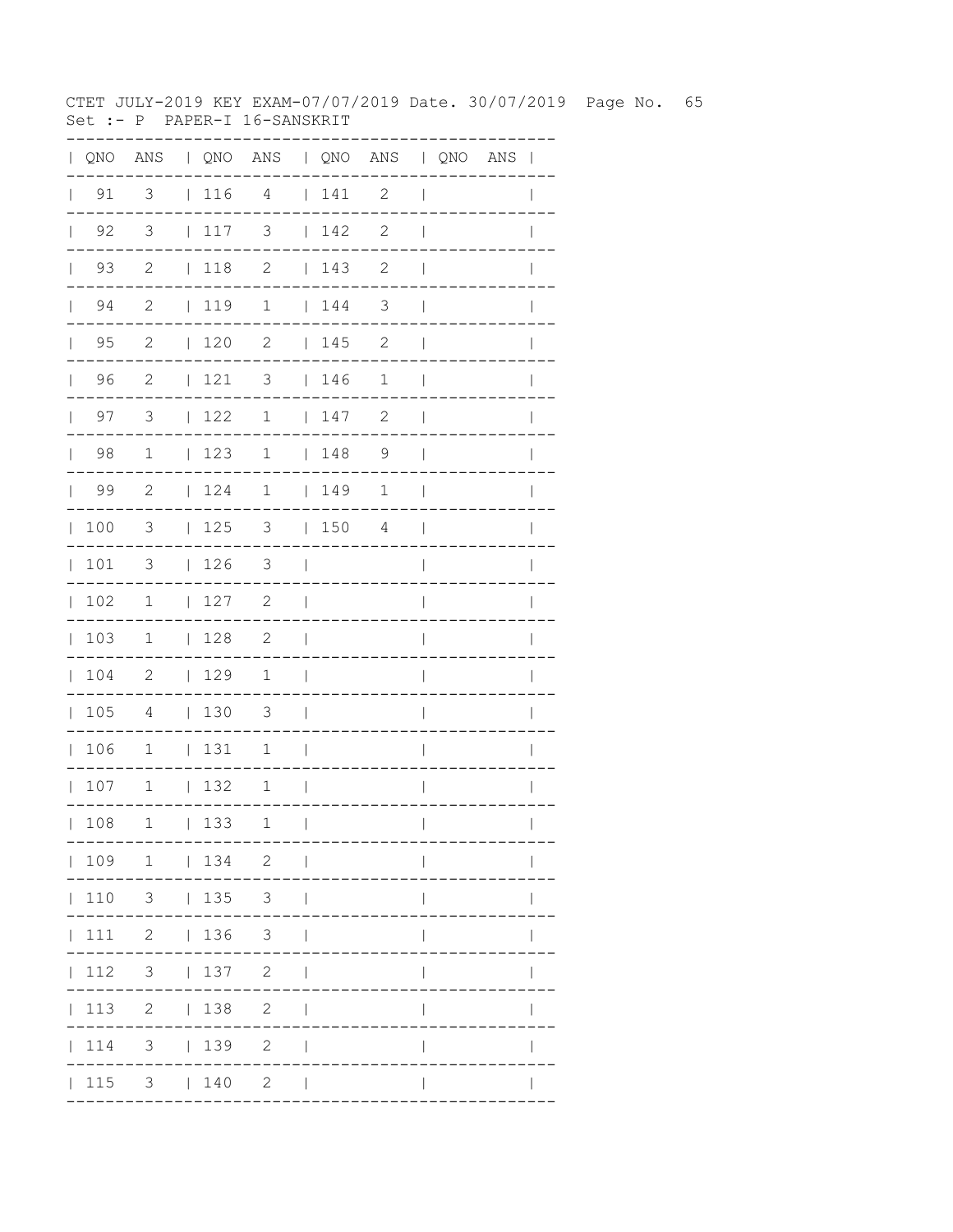CTET JULY-2019 KEY EXAM-07/07/2019 Date. 30/07/2019 Page No. 66 Set :- Q PAPER-I 16-SANSKRIT

| QNO | ANS          |              |     | QNO ANS   QNO ANS   QNO ANS |              |     |                |                          |                       |              |
|-----|--------------|--------------|-----|-----------------------------|--------------|-----|----------------|--------------------------|-----------------------|--------------|
| 91  | $\mathbf{1}$ |              | 116 | $\overline{1}$              |              | 141 | $\mathbf{1}$   | $\overline{1}$           |                       |              |
| 92  | $\mathbf{1}$ | $\mathbf{L}$ | 117 | 4                           |              | 142 | $\overline{4}$ |                          |                       |              |
| 93  | $\mathbf{1}$ |              | 118 | $\overline{4}$              |              | 143 | $\mathbf 1$    |                          |                       |              |
| 94  | $\mathbf 1$  |              | 119 | $\sqrt{4}$                  |              | 144 | 9              |                          |                       |              |
| 95  | 2            |              | 120 | $\overline{4}$              |              | 145 | 4              |                          |                       |              |
| 96  | 4            | $\mathbf{L}$ | 121 | $\overline{4}$              | $\mathbf{L}$ | 146 | 3              |                          |                       |              |
| 97  | $\mathbf 1$  | $\mathbf{L}$ | 122 | $\overline{4}$              | $\mathbf{L}$ | 147 | 2              |                          |                       |              |
| 98  | $\mathbf{2}$ | $\mathbf{L}$ | 123 | $\sqrt{2}$                  | $\mathbf{L}$ | 148 | $\mathbf 1$    |                          |                       |              |
| 99  | $\mathbf{2}$ | L            | 124 | $\sqrt{2}$                  | $\mathbf{L}$ | 149 | $\mathbf 1$    |                          |                       |              |
| 100 | $\mathbf{2}$ | $\mathbf{L}$ | 125 | $1\,$                       | $\mathbf{L}$ | 150 | $\mathbf 1$    |                          |                       |              |
| 101 | 4            | $\mathbf{L}$ | 126 | 1                           |              |     |                |                          |                       |              |
| 102 | 4            | L            | 127 | $\mathbf{2}$                |              |     |                |                          |                       |              |
| 103 | 1            | L            | 128 | 4                           | L            |     |                |                          |                       |              |
| 104 | 3            | $\mathbf{L}$ | 129 | $\mathbf{2}$                |              |     |                |                          |                       |              |
| 105 | $\mathbf{2}$ | $\mathbf{L}$ | 130 | 4                           | I            |     |                |                          |                       |              |
| 106 | $\mathbf{2}$ | L            | 131 | 4                           | I            |     |                |                          |                       |              |
| 107 | $1\,$        | L            | 132 | $\overline{4}$              |              |     |                |                          |                       |              |
| 108 | 2            |              | 133 | $\mathbf{1}$<br>---         | $\sim$ 1.1   |     | -----------    | $\mathbf{L}$             | . _ _ _ _ _ _ _ _ _ . | $\mathbf{L}$ |
|     |              |              |     | 109 1   134 2               |              |     |                |                          |                       |              |
|     |              |              |     | 110 2   135 4               |              |     |                |                          |                       |              |
|     |              |              |     | 111 2   136 1               |              |     |                |                          |                       |              |
|     |              |              |     | 112 3   137 1               |              |     |                | $\mathbf{I}$             |                       |              |
|     |              |              |     | 113 2   138 1               |              |     |                | $\overline{\phantom{a}}$ |                       | $\mathbf{I}$ |
|     |              |              |     | 114 1   139 1               |              |     |                | $\overline{1}$           |                       |              |
|     |              |              |     | $ 115 \t4 \t 140 \t2 \t $   |              |     |                | $\mathbf{I}$             |                       |              |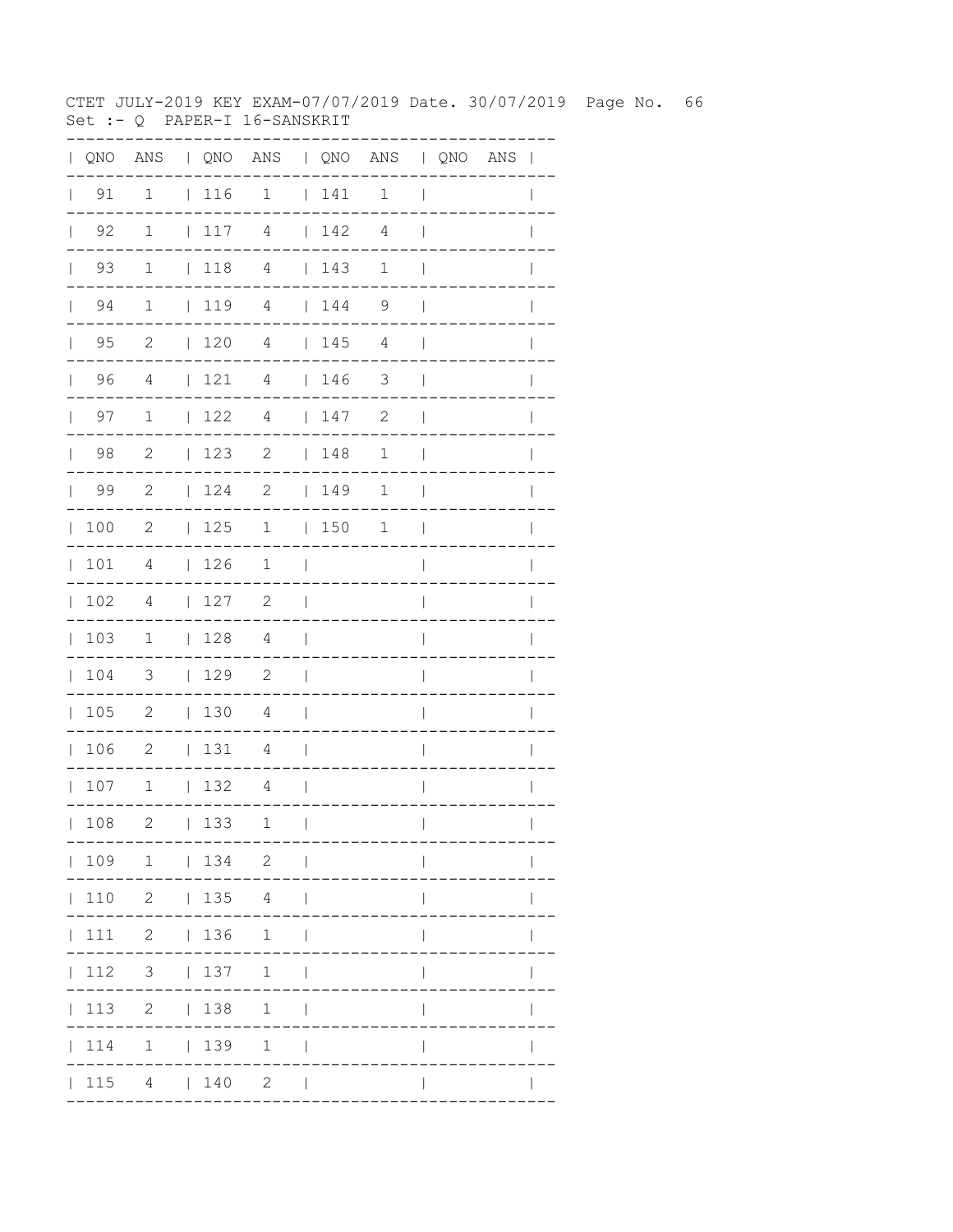CTET JULY-2019 KEY EXAM-07/07/2019 Date. 30/07/2019 Page No. 67 Set :- R PAPER-I 16-SANSKRIT

| QNO | ANS                     |              |     | QNO ANS   QNO ANS   QNO ANS |              |     |                          |                |                                     |
|-----|-------------------------|--------------|-----|-----------------------------|--------------|-----|--------------------------|----------------|-------------------------------------|
| 91  | 4                       |              | 116 | $\overline{\mathbf{3}}$     |              | 141 | $\overline{\phantom{a}}$ | $\overline{1}$ |                                     |
| 92  | $\overline{4}$          |              | 117 | $\mathbf 1$                 |              | 142 | $\mathbf{2}$             |                |                                     |
| 93  | $\mathbf{1}$            |              | 118 | $\overline{4}$              |              | 143 | 1                        |                |                                     |
| 94  | $\overline{\mathbf{3}}$ |              | 119 | $\mathbf 1$                 |              | 144 | $\overline{4}$           |                |                                     |
| 95  | 4                       |              | 120 | $\overline{4}$              |              | 145 | 4                        |                |                                     |
| 96  | 1                       | L            | 121 | $\mathbf 1$                 | L            | 146 | 4                        |                |                                     |
| 97  | $\mathbf 1$             | L            | 122 | $\mathbf 1$                 | L            | 147 | $\sqrt{4}$               |                |                                     |
| 98  | $\overline{4}$          | L            | 123 | $\overline{4}$              | L            | 148 | $\overline{4}$           |                |                                     |
| 99  | $\overline{4}$          | L            | 124 | $\overline{4}$              | $\mathbf{L}$ | 149 | $\overline{4}$           |                |                                     |
| 100 | 3                       | $\mathbf{I}$ | 125 | 1                           | L            | 150 | $\sqrt{4}$               |                |                                     |
| 101 | 4                       | L            | 126 | 3                           |              |     |                          |                |                                     |
| 102 | $\mathbf{2}$            | L            | 127 | 3                           |              |     |                          |                |                                     |
| 103 | $\mathbf 1$             |              | 128 | 3                           |              |     |                          |                |                                     |
| 104 | 1                       | L            | 129 | $\mathfrak{Z}$              |              |     |                          |                |                                     |
| 105 | 3                       | $\mathbf{L}$ | 130 | $\mathfrak{Z}$              |              |     |                          |                |                                     |
| 106 | $1\,$                   | L            | 131 | 4                           |              |     |                          |                |                                     |
| 107 | $1\,$                   | $\mathbf{L}$ | 132 | $\mathbf 1$                 |              |     |                          |                |                                     |
| 108 | 2                       |              | 133 | 3                           | $\Box$       |     | . _ _ _ _ _ _ _ _ _ .    | $\mathbf{L}$   | $\mathbf{L}$<br>. _ _ _ _ _ _ _ _ _ |
|     |                         |              |     | 109 1   134 1               |              |     |                          |                |                                     |
|     |                         |              |     | 110  4    135  3            |              |     |                          |                |                                     |
|     |                         |              |     | 111 3   136 1               |              |     |                          |                | $\mathsf{I}$                        |
|     |                         |              |     | $ 112 \t4 \t 137 \t4 \t $   |              |     |                          | $\mathbf{I}$   | $\mathbf{I}$                        |
|     |                         |              |     | 113 3   138 3               |              |     |                          | $\mathsf{I}$   | $\mathbf{I}$                        |
|     |                         |              |     | 114 3   139 4               |              |     |                          | $\overline{1}$ |                                     |
|     |                         |              |     | 115 3   140 9               |              |     |                          | $\mathsf{I}$   |                                     |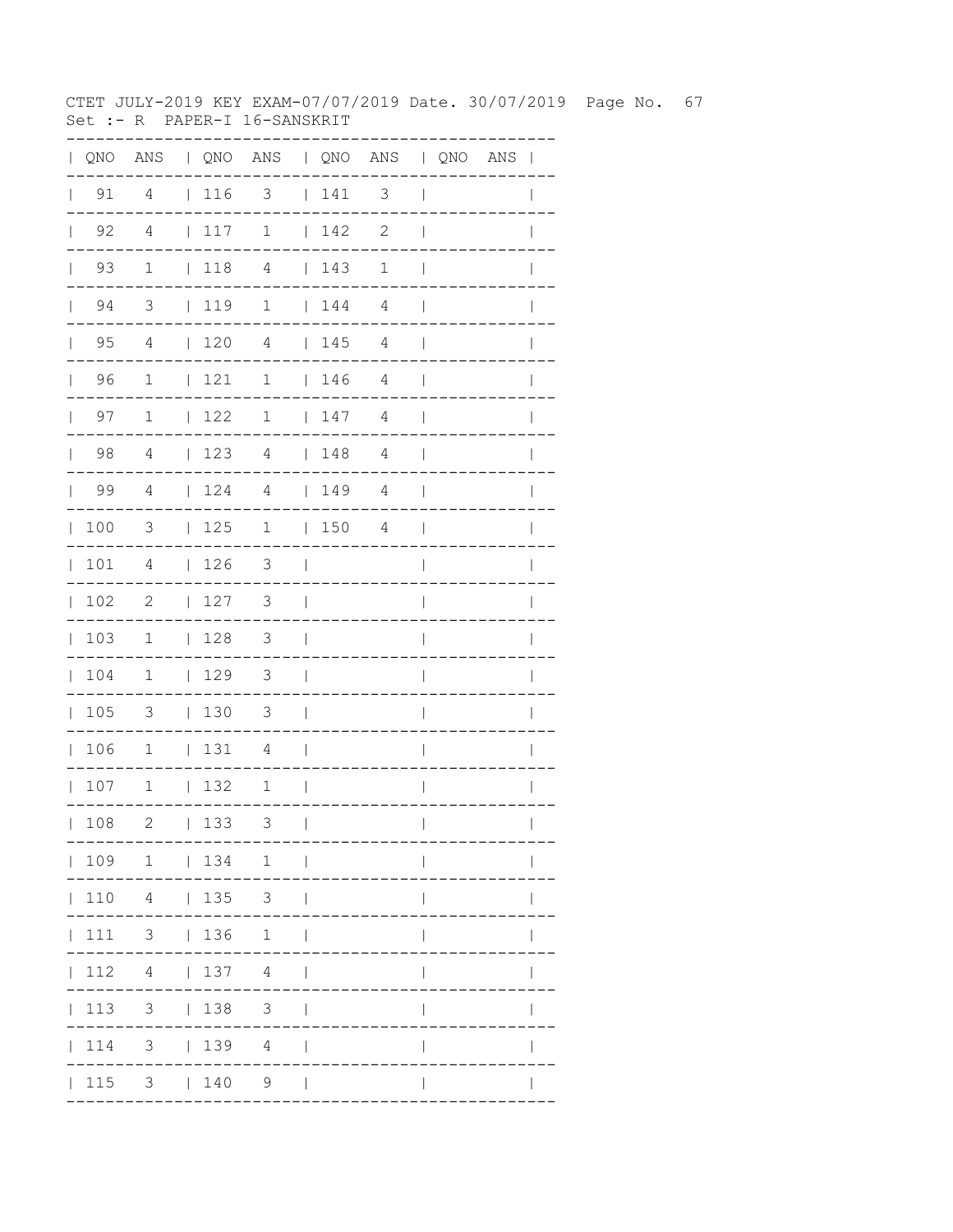CTET JULY-2019 KEY EXAM-07/07/2019 Date. 30/07/2019 Page No. 68 Set :- S PAPER-I 16-SANSKRIT

| QNO | ANS                        |              |      | QNO ANS   QNO ANS   QNO ANS |                |     |                       |                |                            |
|-----|----------------------------|--------------|------|-----------------------------|----------------|-----|-----------------------|----------------|----------------------------|
| 91  | 4                          |              | 116  | $\overline{\phantom{a}}$    |                | 141 | 3                     | $\overline{1}$ |                            |
| 92  | $\overline{\phantom{0}}^2$ | $\mathbf{L}$ | 117  | $\overline{4}$              |                | 142 | 3                     |                |                            |
| 93  | $\overline{\mathbf{3}}$    |              | 118  | $\overline{4}$              |                | 143 | 3                     |                |                            |
| 94  | $\overline{4}$             |              | 1119 | $\mathbf 1$                 |                | 144 | 3                     |                |                            |
| 95  | $\overline{4}$             |              | 120  | $\overline{4}$              |                | 145 | 3                     |                |                            |
| 96  | 3                          |              | 121  | 3                           | $\mathbf{L}$   | 146 | 3                     |                |                            |
| 97  | 3                          | L            | 122  | 3                           |                | 147 | 4                     |                |                            |
| 98  | 3                          | L            | 123  | $\overline{4}$              | $\mathbf{L}$   | 148 | 3                     |                |                            |
| 99  | 3                          | L            | 124  | $\sqrt{2}$                  | L              | 149 | $\sqrt{2}$            |                |                            |
| 100 | 3                          | $\mathbf{I}$ | 125  | $\mathbf{2}$                | L              | 150 | 3                     |                |                            |
| 101 | 1                          | L            | 126  | $\mathbf{2}$                |                |     |                       |                |                            |
| 102 | 4                          | L            | 127  | 4                           |                |     |                       |                |                            |
| 103 | 4                          | L            | 128  | 4                           |                |     |                       |                |                            |
| 104 | 2                          | L            | 129  | $\mathbf{2}$                |                |     |                       |                |                            |
| 105 | $\mathbf{2}$               | $\mathbf{L}$ | 130  | $\mathfrak{Z}$              |                |     |                       |                |                            |
| 106 | 3                          | $\mathbf{L}$ | 131  | 4                           |                |     |                       |                |                            |
| 107 | $\mathbf{2}$               | $\mathbf{L}$ | 132  | $\mathbf{2}$                |                |     |                       |                |                            |
| 108 | 3                          |              | 133  | 4                           | $\blacksquare$ |     | . _ _ _ _ _ _ _ _ _ . | $\mathbf{L}$   | $\mathbf{L}$<br>---------- |
|     |                            |              |      | 109 2   134 2               |                |     |                       |                |                            |
|     |                            |              |      | 110 2   135 2               |                |     |                       |                |                            |
|     |                            |              |      | 111 2   136 9               |                |     |                       | $\mathbf{I}$   | $\mathbf{I}$               |
|     |                            |              |      | 112 2   137 2               |                |     |                       | $\mathbf{I}$   | $\mathsf{I}$               |
|     |                            |              |      | 113 4   138 1               |                |     |                       | $\mathsf{I}$   | $\mathsf{I}$               |
|     |                            |              |      | 114 3   139 4               |                |     |                       | $\mathbf{I}$   |                            |
|     |                            |              |      | $ 115 \t4 \t 140 \t3 \t $   |                |     |                       | $\mathbf{I}$   | $\mathbf{I}$               |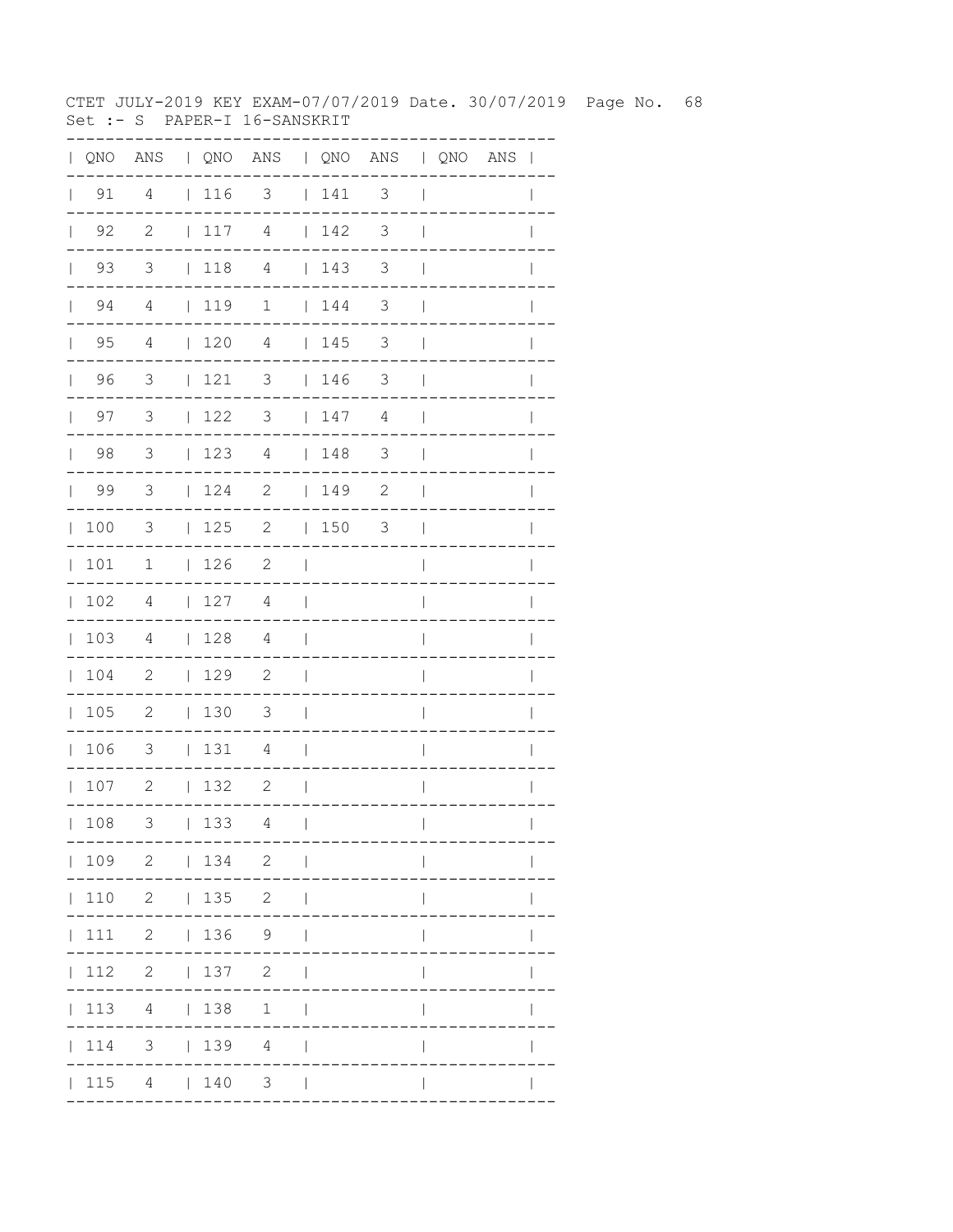CTET JULY-2019 KEY EXAM-07/07/2019 Date. 30/07/2019 Page No. 69 Set :-  $P$  PAPER-I 17-TAMIL

|              |                    |                            |                                                             | QNO ANS   QNO ANS   QNO ANS   QNO ANS |                          |                                    |              |                          |  | $\mathbf{I}$ |
|--------------|--------------------|----------------------------|-------------------------------------------------------------|---------------------------------------|--------------------------|------------------------------------|--------------|--------------------------|--|--------------|
|              | $\vert$ 91         | $\mathbf 1$                | $\begin{array}{c} \begin{array}{c} \end{array} \end{array}$ | $\overline{4}$                        |                          | 141                                | 2            | $\overline{\phantom{a}}$ |  |              |
| $\mathbf{L}$ | 92                 | 4                          | 117                                                         | 3                                     |                          | 142                                | $\mathbf{2}$ | $\overline{\phantom{a}}$ |  |              |
| $\mathbb{R}$ | 93                 | $\overline{c}$             | $ 118$ 2                                                    |                                       |                          | 143                                | $\mathbf{2}$ | $\mathbf{I}$             |  |              |
|              | 94<br>$\mathbf{L}$ | 3                          | 119                                                         | $\mathbf 1$                           |                          | 144                                | 3            | $\overline{1}$           |  |              |
| $\mathbf{L}$ | 95                 | $\mathbf{2}$               | 120                                                         | $\mathbf{2}$                          |                          | 145                                | 2            | $\mathbf{I}$             |  |              |
| $\mathbf{L}$ | 96                 | 3                          | 121                                                         | $\overline{c}$                        |                          | 146                                | $\mathbf 1$  | $\mathbf{I}$             |  |              |
|              | 97<br>$\mathbf{L}$ | $\mathbf{2}$               | 122                                                         | $\mathbf 1$                           |                          | 147                                | 2            | $\mathbf{I}$             |  |              |
| $\mathbf{L}$ | 98                 | 3                          | 123                                                         | $\overline{4}$                        |                          | 148                                | 9            | $\overline{\phantom{a}}$ |  | $\mathbb{I}$ |
| $\mathbb{L}$ | 99                 | $\overline{c}$             | 124                                                         | $\overline{\phantom{0}}$              |                          | $\begin{array}{c} 149 \end{array}$ | 1            | $\overline{1}$           |  |              |
| $\mathbb{L}$ | 100                | $\mathbf{1}$               | 125                                                         | $\overline{\mathbf{3}}$               |                          | 1504                               |              | $\overline{\phantom{a}}$ |  |              |
| $\mathbf{L}$ | 101                | 3                          | 126                                                         | $\mathbf 1$                           | $\overline{1}$           |                                    |              | $\overline{\phantom{a}}$ |  |              |
| $\mathbf{L}$ | 102                | 4                          | 127                                                         | 4                                     | $\overline{1}$           |                                    |              | $\overline{\phantom{a}}$ |  | $\mathbb{I}$ |
| $\mathbf{L}$ | 103                | 2                          | 128                                                         | $\overline{\mathbf{3}}$               | $\Box$                   |                                    |              | $\overline{\phantom{a}}$ |  | $\mathbf{I}$ |
| $\mathbf{L}$ | 104                | $\overline{4}$             | 129                                                         | $\overline{4}$                        | $\mathbf{I}$             |                                    |              | $\overline{\phantom{a}}$ |  |              |
| $\mathbf{L}$ | 105                | $\overline{\phantom{0}}^2$ | $\vert$ 130                                                 | $\mathbf 1$                           | $\overline{\phantom{a}}$ |                                    |              | I                        |  |              |
|              | 106                | $\mathbf 1$                | 131                                                         | 2                                     | $\overline{\phantom{a}}$ |                                    |              | $\overline{1}$           |  | I            |
|              | 107                | $\mathbf{1}$               | 132                                                         | 3                                     | - 1                      |                                    |              | $\overline{\phantom{a}}$ |  | $\mathbf{I}$ |
|              | 108                | $\mathbf 1$                | 133                                                         | 4                                     | $\overline{1}$           |                                    |              | $\mathbf{I}$             |  |              |
|              |                    | 109 1   134 2              |                                                             |                                       | $\sim$                   |                                    |              |                          |  |              |
|              |                    | $110 \t 3 \t   135 \t 3$   |                                                             |                                       |                          |                                    |              |                          |  |              |
|              |                    | $111 \t2 \t  136 \t3$      |                                                             |                                       |                          |                                    |              |                          |  |              |
|              | 112                | $3 \t137 \t2$              |                                                             |                                       |                          |                                    |              |                          |  |              |
|              |                    | 113 2   138                |                                                             | $2\overline{ }$                       |                          |                                    |              |                          |  |              |
|              | 114                | 3 <sup>7</sup>             | 139                                                         | $\mathbf{2}$                          |                          |                                    |              |                          |  |              |
|              | 115                |                            | 3   140                                                     | $\mathbf{2}$                          |                          |                                    |              |                          |  |              |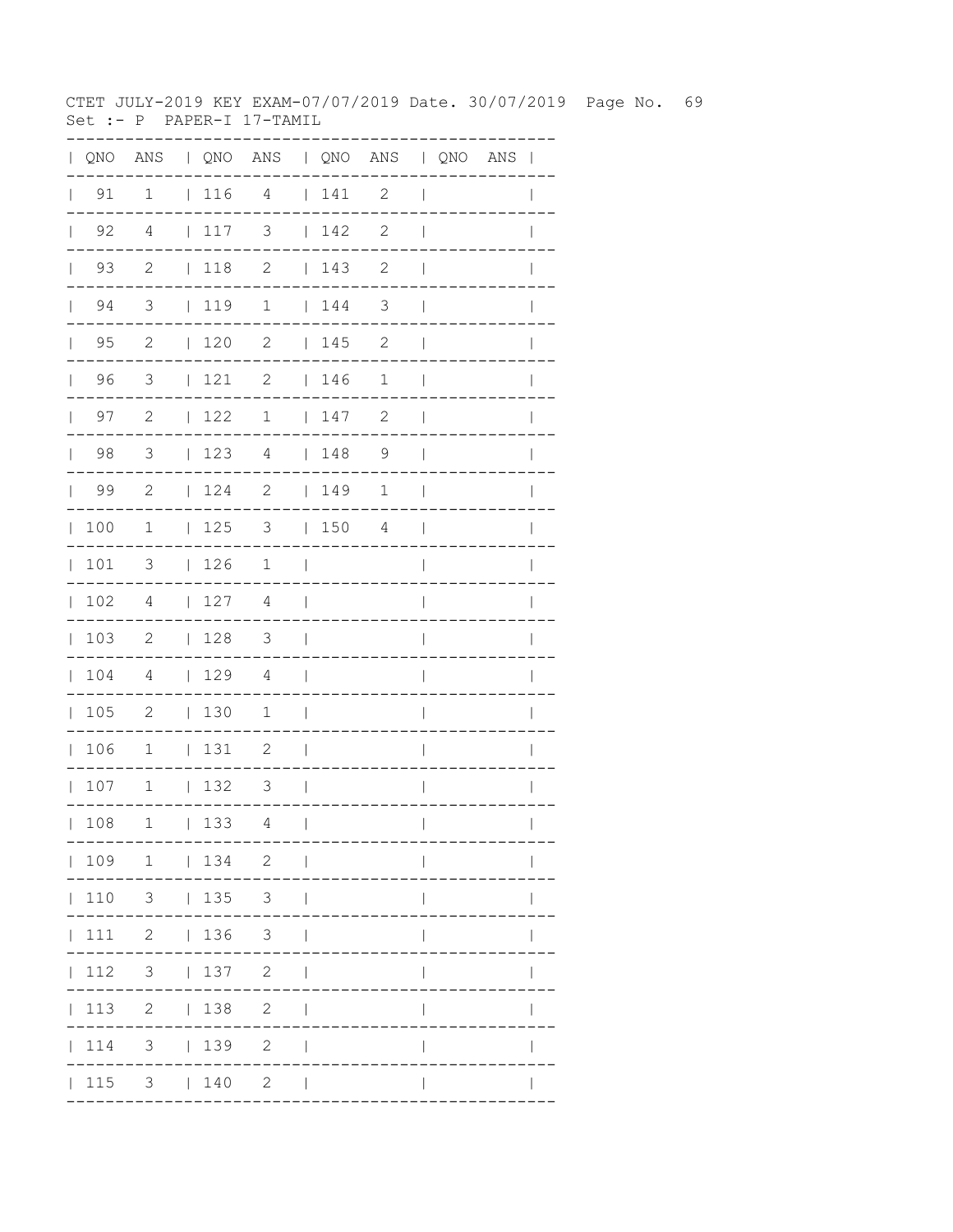CTET JULY-2019 KEY EXAM-07/07/2019 Date. 30/07/2019 Page No. 70 Set :-  $Q$  PAPER-I 17-TAMIL

|              |                    |                          |            | QNO ANS   QNO ANS   QNO ANS   QNO ANS |                          |             |              |                          |  | $\mathbf{I}$ |
|--------------|--------------------|--------------------------|------------|---------------------------------------|--------------------------|-------------|--------------|--------------------------|--|--------------|
|              | $\vert$ 91         | $\mathbf 1$              | 116        | $\mathbf 1$                           |                          | 141         | $\mathbf 1$  | $\mathbf{I}$             |  |              |
| $\mathbf{L}$ | 92                 | $\mathbf{2}$             | 117        | 4                                     |                          | 142         | 4            | $\mathbf{I}$             |  |              |
|              | 93<br>$\mathbf{L}$ | $\mathbf 1$              | 1184       |                                       |                          | 143         | $\mathbf{1}$ | $\mathbf{I}$             |  |              |
|              | 94<br>$\mathbf{L}$ | $\mathbf{2}$             |            | 1194                                  |                          | 144         | 9            | $\overline{\phantom{a}}$ |  |              |
| $\mathbb{R}$ | 95                 | $\mathbf 1$              | 120        | $\overline{4}$                        |                          | 145         | 4            | $\mathbf{I}$             |  |              |
| $\mathbf{L}$ | 96                 | 2                        | 121        | 3                                     |                          | 146         | 3            | $\overline{\phantom{a}}$ |  |              |
|              | 97<br>$\mathbf{L}$ | $\mathbf 1$              | 122        | $\mathbf 1$                           |                          | 147         | 2            | $\overline{\phantom{a}}$ |  |              |
| $\mathbf{L}$ | 98                 | 4                        | 123        | 2                                     |                          | 148         | $\mathbf 1$  | $\overline{\phantom{a}}$ |  |              |
| $\mathbf{L}$ | 99                 | $\overline{3}$           | 124        | $\overline{4}$                        |                          | $\vert$ 149 | 1            | $\overline{\phantom{a}}$ |  |              |
| $\mathbb{L}$ | 100                | 2                        | 125        | $3 \t 150$                            |                          |             | $\mathbf{1}$ | $\overline{\phantom{a}}$ |  |              |
| $\mathbb{L}$ | 101                | $\mathcal{S}$            | 126        | 2                                     | $\Box$                   |             |              | I                        |  |              |
| $\mathbf{L}$ | 102                | 1                        | 127        | 1                                     | $\overline{\phantom{a}}$ |             |              | $\overline{1}$           |  | I            |
| $\mathbb{L}$ | 103                | $\mathcal{S}$            | 128        | $\overline{4}$                        | $\blacksquare$           |             |              | $\overline{1}$           |  | I            |
|              | 104                | $\overline{1}$           | 129        | $\overline{4}$                        | $\overline{\phantom{a}}$ |             |              | $\overline{\phantom{a}}$ |  |              |
| $\mathbf{L}$ | 105                | 4                        | 130        | $\mathbf{1}$                          | $\overline{\phantom{0}}$ |             |              | I                        |  |              |
| $\mathbb{L}$ | 106                | $\overline{\phantom{0}}$ | 131        | 2                                     | $\overline{\phantom{a}}$ |             |              | $\overline{\phantom{a}}$ |  |              |
|              | 107                | $\overline{1}$           | 132        | $\overline{\mathbf{3}}$               | $\Box$                   |             |              | I                        |  |              |
|              | 108                | 2                        | 133        | 1                                     | $\mathbf{I}$             |             |              | $\mathbf{I}$             |  |              |
|              |                    | 109 1   134 2            |            |                                       | $\sim$                   |             |              |                          |  |              |
|              |                    | 110 2   135 3            |            |                                       |                          |             |              |                          |  |              |
|              |                    | 111 2   136 1            |            |                                       |                          |             |              |                          |  |              |
|              | 112                |                          |            | 3   137 1                             |                          |             |              |                          |  |              |
|              | 113                |                          | 2   138    | 1                                     |                          |             |              |                          |  |              |
|              | 114                |                          | $1 \t 139$ | $\mathbf{1}$                          |                          |             |              |                          |  |              |
|              | 115                |                          | 4   140    | $2^{\circ}$                           |                          |             |              |                          |  |              |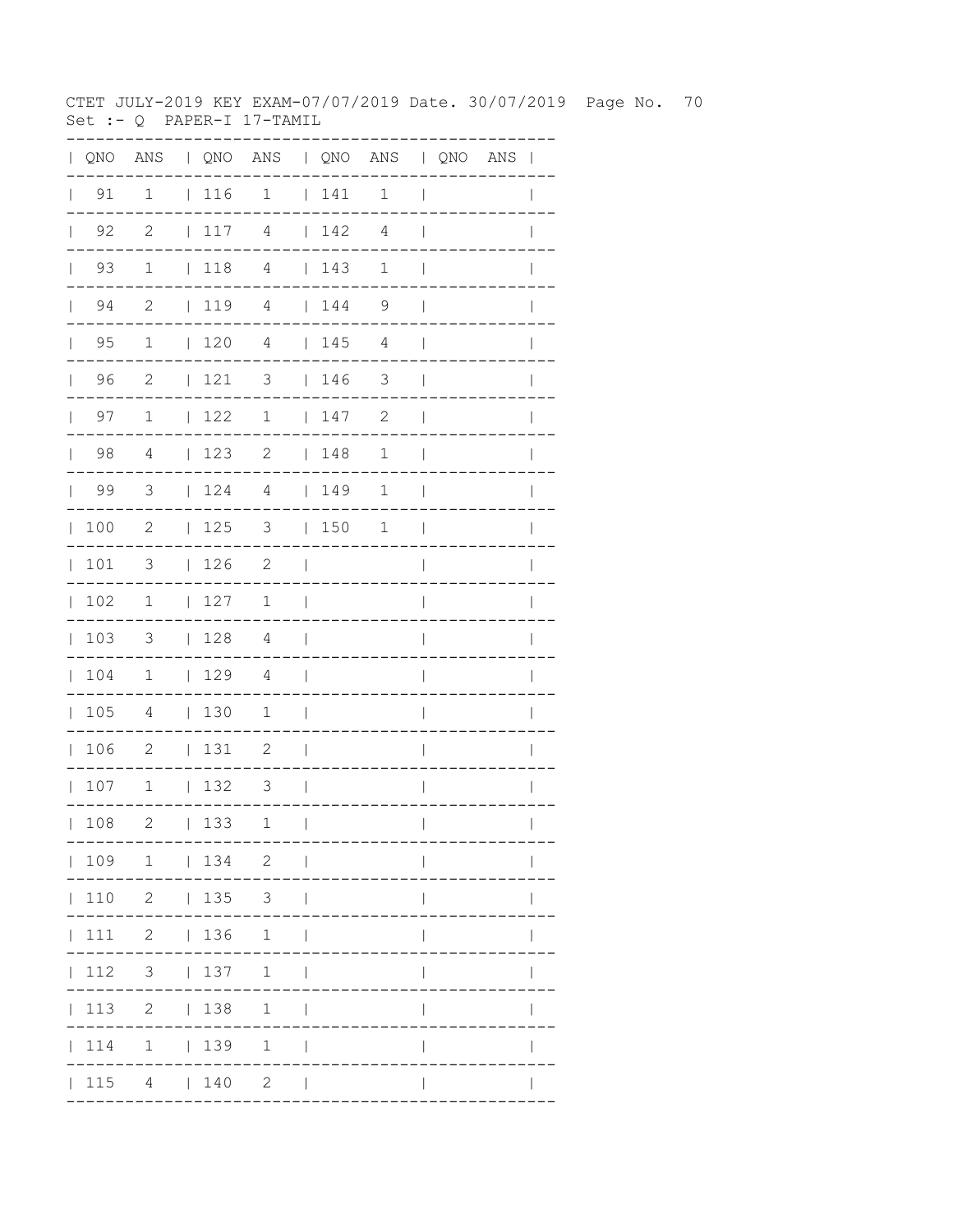CTET JULY-2019 KEY EXAM-07/07/2019 Date. 30/07/2019 Page No. 71 Set :- R PAPER-I 17-TAMIL

| QNO |                |              |     | ANS   QNO ANS   QNO ANS   QNO ANS |                |     |                          |              |                       |              |
|-----|----------------|--------------|-----|-----------------------------------|----------------|-----|--------------------------|--------------|-----------------------|--------------|
| 91  | 4              |              | 116 | $\overline{\mathbf{3}}$           |                | 141 | $\overline{\phantom{a}}$ | $\mathbf{I}$ |                       |              |
| 92  | $1\,$          |              | 117 | $\mathbf 1$                       |                | 142 | $\mathbf{2}$             |              |                       |              |
| 93  | $\overline{4}$ |              | 118 | $\overline{4}$                    |                | 143 | $\mathbf 1$              |              |                       |              |
| 94  | $\mathbf 1$    |              | 119 | $\mathbf 1$                       |                | 144 | $\overline{4}$           |              |                       |              |
| 95  | 4              |              | 120 | $\overline{4}$                    | $\mathbf{L}$   | 145 | 4                        |              |                       |              |
| 96  | 3              | $\mathbf{L}$ | 121 | 1                                 | $\mathbf{L}$   | 146 | 4                        |              |                       |              |
| 97  | 2              | $\mathbf{L}$ | 122 | 3                                 | $\mathbf{L}$   | 147 | $\overline{4}$           |              |                       |              |
| 98  | 4              | $\mathbf{L}$ | 123 | $\mathbf{2}$                      | $\mathbf{L}$   | 148 | 4                        |              |                       |              |
| 99  | $\mathbf 1$    | $\mathbf{L}$ | 124 | $\mathbf 1$                       | $\mathbf{L}$   | 149 | 4                        |              |                       |              |
| 100 | 4              | $\mathbf{L}$ | 125 | 4                                 | $\mathbf{L}$   | 150 | 4                        |              |                       |              |
| 101 | $\mathbf{2}$   | $\mathbf{L}$ | 126 | 3                                 |                |     |                          |              |                       |              |
| 102 | 4              | L            | 127 | $\mathbf{2}$                      |                |     |                          |              |                       |              |
| 103 | 3              | $\mathbf{L}$ | 128 | 4                                 |                |     |                          |              |                       |              |
| 104 | $\mathbf 1$    |              | 129 | $\mathbf 1$                       |                |     |                          |              |                       |              |
| 105 | $\mathbf{2}$   |              | 130 | $\mathbf{2}$                      |                |     |                          |              |                       |              |
| 106 | $\mathbf 1$    | $\mathbf{L}$ | 131 | 4                                 |                |     |                          |              |                       |              |
| 107 | $1\,$          | $\mathbf{L}$ | 132 | $\mathbf 1$                       |                |     |                          |              |                       |              |
| 108 | 2              |              | 133 | 2                                 | $\blacksquare$ |     |                          | $\mathbf{L}$ |                       | $\mathbf{L}$ |
|     |                |              |     | 109 1   134 3                     |                |     | . _ _ _ _ _ _ _ _ _ .    |              | . _ _ _ _ _ _ _ _ _ . |              |
|     |                |              |     | 110  4    135  4                  |                |     |                          |              |                       |              |
|     |                |              |     | 111 3   136 1                     |                |     |                          |              |                       |              |
|     |                |              |     | $ 112 \t4 \t 137 \t4 \t $         |                |     |                          | $\mathbf{L}$ |                       |              |
|     |                |              |     | 113 3   138 3                     |                |     |                          | $\mathbf{I}$ |                       | $\mathbf{I}$ |
|     |                |              |     | 114 3   139 4                     |                |     |                          | $\mathbf{I}$ |                       | $\mathbf{I}$ |
|     |                |              |     | $ 115 \t3 \t 140 \t9 \t $         |                |     |                          | $\mathbf{I}$ |                       |              |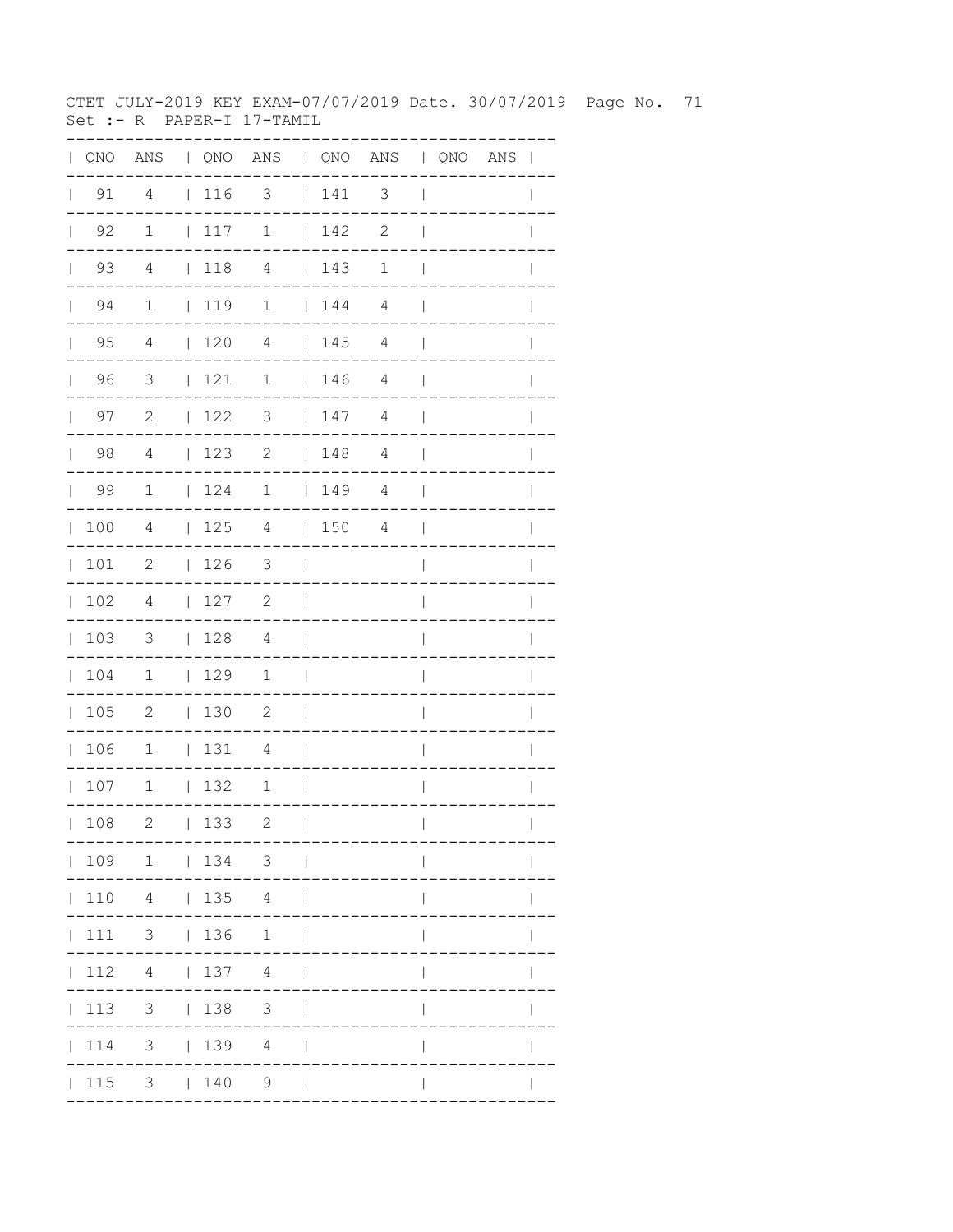CTET JULY-2019 KEY EXAM-07/07/2019 Date. 30/07/2019 Page No. 72 Set :- S PAPER-I 17-TAMIL

|              |                    |                          |                                         | QNO ANS   QNO ANS   QNO ANS   QNO ANS |                          |                                        |               |                          |  | $\mathbf{I}$ |
|--------------|--------------------|--------------------------|-----------------------------------------|---------------------------------------|--------------------------|----------------------------------------|---------------|--------------------------|--|--------------|
|              | $\vert$ 91         | 3                        | $\vert$ 116                             | 3                                     |                          | 141                                    | 3             | $\overline{\phantom{a}}$ |  |              |
| $\mathbf{L}$ | 92                 | $\overline{4}$           | 117                                     | $\overline{4}$                        |                          | 142                                    | 3             | $\overline{\phantom{a}}$ |  |              |
|              | 93<br>$\mathbf{L}$ | 3                        | $\vert$ 118                             | $\overline{4}$                        |                          | 143                                    | 3             | $\mathbf{I}$             |  |              |
|              | 94<br>$\mathbf{L}$ | $\mathbf{2}$             | 119                                     | $\mathbf 1$                           |                          | $\begin{array}{cc} 1 & 44 \end{array}$ | 3             | $\overline{1}$           |  |              |
| $\mathbb{L}$ | 95                 | $\mathbf 1$              | 120                                     | 4                                     |                          | 145                                    | 3             | $\mathbf{I}$             |  |              |
| $\mathbf{L}$ | 96                 | 3                        | $\begin{array}{cc} 1 & 121 \end{array}$ | 1                                     |                          | 146                                    | 3             | $\overline{\phantom{a}}$ |  |              |
|              | 97<br>$\mathbf{L}$ | 4                        | 122                                     | 4                                     |                          | 147                                    | 4             | $\overline{\phantom{a}}$ |  |              |
| $\mathbf{L}$ | 98                 | 3                        | 123                                     | 3                                     |                          | 148                                    | $\mathcal{S}$ | $\overline{\phantom{a}}$ |  | $\mathbb{I}$ |
| $\mathbf{L}$ | 99                 | 4                        | 124                                     | $\overline{\phantom{a}}$              |                          | 149                                    | $\mathbf{2}$  | $\overline{1}$           |  |              |
| $\mathbb{L}$ | 100                | $\mathbf{1}$             | 125                                     | $\mathbf{1}$                          |                          | 1503                                   |               | $\overline{\phantom{a}}$ |  |              |
| $\mathbf{L}$ | 101                | 3                        | 126                                     | 3                                     | $\Box$                   |                                        |               | $\overline{1}$           |  |              |
| $\mathbf{L}$ | 102                | $\mathbf{2}$             | 127                                     | 4                                     | $\perp$                  |                                        |               | $\overline{1}$           |  | $\mathbb{I}$ |
| $\mathbb{R}$ | 103                | 4                        | 128                                     | $\overline{\phantom{0}}^2$            | $\overline{\phantom{a}}$ |                                        |               | $\overline{\phantom{a}}$ |  | $\mathbf{I}$ |
| $\mathbf{L}$ | 104                | $\overline{1}$           | $\vert$ 129                             | $\overline{1}$                        | $\mathbf{I}$             |                                        |               | $\overline{\phantom{a}}$ |  |              |
| $\mathbf{L}$ | 105                | $\overline{\mathbf{3}}$  | 130                                     | $\overline{\mathbf{3}}$               | $\overline{\phantom{0}}$ |                                        |               | I                        |  |              |
| $\mathbf{L}$ | 106                | $\overline{\mathbf{3}}$  | 131                                     | 4                                     | $\overline{\phantom{a}}$ |                                        |               | $\overline{1}$           |  |              |
|              | 107                | $\overline{\phantom{a}}$ | 132                                     | $\mathbf 1$                           | $\mathbf{I}$             |                                        |               | $\overline{1}$           |  | $\mathbf{I}$ |
|              | 108                | 3                        | 133                                     | $\overline{c}$                        | $\overline{1}$           |                                        |               | $\mathbf{I}$             |  |              |
|              |                    |                          |                                         | 109 2   134 3                         |                          |                                        |               |                          |  |              |
|              |                    | 110 2   135 4            |                                         |                                       |                          |                                        |               |                          |  |              |
|              |                    | $ 111 \t2 \t 136 \t9$    |                                         |                                       |                          |                                        |               |                          |  |              |
|              |                    | 112 2   137 2            |                                         |                                       |                          |                                        |               |                          |  |              |
|              | 113                |                          | 4   138                                 | 1                                     |                          |                                        |               |                          |  |              |
|              | 114                |                          |                                         | $3 \t139 \t4$                         |                          |                                        |               |                          |  |              |
|              |                    | 115 4   140              |                                         | 3 <sup>7</sup>                        |                          |                                        |               |                          |  |              |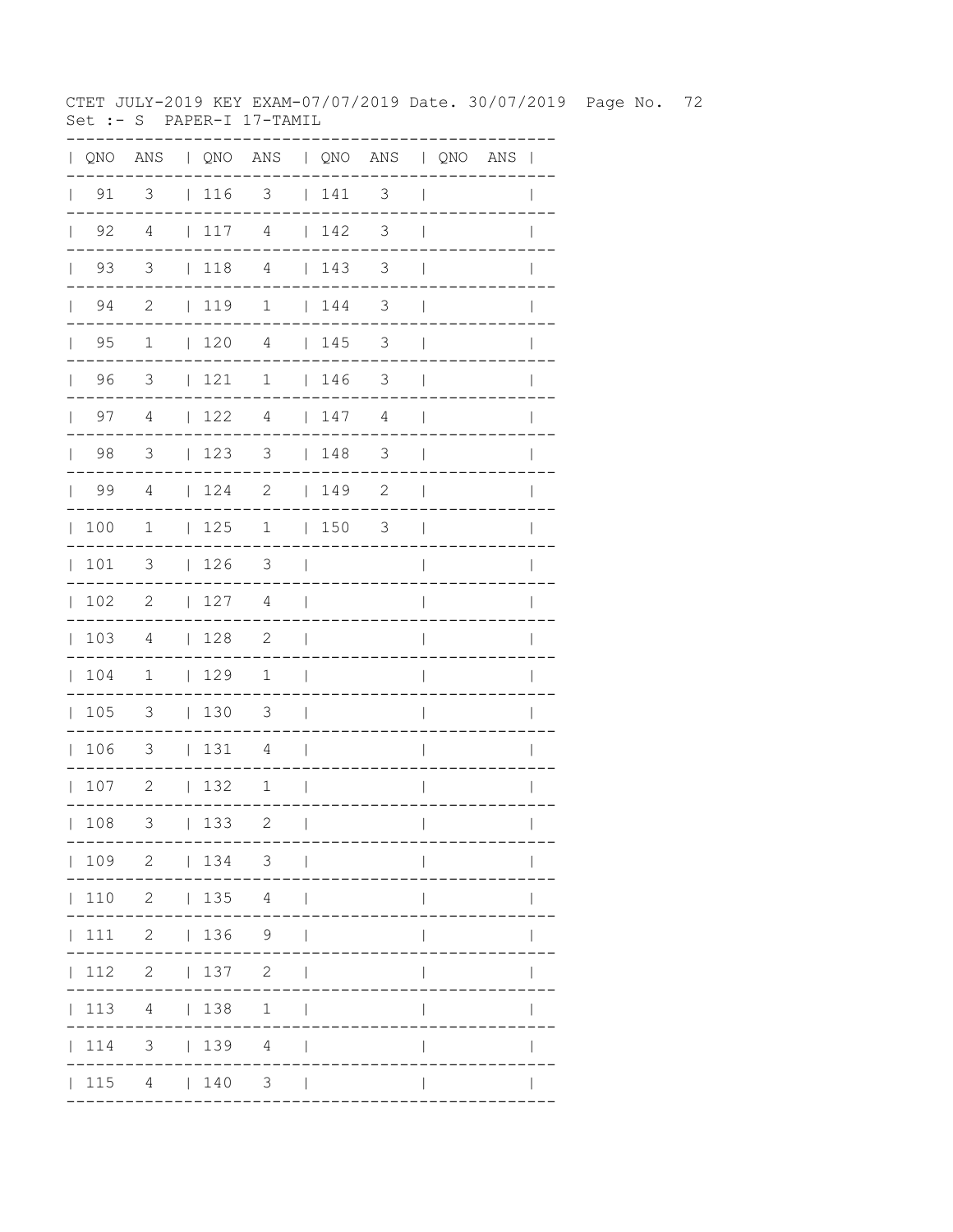CTET JULY-2019 KEY EXAM-07/07/2019 Date. 30/07/2019 Page No. 73 Set :- P PAPER-I 18-TELUGU

|              |                    |                            |          | QNO ANS   QNO ANS   QNO ANS   QNO ANS |                          |                                         |              |                          |  | $\mathbf{I}$ |
|--------------|--------------------|----------------------------|----------|---------------------------------------|--------------------------|-----------------------------------------|--------------|--------------------------|--|--------------|
|              | $\vert$ 91         | $\overline{c}$             | 116      | $\overline{4}$                        |                          | 141                                     | 2            | $\overline{\phantom{a}}$ |  |              |
| $\mathbf{L}$ | 92                 | 3                          | 117      | 3                                     |                          | 142                                     | $\mathbf{2}$ | $\overline{1}$           |  |              |
|              | 93<br>$\mathbf{L}$ | $\overline{4}$             | $ 118$ 2 |                                       |                          | 143                                     | $\mathbf{2}$ | $\mathbf{I}$             |  |              |
|              | 94<br>$\mathbf{L}$ | $\mathbf 1$                | 119      | $\mathbf{1}$                          |                          | $\begin{array}{cc} 1 & 144 \end{array}$ | 3            | $\overline{1}$           |  |              |
| $\mathbf{L}$ | 95                 | 3                          | 120      | $\mathbf{2}$                          |                          | 145                                     | 2            | $\mathbf{I}$             |  |              |
| $\mathbf{L}$ | 96                 | $\mathbf 1$                | 121      | 1                                     |                          | 146                                     | $\mathbf 1$  | $\mathbf{I}$             |  |              |
|              | 97<br>$\mathbf{L}$ | $\mathbf{2}$               | 122      | $\overline{4}$                        |                          | 147                                     | 2            | $\mathbf{I}$             |  |              |
| $\mathbf{L}$ | 98                 | $\mathsf 3$                | 123      | 2                                     |                          | 148                                     | 9            | $\overline{\phantom{a}}$ |  | $\mathbb{I}$ |
| $\mathbf{L}$ | 99                 | 4                          | 124      | $\mathbf 1$                           |                          | 149                                     | 1            | $\overline{1}$           |  |              |
| $\mathbb{L}$ | 100                | $\mathbf{1}$               | 125      | 4                                     |                          | 1504                                    |              | $\overline{\phantom{a}}$ |  |              |
| $\mathbf{L}$ | 101                | 4                          | 126      | $\mathbf 1$                           | $\overline{\phantom{a}}$ |                                         |              | $\overline{1}$           |  |              |
| $\mathbf{L}$ | 102                | 4                          | 127      | $\mathbf 1$                           | $\mathbf{I}$             |                                         |              | $\overline{1}$           |  | $\mathbb{I}$ |
| $\mathbf{L}$ | 103                | $\mathcal{S}$              | 128      | $\overline{\phantom{a}}$              | $\Box$                   |                                         |              | $\overline{\phantom{a}}$ |  | $\mathbf{I}$ |
| $\mathbf{L}$ | 104                | $\overline{4}$             | 129      | $\overline{\phantom{0}}^2$            | $\overline{\phantom{a}}$ |                                         |              | $\overline{\phantom{a}}$ |  |              |
| $\mathbf{L}$ | 105                | $\overline{\phantom{0}}^2$ | 130      | $\overline{\mathbf{3}}$               | $\overline{\phantom{0}}$ |                                         |              | I                        |  |              |
| $\mathbf{L}$ | 106                | $\mathbf 1$                | 131      | 2                                     | $\overline{\phantom{a}}$ |                                         |              | $\overline{1}$           |  | I            |
|              | 107                | $\mathbf{1}$               | 132      | 3                                     | - 1                      |                                         |              | $\overline{1}$           |  | $\mathbf{I}$ |
|              | 108                | $\mathbf 1$                | 133      | 3                                     | $\mathbf{I}$             |                                         |              | $\mathbf{I}$             |  |              |
|              |                    | 109 1   134 2              |          |                                       | $\sim$                   |                                         |              |                          |  |              |
|              |                    | 110 3   135 4              |          |                                       |                          |                                         |              |                          |  |              |
|              |                    | $ 111 \t2 \t 136 \t3$      |          |                                       |                          |                                         |              |                          |  |              |
|              | 112                | $3 \t137 \t2$              |          |                                       |                          |                                         |              |                          |  |              |
|              |                    | 113 2   138                |          | $\overline{2}$                        |                          |                                         |              |                          |  |              |
|              | 114                | 3 <sup>7</sup>             | 139      | $\mathbf{2}$                          |                          |                                         |              |                          |  |              |
|              | 115                |                            | 3   140  | $\mathbf{2}$                          |                          |                                         |              |                          |  |              |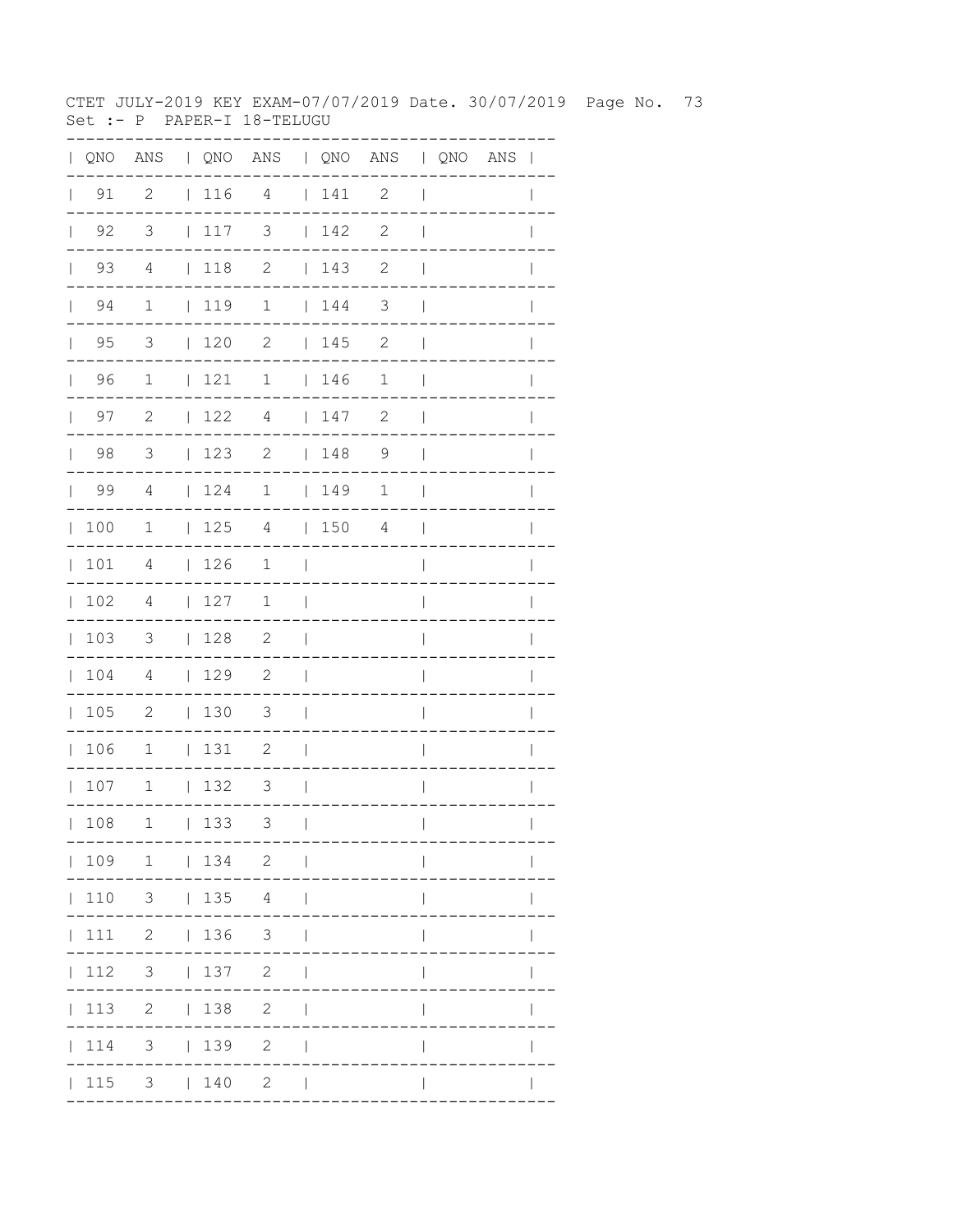CTET JULY-2019 KEY EXAM-07/07/2019 Date. 30/07/2019 Page No. 74 Set :- Q PAPER-I 18-TELUGU

| QNO | ANS                        |              |     | QNO ANS   QNO ANS   QNO ANS |              |     |                       |                |                            |  |
|-----|----------------------------|--------------|-----|-----------------------------|--------------|-----|-----------------------|----------------|----------------------------|--|
| 91  | $\overline{\mathbf{3}}$    |              | 116 | $\overline{\phantom{a}}$    |              | 141 | $\mathbf{1}$          | ı              |                            |  |
| 92  | $\overline{4}$             | $\mathbf{L}$ | 117 | 4                           |              | 142 | $\overline{4}$        |                |                            |  |
| 93  | $\overline{\phantom{0}}^2$ |              | 118 | $\overline{4}$              |              | 143 | 1                     |                |                            |  |
| 94  | $\overline{4}$             |              | 119 | $\sqrt{4}$                  |              | 144 | 9                     |                |                            |  |
| 95  | $\mathbf 1$                |              | 120 | $\overline{4}$              |              | 145 | 4                     |                |                            |  |
| 96  | 2                          | L            | 121 | $\mathbf 1$                 | L            | 146 | 3                     |                |                            |  |
| 97  | 3                          | L            | 122 | $\overline{4}$              | $\mathbf{L}$ | 147 | $\mathbf{2}$          |                |                            |  |
| 98  | $\mathbf 1$                | L            | 123 | 3                           | L            | 148 | $\mathbf 1$           |                |                            |  |
| 99  | 2                          | L            | 124 | $\overline{4}$              | $\mathbf{L}$ | 149 | $\mathbf 1$           |                |                            |  |
| 100 | 3                          | L            | 125 | $\overline{4}$              | L            | 150 | $\mathbf 1$           |                |                            |  |
| 101 | 3                          | L            | 126 | 1                           |              |     |                       |                |                            |  |
| 102 | $\mathbf{2}$               | L            | 127 | 4                           |              |     |                       |                |                            |  |
| 103 | 3                          |              | 128 | $\mathfrak{Z}$              |              |     |                       |                |                            |  |
| 104 | 1                          | $\mathbf{L}$ | 129 | $\mathbf{2}$                |              |     |                       |                |                            |  |
| 105 | 4                          | $\mathbf{L}$ | 130 | 1                           |              |     |                       |                |                            |  |
| 106 | $\mathbf{2}$               | L            | 131 | 2                           |              |     |                       |                |                            |  |
| 107 | $\mathbf 1$                | $\mathbf{L}$ | 132 | $\mathbf{2}$                |              |     |                       |                |                            |  |
| 108 | 2                          |              | 133 | 1                           | $\Box$       |     | . - - - - - - - - - . | $\mathbf{I}$   | $\mathbf{L}$<br>---------- |  |
|     |                            |              |     | 109 1   134 3               |              |     |                       |                |                            |  |
|     |                            |              |     | 110 2   135 1               |              |     |                       |                |                            |  |
|     |                            |              |     | 111 2   136 1               |              |     |                       |                |                            |  |
|     |                            |              |     | 112 3   137 1               |              |     |                       | $\mathbf{I}$   |                            |  |
|     |                            |              |     | 113 2   138 1               |              |     |                       | $\mathsf{I}$   | $\mathbf{I}$               |  |
|     |                            |              |     | 114 1   139 1               |              |     |                       | $\overline{1}$ |                            |  |
|     |                            |              |     | $ 115 \t4 \t 140 \t2 \t $   |              |     |                       | $\mathsf{I}$   |                            |  |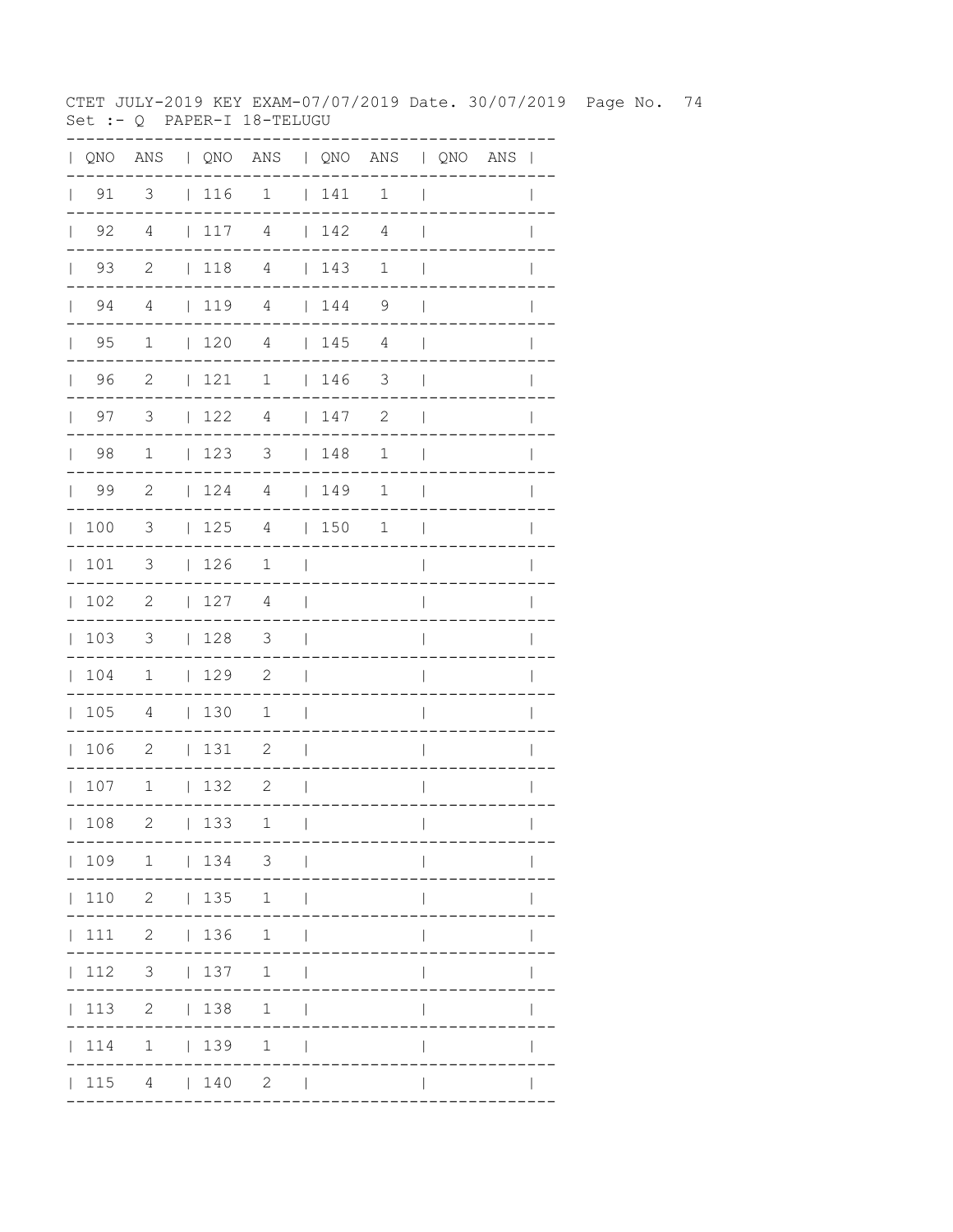CTET JULY-2019 KEY EXAM-07/07/2019 Date. 30/07/2019 Page No. 75 Set :- R PAPER-I 18-TELUGU

| $\mathbf{L}$ | QNO                |                          |                                                             | ANS   QNO ANS   QNO ANS   QNO ANS |                          |                                                                                              |                |                          |  | $\overline{\phantom{a}}$ |
|--------------|--------------------|--------------------------|-------------------------------------------------------------|-----------------------------------|--------------------------|----------------------------------------------------------------------------------------------|----------------|--------------------------|--|--------------------------|
| $\mathbf{L}$ | 91                 | $\mathbf 1$              | $ 116$ 3                                                    |                                   |                          | 141                                                                                          | 3              | $\overline{\phantom{a}}$ |  |                          |
|              | $\vert$ 92         | 3                        | 117                                                         | $\mathbf 1$                       |                          | 142                                                                                          | $\mathbf{2}$   | $\overline{\phantom{a}}$ |  |                          |
|              | 93<br>$\mathbf{L}$ | 4                        | $\vert$ 118                                                 | $\overline{4}$                    |                          | $\begin{array}{c} \begin{array}{c} \end{array} \end{array} \begin{array}{c} 143 \end{array}$ | $\mathbf 1$    | $\mathbf{I}$             |  |                          |
|              | 94<br>$\mathbf{L}$ | $\mathbf 1$              | 119                                                         | $\mathbf 1$                       |                          | $\begin{array}{c} \begin{array}{c} \end{array} \end{array}$                                  | 4              | $\overline{\phantom{a}}$ |  |                          |
|              | $\vert$ 95         | $\overline{c}$           | 120                                                         | $\overline{4}$                    |                          | 145                                                                                          | $\overline{4}$ | $\mathbf{I}$             |  |                          |
|              | 96                 | $\overline{4}$           | 121                                                         | 2                                 |                          | $\begin{array}{c} \begin{array}{c} \end{array} \end{array}$                                  | 4              | $\overline{\phantom{a}}$ |  |                          |
|              | $\vert$ 97         | $\mathbf 1$              | 122                                                         | 3                                 |                          | 147                                                                                          | 4              | $\overline{\phantom{a}}$ |  | $\mathbf{I}$             |
|              | $\vert$ 98         | 2                        | 123                                                         | $3 \t148$                         |                          |                                                                                              | 4              | $\overline{\phantom{a}}$ |  |                          |
|              | 99                 | $\overline{\mathbf{3}}$  | $\begin{array}{c} \begin{array}{c} \end{array} \end{array}$ | $\overline{4}$                    |                          | 149                                                                                          | 4              | $\overline{\phantom{a}}$ |  |                          |
|              | 100                | $\mathbf 1$              | 125                                                         | 3                                 |                          | 150                                                                                          | 4              | $\mathbf{I}$             |  | $\mathbf{I}$             |
|              | 101                | 2                        | 126                                                         | 2                                 | $\blacksquare$           |                                                                                              |                | $\overline{1}$           |  | $\mathbf{I}$             |
| $\mathbb{R}$ | 102                | 4                        | 127                                                         | 4                                 | $\overline{\phantom{a}}$ |                                                                                              |                | I                        |  |                          |
|              | 103                | $\overline{\phantom{a}}$ | 128                                                         | $\overline{\mathbf{3}}$           | $\overline{\phantom{0}}$ |                                                                                              |                | $\overline{\phantom{a}}$ |  |                          |
|              | 104                | $\overline{\phantom{0}}$ | $\vert$ 129                                                 | $\mathbf 1$                       | $\overline{\phantom{a}}$ |                                                                                              |                | $\overline{1}$           |  | I                        |
|              | 105                | $\overline{\phantom{0}}$ | 130                                                         | 1                                 | $\overline{\phantom{a}}$ |                                                                                              |                | I                        |  |                          |
|              | 106                | $\overline{\phantom{0}}$ | 131                                                         | $\overline{4}$                    | $\Box$                   |                                                                                              |                | I                        |  |                          |
|              | 107                | $\overline{\phantom{a}}$ | 132                                                         | 2                                 | $\overline{\phantom{a}}$ |                                                                                              |                | $\overline{1}$           |  | I                        |
|              | 108                | $\mathbf{2}$             | 133                                                         | 4                                 | $\overline{\phantom{a}}$ |                                                                                              |                | $\overline{\phantom{a}}$ |  | $\mathbf{I}$             |
|              |                    | 109 1   134 1            |                                                             |                                   |                          |                                                                                              |                |                          |  |                          |
|              | 110                |                          | 4   135 4                                                   |                                   |                          |                                                                                              |                |                          |  |                          |
|              | 111                | $3 \t136$                |                                                             | 1                                 | $\overline{\phantom{a}}$ |                                                                                              |                |                          |  |                          |
|              | 112                |                          | 4   137 4                                                   |                                   |                          |                                                                                              |                |                          |  |                          |
|              | 113                |                          | $3 \t 138$                                                  | $\mathcal{S}$                     |                          |                                                                                              |                |                          |  |                          |
|              | 114                |                          | $3 \t 139$                                                  | 4                                 |                          |                                                                                              |                |                          |  |                          |
|              | 115                |                          | $3 \t 140$                                                  | 9                                 | $\Box$                   |                                                                                              |                |                          |  |                          |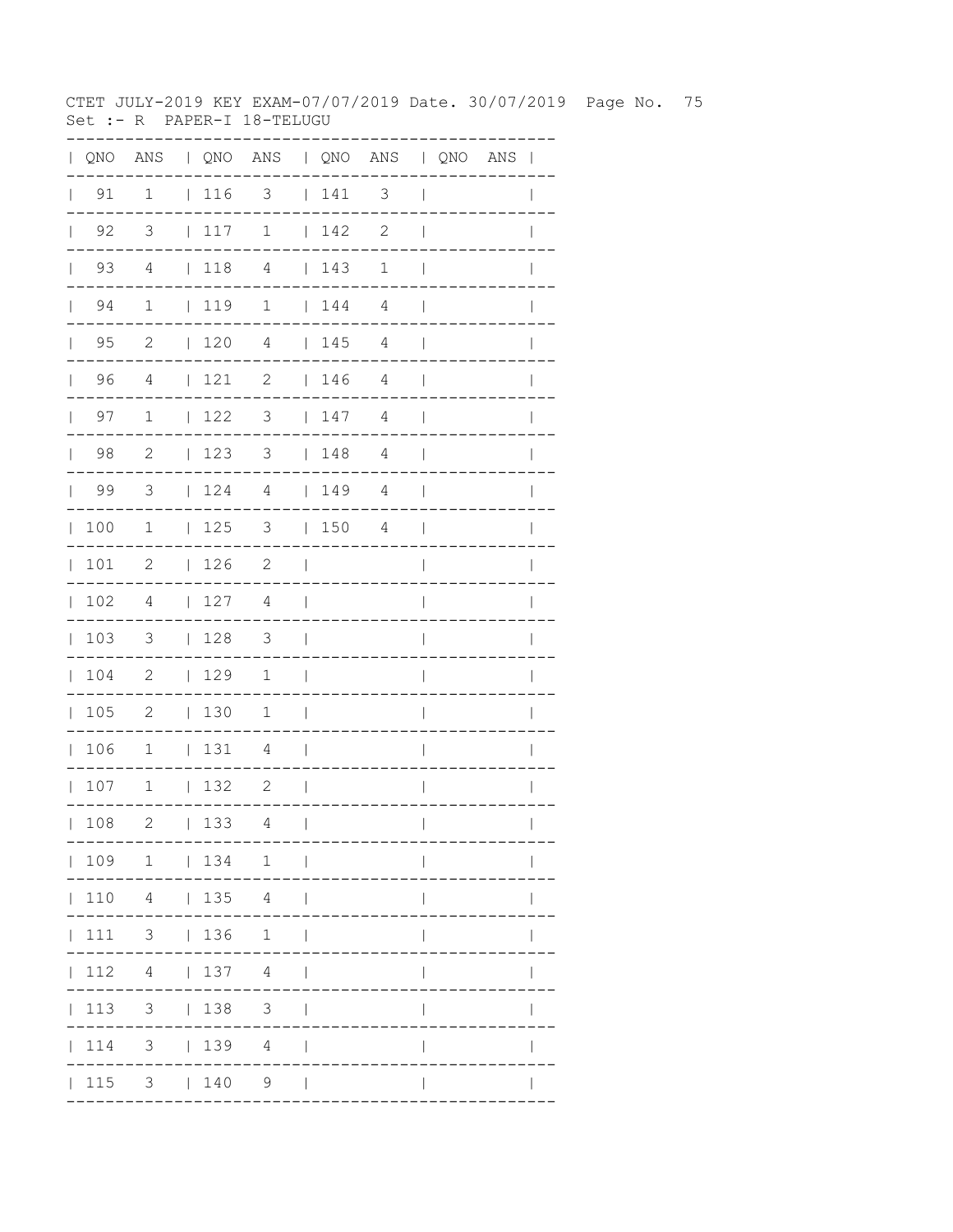CTET JULY-2019 KEY EXAM-07/07/2019 Date. 30/07/2019 Page No. 76 Set :- S PAPER-I 18-TELUGU

|              |                    |                            |                 | QNO ANS   QNO ANS   QNO ANS   QNO ANS |                          |                                    |                            |                          |  | $\blacksquare$ |
|--------------|--------------------|----------------------------|-----------------|---------------------------------------|--------------------------|------------------------------------|----------------------------|--------------------------|--|----------------|
| $\mathbf{L}$ | 91                 | 3                          | 116             | 3                                     |                          | 141                                | 3                          | $\overline{\phantom{a}}$ |  |                |
|              | $\vert$ 92         | $\overline{4}$             | 117             | $\overline{4}$                        |                          | $\begin{array}{c} 142 \end{array}$ | 3                          | $\overline{\phantom{a}}$ |  |                |
|              | $\vert$ 93         | $\mathbf{1}$               | $\vert$ 118     | $\overline{4}$                        |                          | 143                                | 3                          | $\mathbf{I}$             |  |                |
|              | $\vert$ 94         | $\overline{\mathbf{3}}$    | 119 1           |                                       |                          | 144                                | $\mathcal{S}$              | $\overline{\phantom{a}}$ |  |                |
|              | $\vert$ 95         | 4                          | 120             | $\overline{4}$                        |                          | 145                                | $\mathcal{S}$              | $\overline{\phantom{a}}$ |  | $\mathbb{I}$   |
|              | 96                 | $\mathbf{1}$               | 121             | $\overline{\phantom{a}}$              |                          | 146                                | $\overline{\phantom{a}}$   | $\overline{\phantom{a}}$ |  |                |
|              | 97<br>$\mathbf{L}$ | 2                          | 122             | 3                                     |                          | 147                                | 4                          | $\overline{\phantom{a}}$ |  |                |
|              | 98                 | 4                          | 123             | $\mathbf{2}$                          |                          | 148                                | 3                          | $\overline{\phantom{a}}$ |  | $\mathbb{I}$   |
|              | 99                 | $\overline{\phantom{a}}^2$ | 124             | $1 \t 149$                            |                          |                                    | $\overline{\phantom{0}}^2$ | $\overline{\phantom{a}}$ |  | $\mathbf{I}$   |
|              | 100                | $\overline{\phantom{a}}$   | $125$ 3         |                                       |                          | 1503                               |                            | $\overline{\phantom{a}}$ |  |                |
|              | 101                | $\overline{\mathbf{3}}$    | 126             | $\overline{\phantom{a}}$              | $\blacksquare$           |                                    |                            | $\overline{1}$           |  |                |
|              | 102                | $\overline{\phantom{0}}^2$ | 127             | 1                                     | $\Box$                   |                                    |                            | I                        |  | L              |
|              | 103                | $\mathbf{1}$               | 128             | $\overline{\phantom{a}}$              | $\Box$                   |                                    |                            | $\overline{\phantom{a}}$ |  |                |
|              | 104                | $\overline{1}$             | 129             | $\overline{4}$                        | $\mathcal{L}$            |                                    |                            |                          |  |                |
|              | 105                | $\overline{4}$             | $\vert$ 130     | $\overline{\mathbf{3}}$               | $\Box$                   |                                    |                            | $\overline{1}$           |  |                |
|              | 106                | 3                          | 131             | 1                                     | $\mathcal{L}$            |                                    |                            | $\overline{1}$           |  | $\mathbb{I}$   |
|              | 107                | $\overline{\phantom{0}}^2$ | 132             | $\overline{\mathbf{3}}$               | $\sim$                   |                                    |                            | $\mathsf{I}$             |  | $\mathbf{I}$   |
|              | 108                | 3                          | 133             | 4                                     | $\overline{\phantom{a}}$ |                                    |                            | $\mathbf{I}$             |  | $\mathbf{I}$   |
|              |                    |                            |                 | 109 2   134 3                         |                          |                                    |                            |                          |  |                |
|              | $\vert$ 110        |                            |                 | 2   135 4                             | - 1                      |                                    |                            |                          |  |                |
|              | 111                |                            | 2   136 9       |                                       |                          |                                    |                            |                          |  |                |
|              | 112                |                            | $2 \t 137 \t 2$ |                                       | $\perp$                  |                                    |                            |                          |  |                |
|              | $\vert$ 113        |                            | 4   138         | 1                                     | $\perp$                  |                                    |                            |                          |  |                |
|              | 114                |                            | 3   139   4     |                                       | $\mathbf{I}$             |                                    |                            |                          |  |                |
|              |                    | 115 4   140                |                 | $3 \mid$                              |                          |                                    |                            |                          |  |                |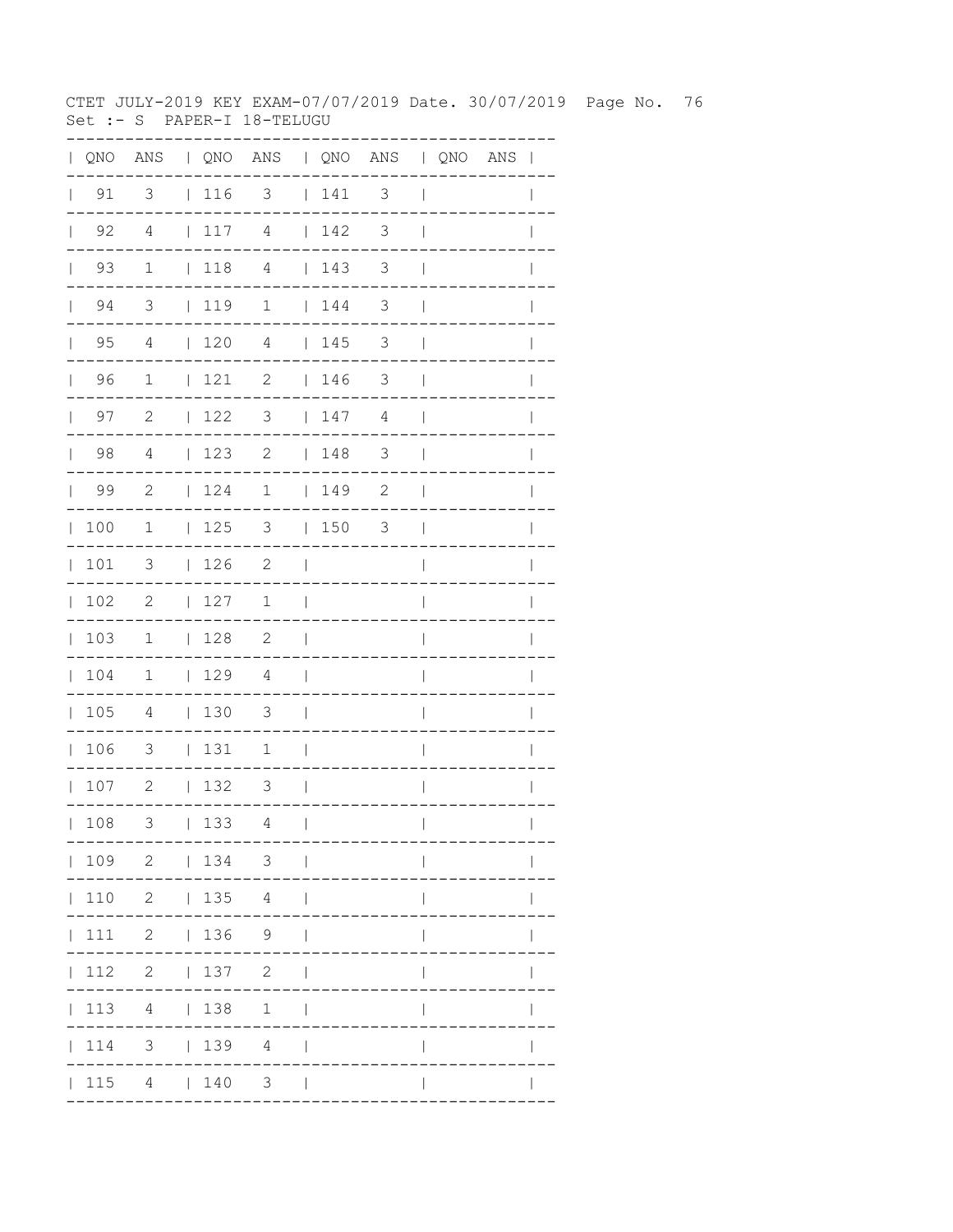CTET JULY-2019 KEY EXAM-07/07/2019 Date. 30/07/2019 Page No. 77 Set :- P PAPER-I 19-TIBETAN

|              |                    | QNO ANS   QNO ANS   QNO ANS   QNO ANS |                                                             |                          |                                   |         |                            |                          |  |              |
|--------------|--------------------|---------------------------------------|-------------------------------------------------------------|--------------------------|-----------------------------------|---------|----------------------------|--------------------------|--|--------------|
| $\mathbf{L}$ | 91                 | 4                                     | $116$ 4                                                     |                          |                                   | $141$ 2 |                            | $\overline{\phantom{a}}$ |  |              |
|              | $\vert$ 92         | 1                                     | $\begin{array}{c} \begin{array}{c} \end{array} \end{array}$ | $\overline{\mathbf{3}}$  |                                   | 142     | $\overline{\phantom{0}}^2$ | $\overline{\phantom{a}}$ |  |              |
|              | $\vert$ 93         | $\overline{c}$                        | $\vert$ 118                                                 | $\overline{\phantom{a}}$ |                                   | 143     | $\overline{\phantom{0}}^2$ | $\overline{\phantom{a}}$ |  |              |
|              | $\vert$ 94         | $\mathbf 1$                           | 119                                                         | $\mathbf{1}$             |                                   | 144     | $\overline{\mathbf{3}}$    | $\overline{1}$           |  |              |
|              | 95<br>$\mathbf{L}$ | 3                                     | $\vert$ 120                                                 | 2                        |                                   | 145     | 2                          | $\mathbf{I}$             |  |              |
|              | $\vert$ 96         | $\overline{1}$                        | 121                                                         | $\overline{\mathbf{3}}$  |                                   | 146     | $\mathbf 1$                | $\blacksquare$           |  |              |
|              | 97<br>$\mathbf{L}$ | $\overline{\mathbf{3}}$               | 122                                                         | $\mathbf{1}$             |                                   | 147     | $\mathbf{2}$               | $\overline{\phantom{a}}$ |  |              |
|              | 98                 | $\overline{\mathbf{3}}$               | 123                                                         | $\overline{4}$           |                                   | 148     | $\overline{9}$             | $\overline{\phantom{a}}$ |  |              |
|              | $\vert$ 99         | $\overline{\phantom{a}}^2$            | 124                                                         | 1   149                  |                                   |         | $\mathbf 1$                | $\blacksquare$           |  |              |
|              | 100                | $\mathbf{1}$                          |                                                             | $125$ 2 $150$ 4          |                                   |         |                            | $\sim$                   |  |              |
| $\mathbf{L}$ | 101                | 3                                     | $\vert$ 126                                                 | $\overline{\mathbf{3}}$  | $\sim$                            |         |                            | $\overline{1}$           |  |              |
|              | 102                | 2                                     | 127                                                         | 2                        | $\mathcal{L}$                     |         |                            | $\overline{1}$           |  |              |
|              | 103                | 1                                     | 128                                                         | $1 \quad \vert$          |                                   |         |                            | $\overline{\phantom{a}}$ |  | $\mathbf{I}$ |
|              | 104                | 1                                     | 129                                                         | $\overline{4}$           | $\sim$ 1                          |         |                            | $\overline{1}$           |  |              |
|              | 105                | $\overline{\phantom{0}}$              | $ 130 \t3$                                                  |                          | $\sim$ 1                          |         |                            | $\overline{\phantom{a}}$ |  |              |
|              | 106                | $\overline{\phantom{0}}$              | 131                                                         | 2                        | $\sim$ 1                          |         |                            | $\overline{\phantom{a}}$ |  | $\mathbb{I}$ |
|              | 107                | $\mathbf{1}$                          | 132                                                         | $\mathbf{1}$             | $\sim$ 1                          |         |                            | $\overline{\phantom{a}}$ |  | $\mathbf{I}$ |
|              | 108                | 1                                     | 133                                                         | 2                        | $\mathbf{I}$                      |         |                            | $\overline{1}$           |  | $\mathbf{I}$ |
|              |                    | $ 109 \t1 \t 134 \t1 \t $             |                                                             |                          |                                   |         |                            |                          |  |              |
|              |                    | 110 3   135 3                         |                                                             |                          | $\perp$                           |         |                            |                          |  |              |
|              |                    | 111 2   136 3                         |                                                             |                          |                                   |         |                            |                          |  |              |
|              |                    | $ 112 \t3 \t 137 \t2$                 |                                                             |                          | $\Box$                            |         |                            | $\mathbf{I}$             |  |              |
|              |                    | 113 2   138 2                         |                                                             |                          | $\Box$                            |         |                            | $\mathbf{I}$             |  |              |
|              |                    | $ 114$ 3 $ 139$ 2                     |                                                             |                          | $\overline{\phantom{a}}$          |         |                            |                          |  |              |
|              |                    | $ 115 \t3 \t 140 \t2$                 |                                                             |                          | <b>Contract Contract Contract</b> |         |                            |                          |  |              |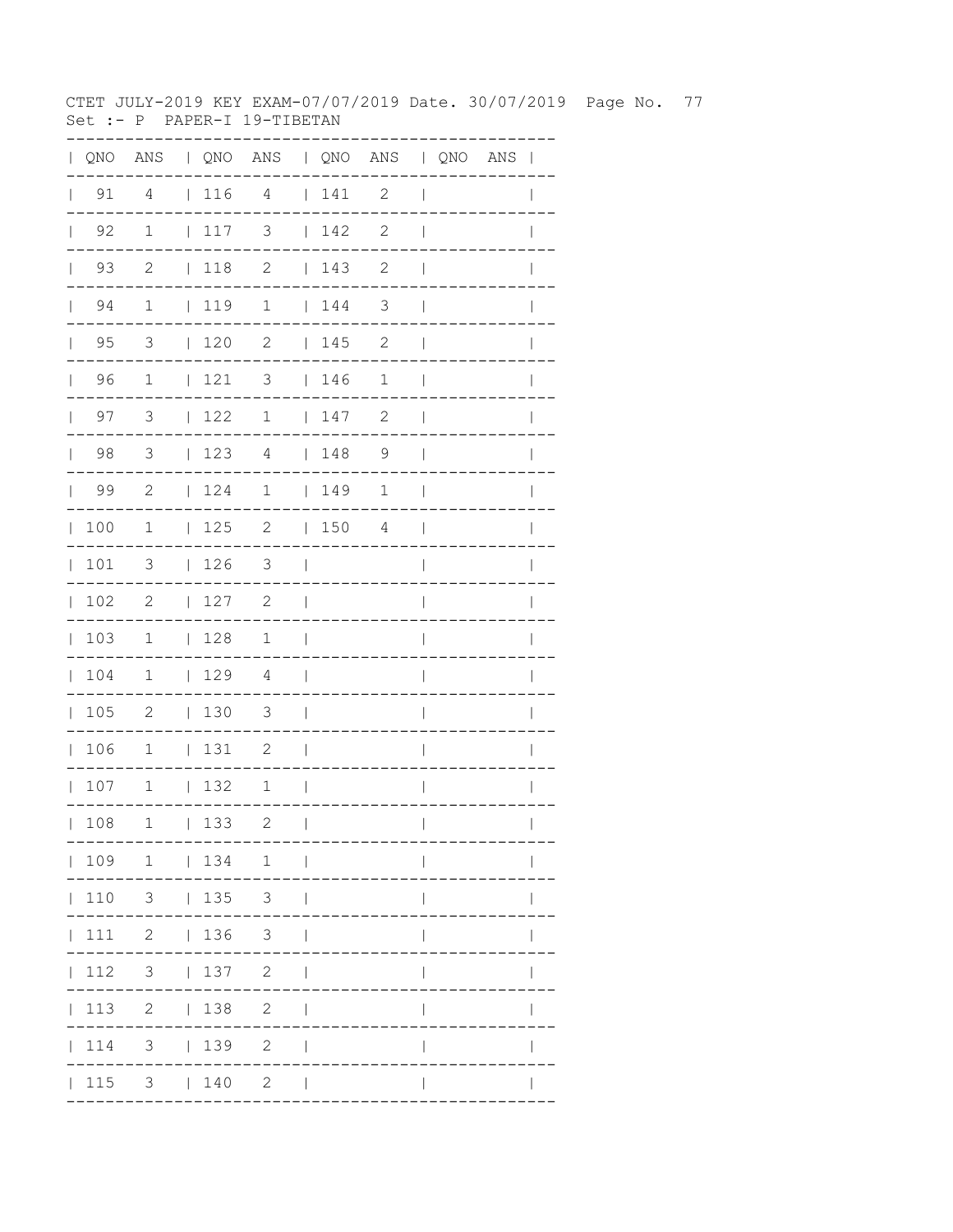CTET JULY-2019 KEY EXAM-07/07/2019 Date. 30/07/2019 Page No. 78 Set :- Q PAPER-I 19-TIBETAN

| QNO | ANS                        |              |     | QNO ANS   QNO ANS   QNO ANS |              |     |                       |                |                            |
|-----|----------------------------|--------------|-----|-----------------------------|--------------|-----|-----------------------|----------------|----------------------------|
| 91  | $\mathbf{1}$               |              | 116 | $\overline{\phantom{a}}$    |              | 141 | $\mathbf{1}$          | ı              |                            |
| 92  | $\overline{4}$             |              | 117 | 4                           |              | 142 | $\overline{4}$        |                |                            |
| 93  | $\overline{\phantom{0}}^2$ |              | 118 | $\overline{4}$              |              | 143 | 1                     |                |                            |
| 94  | $\overline{4}$             |              | 119 | $\sqrt{4}$                  |              | 144 | 9                     |                |                            |
| 95  | 2                          |              | 120 | $\overline{4}$              |              | 145 | 4                     |                |                            |
| 96  | 2                          | L            | 121 | 3                           |              | 146 | 3                     |                |                            |
| 97  | $\mathbf 1$                | $\mathbf{L}$ | 122 | $\overline{4}$              |              | 147 | $\mathbf{2}$          |                |                            |
| 98  | 3                          | L            | 123 | $\mathbf 1$                 | L            | 148 | $\mathbf 1$           |                |                            |
| 99  | 4                          | L            | 124 | $\sqrt{2}$                  | $\mathbf{L}$ | 149 | $\mathbf 1$           |                |                            |
| 100 | $\mathbf{2}$               | L            | 125 | 1                           | L            | 150 | $\mathbf 1$           |                |                            |
| 101 | 1                          | L            | 126 | $\overline{4}$              |              |     |                       |                |                            |
| 102 | 4                          | L            | 127 | $\mathbf{2}$                |              |     |                       |                |                            |
| 103 | 4                          | L            | 128 | 4                           |              |     |                       |                |                            |
| 104 | 1                          | $\mathbf{L}$ | 129 | $\mathbf{2}$                |              |     |                       |                |                            |
| 105 | 4                          | $\mathbf{L}$ | 130 | 1                           |              |     |                       |                |                            |
| 106 | $\mathbf{2}$               | $\mathbf{L}$ | 131 | 4                           |              |     |                       |                |                            |
| 107 | $1\,$                      | $\mathbf{L}$ | 132 | $\mathbf 1$                 |              |     |                       |                |                            |
| 108 | 2                          |              | 133 | 4                           | $\mathbf{1}$ |     | . - - - - - - - - - - | $\mathbf{L}$   | $\mathbf{L}$<br>---------- |
|     |                            |              |     | 109 1   134 2               |              |     |                       |                |                            |
|     |                            |              |     | 110 2   135 3               |              |     |                       |                |                            |
|     |                            |              |     | 111 2   136 1               |              |     |                       |                |                            |
|     |                            |              |     | 112 3   137 1               |              |     |                       | $\mathbf{I}$   |                            |
|     |                            |              |     | 113 2   138 1               |              |     |                       | $\mathsf{I}$   | $\mathbf{I}$               |
|     |                            |              |     | 114 1   139 1               |              |     |                       | $\overline{1}$ |                            |
|     |                            |              |     | $ 115 \t4 \t 140 \t2 \t $   |              |     |                       | $\mathbf{I}$   |                            |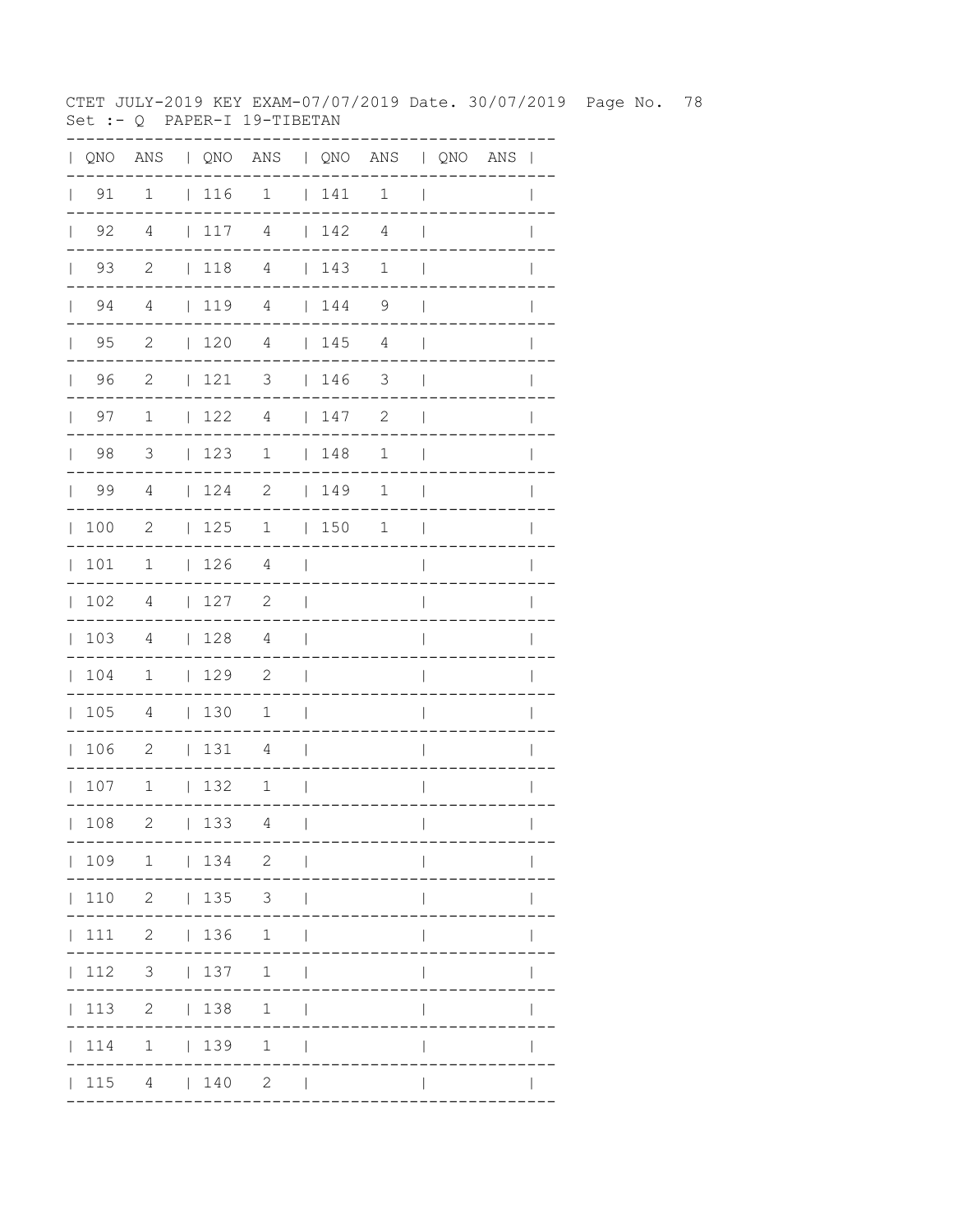CTET JULY-2019 KEY EXAM-07/07/2019 Date. 30/07/2019 Page No. 79 Set :- R PAPER-I 19-TIBETAN

| QNO | $\mathbb{A}\mathbb{N}\mathbb{S}$ |              |     | QNO ANS   QNO ANS   QNO ANS |              |     |                          |                |                       |
|-----|----------------------------------|--------------|-----|-----------------------------|--------------|-----|--------------------------|----------------|-----------------------|
| 91  | $\mathbf{1}$                     |              | 116 | $\overline{\phantom{a}}$    |              | 141 | $\overline{\phantom{a}}$ | $\overline{1}$ |                       |
| 92  | $\overline{\mathbf{3}}$          | $\mathbf{L}$ | 117 | $\mathbf 1$                 |              | 142 | $\mathbf{2}$             |                |                       |
| 93  | $\mathbf{1}$                     |              | 118 | $\overline{4}$              |              | 143 | 1                        |                |                       |
| 94  | $\mathbf{1}$                     |              | 119 | $\mathbf{1}$                |              | 144 | $\overline{4}$           |                |                       |
| 95  | 4                                |              | 120 | $\overline{4}$              |              | 145 | 4                        |                |                       |
| 96  | $\mathbf{2}$                     | L            | 121 | $\sqrt{4}$                  | L            | 146 | 4                        |                |                       |
| 97  | 3                                | L            | 122 | $\mathbf 1$                 | L            | 147 | 4                        |                |                       |
| 98  | $\overline{4}$                   | $\mathbf{I}$ | 123 | $\overline{4}$              | L            | 148 | $\overline{4}$           |                |                       |
| 99  | 3                                | L            | 124 | 3                           | $\mathbf{L}$ | 149 | $\overline{4}$           |                |                       |
| 100 | 3                                | $\mathbf{I}$ | 125 | 1                           | L            | 150 | $\sqrt{4}$               |                |                       |
| 101 | 3                                | L            | 126 | 3                           |              |     |                          |                |                       |
| 102 | 4                                | L            | 127 | $\mathbf{2}$                |              |     |                          |                |                       |
| 103 | 3                                |              | 128 | 3                           |              |     |                          |                |                       |
| 104 | 1                                | L            | 129 | $\mathfrak{Z}$              |              |     |                          |                |                       |
| 105 | 4                                | $\mathbf{L}$ | 130 | $\overline{4}$              |              |     |                          |                |                       |
| 106 | $1\,$                            | L            | 131 | 3                           |              |     |                          |                |                       |
| 107 | $1\,$                            | $\mathbf{L}$ | 132 | $\mathbf 1$                 |              |     |                          |                |                       |
| 108 | 2                                |              | 133 | 2                           | $\Box$       |     | . _ _ _ _ _ _ _ _ _ .    | $\mathbf{L}$   | $\mathbf{L}$          |
|     |                                  |              |     | ---<br>109 1   134 1        |              |     |                          |                | . - - - - - - - - - . |
|     |                                  |              |     | 110 4   135 4               |              |     |                          |                |                       |
|     |                                  |              |     | 111 3   136 1               |              |     |                          |                | $\mathsf{I}$          |
|     |                                  |              |     | $ 112 \t4 \t 137 \t4 \t $   |              |     |                          | $\mathbf{I}$   | $\mathbf{I}$          |
|     |                                  |              |     | 113 3   138 3               |              |     |                          | $\mathsf{I}$   | $\mathbf{I}$          |
|     |                                  |              |     | 114 3   139 4               |              |     |                          | $\overline{1}$ |                       |
|     |                                  |              |     | $ 115 \t3 \t 140 \t9 \t $   |              |     |                          | $\mathsf{I}$   |                       |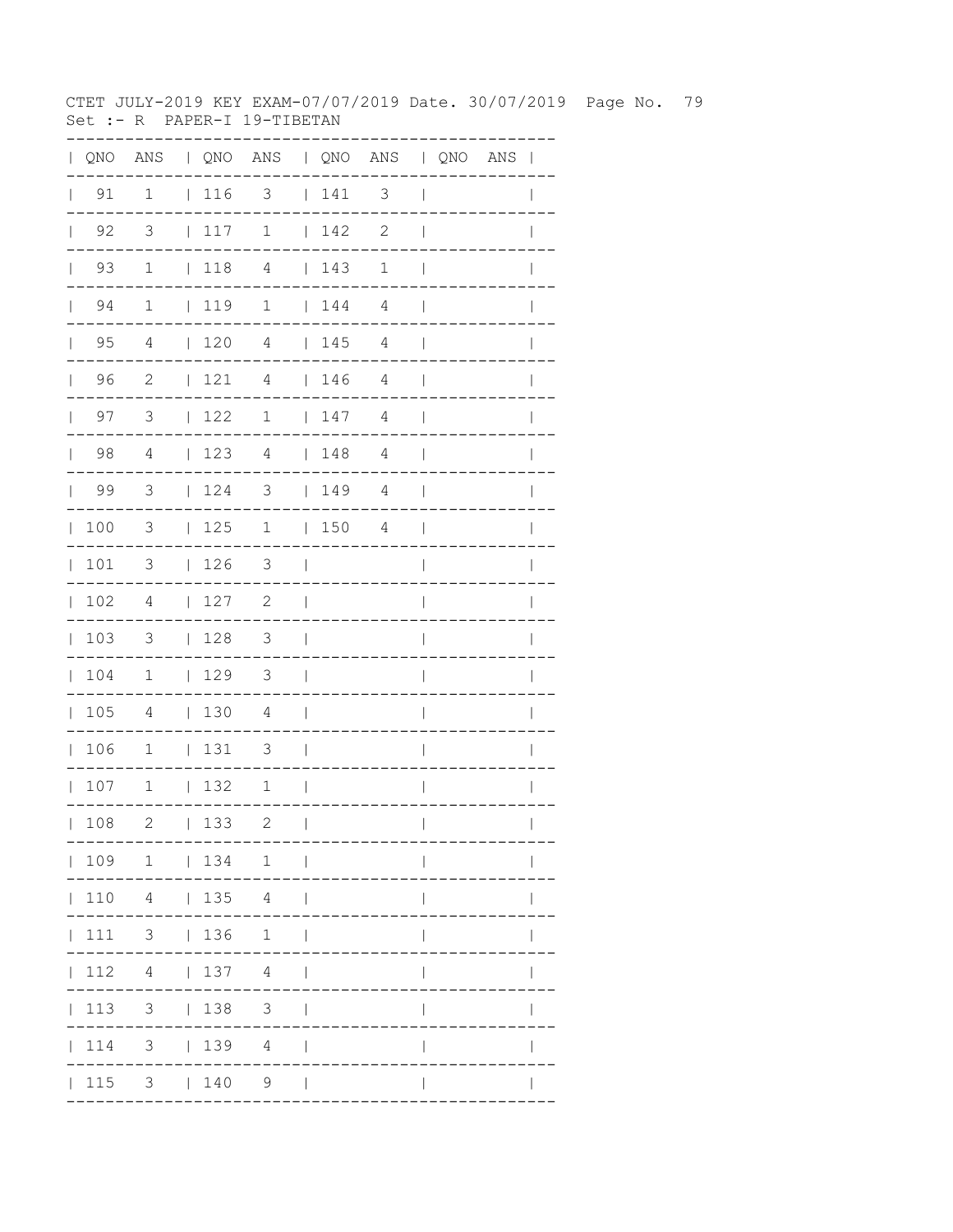CTET JULY-2019 KEY EXAM-07/07/2019 Date. 30/07/2019 Page No. 80 Set :- S PAPER-I 19-TIBETAN

|              |                    | QNO ANS   QNO ANS   QNO ANS   QNO ANS |             |                            |                          |     |                            |                          |  |              |
|--------------|--------------------|---------------------------------------|-------------|----------------------------|--------------------------|-----|----------------------------|--------------------------|--|--------------|
| $\mathbf{L}$ | 91                 | 4                                     | 116         | $3 \t141 \t3$              |                          |     |                            | $\overline{\phantom{a}}$ |  |              |
|              | $\vert$ 92         | $\overline{4}$                        | 117         | $\overline{4}$             |                          | 142 | $\overline{\phantom{a}}$   | $\overline{\phantom{a}}$ |  |              |
|              | $\vert$ 93         | $\overline{\mathbf{3}}$               | $\vert$ 118 | $\overline{4}$             |                          | 143 | $\overline{\phantom{a}}$   | $\mathbf{I}$             |  |              |
|              | $\vert$ 94         | $\mathbf{1}$                          | 119         | $\mathbf{1}$               |                          | 144 | $\overline{\phantom{a}}$   | $\overline{1}$           |  |              |
|              | 95<br>$\mathbf{L}$ | $\overline{\phantom{a}}^2$            | 120         | $\overline{4}$             |                          | 145 | 3                          | $\overline{\phantom{a}}$ |  |              |
|              | 96<br>$\mathbf{L}$ | $\overline{\mathbf{3}}$               | 121         | $\overline{\mathbf{3}}$    |                          | 146 | $\overline{\mathbf{3}}$    | $\overline{\phantom{a}}$ |  |              |
|              | 97<br>$\mathbf{L}$ | $\overline{\phantom{0}}^2$            | $122$ 2     |                            |                          | 147 | 4                          | $\mathbf{I}$             |  |              |
|              | 98                 | $\overline{4}$                        | 123         | $\overline{4}$             |                          | 148 | 3                          | $\overline{\phantom{a}}$ |  |              |
|              | $\vert$ 99         | $\overline{\phantom{0}}^2$            | 124         | $\overline{\phantom{a}}$   |                          | 149 | $\overline{\phantom{0}}^2$ | $\overline{\phantom{a}}$ |  |              |
|              | 100                | $\overline{\phantom{0}}^2$            | 125         | 1   150 3                  |                          |     |                            | $\mathbf{I}$             |  |              |
| $\mathbb{R}$ | 101                | 3                                     | 126         | $\overline{\phantom{0}}^2$ | $\sim$                   |     |                            | $\overline{1}$           |  |              |
|              | 102                | 2                                     | 127         | 3 <sup>7</sup>             | $\sim$                   |     |                            | $\overline{\phantom{a}}$ |  |              |
|              | 103                | $\overline{4}$                        | 128         | 4                          | $\sim$                   |     |                            | $\overline{\phantom{a}}$ |  | $\mathbf{I}$ |
|              | 104                | $\overline{\phantom{a}}$              | 129         | $\overline{\mathbf{3}}$    | $\mathcal{L}$            |     |                            | $\overline{\phantom{a}}$ |  |              |
|              | 105                | $\overline{\phantom{0}}^2$            | $130$ 2     |                            | $\sim$                   |     |                            | $\overline{\phantom{a}}$ |  |              |
|              | 106                | $\overline{\phantom{a}}$              | $131$ 4     |                            | $\sim$                   |     |                            | $\overline{\phantom{a}}$ |  | $\mathbb{I}$ |
|              | 107                | $\overline{\phantom{0}}$              | 132         | $\mathbf{1}$               | $\sim$ 1                 |     |                            | $\overline{\phantom{a}}$ |  | $\mathbf{I}$ |
|              | 108                | 3                                     | 133         | 4                          | $\overline{\phantom{a}}$ |     |                            | $\overline{1}$           |  | $\mathbf{I}$ |
|              |                    | 109 2   134 3                         |             |                            |                          |     |                            |                          |  |              |
|              |                    | 110 2   135 2                         |             |                            | $\perp$                  |     |                            |                          |  |              |
|              |                    | 111 2   136 9                         |             |                            |                          |     |                            |                          |  |              |
|              |                    | $ 112 \t2 \t 137 \t2$                 |             |                            | $\Box$                   |     |                            | $\mathsf{I}$             |  |              |
|              |                    | 113 4   138 1                         |             |                            | $\perp$                  |     |                            | $\mathbf{I}$             |  |              |
|              |                    | $ 114$ 3 $ 139$ 4                     |             |                            | $\perp$                  |     |                            |                          |  |              |
|              |                    | 115 4   140 3                         |             |                            |                          |     |                            |                          |  |              |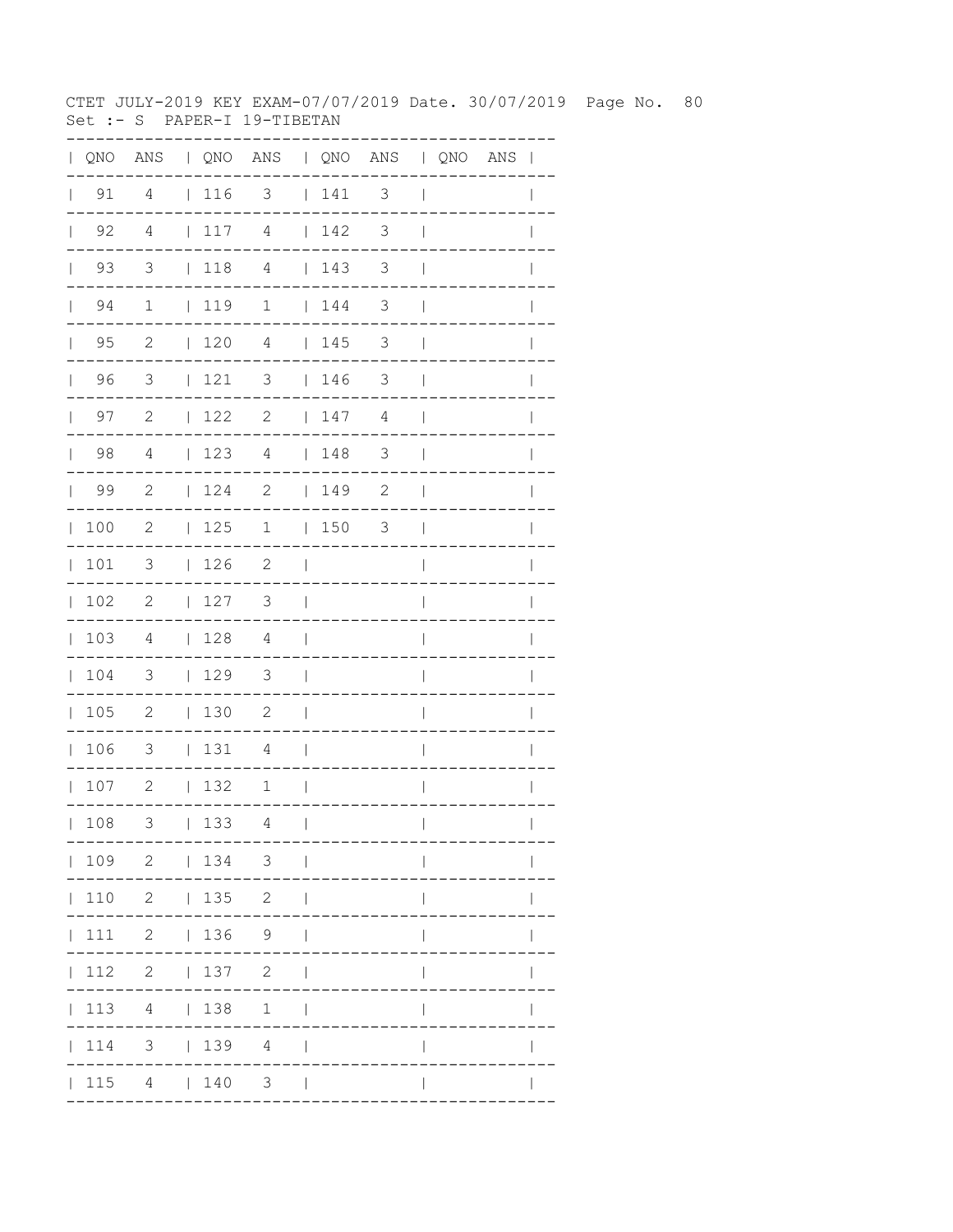CTET JULY-2019 KEY EXAM-07/07/2019 Date. 30/07/2019 Page No. 81 Set :- P PAPER-I 20-URDU

|                                             |                            |                 | QNO ANS   QNO ANS   QNO ANS   QNO ANS |                          |             |              |                          |  | $\mathbf{I}$ |
|---------------------------------------------|----------------------------|-----------------|---------------------------------------|--------------------------|-------------|--------------|--------------------------|--|--------------|
| 91<br>$\mathbf{L}$                          | 1                          | 116             | 4                                     |                          | 141         | 2            | $\overline{\phantom{a}}$ |  |              |
| $\begin{array}{ccc} \vert & 92 \end{array}$ | 4                          | 117             | 3                                     |                          | $\vert$ 142 | 2            | $\overline{\phantom{a}}$ |  |              |
| $\vert$ 93                                  | $\overline{4}$             | $ 118$ 2        |                                       |                          | 143         | $\mathbf{2}$ | $\overline{\phantom{a}}$ |  |              |
| $\vert$ 94                                  | $\overline{\phantom{0}}^2$ | 119 1           |                                       |                          | 144         | 3            | $\overline{\phantom{a}}$ |  |              |
| $\vert$ 95                                  | $\overline{3}$             | $\vert$ 120     | $\overline{\phantom{a}}$              |                          | 145         | $\mathbf{2}$ | $\overline{\phantom{a}}$ |  | $\mathbb{I}$ |
| 96                                          | $\overline{c}$             | 121             | 3   146                               |                          |             | 1            | $\mathbf{I}$             |  |              |
| 97<br>$\mathbf{L}$                          | 2                          | 122             | $\overline{4}$                        |                          | 147         | $\mathbf{2}$ | $\overline{\phantom{a}}$ |  |              |
| 98                                          | $\mathcal{S}$              | 123             | 2                                     |                          | 148         | 9            | $\overline{\phantom{a}}$ |  | $\mathbf{I}$ |
| 99                                          | $\overline{\phantom{0}}^2$ |                 | $124$ 2   149                         |                          |             | 1            | $\overline{\phantom{a}}$ |  | $\mathbf{I}$ |
| 100                                         | $\overline{\phantom{0}}^2$ |                 | $125$ 3 $150$ 4                       |                          |             |              | $\Box$                   |  |              |
| 101                                         | $\overline{\phantom{0}}$   | 126             | $\overline{4}$                        | - 1                      |             |              | $\overline{1}$           |  |              |
| 102                                         | $\overline{\mathbf{3}}$    | 127             | $\mathbf{1}$                          | $\overline{\phantom{0}}$ |             |              | $\overline{\phantom{a}}$ |  | L            |
| 103                                         | $\overline{\phantom{a}}$   | 128             | $\mathbf{1}$                          | $\blacksquare$           |             |              | $\overline{\phantom{a}}$ |  |              |
| 104                                         | $\overline{1}$             | 129             | $\overline{\phantom{a}}^2$            | $\mathcal{L}$            |             |              |                          |  |              |
| 105                                         | 3                          | 130             | $\overline{4}$                        | $\mathcal{L}$            |             |              | $\mathbf{I}$             |  |              |
| 106                                         | $\mathbf 1$                | 131             | 3                                     | $\sim$                   |             |              | $\overline{\phantom{a}}$ |  | $\mathbb{I}$ |
| 107                                         | $\mathbf{1}$               | 132             | $\mathbf 1$                           | $\mathcal{L}$            |             |              | $\mathsf{I}$             |  | $\mathbf{I}$ |
| 108                                         | $\mathbf 1$                | 133             | 1                                     | $\perp$                  |             |              | $\mathbf{I}$             |  | $\mathbf{I}$ |
|                                             |                            |                 | 109 1   134 1                         |                          |             |              |                          |  |              |
|                                             | $ 110 \t3 \t 135 \t2$      |                 |                                       |                          |             |              |                          |  |              |
| $\vert$ 111                                 | 2   136 3                  |                 |                                       |                          |             |              |                          |  |              |
| 112                                         |                            | $3 \t 137 \t 2$ |                                       |                          |             |              |                          |  |              |
| $\vert$ 113                                 |                            | 2   138         | $\overline{2}$                        | $\perp$                  |             |              | $\mathbf{I}$             |  |              |
| 114                                         |                            | $3 \t 139$      | $\mathbf{2}$                          | $\perp$                  |             |              |                          |  |              |
|                                             | 115 3   140                |                 | $2 \mid$                              |                          |             |              |                          |  |              |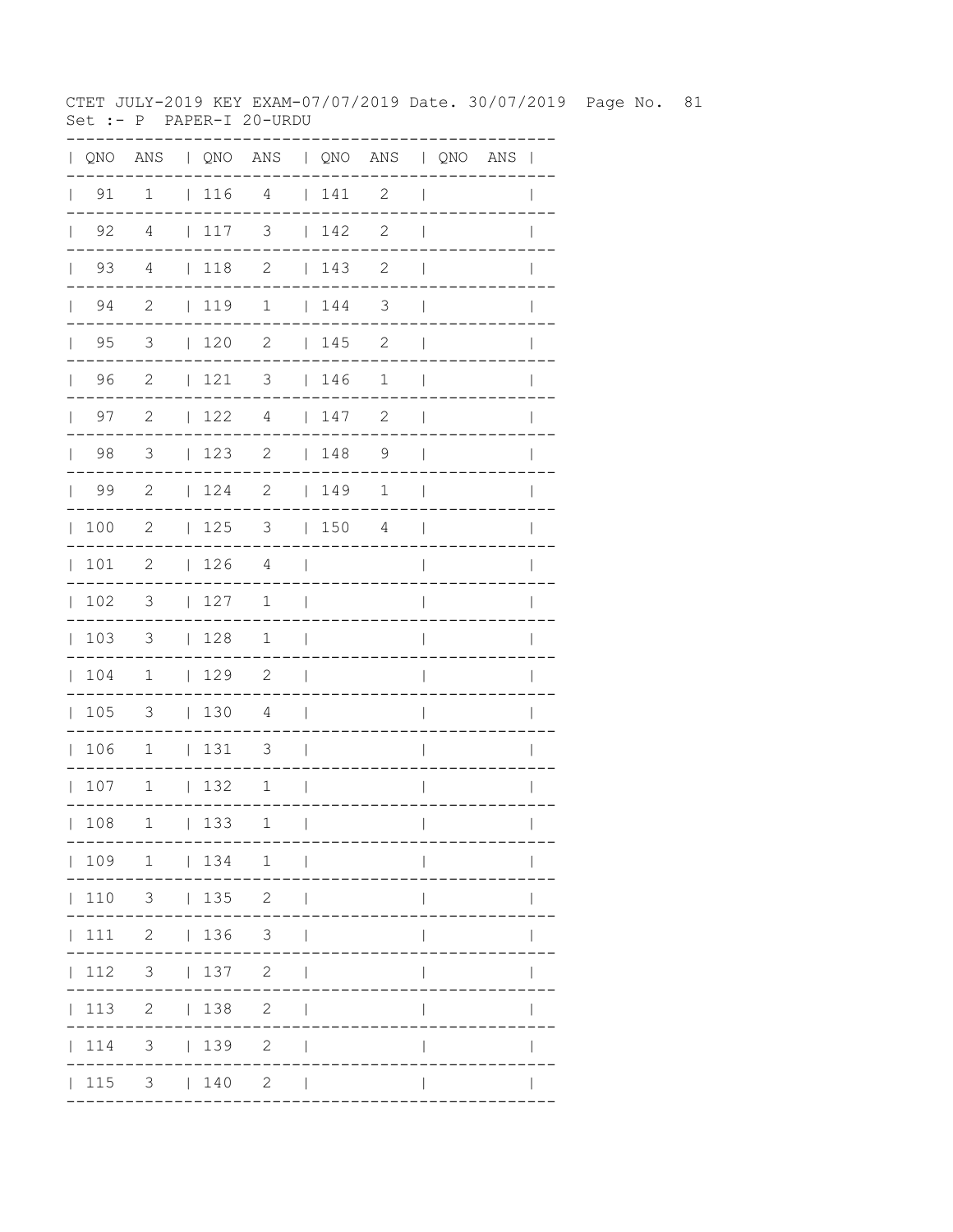CTET JULY-2019 KEY EXAM-07/07/2019 Date. 30/07/2019 Page No. 82 Set :-  $Q$  PAPER-I 20-URDU

|     | 3                                                                                                                                                                                                                    |                                                                                                                  |     | 1                                                                                                                                                |                                                                                                                                                                                                                |                                                                                                                                                 | $\mathbf 1$                                                                                                                                                                                              | $\overline{1}$                         |  |                                       |
|-----|----------------------------------------------------------------------------------------------------------------------------------------------------------------------------------------------------------------------|------------------------------------------------------------------------------------------------------------------|-----|--------------------------------------------------------------------------------------------------------------------------------------------------|----------------------------------------------------------------------------------------------------------------------------------------------------------------------------------------------------------------|-------------------------------------------------------------------------------------------------------------------------------------------------|----------------------------------------------------------------------------------------------------------------------------------------------------------------------------------------------------------|----------------------------------------|--|---------------------------------------|
|     | 1                                                                                                                                                                                                                    | $\mathbb{R}$                                                                                                     | 117 | $\overline{4}$                                                                                                                                   |                                                                                                                                                                                                                |                                                                                                                                                 | 4                                                                                                                                                                                                        | $\overline{\phantom{a}}$               |  |                                       |
|     | $\overline{2}$                                                                                                                                                                                                       |                                                                                                                  | 118 |                                                                                                                                                  |                                                                                                                                                                                                                |                                                                                                                                                 | $\mathbf{1}$                                                                                                                                                                                             | $\mathbf{I}$                           |  |                                       |
|     | $\mathbf{1}$                                                                                                                                                                                                         |                                                                                                                  |     |                                                                                                                                                  |                                                                                                                                                                                                                |                                                                                                                                                 | 9                                                                                                                                                                                                        | $\overline{\phantom{a}}$               |  |                                       |
|     | $\mathbf{1}$                                                                                                                                                                                                         |                                                                                                                  |     |                                                                                                                                                  |                                                                                                                                                                                                                |                                                                                                                                                 | $\overline{4}$                                                                                                                                                                                           | $\overline{\phantom{a}}$               |  | I                                     |
|     | $\overline{c}$                                                                                                                                                                                                       |                                                                                                                  |     | $\mathbf{1}$                                                                                                                                     |                                                                                                                                                                                                                |                                                                                                                                                 |                                                                                                                                                                                                          | $\overline{\phantom{a}}$               |  |                                       |
| 97  | $\mathbf 1$                                                                                                                                                                                                          |                                                                                                                  |     | 1                                                                                                                                                |                                                                                                                                                                                                                |                                                                                                                                                 | $\mathbf{2}$                                                                                                                                                                                             | $\overline{\phantom{a}}$               |  |                                       |
|     | 4                                                                                                                                                                                                                    |                                                                                                                  |     | $\overline{2}$                                                                                                                                   |                                                                                                                                                                                                                |                                                                                                                                                 | 1                                                                                                                                                                                                        | $\overline{\phantom{a}}$               |  | I                                     |
|     | $\overline{\mathbf{3}}$                                                                                                                                                                                              |                                                                                                                  |     |                                                                                                                                                  |                                                                                                                                                                                                                |                                                                                                                                                 | $\mathbf 1$                                                                                                                                                                                              | $\Box$                                 |  | I                                     |
|     |                                                                                                                                                                                                                      |                                                                                                                  |     |                                                                                                                                                  |                                                                                                                                                                                                                |                                                                                                                                                 | $\mathbf{1}$                                                                                                                                                                                             | $\mathbf{I}$                           |  |                                       |
|     |                                                                                                                                                                                                                      |                                                                                                                  |     |                                                                                                                                                  |                                                                                                                                                                                                                |                                                                                                                                                 |                                                                                                                                                                                                          | $\overline{1}$                         |  |                                       |
|     | $\overline{\phantom{0}}^2$                                                                                                                                                                                           |                                                                                                                  |     | $\overline{\phantom{0}}^2$                                                                                                                       |                                                                                                                                                                                                                |                                                                                                                                                 |                                                                                                                                                                                                          | I                                      |  |                                       |
|     | $\overline{4}$                                                                                                                                                                                                       |                                                                                                                  |     |                                                                                                                                                  |                                                                                                                                                                                                                |                                                                                                                                                 |                                                                                                                                                                                                          | I                                      |  |                                       |
|     |                                                                                                                                                                                                                      |                                                                                                                  |     | $\overline{\mathbf{3}}$                                                                                                                          |                                                                                                                                                                                                                |                                                                                                                                                 |                                                                                                                                                                                                          | $\overline{\phantom{a}}$               |  |                                       |
|     | $1\,$                                                                                                                                                                                                                |                                                                                                                  |     |                                                                                                                                                  | $\blacksquare$                                                                                                                                                                                                 |                                                                                                                                                 |                                                                                                                                                                                                          | $\overline{\phantom{a}}$               |  |                                       |
| 106 |                                                                                                                                                                                                                      |                                                                                                                  |     | 4                                                                                                                                                |                                                                                                                                                                                                                |                                                                                                                                                 |                                                                                                                                                                                                          | $\overline{\phantom{a}}$               |  | $\mathbb{I}$                          |
|     | $\overline{1}$                                                                                                                                                                                                       |                                                                                                                  |     |                                                                                                                                                  |                                                                                                                                                                                                                |                                                                                                                                                 |                                                                                                                                                                                                          | $\overline{\phantom{a}}$               |  | $\mathbf{I}$                          |
|     | 2                                                                                                                                                                                                                    |                                                                                                                  |     | $\overline{4}$                                                                                                                                   | $\Box$                                                                                                                                                                                                         |                                                                                                                                                 |                                                                                                                                                                                                          | $\mathbf{I}$                           |  | $\mathbf{I}$                          |
|     |                                                                                                                                                                                                                      |                                                                                                                  |     |                                                                                                                                                  |                                                                                                                                                                                                                |                                                                                                                                                 |                                                                                                                                                                                                          |                                        |  |                                       |
|     |                                                                                                                                                                                                                      |                                                                                                                  |     |                                                                                                                                                  |                                                                                                                                                                                                                |                                                                                                                                                 |                                                                                                                                                                                                          |                                        |  |                                       |
|     |                                                                                                                                                                                                                      |                                                                                                                  |     |                                                                                                                                                  |                                                                                                                                                                                                                |                                                                                                                                                 |                                                                                                                                                                                                          |                                        |  |                                       |
|     |                                                                                                                                                                                                                      |                                                                                                                  |     |                                                                                                                                                  |                                                                                                                                                                                                                |                                                                                                                                                 |                                                                                                                                                                                                          |                                        |  |                                       |
|     |                                                                                                                                                                                                                      |                                                                                                                  |     |                                                                                                                                                  | $\Box$                                                                                                                                                                                                         |                                                                                                                                                 |                                                                                                                                                                                                          | $\mathbb{I}$                           |  |                                       |
|     |                                                                                                                                                                                                                      |                                                                                                                  |     |                                                                                                                                                  |                                                                                                                                                                                                                |                                                                                                                                                 |                                                                                                                                                                                                          |                                        |  |                                       |
|     |                                                                                                                                                                                                                      |                                                                                                                  |     |                                                                                                                                                  |                                                                                                                                                                                                                |                                                                                                                                                 |                                                                                                                                                                                                          |                                        |  |                                       |
|     | $\vert$ 91<br>$\vert$ 92<br>$\vert$ 93<br>$\vert$ 94<br>$\vert$ 95<br> 96<br>$\mathbb{R}$<br> 98<br> 99<br> 100<br> 101<br> 102<br> 103<br>104<br> 105<br>$\mathbf{L}$<br>107<br> 108<br>$\vert$ 111<br> 112<br> 114 | $\overline{1}$<br>$\overline{\phantom{0}}^2$<br>$\overline{\phantom{0}}^2$<br>$\overline{\phantom{a}}^2$<br> 113 |     | $\vert$ 116<br>$\mathcal{L}_{\rm{max}}$<br>120<br> 121<br> 122<br> 123<br>126<br> 127<br>128<br>129<br>$\vert$ 130<br> 131<br>$\vert$ 132<br>133 | $\overline{4}$<br>$119$ 4<br>$\overline{4}$<br>$\overline{4}$<br>$\overline{\mathbf{3}}$<br>$\overline{\phantom{0}}^2$<br>$\overline{4}$<br>$ 110 \t2 \t 135 \t1$<br>2   136 1<br>2   138 1<br>$1 \t 139 \t 1$ | $\sim$<br>$\blacksquare$<br>$\sim$<br>$\sim$<br><b>Contract</b><br>$\mathcal{L}$<br>$ 109 \t1 \t 134 \t1 \t $<br>3   137 1  <br>  115 4   140 2 | $\begin{array}{c} \begin{array}{c} \end{array} \end{array}$<br>$\vert$ 142<br>145<br>$\begin{array}{c} \begin{array}{c} \end{array} \end{array}$<br>147<br>$\vert$ 148<br>$124$ 3   149<br>$125$ 4   150 | 143<br>144<br>$\overline{\phantom{a}}$ |  | QNO ANS   QNO ANS   QNO ANS   QNO ANS |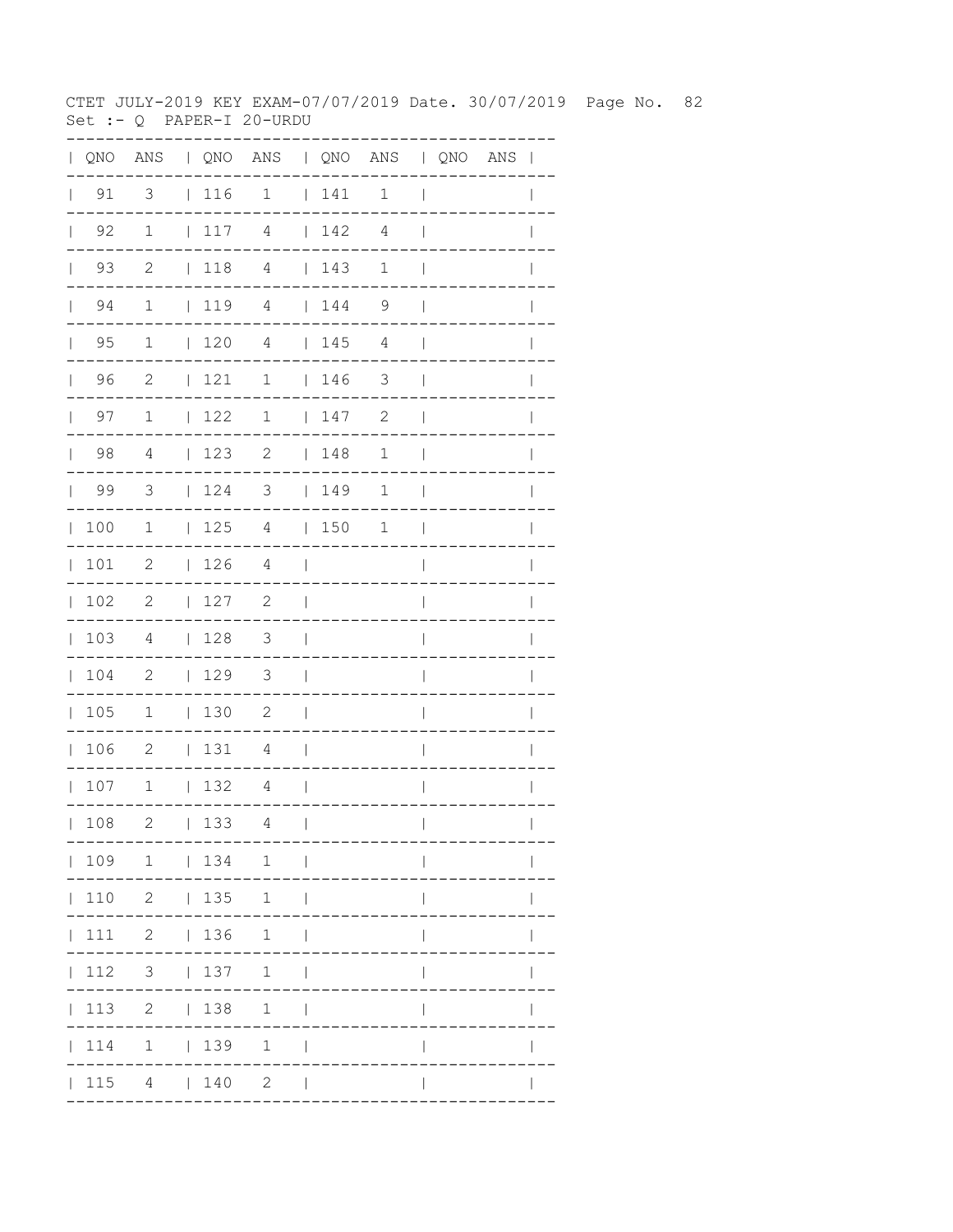CTET JULY-2019 KEY EXAM-07/07/2019 Date. 30/07/2019 Page No. 83 Set :- R PAPER-I 20-URDU

| $\mathbf{L}$ |                      |                          |                                                             | QNO ANS   QNO ANS   QNO ANS   QNO ANS |                          |     |                |                          |  | $\overline{\phantom{a}}$ |
|--------------|----------------------|--------------------------|-------------------------------------------------------------|---------------------------------------|--------------------------|-----|----------------|--------------------------|--|--------------------------|
| $\mathbf{L}$ | 91                   | $\mathbf 1$              |                                                             | $ 116$ 3 $ 141$                       |                          |     | 3              | $\mathbf{I}$             |  |                          |
|              | $\vert$ 92           | 4                        | $117$ 1                                                     |                                       |                          | 142 | $\mathbf{2}$   | $\mathbf{I}$             |  |                          |
|              | 93<br>$\mathbf{L}$   | 4                        | 118                                                         | 4                                     |                          | 143 | $\mathbf 1$    | $\mathbf{I}$             |  |                          |
|              | 94<br>$\mathbb{R}^n$ | $\mathbf 1$              | $\vert$ 119                                                 | $\mathbf{1}$                          |                          | 144 | 4              | $\overline{\phantom{a}}$ |  |                          |
|              | $\vert$ 95           | 4                        | 1204                                                        |                                       |                          | 145 | $\overline{4}$ | $\overline{\phantom{a}}$ |  |                          |
|              | 96                   | $\overline{\mathbf{3}}$  | 121                                                         | $\mathbf 1$                           |                          | 146 | $\overline{4}$ | $\mathbf{I}$             |  |                          |
|              | $\vert$ 97           | 2                        | 122                                                         | $\overline{\phantom{a}}$              |                          | 147 | 4              | $\mathbf{I}$             |  | $\mathbb{I}$             |
|              | $\vert$ 98           | 2                        | 123                                                         | 3   148                               |                          |     | $\overline{4}$ | $\overline{\phantom{a}}$ |  |                          |
|              | $\vert$ 99           | $\overline{4}$           | $\begin{array}{c} \begin{array}{c} \end{array} \end{array}$ | $\overline{\mathbf{3}}$               |                          | 149 | 4              | $\overline{\phantom{a}}$ |  |                          |
|              | 100                  | 1                        | 125                                                         | $\mathbf 1$                           |                          | 150 | 4              | - 1                      |  | $\mathbf{I}$             |
|              | 101                  | 3                        | 126                                                         | $\overline{\phantom{0}}^2$            | $\blacksquare$           |     |                | $\overline{1}$           |  | I                        |
| $\mathbb{R}$ | 102                  | $\overline{1}$           | 127                                                         | 4                                     | $\perp$                  |     |                | I                        |  |                          |
|              | 103                  | $\overline{4}$           | 128                                                         | $\overline{4}$                        | $\Box$                   |     |                | I                        |  |                          |
|              | 104                  | $\overline{4}$           | 129                                                         | $\overline{\mathbf{3}}$               | $\sim$                   |     |                | $\overline{1}$           |  | $\overline{1}$           |
|              | 105                  | $\mathbf{1}$             | 130                                                         | $\overline{\mathbf{3}}$               | $\mathcal{L}$            |     |                | $\overline{\phantom{a}}$ |  |                          |
|              | 106                  | $\overline{\phantom{a}}$ | 131                                                         | $\overline{\phantom{a}}$              | $\sim$                   |     |                | $\overline{\phantom{a}}$ |  |                          |
|              | 107                  | $\overline{1}$           | 132                                                         | $\overline{4}$                        | $\sim$                   |     |                | $\overline{\phantom{a}}$ |  | $\mathbf{I}$             |
|              | 108                  | $\mathbf{2}$             | 133                                                         | 4                                     | $\overline{\phantom{a}}$ |     |                | $\overline{\phantom{a}}$ |  | $\mathbf{I}$             |
|              |                      | 109 1   134 2            |                                                             |                                       | $\sim$ 1                 |     |                |                          |  |                          |
|              | 110                  |                          | 4   135                                                     | $\mathbf{1}$                          | $\blacksquare$           |     |                |                          |  |                          |
|              | 111                  | $3 + 136 + 1$            |                                                             |                                       |                          |     |                |                          |  |                          |
|              | 112                  | $4\overline{ }$          | $137$ 4                                                     |                                       |                          |     |                |                          |  |                          |
|              | 113                  |                          | $3 \t 138$                                                  | 3 <sup>7</sup>                        |                          |     |                |                          |  |                          |
|              | 114                  |                          | 3   139   4                                                 |                                       |                          |     |                |                          |  |                          |
|              | $\vert$ 115          |                          | 3   140                                                     | 9                                     |                          |     |                |                          |  |                          |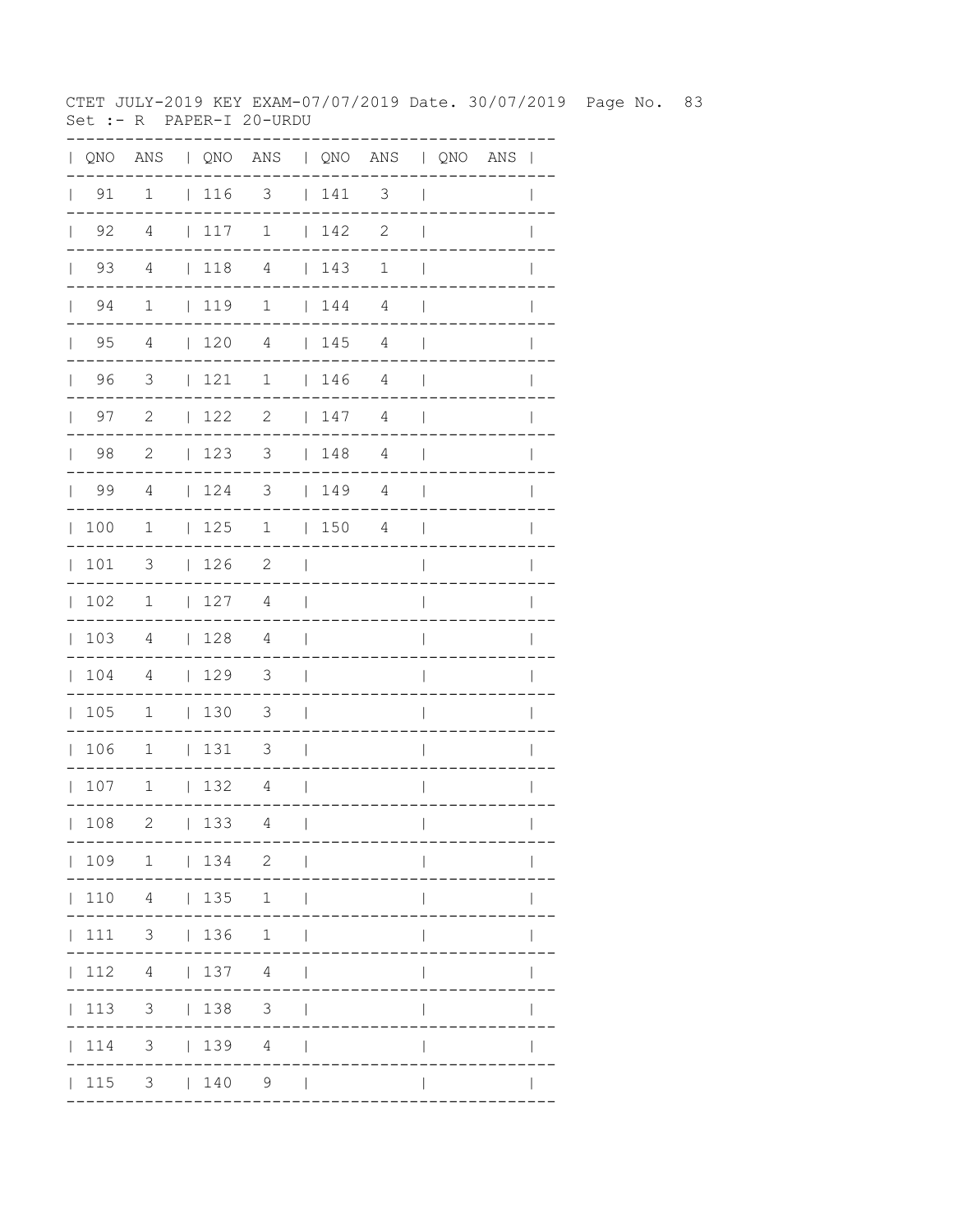CTET JULY-2019 KEY EXAM-07/07/2019 Date. 30/07/2019 Page No. 84 Set :- S PAPER-I 20-URDU

| $\mathbf{L}$ |                      |                          |                 | QNO ANS   QNO ANS   QNO ANS   QNO ANS |                          |         |                          |                          |  | $\overline{\phantom{a}}$ |
|--------------|----------------------|--------------------------|-----------------|---------------------------------------|--------------------------|---------|--------------------------|--------------------------|--|--------------------------|
| $\mathbf{L}$ | 91                   | $\overline{\mathbf{3}}$  |                 | $ 116$ 3 $ 141$                       |                          |         | $\mathcal{S}$            | $\overline{\phantom{a}}$ |  |                          |
|              | $\vert$ 92           | 4                        |                 | $117$ 4 $142$                         |                          |         | 3                        | $\overline{\phantom{a}}$ |  |                          |
|              | 93<br>$\mathbf{L}$   | 3                        | 118             | $\overline{4}$                        |                          | 143     | 3                        | $\mathbf{I}$             |  |                          |
|              | 94<br>$\mathbb{R}^n$ | $\mathbf{2}$             | $1119$ 1        |                                       |                          | 144     | 3                        | $\overline{\phantom{a}}$ |  |                          |
|              | $\vert$ 95           | $\mathbf{1}$             | 1204            |                                       |                          | 145     | 3                        | $\overline{\phantom{a}}$ |  |                          |
|              | 96                   | $\mathbf{1}$             | $121$ 2         |                                       |                          | 146     | 3                        | $\overline{\phantom{a}}$ |  |                          |
|              | $\vert$ 97           | 3                        | $122$ 2         |                                       |                          | 147     | 4                        | $\overline{\phantom{a}}$ |  | $\mathbf{I}$             |
|              | 98                   | $\overline{4}$           | 123             | $\overline{4}$                        |                          | 148     | $\overline{\phantom{a}}$ | $\overline{\phantom{a}}$ |  |                          |
|              | 99                   | $\overline{\mathbf{3}}$  | $\vert$ 124     | $\mathbf 1$                           |                          | $149$ 2 |                          | $\overline{1}$           |  |                          |
|              | 100                  | $\mathbf{2}$             | 125             | $3 \t150$                             |                          |         | 3                        | $\Box$                   |  | $\mathbf{I}$             |
|              | 101                  | $\overline{4}$           | 126             | $\overline{\phantom{a}}$              | $\sim$                   |         |                          | $\overline{\phantom{a}}$ |  | $\mathbf{I}$             |
|              | 102                  | $\overline{\phantom{a}}$ | 127             | 4                                     | $\Box$                   |         |                          | $\overline{1}$           |  |                          |
|              | 103                  | $\overline{\phantom{a}}$ | 128             | $\mathbf{1}$                          | $\overline{\phantom{0}}$ |         |                          | $\overline{\phantom{a}}$ |  |                          |
|              | 104                  | $\overline{4}$           | 129             | $\overline{\phantom{0}}^2$            | $\overline{\phantom{0}}$ |         |                          | $\overline{1}$           |  | $\mathbf{I}$             |
|              | 105                  | $\overline{4}$           | 130             | $\overline{\phantom{a}}^2$            | $\Box$                   |         |                          | $\overline{1}$           |  |                          |
|              | 106                  | $\overline{\phantom{a}}$ | 131             | $\overline{\mathbf{3}}$               | $\Box$                   |         |                          | $\overline{\phantom{a}}$ |  |                          |
|              | 107                  | $\overline{\phantom{a}}$ | 132             | $\overline{\phantom{a}}$              | $\sim$ 1                 |         |                          | $\overline{\phantom{a}}$ |  | I                        |
|              | 108                  | 3                        | 133             | 1                                     | $\overline{1}$           |         |                          | $\overline{\phantom{a}}$ |  | $\mathbf{I}$             |
|              |                      |                          |                 | 109 2   134 4                         |                          |         |                          |                          |  |                          |
|              | 110                  |                          | $2 \t 135 \t 2$ |                                       | - 1                      |         |                          |                          |  |                          |
|              | 111                  |                          | $2 \t 136 \t 9$ |                                       |                          |         |                          |                          |  |                          |
|              | 112                  |                          | 2   137         | $\overline{c}$                        |                          |         |                          |                          |  |                          |
|              | $\vert$ 113          |                          | 4   138         | $\mathbf{1}$                          |                          |         |                          |                          |  |                          |
|              | $\vert$ 114          |                          |                 | $3 \t   139 \t 4$                     |                          |         |                          |                          |  |                          |
|              | 115                  |                          | 4   140         | $3 \mid$                              |                          |         |                          |                          |  |                          |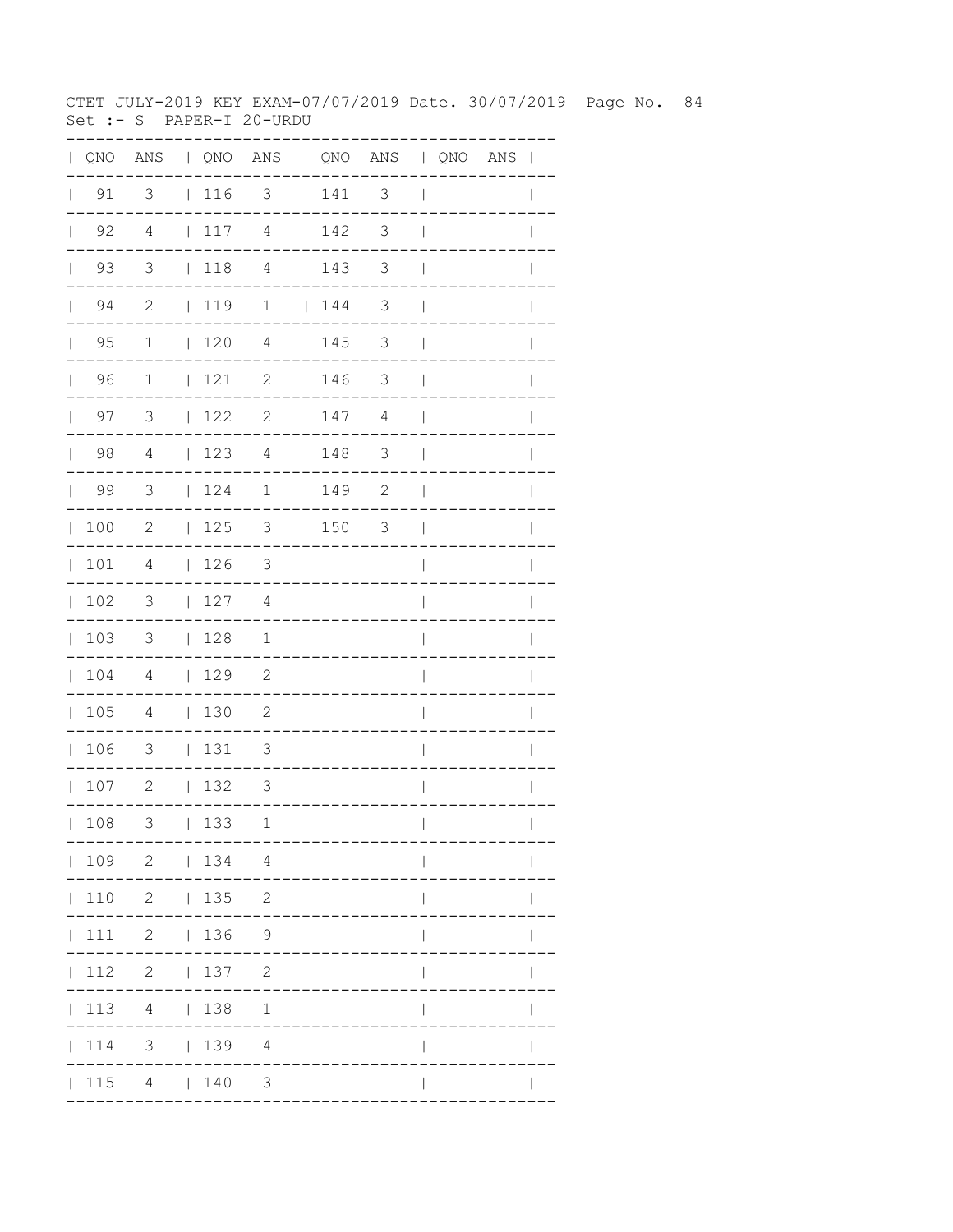CTET JULY-2019 KEY EXAM-28/07/2019 Date. 30/07/2019 Page No. 85  $Set : E$  PAPER-I MAIN

| QNO          | ANS            | $\mathbf{L}$ |    | QNO ANS   QNO ANS  |              |        |                | $\mathbb{R}^n$ | QNO | ANS            |              |
|--------------|----------------|--------------|----|--------------------|--------------|--------|----------------|----------------|-----|----------------|--------------|
| 1            | $\overline{4}$ | $\mathbf{I}$ | 26 | $\sqrt{2}$         | $\mathbf{I}$ | $51\,$ | $\overline{c}$ | $\mathbf{I}$   | 76  | $\mathbf 1$    |              |
| $\mathbf{2}$ | $\overline{4}$ | $\mathsf{I}$ | 27 | $\mathbf{2}$       | $\mathbf{L}$ | 52     | $\overline{4}$ | $\mathbf{L}$   | 77  | $\mathbf 1$    |              |
| 3            | $\mathsf 3$    | L            | 28 | $\mathfrak{Z}$     | L            | 53     | $\mathbf{2}$   | $\mathbf{L}$   | 78  | 4              |              |
| 4            | $\sqrt{2}$     | $\mathbf{L}$ | 29 | $\sqrt{4}$         | $\mathbf{I}$ | 54     | 2              | $\mathbf{I}$   | 79  | 3              |              |
| 5            | 2              | $\mathsf{I}$ | 30 | $\overline{4}$     | $\mathbf{I}$ | 55     | 1              | $\mathbf{I}$   | 80  | 4              |              |
| 6            | 3              |              | 31 | 3                  | L            | 56     | $\overline{4}$ |                | 81  | 4              |              |
| 7            | $\mathbf 1$    | $\mathsf{I}$ | 32 | $\mathbf{2}$       | L            | 57     | $\mathbf{2}$   | $\mathbf{I}$   | 82  | 4              |              |
| 8            | 3              | $\mathsf{I}$ | 33 | $\sqrt{2}$         | L            | 58     | $1\,$          | $\mathbf{I}$   | 83  | $\mathfrak{Z}$ |              |
| 9            | $\mathfrak{Z}$ | $\mathsf{I}$ | 34 | $\sqrt{2}$         | L            | 59     | $\mathsf 3$    | $\mathbf{I}$   | 84  | $1\,$          |              |
| 10           | $\mathbf 1$    |              | 35 | $1\,$              | L            | 60     | 3              | $\mathsf{I}$   | 85  | $\sqrt{4}$     |              |
| 11           | $\mathbf{2}$   | L            | 36 | $1\,$              | L            | 61     | $1\,$          | $\mathbf{I}$   | 86  | 3              |              |
| 12           | $1\,$          |              | 37 | $\overline{4}$     | L            | 62     | $\mathbf{2}$   |                | 87  | 4              |              |
| 13           | $\mathbf{2}$   |              | 38 | 3                  | L            | 63     | 3              |                | 88  | $\sqrt{4}$     |              |
| 14           | $\sqrt{4}$     | L            | 39 | $\mathbf 1$        | L            | 64     | $\overline{4}$ | $\mathbf{I}$   | 89  | $\sqrt{4}$     |              |
| 15           | 3              | L            | 40 | $\mathbf 1$        | L            | 65     | $\mathbf{2}$   | $\mathbf{I}$   | 90  | 3              |              |
| 16           | $\mathbf 1$    | L            | 41 | 3                  | L            | 66     | $\mathbf 1$    | I              |     |                |              |
| 17           | $\mathbf 1$    | L            | 42 | 3                  | L            | 67     | $\mathbf 2$    | ı              |     |                |              |
| 18           | 1              | $\mathbf{L}$ | 43 | 3                  | $\mathbf{I}$ | 68     | 3              | $\mathbf{I}$   |     | ---------      | $\mathbf{I}$ |
|              |                |              |    | 19 3   44 4   69 2 |              |        |                | $\perp$        |     |                |              |
|              |                |              |    | 20 1   45 4   70 1 |              |        |                | $\Box$         |     |                |              |
|              |                |              |    | 21 3   46 1   71 2 |              |        |                |                |     |                |              |
|              |                |              |    | 22 4   47 3   72 4 |              |        |                |                |     |                |              |
|              |                |              |    | 23 1   48 3   73 2 |              |        |                |                |     |                |              |
|              |                |              |    | 24 2   49 3   74 2 |              |        |                |                |     |                |              |
|              |                |              |    | 25 3   50 2   75 1 |              |        |                | $\mathbf{I}$   |     |                |              |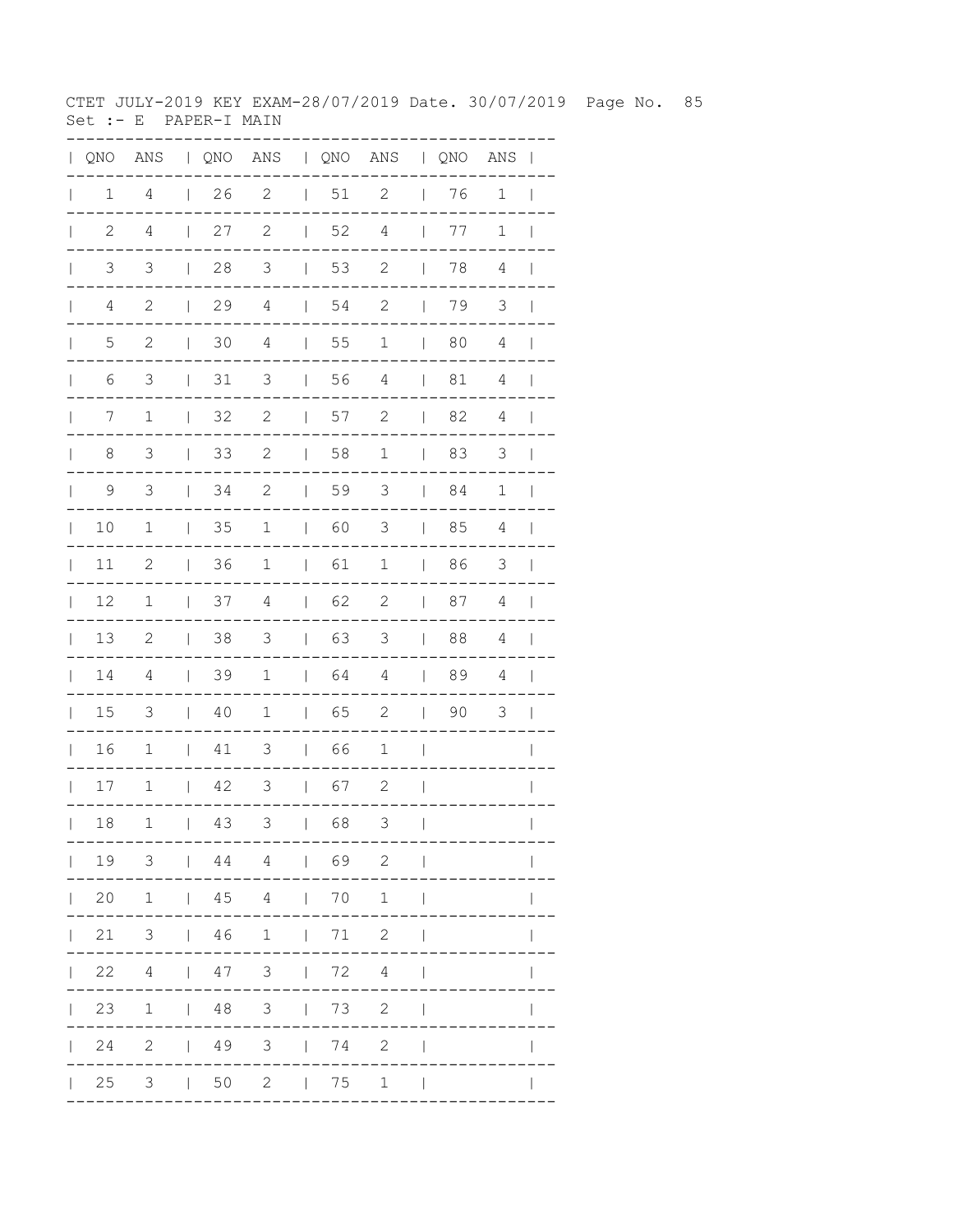CTET JULY-2019 KEY EXAM-28/07/2019 Date. 30/07/2019 Page No. 86  $Set : - F$  PAPER-I MAIN

| QNO  | ANS            | $\mathbf{L}$ |    | QNO ANS   QNO ANS   QNO |              |    |                |              |    | ANS         |              |
|------|----------------|--------------|----|-------------------------|--------------|----|----------------|--------------|----|-------------|--------------|
| 1    | $\mathbf{2}$   | L            | 26 | $\mathbf{2}$            | $\mathbf{L}$ | 51 | $\overline{4}$ |              | 76 | $\mathbf 1$ |              |
| 2    | 3              | L            | 27 | $\overline{4}$          |              | 52 | $\mathfrak{Z}$ |              | 77 | 4           |              |
| 3    | 3              | $\mathsf{I}$ | 28 | $\mathbf 1$             |              | 53 | $\mathbf{2}$   | $\mathbf{L}$ | 78 | $\mathbf 1$ |              |
| 4    | $1\,$          | $\mathbf{L}$ | 29 | $\sqrt{2}$              | $\mathbf{L}$ | 54 | 4              | $\mathbf{I}$ | 79 | 3           |              |
| 5    | 3              | I            | 30 | 1                       |              | 55 | 4              | $\perp$      | 80 | 4           |              |
| 6    | 2              |              | 31 | $\mathbf{2}$            |              | 56 | 3              |              | 81 | 1           |              |
| 7    | 4              | I            | 32 | 4                       |              | 57 | 3              | $\mathbb{I}$ | 82 | 2           |              |
| 8    | 4              |              | 33 | $\sqrt{2}$              |              | 58 | $\sqrt{2}$     | $\mathbf{I}$ | 83 | 4           |              |
| 9    | $1\,$          | L            | 34 | $\sqrt{2}$              |              | 59 | $\sqrt{2}$     | $\mathbf{L}$ | 84 | $\mathbf 1$ |              |
| 10   | 3              |              | 35 | 1                       | $\mathbf{L}$ | 60 | $\sqrt{2}$     | $\mathbf{I}$ | 85 | 3           |              |
| 11   | $\mathbf{2}$   | L            | 36 | $\mathbf 1$             | L            | 61 | 3              | $\mathbf{I}$ | 86 | 1           |              |
| 12   | $1\,$          |              | 37 | 4                       |              | 62 | 3              |              | 87 | 1           |              |
| 13   | $\mathfrak{Z}$ |              | 38 | 3                       |              | 63 | $\mathbf{2}$   |              | 88 | 2           |              |
| 14   | 4              |              | 39 | 1                       | $\mathbf{L}$ | 64 | $\overline{4}$ | $\mathbf{L}$ | 89 | 1           |              |
| 15   | $\mathbf{2}$   | L            | 40 | 3                       | L            | 65 | $\overline{4}$ | $\mathbf{L}$ | 90 | 4           |              |
| 16   | $\overline{4}$ |              | 41 | $\mathbf 1$             | L            | 66 | $\mathfrak{Z}$ |              |    |             |              |
| $17$ | $\mathbf{2}$   | L            | 42 | $\mathbf 1$             | $\mathbf{L}$ | 67 | $\mathbf{2}$   |              |    |             |              |
| 18   | 3              | $\mathbf{I}$ | 43 | 4                       | $\perp$      | 68 | 3              | $\perp$      |    |             | $\mathbb{L}$ |
|      |                |              |    | 19 1   44 2   69 3      |              |    |                |              |    | ---------   |              |
|      |                |              |    | 20 2   45 2   70 2      |              |    |                |              |    |             |              |
|      |                |              |    | 21 4   46 2   71 3      |              |    |                |              |    |             |              |
|      |                |              |    |                         |              |    |                |              |    |             |              |
|      |                |              |    | 23 4   48 1   73 3      |              |    |                |              |    |             |              |
|      |                |              |    | 24 1   49 1   74 2      |              |    |                |              |    |             |              |
|      |                |              |    | 25 4   50 4   75 3      |              |    |                |              |    |             |              |
|      |                |              |    |                         |              |    |                |              |    |             |              |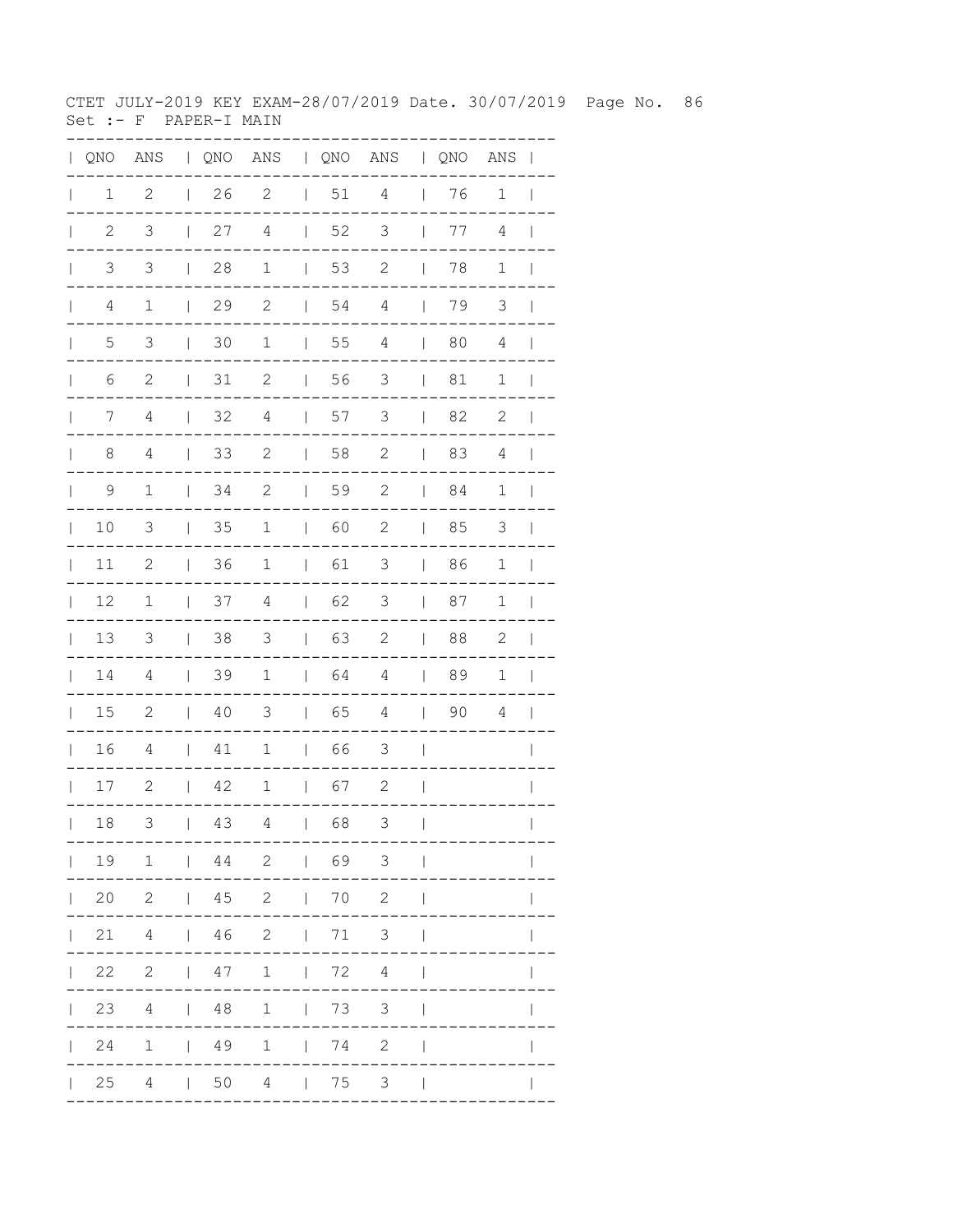CTET JULY-2019 KEY EXAM-28/07/2019 Date. 30/07/2019 Page No. 87 Set :- G PAPER-I MAIN

| QNO            | ANS            |              |    |                |              |    | QNO ANS   QNO ANS  |                | $\sqrt{QNO}$ | ANS            |              |
|----------------|----------------|--------------|----|----------------|--------------|----|--------------------|----------------|--------------|----------------|--------------|
| 1              | $\mathbf{2}$   | $\mathbf{I}$ | 26 | $\mathbf 1$    | $\mathbf{L}$ | 51 | $\mathsf 3$        | $\mathsf{I}$   | 76           | $\mathbf 1$    |              |
| $\overline{2}$ | $\mathfrak{Z}$ |              | 27 | $\mathbf 1$    | $\mathbf{L}$ | 52 | $\mathfrak{Z}$     | $\mathbf{I}$   | 77           | 4              |              |
| 3              | $\mathbf 1$    | $\mathbf{L}$ | 28 | $\overline{4}$ |              | 53 | $\mathbf 1$        | $\mathbb{L}$   | 78           | 3              |              |
| 4              | 3              | L            | 29 | $\sqrt{4}$     | L            | 54 | $\mathbf 1$        | $\perp$        | 79           | $\overline{4}$ |              |
| 5              | 1              | $\mathbf{I}$ | 30 | 3              | L            | 55 | 4                  | $\mathbf{L}$   | 80           | 2              |              |
| 6              | 4              |              | 31 | $\mathbf 1$    |              | 56 | $\overline{4}$     | L              | 81           | 4              |              |
| 7              | $\mathbf 1$    | T            | 32 | $\sqrt{4}$     | L            | 57 | $\sqrt{4}$         | $\mathbf{I}$   | 82           | 4              |              |
| 8              | $\mathbf{2}$   |              | 33 | $\overline{4}$ | L            | 58 | 3                  | $\mathbf{I}$   | 83           | $\mathfrak{Z}$ |              |
| 9              | $\sqrt{2}$     |              | 34 | $\mathfrak{Z}$ |              | 59 | $\mathfrak{Z}$     | $\overline{1}$ | 84           | $\overline{4}$ |              |
| 10             | $\mathbf{2}$   |              | 35 | $\mathbf 1$    | L            | 60 | $\mathbf{2}$       | $\mathsf{I}$   | 85           | 3              |              |
| 11             | 1              |              | 36 | $\mathbf 1$    | L            | 61 | 3                  | $\mathsf{I}$   | 86           | 4              |              |
| 12             | 3              |              | 37 | $\mathbf{2}$   | L            | 62 | $\mathbf{2}$       |                | 87           | $\mathbf{2}$   |              |
| 13             | 3              |              | 38 | $\overline{4}$ |              | 63 | $\mathbf 1$        | $\mathbf{I}$   | 88           | $\mathfrak{Z}$ |              |
| 14             | 4              |              | 39 | $\overline{4}$ | L            | 64 | $\mathbf{2}$       | $\mathbf{I}$   | 89           | 4              |              |
| 15             | $1\,$          | L            | 40 | 3              | L            | 65 | $\mathbf{2}$       | $\mathbf{L}$   | 90           | 1              |              |
| 16             | $\mathfrak{Z}$ |              | 41 | $\mathbf{2}$   | L            | 66 | $\mathbf{2}$       |                |              |                |              |
| 17             | 4              | L            | 42 | $\overline{4}$ | L            | 67 | $\mathbf 1$        |                |              |                |              |
| 18             | 3              | $\mathbf{I}$ | 43 | 1              |              | 68 | 3                  | $\mathbf{I}$   |              | ---------      | $\mathbf{L}$ |
|                |                |              |    |                |              |    | 19 2   44 1   69 2 | $\perp$        |              |                |              |
|                |                |              |    |                |              |    | 20 1   45 3   70 1 | $\perp$        |              |                |              |
|                |                |              |    |                |              |    | 21 4   46 1   71 3 |                |              |                |              |
|                |                |              |    |                |              |    | 22 2   47 1   72 2 |                |              |                |              |
|                |                |              |    |                |              |    | 23 4   48 1   73 2 |                |              |                | $\mathsf{I}$ |
|                |                |              |    |                |              |    | 24 1   49 2   74 2 |                |              |                |              |
|                |                |              |    |                |              |    | 25 3   50 2   75 1 | $\perp$        |              |                |              |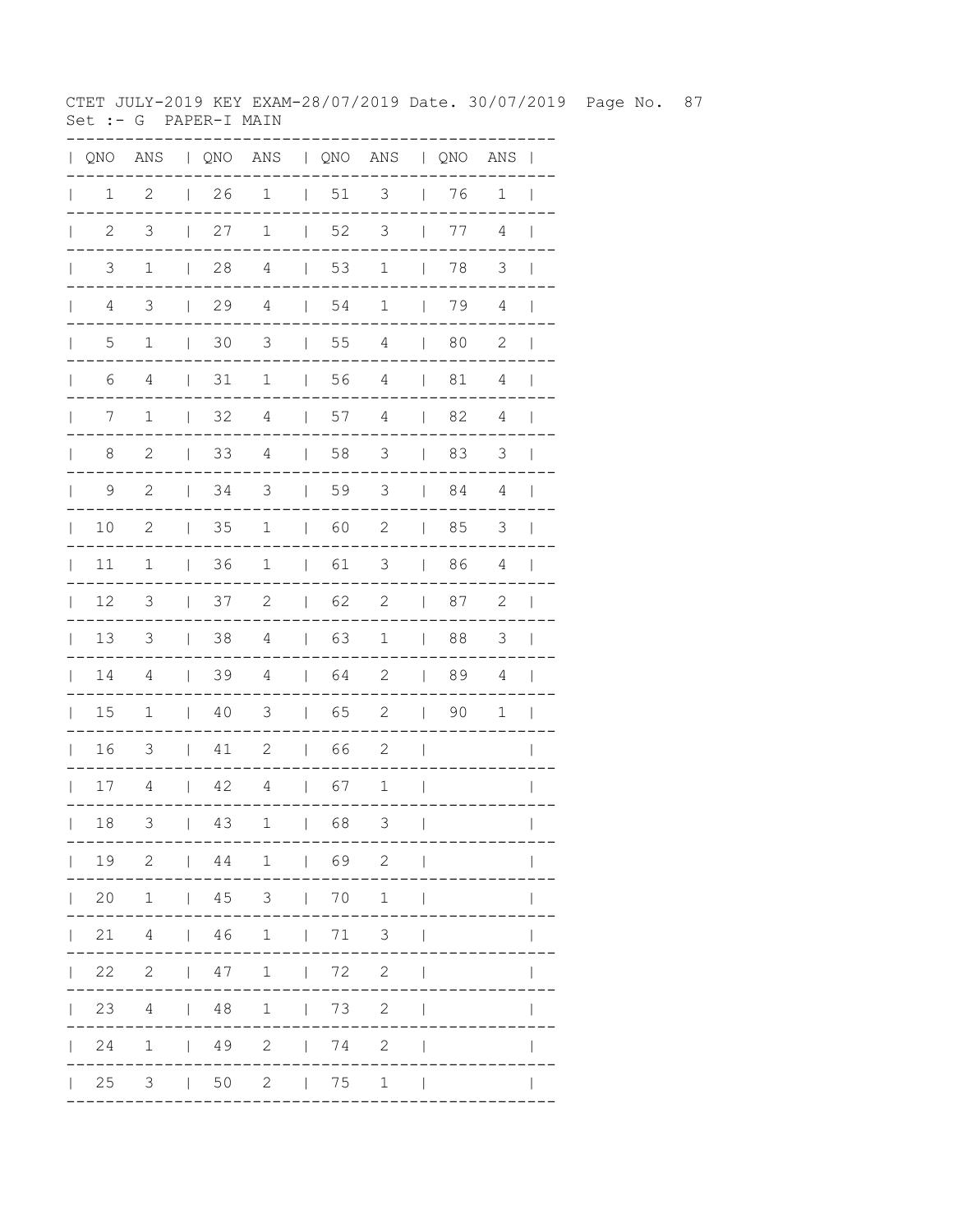CTET JULY-2019 KEY EXAM-28/07/2019 Date. 30/07/2019 Page No. 88 Set :- H PAPER-I MAIN

| $\mathbf{L}$ | QNO            | ANS              |                                       |            |                               |                          |                                     | QNO ANS   QNO ANS   QNO ANS |                                       |    |                | $\mathbf{I}$             |
|--------------|----------------|------------------|---------------------------------------|------------|-------------------------------|--------------------------|-------------------------------------|-----------------------------|---------------------------------------|----|----------------|--------------------------|
| $\mathbf{I}$ | 1              | $\mathbf 1$      | $\mathbf{L}$                          | 26         | 3                             |                          | 51                                  | $\mathbf{2}$                | $\overline{\phantom{a}}$              | 76 | 4              | $\overline{\phantom{a}}$ |
| $\mathbf{L}$ | $\mathbf{2}$   | $\overline{4}$   | $\mathbb{I}$                          | 27         | 3                             | $\mathbb{I}$             | 52                                  | 3                           | $\overline{\phantom{a}}$              | 77 | 3              | $\overline{1}$           |
| $\mathbf{L}$ | $\mathfrak{Z}$ | $\mathfrak{Z}$   | $\begin{array}{c} \hline \end{array}$ | 28         | $\mathbf{2}$                  | $\overline{\phantom{a}}$ | 53                                  | $\sqrt{4}$                  | $\overline{\phantom{a}}$              | 78 | $\sqrt{4}$     | $\overline{\phantom{a}}$ |
| $\mathbb{L}$ | $\sqrt{4}$     | $\mathbf{2}$     | $\begin{array}{c} \hline \end{array}$ | 29         | $\mathbf 1$                   | $\mathbf{I}$             | 54                                  | $\sqrt{4}$                  | $\overline{\phantom{a}}$              | 79 | $\mathbf 2$    | $\overline{\phantom{a}}$ |
| $\mathbf{L}$ | $\mathsf S$    | $\mathbf{2}$     | $\begin{array}{c} \hline \end{array}$ | 30         | $\mathbf{2}$                  | $\mathbb{I}$             | 55                                  | $\mathbf{2}$                | $\overline{\phantom{a}}$              | 80 | $\overline{4}$ | $\mathbf{I}$             |
| $\mathbf{L}$ | 6              | $1\,$            | $\mathbf{I}$                          | $31\,$     | $\overline{4}$                | $\perp$                  | 56                                  | $\mathbf{2}$                | $\overline{\phantom{a}}$              | 81 | 4              | $\Box$                   |
| $\mathbb{L}$ | 7              | 3                | $\overline{\phantom{a}}$              | 32         | $\mathbf 1$                   | $\mathbf{I}$             | 57                                  | $\sqrt{4}$                  | $\overline{1}$                        | 82 | 3              | $\blacksquare$           |
| $\mathbf{L}$ | 8              | $\mathbf{2}$     | $\mathbf{I}$                          | 33         | $\mathbf 1$                   | $\mathbf{I}$             | 58                                  | 3                           | $\mathbf{I}$                          | 83 | 4              | $\blacksquare$           |
| $\mathbb{L}$ | 9              | $\mathbf 1$      | $\mathbf{I}$                          | 34         | 2                             | $\perp$                  | 59                                  | 3                           | $\mathbf{1}$                          | 84 | 4              | $\overline{\phantom{a}}$ |
| $\mathbf{L}$ | 10             | $\mathbf{2}$     | $\overline{\phantom{a}}$              | 35         | 4                             | $\mathbb{R}$             | 60                                  | $\mathcal{S}$               | $\overline{\phantom{a}}$              | 85 | 4              | $\mathbf{I}$             |
| $\mathbf{L}$ | 11             | 3                | $\overline{1}$                        | 36         | $\mathbf 1$                   | $\perp$                  | 61                                  | 3                           | $\mathbf{I}$                          | 86 | $\mathfrak{Z}$ | $\blacksquare$           |
| $\mathbf{L}$ | 12             | $\sqrt{2}$       | $\overline{1}$                        | 37         | $\mathbf{2}$                  | $\mathbb{L}$             | 62                                  | $\mathbf 1$                 | $\overline{\phantom{a}}$              | 87 | 4              | $\overline{\phantom{a}}$ |
| $\mathbf{L}$ | 13             | 3                | $\mathbf{I}$                          | 38         | $\mathcal{S}$                 | $\mathbf{I}$             | 63                                  | $\mathbf{2}$                | $\overline{\phantom{a}}$              | 88 | $\mathbf{2}$   | $\mathbf{I}$             |
| $\mathbf{L}$ | $1\,4$         | 4                | $\mathsf{I}$                          | 39         | 3                             | $\mathbf{L}$             | 64                                  | $\mathbf 1$                 | $\begin{array}{c} \hline \end{array}$ | 89 | $\mathbf{2}$   | $\overline{\phantom{a}}$ |
| $\mathbf{I}$ | 15             | 4                | $\mathsf{I}$                          | 40         | $\mathbf{2}$                  | $\mathbf{L}$             | 65                                  | $\mathbf{2}$                | $\mathsf{I}$                          | 90 | $\mathfrak{Z}$ | $\overline{\phantom{a}}$ |
| L            | 16             | 3                | $\mathbf{I}$                          | 41         | 3                             | $\mathbb{L}$             | 66                                  | $\mathbf 1$                 | $\overline{\phantom{a}}$              |    |                | $\mathsf{I}$             |
| $\mathbb{R}$ | 17             | $\mathbf 1$      | $\mathbf{L}$                          | 42         | 3                             | $\mathbb{L}$             | 67                                  | 4                           | $\overline{\phantom{a}}$              |    |                | $\mathbf{I}$             |
| $\mathbf{I}$ | 18             | 4                | $\mathsf{I}$                          | 43         | 3                             | $\mathbf{I}$             | 68                                  | $1\,$                       | $\overline{\phantom{a}}$              |    |                | $\overline{\phantom{a}}$ |
|              |                | 19 1   44 1   69 |                                       |            |                               |                          |                                     | $\mathbf{1}$                | $\overline{1}$                        |    |                |                          |
|              |                | 20 3   45 1   70 |                                       |            |                               |                          |                                     | $\mathbf{2}$                |                                       |    |                |                          |
|              |                | $21$ 4           |                                       |            | 1461171                       |                          |                                     | $1\,$                       |                                       |    |                |                          |
|              | 22             |                  |                                       |            | 4   47 1   72                 |                          |                                     | $4\overline{ }$             |                                       |    |                |                          |
|              | 23             |                  |                                       |            | $3 \qquad \qquad 48 \qquad 3$ |                          | $\begin{array}{ccc} \end{array}$ 73 | $\mathbf 1$                 | $\overline{\phantom{a}}$              |    |                |                          |
| $\mathbb{L}$ | 24             | 2   49 1   74 3  |                                       |            |                               |                          |                                     |                             | $\overline{\phantom{a}}$              |    |                |                          |
|              | $\vert$ 25     | $\mathbf 1$      |                                       | $\vert$ 50 |                               |                          | $2 \qquad \qquad 75$                | $\mathbf{2}$                |                                       |    |                |                          |
|              |                |                  |                                       |            |                               |                          |                                     |                             |                                       |    |                |                          |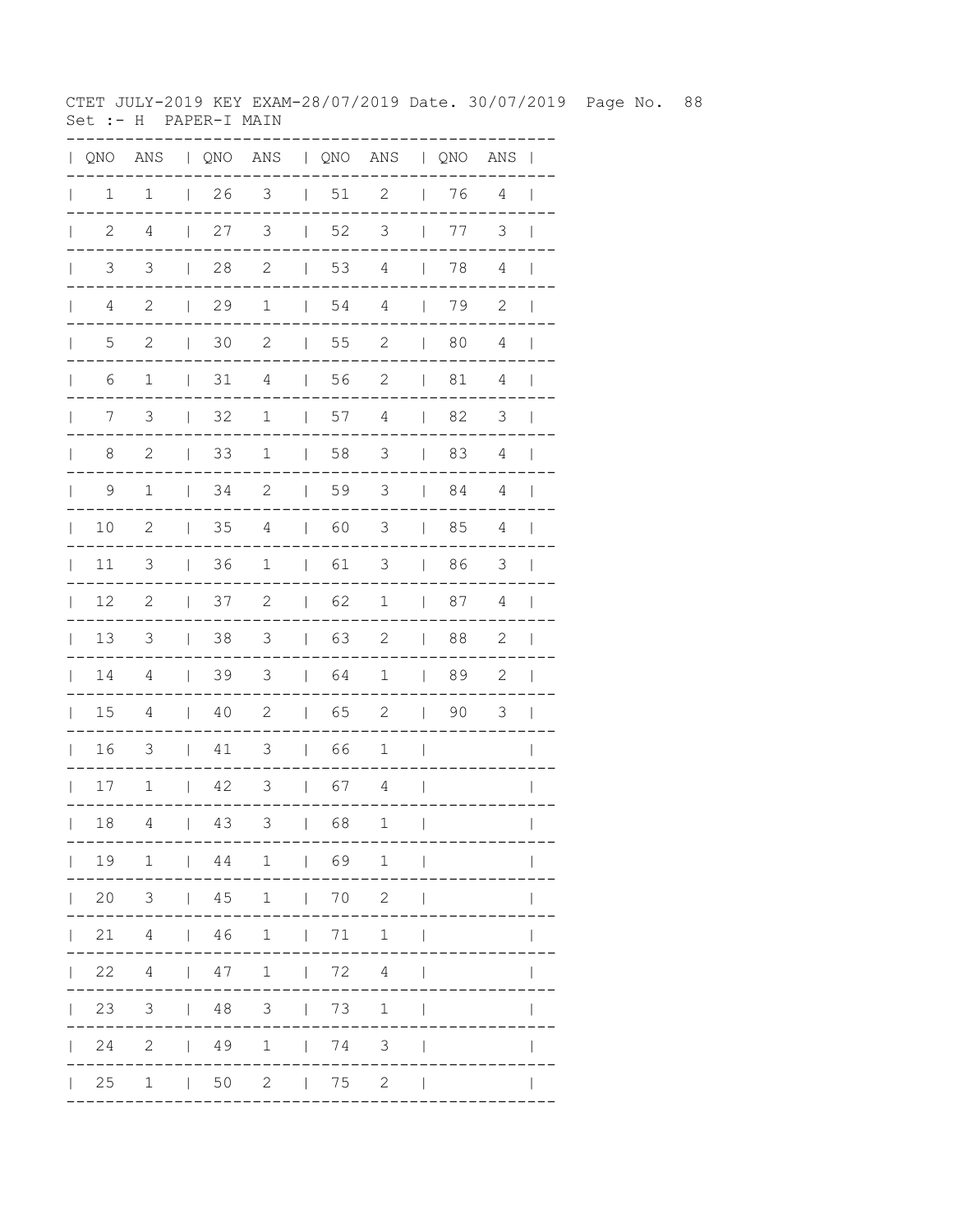CTET JULY-2019 KEY EXAM-28/07/2019 Date. 30/07/2019 Page No. 89 Set :- E PAPER-I 01-ENGLISH

| QNO | ANS                        |              |     | QNO ANS   QNO ANS   QNO ANS |              |     |                          |              |             |              |
|-----|----------------------------|--------------|-----|-----------------------------|--------------|-----|--------------------------|--------------|-------------|--------------|
| 91  | $\mathbf{1}$               |              | 116 | $\overline{\mathbf{3}}$     |              | 141 | $\overline{\phantom{a}}$ |              |             |              |
| 92  | $\overline{3}$             | $\mathbf{L}$ | 117 | $\mathbf{2}$                | $\mathbf{L}$ | 142 | $\overline{4}$           |              |             |              |
| 93  | $\overline{\phantom{0}}^2$ | $\mathbf{L}$ | 118 | $\mathbf 1$                 | $\mathbf{L}$ | 143 | 2                        |              |             |              |
| 94  | $\mathbf 1$                |              | 119 | $\overline{\phantom{0}}$    |              | 144 | $\mathbf 1$              |              |             |              |
| 95  | 4                          | $\mathbf{L}$ | 120 | 4                           |              | 145 | 1                        |              |             |              |
| 96  | 4                          | $\mathbf{L}$ | 121 | 3                           |              | 146 | 1                        |              |             |              |
| 97  | $\mathbf{2}$               | $\mathbf{L}$ | 122 | 1                           |              | 147 | $\mathbf{2}$             |              |             |              |
| 98  | $\mathbf{2}$               | $\mathbf{L}$ | 123 | $\mathbf 1$                 | $\mathbf{L}$ | 148 | $\mathbf{2}$             |              |             |              |
| 99  | $\mathfrak{Z}$             | L            | 124 | 3                           | $\mathbf{L}$ | 149 | 1                        |              |             |              |
| 100 | 1                          | $\mathbf{L}$ | 125 | $\mathbf{2}$                | $\mathbf{L}$ | 150 | $\mathbf{2}$             |              |             |              |
| 101 | 4                          | L            | 126 | $\mathbf{2}$                |              |     |                          |              |             |              |
| 102 | $\mathbf{2}$               | L            | 127 | $\mathbf{2}$                |              |     |                          |              |             |              |
| 103 | 3                          | L            | 128 | $\mathbf 1$                 |              |     |                          |              |             |              |
| 104 | 3                          | L            | 129 | 1                           |              |     |                          |              |             |              |
| 105 | $\mathbf 1$                | $\mathbf{L}$ | 130 | 4                           |              |     |                          |              |             |              |
| 106 | $\mathbf{2}$               | L            | 131 | 2                           |              |     |                          |              |             |              |
| 107 | $\mathbf{2}$               | L            | 132 | 1                           |              |     |                          |              |             |              |
| 108 | 3                          |              | 133 | 1                           | $\Box$       |     | . _ _ _ _ _ _ _ _ _ .    | $\mathbf{L}$ | ----------- | $\mathbf{L}$ |
|     |                            |              |     | 109 2   134 3               |              |     |                          |              |             |              |
|     |                            |              |     | $110$ 3   135 1             |              |     |                          |              |             |              |
|     |                            |              |     | 111 2   136 3               |              |     |                          |              |             |              |
|     |                            |              |     | $ 112 \t1 \t 137 \t2 \t $   |              |     |                          |              |             |              |
|     |                            |              |     | 113 2   138 2               |              |     |                          | L            |             |              |
|     |                            |              |     | 114 2   139 2               |              |     |                          | $\mathbb{L}$ |             |              |
|     |                            |              |     | 115 3   140 3               |              |     |                          |              |             |              |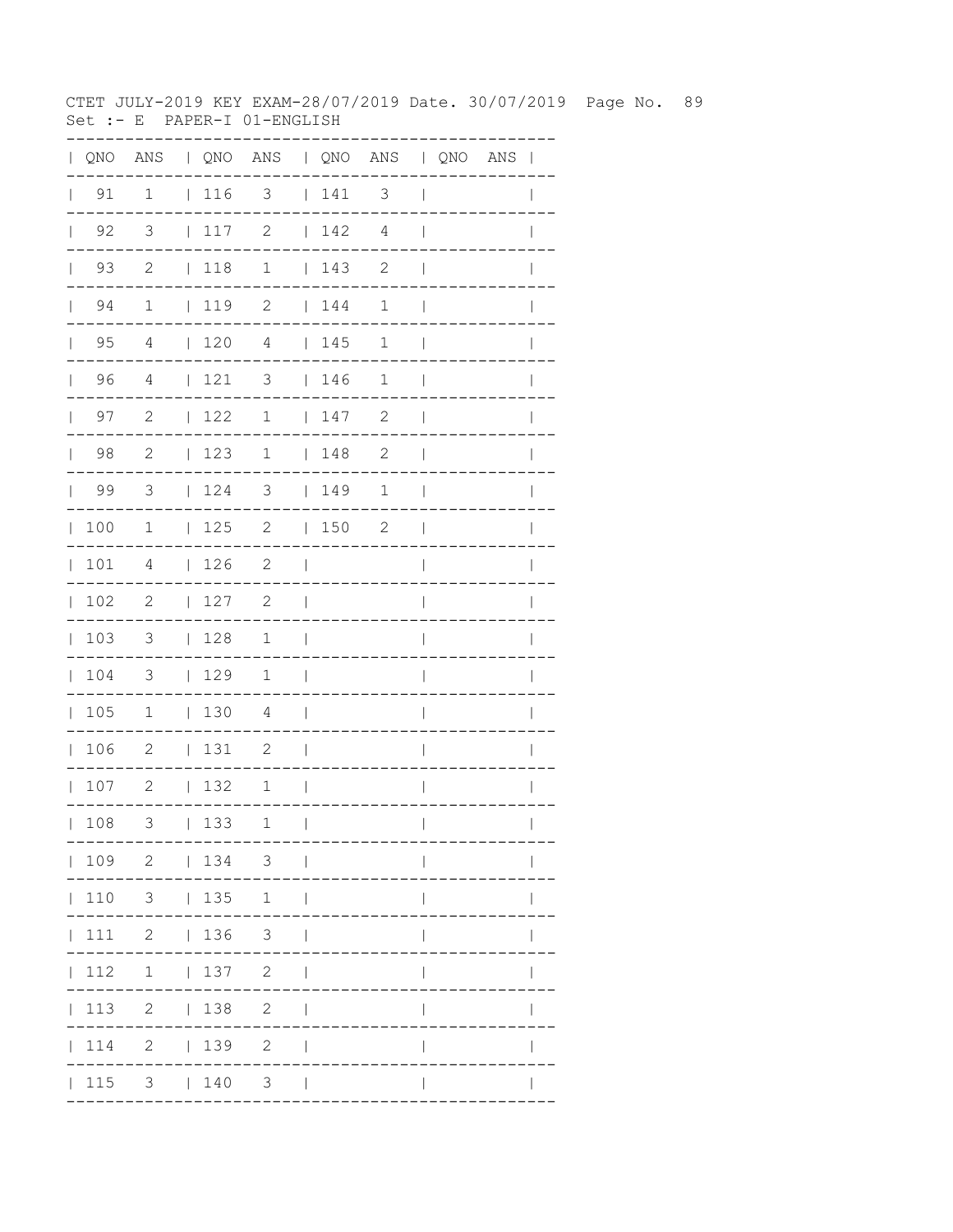CTET JULY-2019 KEY EXAM-28/07/2019 Date. 30/07/2019 Page No. 90 Set :- F PAPER-I 01-ENGLISH

| QNO | ANS                        |              |            | QNO ANS   QNO ANS   QNO ANS |              |     |                       |              |                     |              |
|-----|----------------------------|--------------|------------|-----------------------------|--------------|-----|-----------------------|--------------|---------------------|--------------|
| 91  | $\overline{\phantom{0}}^2$ |              | 116        | $\overline{\phantom{a}}$    |              | 141 | $\overline{c}$        |              |                     |              |
| 92  | $\overline{4}$             | $\mathbf{L}$ | 117        | $\mathfrak{Z}$              | $\mathbf{L}$ | 142 | $1\,$                 |              |                     |              |
| 93  | $\overline{4}$             | $\mathbf{L}$ | 118        | $\mathbf 1$                 | $\mathbf{L}$ | 143 | $\mathbf 1$           |              |                     |              |
| 94  | $\overline{\mathbf{3}}$    |              | 119        | $\overline{1}$              | $\mathbf{L}$ | 144 | $\mathbf{2}$          |              |                     |              |
| 95  | 1                          | $\mathbf{L}$ | 120        | 2                           | $\mathbf{1}$ | 145 | 4                     |              |                     |              |
| 96  | 2                          | $\mathbf{L}$ | 121        | 2                           |              | 146 | 4                     |              |                     |              |
| 97  | $\mathbf 1$                | $\mathbf{L}$ | 122        | 2                           |              | 147 | 3                     |              |                     |              |
| 98  | $\mathbf{2}$               | $\mathbf{L}$ | 123        | 3                           | $\mathbf{L}$ | 148 | $\mathbf 1$           |              |                     |              |
| 99  | $\overline{4}$             | L            | 124        | $\mathbf 1$                 | $\mathbf{L}$ | 149 | $\overline{4}$        |              |                     |              |
| 100 | $\mathbf{2}$               | L            | 125        | 4                           | $\mathbf{L}$ | 150 | 4                     |              |                     |              |
| 101 | 1                          | L            | 126        | 4                           |              |     |                       |              |                     |              |
| 102 | $\overline{4}$             | L            | 127        | 4                           |              |     |                       |              |                     |              |
| 103 | 3                          | L            | 128        | $\mathbf 1$                 |              |     |                       |              |                     |              |
| 104 | 4                          | $\mathbf{L}$ | 129        | 1                           |              |     |                       |              |                     |              |
| 105 | $\mathbf 1$                | $\mathbf{L}$ | 130        | 4                           |              |     |                       |              |                     |              |
| 106 | $\mathbf 1$                | $\mathbf{L}$ | 131        | $\mathbf 1$                 |              |     |                       |              |                     |              |
| 107 | $\mathbf{2}$               | L            | 132        | 2                           |              |     |                       |              |                     |              |
| 108 |                            |              | $1 \t 133$ | 1                           | $\Box$       |     |                       | $\mathbf{L}$ |                     | $\mathbf{L}$ |
|     |                            |              |            | ---<br>  109 4   134 1      |              |     | . _ _ _ _ _ _ _ _ _ . |              | . - - - - - - - - - |              |
|     |                            |              |            | 110 1   135 1               |              |     |                       |              |                     |              |
|     |                            |              |            | 111 1   136 1               |              |     |                       |              |                     |              |
|     |                            |              |            | $ 112 \t2 \t 137 \t4 \t $   |              |     |                       | $\mathbf{L}$ |                     |              |
|     |                            |              |            | 113 2   138 2               |              |     |                       | L            |                     |              |
|     |                            |              |            | 114 1   139 4               |              |     |                       | L            |                     |              |
|     |                            |              |            | $ 115 \t4 \t 140 \t4 \t $   |              |     |                       | L            |                     |              |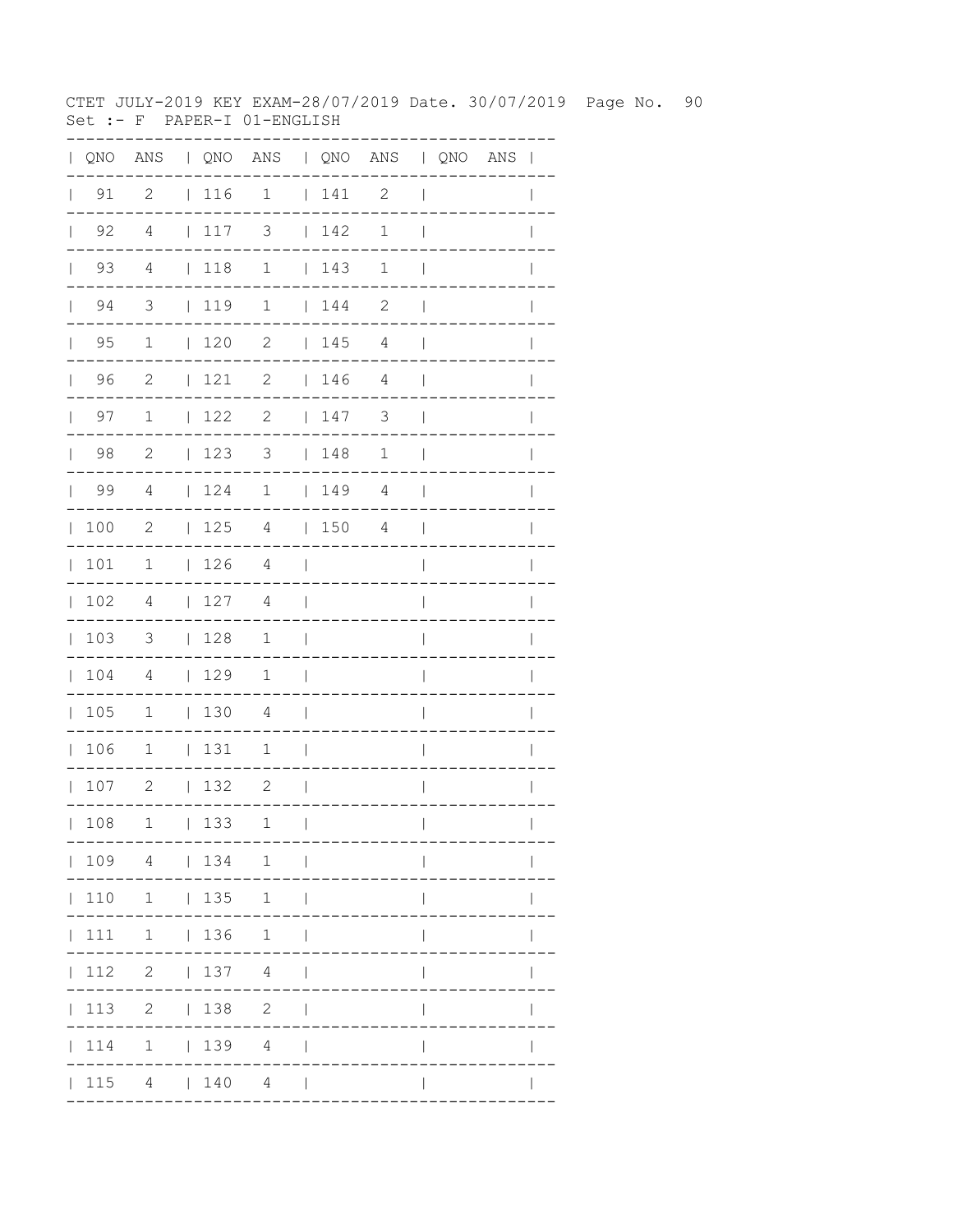CTET JULY-2019 KEY EXAM-28/07/2019 Date. 30/07/2019 Page No. 91 Set :- G PAPER-I 01-ENGLISH

|              |                    | QNO ANS   QNO ANS   QNO ANS   QNO ANS |             |                          |               |     |                          |                          |  |                |
|--------------|--------------------|---------------------------------------|-------------|--------------------------|---------------|-----|--------------------------|--------------------------|--|----------------|
| $\mathbf{L}$ | 91                 | 1                                     | 116         | $\overline{\mathbf{3}}$  |               | 141 | 4                        | $\overline{\phantom{a}}$ |  |                |
|              | $\vert$ 92         | $\overline{4}$                        | 117         | $\overline{\mathbf{3}}$  |               | 142 | 4                        | $\overline{\phantom{a}}$ |  |                |
|              | $\vert$ 93         | $\overline{\mathbf{3}}$               | $\vert$ 118 | $\overline{\phantom{a}}$ |               | 143 | $\overline{\phantom{a}}$ | $\overline{\phantom{a}}$ |  |                |
|              | $\vert$ 94         | $\overline{4}$                        | $\vert$ 119 | $\overline{4}$           |               | 144 | 4                        | $\overline{1}$           |  |                |
|              | 95<br>$\mathbf{L}$ | 4                                     | $\vert$ 120 | $\mathbf 1$              |               | 145 | 1                        | $\overline{\phantom{a}}$ |  |                |
|              | 96<br>$\mathbf{L}$ | $\mathbf{1}$                          | 121         | $\mathbf{1}$             |               | 146 | $\overline{4}$           | $\blacksquare$           |  |                |
| $\mathbb{R}$ | 97                 | $\mathbf{1}$                          | 122         | $\overline{\phantom{a}}$ |               | 147 | 4                        | $\mathbf{I}$             |  |                |
|              | 98                 | $\overline{4}$                        | 123         | $\overline{\mathbf{3}}$  |               | 148 | 4                        | $\overline{\phantom{a}}$ |  |                |
|              | $\vert$ 99         | $\overline{\mathbf{3}}$               |             | $124$ 2   149            |               |     | 1                        | $\overline{\phantom{a}}$ |  | $\overline{1}$ |
|              | 100                | $\overline{4}$                        |             | $125$ 4 $150$ 1          |               |     |                          | $\blacksquare$           |  |                |
| $\mathbb{L}$ | 101                | $\overline{\phantom{0}}^2$            | $\vert$ 126 | $\overline{\mathbf{3}}$  | $\sim$ 1      |     |                          | $\overline{1}$           |  |                |
|              | 102                | 4                                     | 127         | $3 \mid$                 |               |     |                          | $\overline{1}$           |  |                |
|              | 103                | 4                                     | 128         | 4                        | $\sim$        |     |                          | $\overline{\phantom{a}}$ |  | $\mathbf{I}$   |
|              | 104                | $\overline{1}$                        | 129         | $\overline{\mathbf{3}}$  | $\mathcal{L}$ |     |                          | $\overline{\phantom{a}}$ |  |                |
|              | 105                | $\overline{4}$                        | 130         | $\overline{1}$           | $\sim$        |     |                          | $\overline{\phantom{a}}$ |  |                |
|              | 106                | $\overline{4}$                        | $ 131$ 3    |                          | $\sim$        |     |                          | $\overline{\phantom{a}}$ |  | $\mathbf{I}$   |
|              | 107                | $\overline{\phantom{a}}$              | 132         | 3                        | $\sim$ 1      |     |                          | $\overline{\phantom{a}}$ |  | $\mathbf{I}$   |
|              | 108                | 3                                     | 133         | 1                        | $\perp$       |     |                          | $\overline{1}$           |  | $\mathbf{I}$   |
|              |                    | $ 109 \t1 \t 134 \t4 \t $             |             |                          |               |     |                          | $\mathbf{I}$             |  |                |
|              |                    | 110 4   135 4                         |             |                          | $\perp$       |     |                          |                          |  |                |
|              |                    | 111 3   136 2                         |             |                          | $\Box$        |     |                          |                          |  |                |
|              |                    | $ 112 \t2 \t 137 \t4 \t $             |             |                          |               |     |                          | $\mathsf{I}$             |  |                |
|              |                    | 113 4   138 3                         |             |                          |               |     |                          | $\mathbf{I}$             |  |                |
|              |                    | 114 4   139 3                         |             |                          | $\mathbf{I}$  |     |                          |                          |  |                |
|              |                    | 115 1   140 3                         |             |                          |               |     |                          |                          |  |                |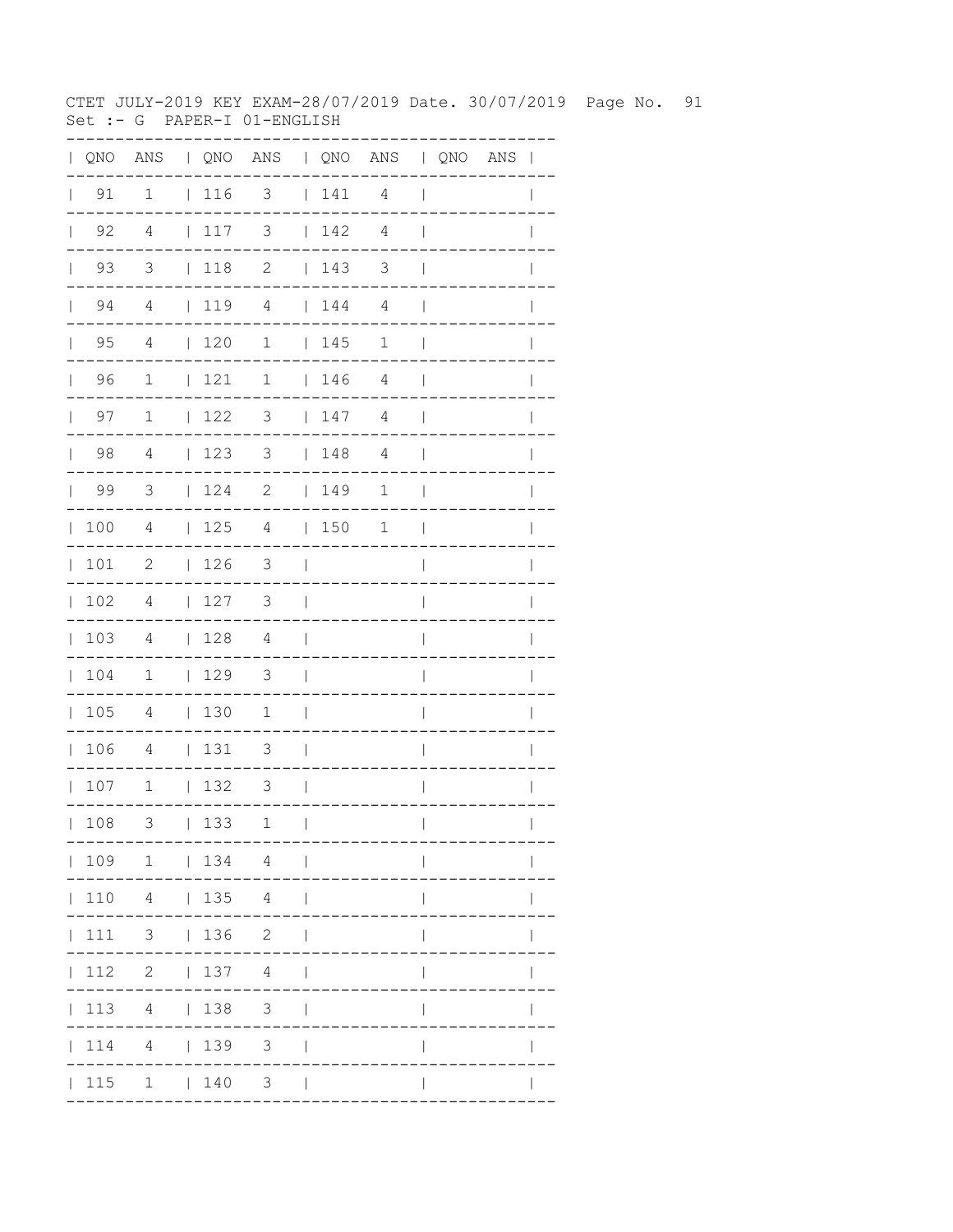CTET JULY-2019 KEY EXAM-28/07/2019 Date. 30/07/2019 Page No. 92 Set :- H PAPER-I 01-ENGLISH

| QNO | ANS                     |              |     | QNO ANS   QNO ANS   QNO ANS                     |              |     |                          |              |             |              |
|-----|-------------------------|--------------|-----|-------------------------------------------------|--------------|-----|--------------------------|--------------|-------------|--------------|
| 91  | $\overline{4}$          |              | 116 | $\overline{\mathbf{3}}$                         |              | 141 | $\overline{\phantom{0}}$ |              |             |              |
| 92  | $\mathbf 1$             | $\mathbf{L}$ | 117 | $\mathbf 1$                                     | $\mathbf{L}$ | 142 | $\mathbf{2}$             |              |             |              |
| 93  | $\mathbf{1}$            | $\mathbf{L}$ | 118 | $\mathbf{2}$                                    | $\mathbf{L}$ | 143 | $\mathbf 1$              |              |             |              |
| 94  | $\overline{\mathbf{3}}$ |              | 119 | $\overline{4}$                                  | $\mathbf{L}$ | 144 | $\mathbf{2}$             |              |             |              |
| 95  | 1                       | $\mathbf{L}$ | 120 | 4                                               |              | 145 | 3                        |              |             |              |
| 96  | 3                       | $\mathbf{L}$ | 121 | 1                                               |              | 146 | 2                        |              |             |              |
| 97  | $\mathbf 1$             | $\mathbf{L}$ | 122 | 3                                               |              | 147 | $\sqrt{2}$               |              |             |              |
| 98  | $\sqrt{2}$              | $\mathbf{L}$ | 123 | 1                                               | $\mathbf{L}$ | 148 | $\mathfrak{Z}$           |              |             |              |
| 99  | $\mathbf 1$             | $\mathbf{L}$ | 124 | 1                                               | $\mathbf{L}$ | 149 | $\mathbf 1$              |              |             |              |
| 100 | 1                       | L            | 125 | $\mathbf 1$                                     | $\mathbf{L}$ | 150 | $\mathbf 1$              |              |             |              |
| 101 | 3                       | $\mathbf{L}$ | 126 | 3                                               |              |     |                          |              |             |              |
| 102 | 3                       | L            | 127 | 3                                               |              |     |                          |              |             |              |
| 103 | 1                       | L            | 128 | 4                                               |              |     |                          |              |             |              |
| 104 | 2                       | $\mathbf{L}$ | 129 | 1                                               |              |     |                          |              |             |              |
| 105 | $\mathbf 1$             | $\mathbf{L}$ | 130 | 2                                               |              |     |                          |              |             |              |
| 106 | 3                       | L            | 131 | 2                                               |              |     |                          |              |             |              |
| 107 | $\mathbf{2}$            | L            | 132 | $\mathbf{2}$                                    |              |     |                          |              |             |              |
| 108 | 2                       |              | 133 | 1<br>$-- -$                                     | $\perp$      |     | . _ _ _ _ _ _ _ _ _ .    | $\mathbf{L}$ | ----------- | $\mathbf{L}$ |
|     |                         |              |     | 109 4   134 1                                   |              |     |                          |              |             |              |
|     |                         |              |     | $110 \quad 1 \quad   \quad 135 \quad 2 \quad  $ |              |     |                          |              |             |              |
|     |                         |              |     | 111 3   136 3                                   |              |     |                          |              |             |              |
|     |                         |              |     | 112 1   137 2                                   |              |     |                          |              |             |              |
|     |                         |              |     | 113 1   138 2                                   |              |     |                          | L            |             |              |
|     |                         |              |     | 114 3   139 4                                   |              |     |                          | L            |             |              |
|     |                         |              |     | $ 115 \t2 \t 140 \t1 \t $                       |              |     |                          |              |             |              |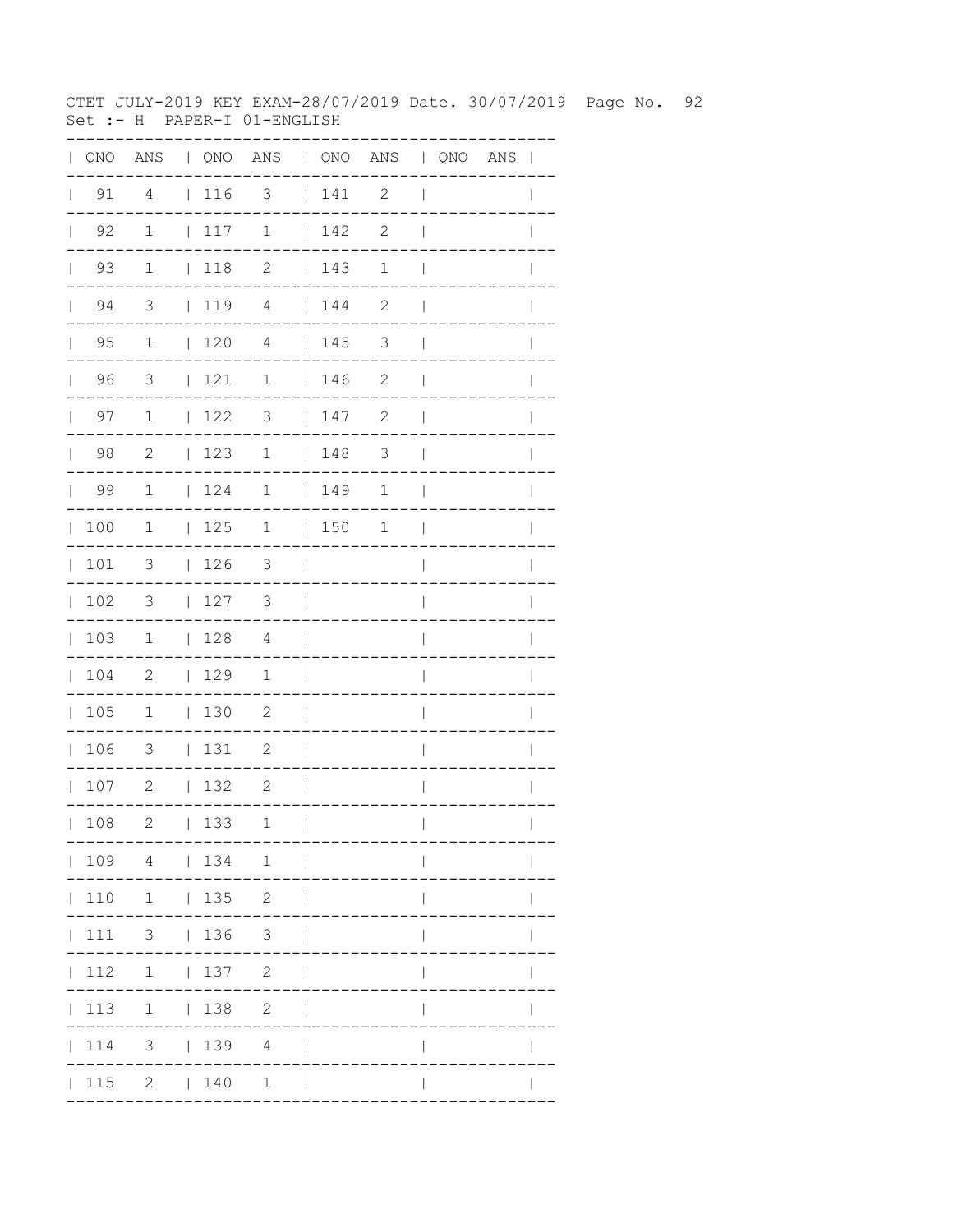CTET JULY-2019 KEY EXAM-28/07/2019 Date. 30/07/2019 Page No. 93 Set :-  $E$  PAPER-I 02-HINDI

|              |                      |                          |                                                             | QNO ANS   QNO ANS   QNO ANS   QNO ANS |                          |         |                |                          |  | $\mathbf{I}$ |
|--------------|----------------------|--------------------------|-------------------------------------------------------------|---------------------------------------|--------------------------|---------|----------------|--------------------------|--|--------------|
|              | $\vert$ 91           | 4                        | $\begin{array}{c} \begin{array}{c} \end{array} \end{array}$ | 3                                     |                          | 141     | 2              | $\mathbf{I}$             |  |              |
| $\mathbb{R}$ | 92                   | $\mathbf{2}$             | 117                                                         | $\mathbf 1$                           |                          | 142     | $\mathfrak{Z}$ | $\mathbf{I}$             |  |              |
|              | 93<br>$\mathbf{L}$   | $\mathbf{2}$             | $\vert$ 118                                                 | 3                                     |                          | 143     | 2              | $\mathbf{I}$             |  |              |
|              | 94<br>$\mathbf{L}$   | 4                        |                                                             | $1194$ $144$                          |                          |         | $\mathbf 1$    | $\overline{\phantom{a}}$ |  |              |
| $\mathbf{L}$ | 95                   | $\mathbf 1$              | $\begin{array}{c} \begin{array}{c} \end{array} \end{array}$ | 4                                     |                          | 145     | 3              | $\overline{\phantom{a}}$ |  |              |
|              | 96<br>$\mathbb{R}^n$ | 2                        | 121                                                         | $\overline{4}$                        |                          | 146     | $\mathbf 1$    | $\mathbf{I}$             |  |              |
|              | 97<br>$\mathbf{L}$   | 4                        | 122                                                         | $\overline{c}$                        |                          | 147     | 2              | $\overline{\phantom{a}}$ |  |              |
| $\mathbf{L}$ | 98                   | $\mathbf 1$              | 123                                                         | 2                                     |                          | 148     | $\mathbf 1$    | $\overline{\phantom{a}}$ |  |              |
| $\mathbf{L}$ | 99                   | 4                        | 124                                                         | $\overline{4}$                        |                          | 149     | $\mathbf{2}$   | $\overline{1}$           |  |              |
| $\mathbb{L}$ | 100                  | $\overline{4}$           | 125                                                         | $\overline{\phantom{a}}$              |                          | $150$ 2 |                | $\overline{\phantom{a}}$ |  |              |
| $\mathbb{L}$ | 101                  | $\mathcal{S}$            | 126                                                         | 1                                     | $\perp$                  |         |                | I                        |  |              |
| $\mathbf{L}$ | 102                  | $\mathbf{2}$             | 127                                                         | 1                                     | $\overline{1}$           |         |                | $\overline{\phantom{a}}$ |  | I            |
|              | 103                  | -2                       | 128                                                         | $\overline{\phantom{0}}^2$            | $\blacksquare$           |         |                | $\overline{1}$           |  | I            |
| $\mathbf{L}$ | 104                  | $\overline{\mathbf{3}}$  | 129                                                         | $\overline{4}$                        | $\overline{\phantom{0}}$ |         |                | I                        |  |              |
| $\mathbf{L}$ | 105                  | $\overline{\phantom{a}}$ | 130                                                         | $\overline{\mathbf{3}}$               | $\mathcal{L}$            |         |                | I                        |  |              |
|              | 106                  | $\mathbf{1}$             | 131                                                         | 3                                     | $\mathcal{L}$            |         |                | $\overline{\phantom{a}}$ |  |              |
|              | 107                  | $\overline{\phantom{a}}$ | 132                                                         | 4                                     | $\mathbf{I}$             |         |                | I                        |  |              |
|              | 108                  | $\mathbf 1$              | 133                                                         | 2                                     | $\mathbf{I}$             |         |                | $\mathbf{I}$             |  |              |
|              |                      |                          |                                                             | 109 3   134 2                         |                          |         |                |                          |  |              |
|              |                      | 110 4   135              |                                                             | 1                                     | $\blacksquare$           |         |                |                          |  |              |
|              | 111                  | $1 \t 136 \t 3$          |                                                             |                                       |                          |         |                |                          |  |              |
|              | 112                  | $\overline{1}$           | 137 3                                                       |                                       |                          |         |                |                          |  |              |
|              | 113                  | 3 <sup>7</sup>           | 1384                                                        |                                       |                          |         |                |                          |  |              |
|              | $\vert$ 114          |                          | 2   139 4                                                   |                                       |                          |         |                |                          |  |              |
|              | 115                  |                          | 2   140                                                     | $\mathbf{1}$                          |                          |         |                |                          |  |              |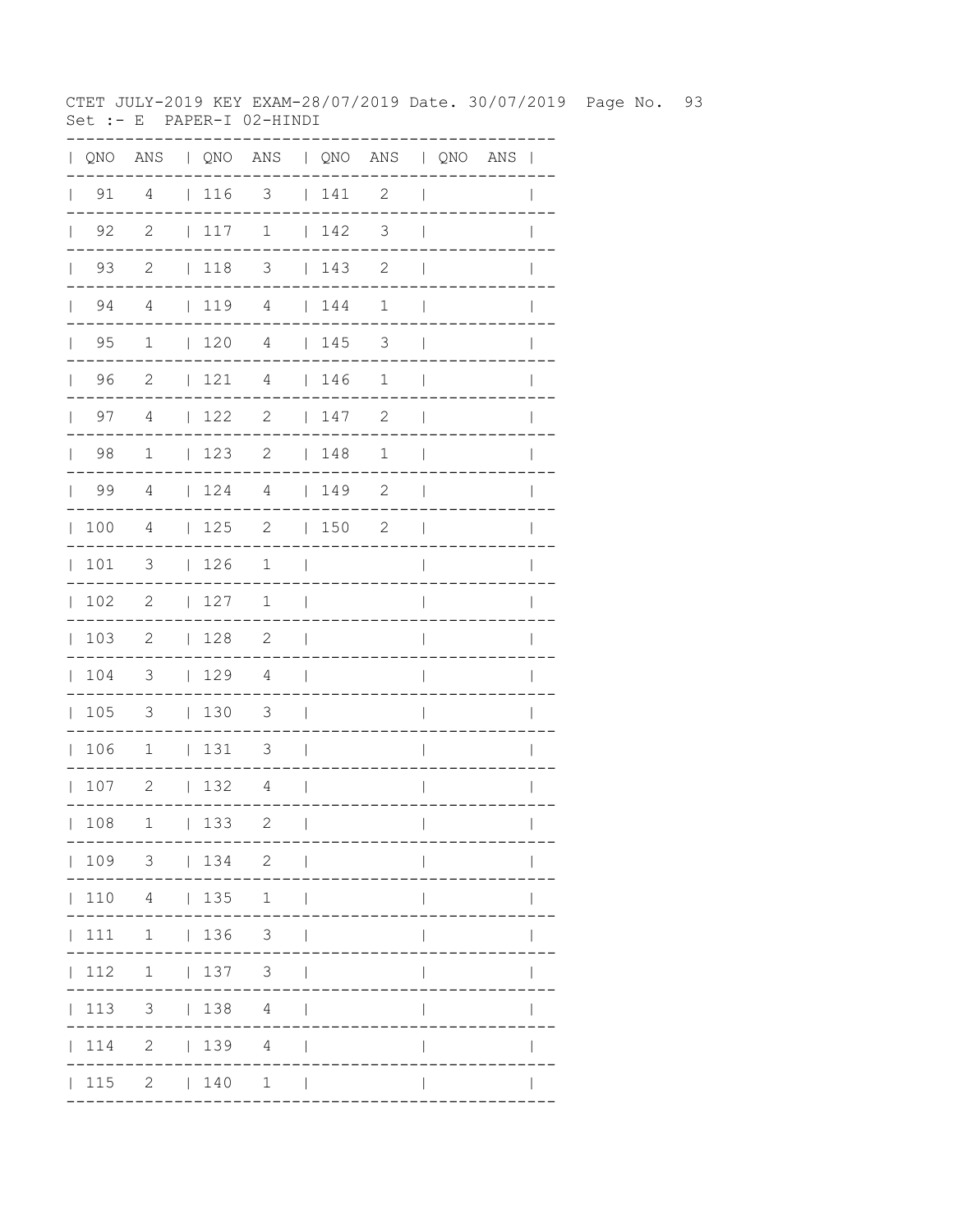CTET JULY-2019 KEY EXAM-28/07/2019 Date. 30/07/2019 Page No. 94 Set :-  $F$  PAPER-I 02-HINDI

| QNO | ANS                        |              |     | QNO ANS   QNO ANS   QNO ANS |              |     |                          |              |                       |              |
|-----|----------------------------|--------------|-----|-----------------------------|--------------|-----|--------------------------|--------------|-----------------------|--------------|
| 91  | $\overline{\phantom{0}}^2$ |              | 116 | $\overline{\phantom{a}}$    |              | 141 | $\overline{\phantom{a}}$ |              |                       |              |
| 92  | $\overline{\phantom{0}}^2$ | $\mathbf{L}$ | 117 | 3                           | $\mathbf{L}$ | 142 | $\mathbf 1$              |              |                       |              |
| 93  | $\overline{\mathbf{3}}$    | $\mathbf{L}$ | 118 | $\overline{4}$              | $\mathbf{L}$ | 143 | $\overline{4}$           |              |                       |              |
| 94  | $\overline{\phantom{0}}^2$ |              | 119 | 1                           | $\mathbf{L}$ | 144 | $\mathbf{1}$             |              |                       |              |
| 95  | 1                          | $\mathbf{L}$ | 120 | 4                           |              | 145 | 4                        |              |                       |              |
| 96  | 1                          | L            | 121 | 4                           |              | 146 | 3                        |              |                       |              |
| 97  | 4                          | L            | 122 | 1                           |              | 147 | $\sqrt{2}$               |              |                       |              |
| 98  | 3                          | $\mathbf{L}$ | 123 | 2                           | L            | 148 | $\mathbf{2}$             |              |                       |              |
| 99  | 3                          | L            | 124 | $\mathbf 1$                 | $\mathbf{L}$ | 149 | $\mathfrak{Z}$           |              |                       |              |
| 100 | 1                          | L            | 125 | 4                           | $\mathbf{L}$ | 150 | $\mathbf 1$              |              |                       |              |
| 101 | 1                          | $\mathbf{L}$ | 126 | $\mathbf{2}$                |              |     |                          |              |                       |              |
| 102 | 3                          | L            | 127 | 4                           |              |     |                          |              |                       |              |
| 103 | 4                          | L            | 128 | 1                           |              |     |                          |              |                       |              |
| 104 | 1                          | $\mathbf{L}$ | 129 | 4                           |              |     |                          |              |                       |              |
| 105 | 3                          | $\mathbf{L}$ | 130 | $\mathbf 1$                 |              |     |                          |              |                       |              |
| 106 | $\mathbf{2}$               | L            | 131 | $\mathbf 1$                 |              |     |                          |              |                       |              |
| 107 | 3                          | $\mathbf{L}$ | 132 | 2                           |              |     |                          |              |                       |              |
| 108 | 4                          |              | 133 | 2                           | $\Box$       |     |                          | $\mathbf{L}$ |                       | $\mathbf{L}$ |
|     |                            |              |     | 109 4   134 3               |              |     | . _ _ _ _ _ _ _ _ _ .    |              | . - - - - - - - - - . |              |
|     |                            |              |     | 110 2   135 3               |              |     |                          |              |                       |              |
|     |                            |              |     | $ 111 \t1 \t136 \t4 \t $    |              |     |                          |              |                       |              |
|     |                            |              |     | 112 1   137 1               |              |     |                          |              |                       |              |
|     |                            |              |     | 113 2   138 3               |              |     |                          | L            |                       |              |
|     |                            |              |     | 114 4   139 1               |              |     |                          | $\mathbf{I}$ |                       |              |
|     |                            |              |     | $ 115 \t2 \t 140 \t1 \t $   |              |     |                          |              |                       |              |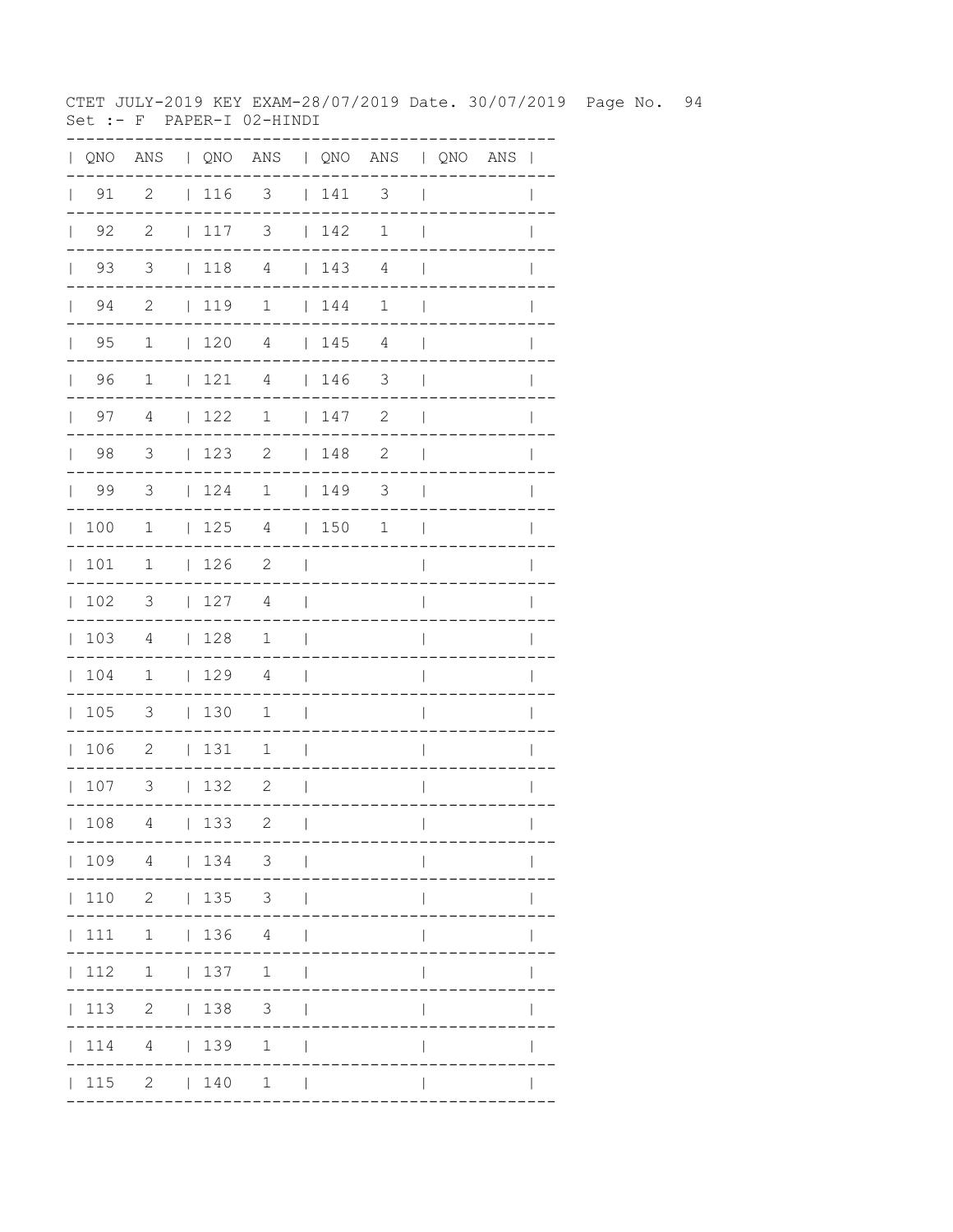CTET JULY-2019 KEY EXAM-28/07/2019 Date. 30/07/2019 Page No. 95 Set :-  $G$  PAPER-I 02-HINDI

|              |                    |                          |                                                             | QNO ANS   QNO ANS   QNO ANS   QNO ANS |                          |                                                             |                |                          |  | $\mathbf{I}$ |
|--------------|--------------------|--------------------------|-------------------------------------------------------------|---------------------------------------|--------------------------|-------------------------------------------------------------|----------------|--------------------------|--|--------------|
|              | $\vert$ 91         | $\overline{c}$           | $\begin{array}{c} \begin{array}{c} \end{array} \end{array}$ | $\mathbf 1$                           |                          | $\begin{array}{c} \begin{array}{c} \end{array} \end{array}$ | $\overline{4}$ | $\mathbf{I}$             |  |              |
| $\mathbb{R}$ | 92                 | 3                        | 117                                                         | 2                                     |                          | 142                                                         | 3              | $\mathbf{I}$             |  |              |
|              | 93<br>$\mathbf{L}$ | 3                        | $\vert$ 118                                                 | $\mathbf 1$                           |                          | 143                                                         | $\overline{4}$ | $\mathbf{I}$             |  |              |
|              | 94<br>$\mathbf{L}$ | $\mathbf{1}$             |                                                             | $1194$ $144$                          |                          |                                                             | 4              | $\overline{1}$           |  |              |
| $\mathbb{R}$ | 95                 | 4                        | $\begin{array}{c} 120 \\ -120 \end{array}$                  | 4                                     |                          | 145                                                         | $\mathbf 1$    | $\mathbf{I}$             |  |              |
|              | 96<br>$\mathbf{L}$ | $\overline{4}$           | 121                                                         | 4                                     |                          | 146                                                         | 1              | $\mathbf{I}$             |  |              |
|              | 97<br>$\mathbf{L}$ | $\mathbf{1}$             | 122                                                         | 3                                     |                          | 147                                                         | 2              | $\mathbf{I}$             |  |              |
| $\mathbf{L}$ | 98                 | 3                        | 123                                                         | 2                                     |                          | 148                                                         | $\mathbf{2}$   | $\overline{\phantom{a}}$ |  |              |
|              | 99                 | 1                        | 124                                                         | $\mathbf 1$                           |                          | 149                                                         | $\mathcal{S}$  | $\overline{\phantom{a}}$ |  |              |
| $\mathbb{L}$ | 100                | 2                        | 125                                                         | $\mathbf{1}$                          |                          | 1504                                                        |                | $\overline{\phantom{a}}$ |  |              |
| $\mathbb{L}$ | 101                | $\mathbf{2}$             | 126                                                         | 2                                     | $\Box$                   |                                                             |                | I                        |  |              |
| $\mathbf{L}$ | 102                | 3                        | 127                                                         | 4                                     | $\overline{\phantom{0}}$ |                                                             |                | $\overline{\phantom{a}}$ |  | I            |
|              | 103                | 4                        | 128                                                         | $\overline{\mathbf{3}}$               | $\blacksquare$           |                                                             |                | $\overline{1}$           |  | I            |
| $\mathbf{L}$ | 104                | $\overline{\phantom{a}}$ | 129                                                         | $\overline{4}$                        | $\overline{\phantom{a}}$ |                                                             |                | I                        |  |              |
| $\mathbf{L}$ | 105                | $\overline{\phantom{a}}$ | 130                                                         | $\overline{\phantom{0}}$              | $\overline{\phantom{a}}$ |                                                             |                | I                        |  |              |
| $\mathbf{L}$ | 106                | $\overline{\phantom{a}}$ | 131                                                         | 4                                     | $\overline{\phantom{0}}$ |                                                             |                | $\overline{\phantom{a}}$ |  |              |
|              | 107                | $\overline{\phantom{a}}$ | 132                                                         | 4                                     | $\mathbf{I}$             |                                                             |                | $\overline{\phantom{a}}$ |  |              |
|              | 108                | 2                        | 133                                                         | 2                                     | $\mathbf{I}$             |                                                             |                | $\mathbf{I}$             |  |              |
|              |                    | 109 4   134 4            |                                                             | <b>Contract Contract</b>              |                          |                                                             |                |                          |  |              |
|              | 110 4              |                          | $ 135 $ 3                                                   |                                       |                          |                                                             |                |                          |  |              |
|              |                    | 111 2   136 1            |                                                             |                                       |                          |                                                             |                |                          |  |              |
|              | 112                | $3 \t137 \t4$            |                                                             |                                       |                          |                                                             |                |                          |  |              |
|              | 113                |                          |                                                             | 4   138 3                             |                          |                                                             |                |                          |  |              |
|              | 114                |                          | 2   139                                                     | $\mathbf{1}$                          |                          |                                                             |                |                          |  |              |
|              | 115                |                          | 1   140                                                     | 3 <sup>7</sup>                        |                          |                                                             |                |                          |  |              |